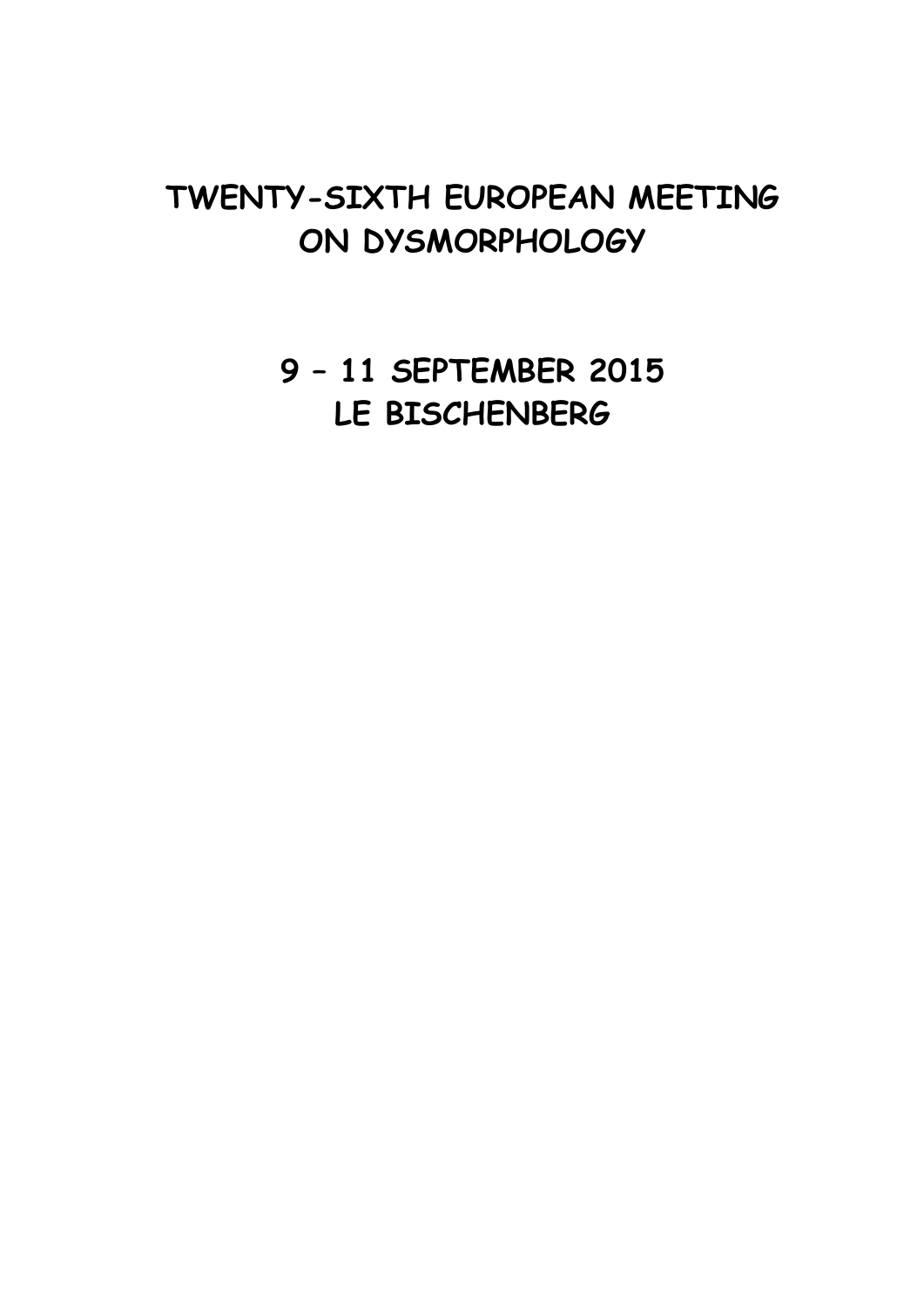# **26th EUROPEAN MEETING ON DYSMORPHOLOGY**



#### WEDNESDAY 9<sup>th</sup> SEPTEMBER

 5 p.m. to 7.30 p.m. Registration 7.30 p.m. to 8.30 p.m. Welcome reception 8.30 p.m. Dinner 9.30 p.m. Unknown

#### THURSDAY 10<sup>th</sup> SEPTEMBER

| 8.15 a.m.              |        |
|------------------------|--------|
| 8.30 a.m. to 1.00 p.m. |        |
| 1.00 p.m.              | Lunch  |
| 2.30 p.m. to 7.00 p.m. |        |
| 8.00 p.m.              | Dinner |

9.00 p.m. to 11.00 p.m. Unknown

Opening address First session

First and Second sessions

#### FRIDAY 11th SEPTEMBER

| 8.30 a.m. to 1.00 p.m.   |        | Second, Third and Fourth sessions |
|--------------------------|--------|-----------------------------------|
| $1.00$ p.m.              | Lunch  |                                   |
| $2.30$ p.m. to 6.00 p.m. |        | Fifth, Sixth and seventh sessions |
| $7.30$ p.m.              | Dinner |                                   |

#### SATURDAY 12<sup>th</sup> SEPTEMBER

Breakfast – Departure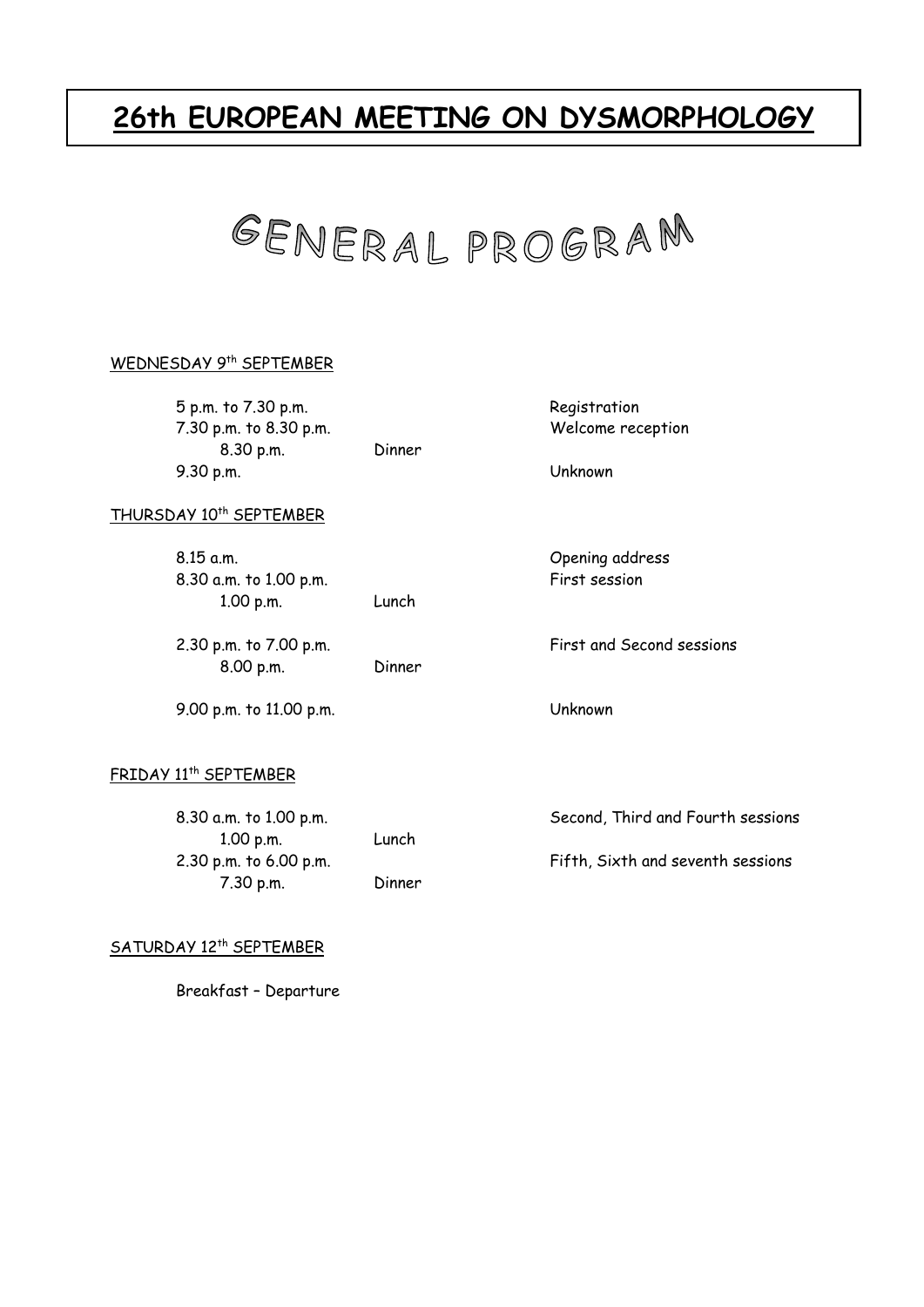# SCIENTIFIC PROGRAM

Note: This program is tentative and may be modified.

## WEDNESDAY 9th SEPTEMBER

9.30 UNKNOWN SESSION Chair: FRYNS J.P.

> L. WOLF Presentation Face2Gene

PEREZ-AYTES A. AND MARIN-REINA P. Formal unknown

A. BAYAT Formal unknown

F. DUIJKERS AND J.M. COBBEN An unknown syndrome with abnormal laryngeal cartilage rings causing subglottic stenosis

G. MUBUNGU, A. LUMAKA, R. NGIYULU, K. DEVRIENDT, A. CORVELEYN AND P. LUKUSA TSHILOBO DOOR syndrome: deafness, onychdystrophy, osteodystrophy, and mental retardation

## THURSDAY 10<sup>th</sup> SEPTEMBER

| 08.15       | Opening address: FRYNS J.P.                                                                                                                                                                          |
|-------------|------------------------------------------------------------------------------------------------------------------------------------------------------------------------------------------------------|
| 08.30-11.00 | FIRST SESSION: Clinical delineation of known syndromes<br>Chair: STOLL C.                                                                                                                            |
| 08.30       | C. STOLL, B. DOTT, Y. ALEMBIK AND M.-P. ROTH<br>Associated congenital anomalies among cases with Down syndrome                                                                                       |
| 08.45       | D. LEDERER, V. BENOIT, B. GRISART, S. MOORTGAT, A. DESTREE, C. VERELLE-<br>DUMOULIN AND I. MAYSTADT.<br>Cohort study of Kabuki syndrome, phenotype comparison of KMT2D and KDM6A mutated<br>patients |
| 09.00       | J. BRECKPOT, T. de RAVEL, H. VAN ESCH, J.-Pi. FRYNS AND K. DEVRIENDT<br>The diagnostic odyssey of Kabuki syndrome: a never ending story?                                                             |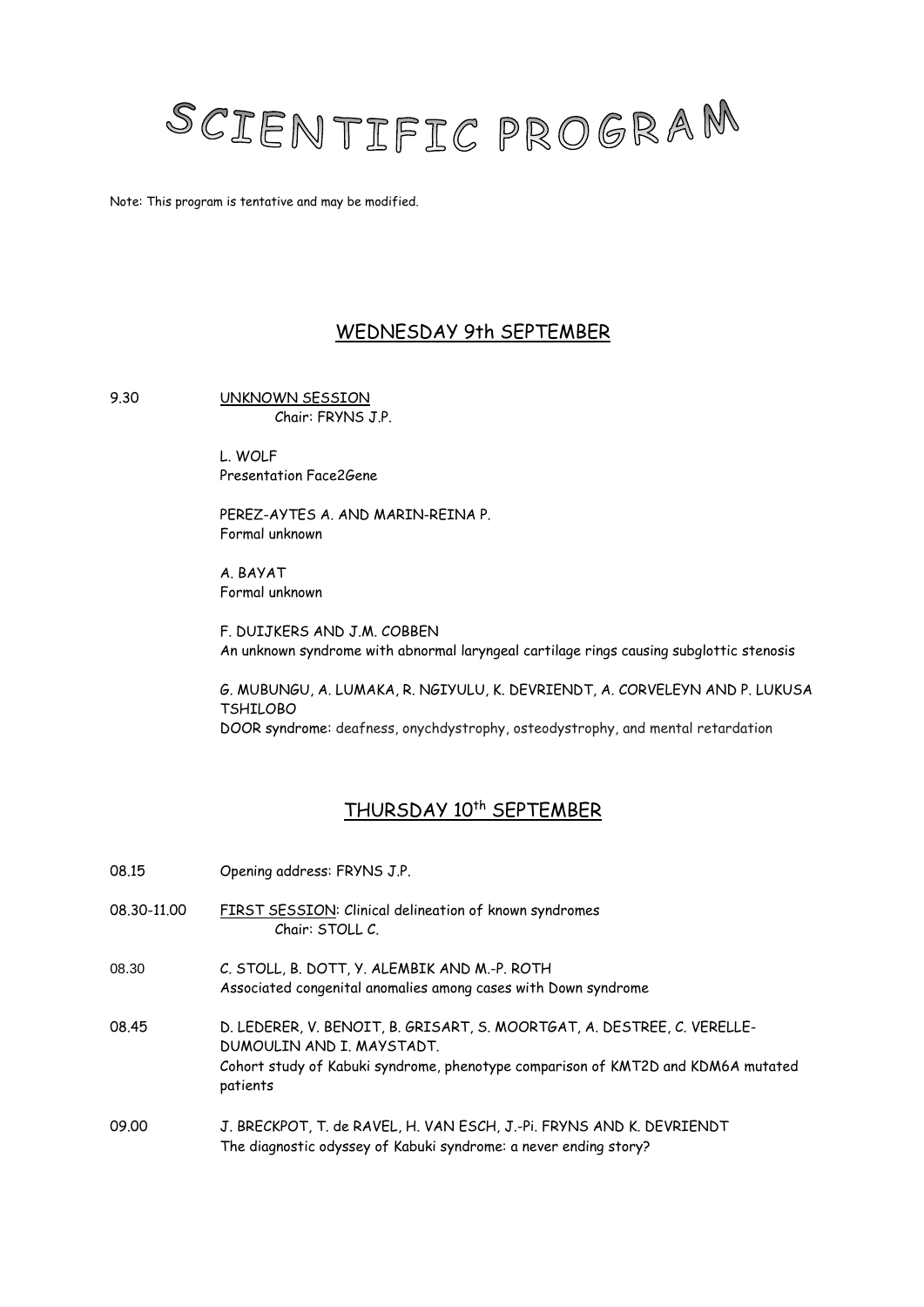| 09.15       | R. BACHMANN-GAGESCU, J. DEMPSEY, I. PHELPS, C. ISABELLA, D. O'DAY, B. O'ROAK, J.<br>SHENDURE, I. GLASS AND D. DOHERTY<br>Genetic architecture and phenotypic range in a large Joubert syndrome cohort                                                                                                                                                                                                                                                                                                |
|-------------|------------------------------------------------------------------------------------------------------------------------------------------------------------------------------------------------------------------------------------------------------------------------------------------------------------------------------------------------------------------------------------------------------------------------------------------------------------------------------------------------------|
| 09.30       | G. BEUNDERS, J. VD KAMP, P. VASUDEVAN, J. MORTON, K. SMETS, T. KLEEFSTRA, S.A.<br>DE MUNNIK, J.SCHUURS-HOEIJMAKERS, B. CEULEMANS, M. ZOLLINO, S. HOFFJAN, J.<br>SO, L. MERCER, T WALKER, L. VELSHER, M.L PARKE, A.C MAGEE, B. ELFFERS, R. F. KOOY,<br>H.G. YNTEMA, E.J. MEIJERS-HEIJBOER AND E.A. SISTERMANS<br>A detailed clinical analysis of thirteen patients including six adults with AUTS2 syndrome<br>further delineates the AUTS2 syndrome and underscores the behavioral phenotype         |
| 09.45       | B. ALBRECHT, H.-J. LÜDECKE, T. STROM, H. ENGELS AND D. WIECZOREK <sup>1</sup><br>Macrocephaly, epilepsy, and severe intellectual disability in a patient with compound<br>heterozygous mutations in SZT2 gene                                                                                                                                                                                                                                                                                        |
| 10.00       | L. BOMME OUSAGER, C.R. FAGERBERG, H. HOVE, A.O.M. WILKIE AND S.R.F. TWIGG<br>Acromelic frontonasal dysostosis caused by mutation in ZSWIM6                                                                                                                                                                                                                                                                                                                                                           |
| 10.15       | C. FAGERBERG, L. KROGH, M. LARSEN, N. ILLUM, M. KIBÆK, L.W. LAULUND, M. ZOLLINO<br>AND C. BRASCH ANDERSEN<br>MED13L, three cases supporting the variability of the phenotype                                                                                                                                                                                                                                                                                                                         |
| 10.30       | M.C. VAN RIJ, K.B.M. HANSSON, N.M. APPELMAN-DIJKSTRA, M. MERADJI, A.P. ORANJE<br>AND S.G. KANT<br>Rothmund-Thomson syndrome in a patient formerly published with a clinical diagnosis of COPS<br>syndrome                                                                                                                                                                                                                                                                                            |
| 10.45       | B.FISCHER-ZIRNSAK, N. ESCANDE-BEILLARD, J. GANESH, Y. XUAN TAN, M. AL<br>BUGHAILI, I. SAHAI, P. BAHENA, S. CHADWICK, A.LOH, G.D. WRIGHT, J. LIU, E.<br>RAHIKKALA, E. PIVNICK, U. KRÜGER, T. ZEMOJTEL, C. VAN RAVENSWAAIJ-ARTS, R.<br>MOSTAFAVI, I. STOLTE-DIJKSTRA, S. SYMOENS, L. PAJUNEN, L. AL-GAZALI, D.<br>MEIERHOFER, P.N. ROBINSON, S. MUNDLOS, C.E. VILLARROEL, P. BYERS, A. MASRI, S.P.<br>ROBERTSON, U. SCHWARZE, B. CALLEWAERT, B. REVERSADE AND U. KORNAK<br>De Barsy syndrome revisited |
| 11.00-11.30 | Coffee Break                                                                                                                                                                                                                                                                                                                                                                                                                                                                                         |
| 11,30-12,30 | First SESSION (Continued)<br>Chair: LACOMBE D. - RAUCH A.                                                                                                                                                                                                                                                                                                                                                                                                                                            |
| 11.30       | I. VAN DER BURGT, E. WINGBERMUHLE, R.L. ROELOFS, J.L. EGGER, D.C. VAN TRIER, E.A.<br>CROONEN, R.J. ADMIRAAL AND J.M. DRAAISMA<br>Results of extensively clinical studies on cognition and hearing in Noonan syndrome                                                                                                                                                                                                                                                                                 |
| 11.45       | H. DRIDI, F. GUIMIOT, D. HERON, M. TILL, N. PHILIP, H. DOLLFUS, L. VERA, H. CAVÉ, A.<br>VERLOES AND Y. CAPRI<br>Noonan syndrome and related disorders associated with coloboma: five case reports and<br>review of literature                                                                                                                                                                                                                                                                        |
| 12.00       | L. GARAVELLI, M. POLLAZZON, I. IVANOVSKI, D. SANTODIROCCO, E. ABDALLA, M.<br>ADAM, S.G. CARAFFI, G. COCCHI, D.M. CORDELLI, G. CUTURILO, R. EPIFANIO, F.<br>FARAVELLI, L. GIORDANO, M. GRASSO, A. IODICE D. LACOMBE, M. MAGGI, B.MALBORA,<br>I. MAMMI, R. PASCARELLA, M.L. POCH OLIVE, F. RIVIERI, S. SAVASTA, A. SELICORNI, B.<br>SOPENA, G. SORGE, L. TARANI, A. TRIMOUILLE, E. VALERA, S. SCHRIER VERGANO, N.                                                                                      |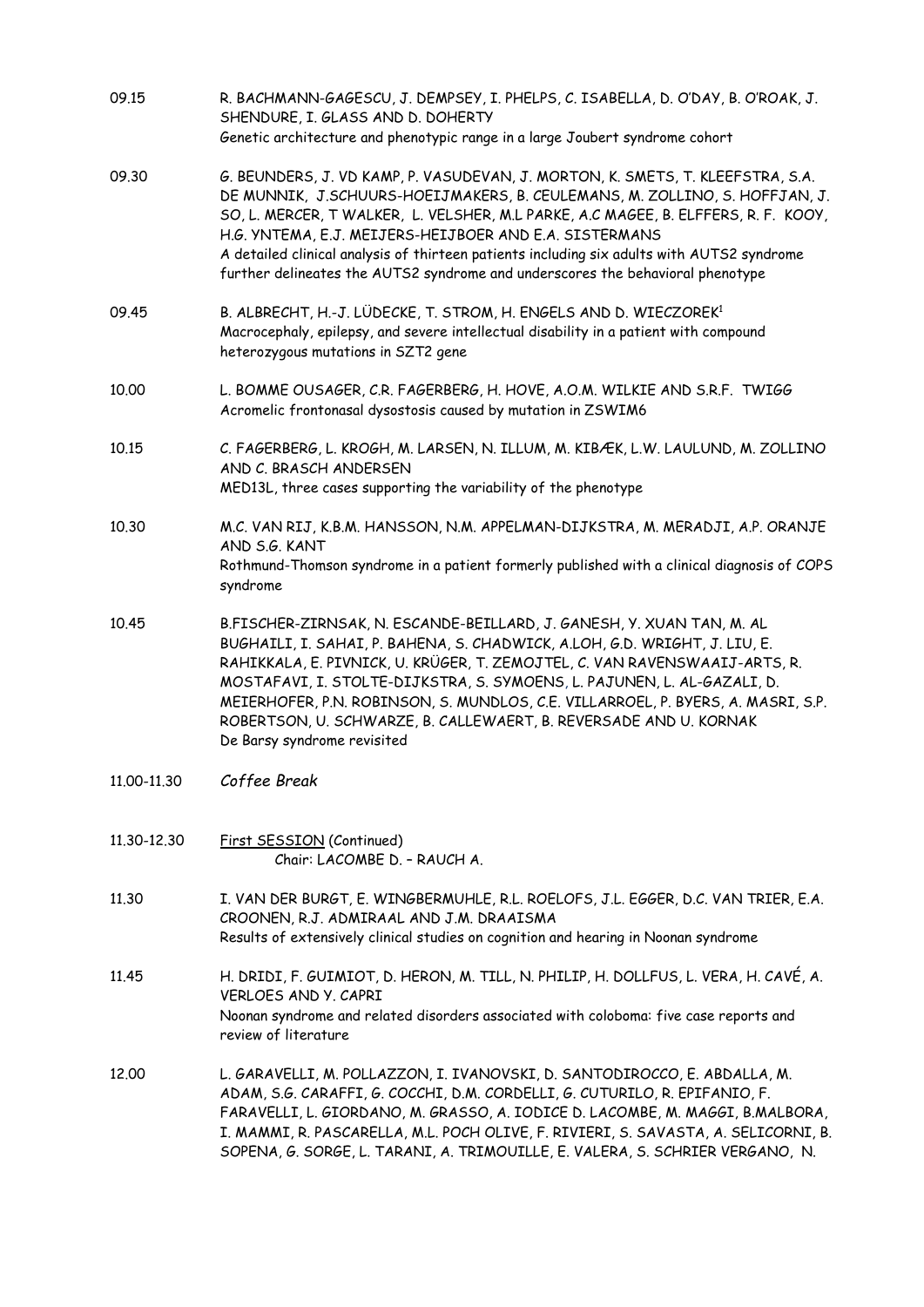|             | ZANOTTA, M. ZOLLINO, W.B. DOBYNS AND A.PACIORKOWSKI<br>Neuroimaging findings in Mowat-Wilson syndrome: a study of 30 patients                                                                                                 |
|-------------|-------------------------------------------------------------------------------------------------------------------------------------------------------------------------------------------------------------------------------|
| 12.15       | S. PASSEMARD, V. EL GHOUZZI, P. GRESSENS, S. DRUNAT AND A. VERLOES<br>A new case of TUBGCP6 mutation in a child with a MCPH phenotype<br><b>AFTERNOON</b>                                                                     |
| 14.30-16.00 | FIRST SESSION (Continued)<br>Chair: GARAVELLI L. - PEREZ-AYTES A.                                                                                                                                                             |
| 14.30       | D.P. GERMAIN, J.-B. RIVIERE, I. DABAJ, J. BATAILLE, C. JAUNY, I.E. JURCA-SIMINA, L.<br>FAIVRE AND I. HAEGY<br>Clove syndrome: a case report                                                                                   |
| 14.45       | K. STEINDL, L. GOGOLL, P. JOSET, E. KELLER AND A. RAUCH<br>A novel family with Kohlschütter-Tönz syndrome                                                                                                                     |
| 15.00       | P.SEGAL AND A. RAAS-ROTHSCHILD<br>Patients with mucolipidosis iv: what can we learn from the parents? Aa preliminary study                                                                                                    |
| 15.15       | O. VANAKKER AND B. CALLEWAERT<br>Four novel patients with tricho-hepato-enteric syndrome: clinical presentation and natural<br>history                                                                                        |
| 15.30       | S. ROSATO, I. IVANOVSKI, M. POLLAZZON, D. SANTODIROCCO, M. BELTRAMI, L.<br>GARAVELLI AND F. MALFAIT<br>MACS (RIN2) syndrome: the first Caucasian patient. evolution of the phenotype over time                                |
| 15.45       | F. DUIJKERS, A.E BROOKS, E. SMEETS, A. VAN HAERINGEN, P. TERHAL AND J.M.<br><b>COBBEN</b><br>Wiedemann-Steiner Syndrome should be clinically recognizable, but apparently it is not                                           |
| 16.00       | L. VAN MALDERGEM, M. SIMANDLOVA, J.LESPINASSE, P. STANIER AND S.B SOUSA<br>PTDSS1-related cutis laxa                                                                                                                          |
| 16.15-16.45 | Coffee Break                                                                                                                                                                                                                  |
| 16.45-18.00 | SECOND SESSION: Cytogenetics<br>Chair: STUMPEL C.- KOHLHASE J.                                                                                                                                                                |
| 16.45       | A. GONZALEZ-MENESES LÓPEZ.<br>Confirmation of haploinsufficiency of XPO1 and USP34 as causal genes of specific phenotype<br>in 2p15 deletion syndrome                                                                         |
| 17.00       | A. VOGELS, E. WEYTS, G. VAN BUGGENHOUT, R. CAEYENBERGHS, N. BRISON, L.<br>LEEMPOELS AND G. D'HAENENS<br>Copy number variatons in intellectually disabled adults with catatonia                                                |
| 17.15       | J. ROOSENBOOM, G. HENS, L. LAGAE, P. CLAES, W. DEMAEREL, A. SWILLEN, E.<br>VERGAELEN, J. BRECKPOT, H. PEETERS, P. HAMMOND AND K. DEVRIENDT<br>Genotype-phenotype correlations in atypical 22q11.2 deletions: the role of TBX1 |
| 17.30       | M. JEANNE, S. VONWILL, D. HAYE, N. CHELLOUG AND A. TOUTAIN.<br>A de novo intragenic deletion in HIRA (TUPLE1) in a patient with a 22q11.2 microdeletion<br>phenotype                                                          |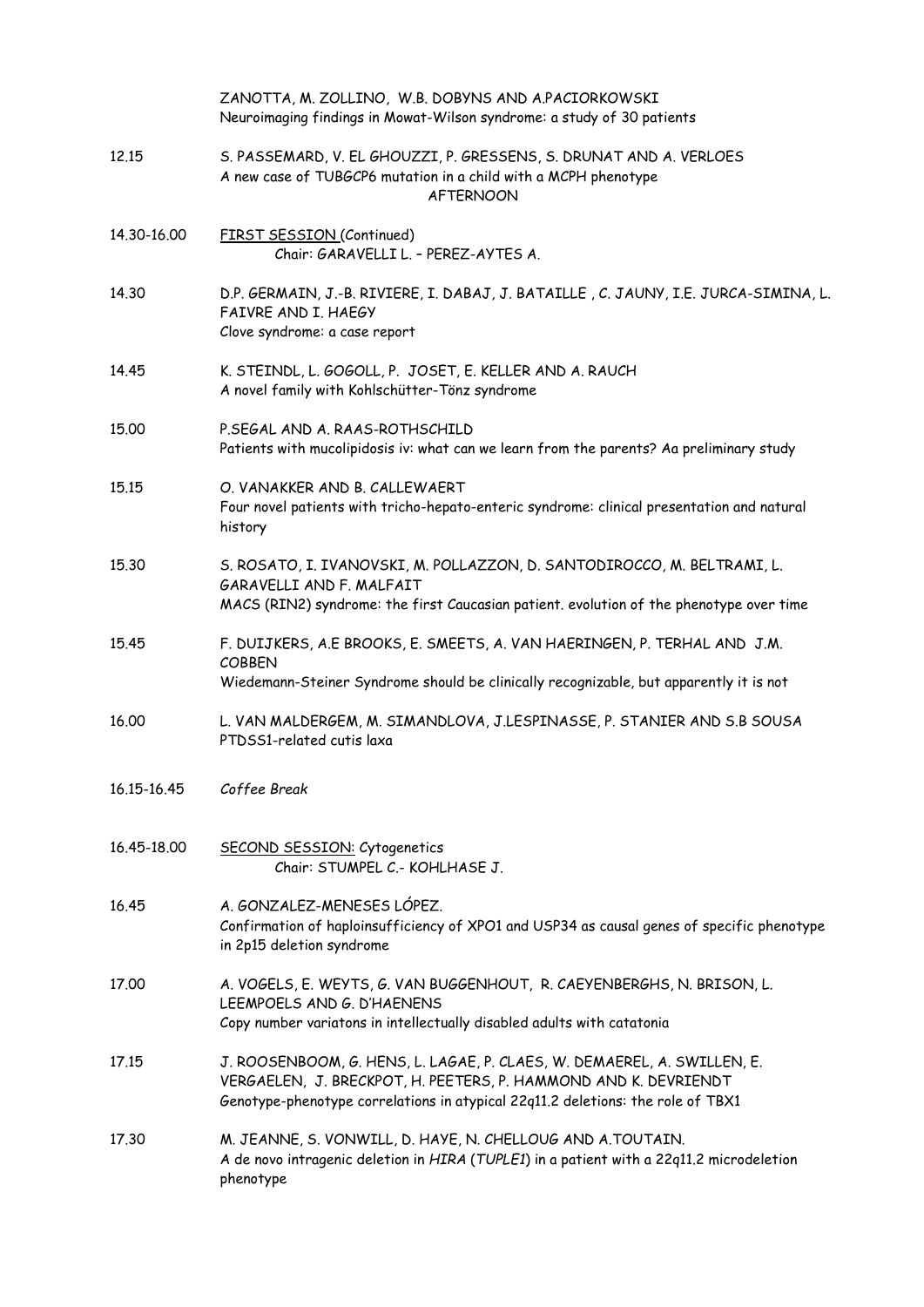18.00 KEY-NOTE LECTURE J.L. MANDEL Fragile X syndrome: an overview

21.00-23.00 UNKNOWN Chair: FRYNS J.P.

### FRIDAY 11th SEPTEMBER

- 08.30-11.00 SECOND SESSION (Continued) Chair: ALBRECHT B. – VERLOES A. 08.30 B. ALEKSIŪNIENĖ, R. MATULEVIČIŪTĖ, Ž. ČIULADAITĖ, A. MATULEVIČIENĖ, A. UTKUS AND V. KUČINSKAS Coarctation of aorta with dysmorphic features in a patient with triplication of 15q26.1-q26.3: clinical and molecular analysis 08.45 A.MATULEVIČIENĖ, B. ALEKSIŪNIENĖ, L. TAMULIENĖ, A. LIUBŠYS, ŽI. ČIULADAITĖ, A. UTKUS AND V. KUČINSKAS A novel de novo dup (4) (q28.2-qter) & del (8) (pter-p23.1) due to unbalanced translocation in a girl: clinical and molecular analysis 09.00 M. DE RADEMAEKER, A. VAN DEN BOGAERT, M. LEYDER , A. VORSSELMANS, K. KEYMOLEN A case report of a prenatal diagnosis of a complex chromosomal rearrangement: what could be the phenotype? 09.15 Y. SZNAJER, C. BANDELIER, M. RAVOET, J. VERMEESCH, K. JANSSENS, K. VAN DEN BOGAERT, F. KOOY, A. VAN DEN BOGAERT, J. DÉSIR, A. DHEEDENE, J. MUYS, C. STAESSEN, C. VILAIN, K. KEYMOLEN, J.-S. GATOT, B. MENTEN, B. GRISARD, S. ROMBOUT, O. VANAKKER; B. BLAUMEISER, M. DE RADEMAEKER, G. SMITS, A. DE LEENER, B. PICHON, A. DESTREE; T. de RAVEL DE L'ARGENTIÈRE, S. GAILLEZ, J.H. CABERG, N. REVENCU, S. JANSSENS, S. BULK, C. MELOTTE AND K. DEVRIENDT Evidence from adults with intellectual disability to CNV in prenatal period: how to build penetrance validation and appropriate genetic counselling ? An example with 10q11.22 duplication 09.30 C. FAUTH, B. KRABICHLER, J. ZSCHOCKE AND R. PFUNDT FETOPLACENTAL discordance for an unbalanced subtelomeric translocation detected by postnatal CNV analysis on exome data 09.45-11.00 THIRD SESSION: New genes
- 09.45 F. KORTÜM, V. CAPUTO, C.K. BAUER, L. STELLA, A. CIOLFI, M. ALAWI, G. BOCCHINFUSO, E. FLEX, S. PAOLACCI, M.L. DENTICI, P. GRAMMATICO, G.C. KORENKE, V. LEUZZI, D.MOWAT, L.D.V. NAIR, T.T.M.NGUYEN, P. THIERRY, S.M. WHITE, B. DALLAPICCOLA, A.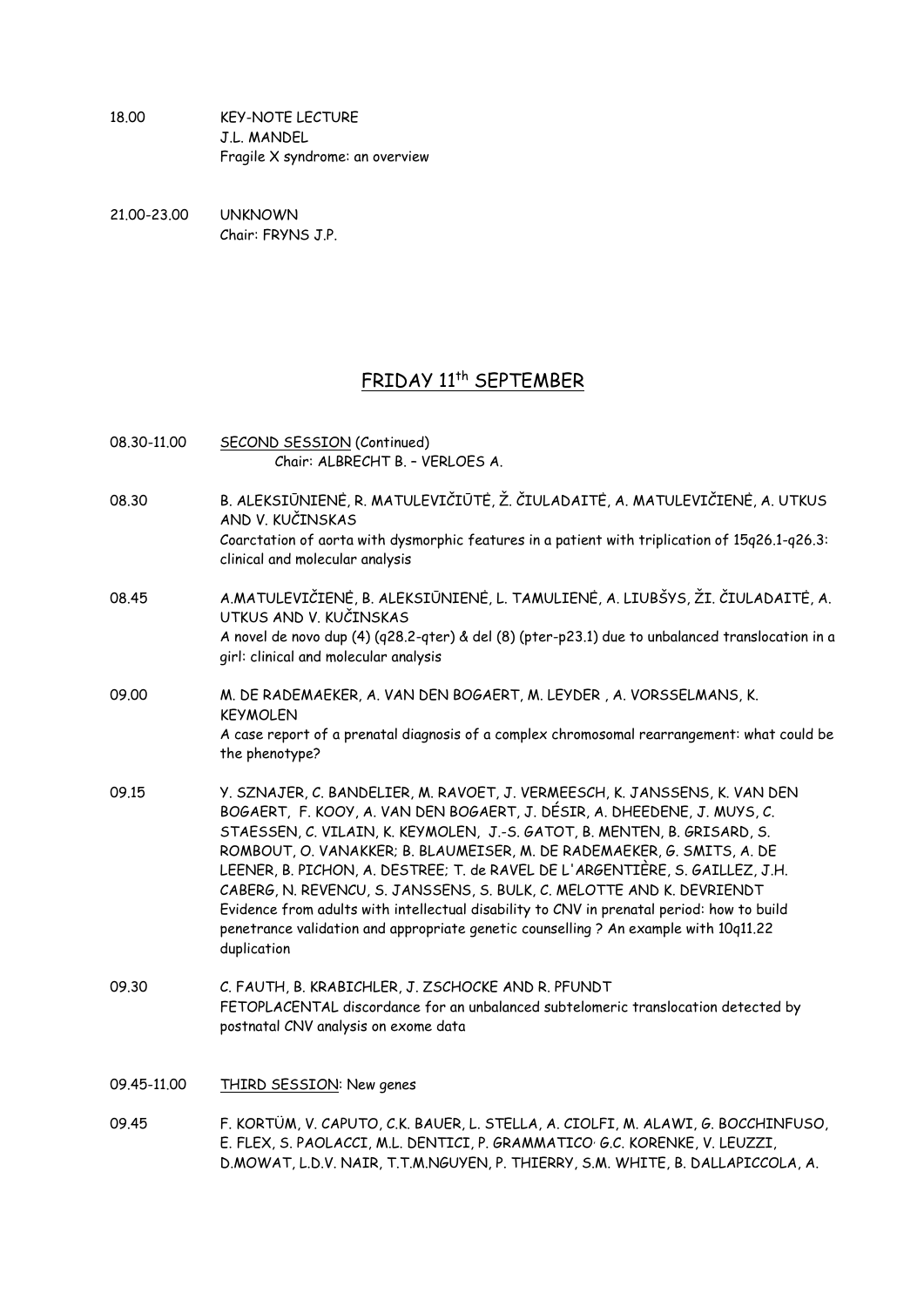|             | PIZZUTI, P.M. CAMPEAU, M. TARTAGLIA AND K. KUTSCHE<br>Mutations in KCNH1 and ATP6V1B2 cause Zimmermann-Laband syndrome                                                                                                                                                                                                                                                                                                                                         |
|-------------|----------------------------------------------------------------------------------------------------------------------------------------------------------------------------------------------------------------------------------------------------------------------------------------------------------------------------------------------------------------------------------------------------------------------------------------------------------------|
| 10.00       | A. TOUTAIN, Y. HUMEAU, D. UNG, M.-P. MOIZARD, N. LEBRUN, J.L CHELLY, G. STEVANIN<br>AND F. LAUMONNIER.<br>Intellectual disability associated with spastic paraplegia and glaucoma in an Algerian family is<br>caused by a homozygous mutation in GRID1, a gene encoding a subunit of glutamate receptor<br>channels                                                                                                                                            |
| 10.15       | M. ZENKER, D. SCHANZE, C STEVENS, F. BRANCATI, A.T. VULTO-VAN SILFHOUT, A.<br>KARIMINEJAD, V. FERRAZ, N. ROCHE, O. BARTSCH, P. FARNDON, E. BERMEJO-<br>SANCHEZ, L. MAZZANTI, S. MARCHEGIANI, T. DAVIS, M.C.V. MALICDAN, C.F.<br>BOERKOEL, B.B.A. DE VRIES AND M. VAN HAELST<br>Ablepharon-macrostomia & Barber-Say syndromes and the spectrum of "twistopathies"                                                                                               |
| 10.30       | A. RAUCH AND E. BOLTSHAUSER<br>KDM1A mutations in intellectual disability                                                                                                                                                                                                                                                                                                                                                                                      |
| 10.45       | D. LACOMBE, E. LOPEZ, M. BERENGUER, S. MARLIN, A. TINGAUD-SEQUEIRA, S.<br>CHARRON, H. DE BELVALET, G.MATTHIEU, FECLAD, P. BABIN, B. ARVEILER AND C.<br><b>ROORYCK</b><br>A first gene involved in Goldenhar syndrome                                                                                                                                                                                                                                           |
| 11.00-11.30 | Coffee Break                                                                                                                                                                                                                                                                                                                                                                                                                                                   |
| 11.30-13.30 | FOURTH SESSION: Skeletal dysplasias<br>Chair: BIJLSMA E. - BOMME OUSAGER L                                                                                                                                                                                                                                                                                                                                                                                     |
| 11.30       | J.A.N. MEESTER, L. SOUTHGATE, A.-B. STITTRICH, H. VENSELAAR, S.J.A. BEEKMANS,<br>N.E DEN HOLLANDER, E.K. BIJLSMA, A. HELDERMAN-VAN DEN ENDEN, J.B.G.M.<br>VERHEIJ, G. GLUSMAN, J.C. ROACH, A. LEHMAN, M.S. PATEL, B.B.A. DE VRIES, C.<br>RUIVENKAMP, P. ITIN, K. PRESCOTT, S. CLARKE, R. TREMBATH, M. ZENKER, M. SUKALO,<br>L. VAN LAER, B. LOEYS AND W. WUYTS <sup>1</sup><br>Heterozygous loss-of-function mutations in a new gene for Adams-Oliver syndrome |
| 11.45       | H. BUCIEK HOVE, M. DUNØ, J. DAUGAARD-JENSEN AND S. KREIBORG<br>Transmission of the P250R mutation of the FGFR3 gene in four generations with highly<br>variable phenotype variable phenotype                                                                                                                                                                                                                                                                   |
| 12.00       | M.T. BONATI, M. CRIPPA, S. GIANGIOBBE, C. SCACCABAROZZI, L. FATTI, F. BELLINI, L.<br>LARIZZA, L. PERSANI AND P. FINELLI<br>A balanced reciprocal translocation t(10;15)(q22.3;q26.1) interrupting ACAN gene in a family<br>with idiopathic short stature: further delineation of the aggrecan-associated phenotypes                                                                                                                                            |
| 12.15       | A.T.MIDRO, K. KOZŁOWSKI E.HUBERT, J.BORYS, E. HASMANN-POZNAŃSKA E.<br>TARASÓW, J. SKOWRONSKI, M. RYDZANICZ, A.POLLAK, P. STAWIŃSKI, B.<br>STASIEWICZ-JAROCKA AND R. PLOSKI7<br>Progression of clinical and morphological features in man with Hajdu-Cheney syndrome during<br>23 years of observation                                                                                                                                                          |
| 12.30       | L. MACKENROTH, P. LORENZ, N. DI DONATO, A. RUMP AND A. TZSCHACH<br>A patient with geleophysic dysplasia-plus phenotype due to novel mutations in ADAMTSL2                                                                                                                                                                                                                                                                                                      |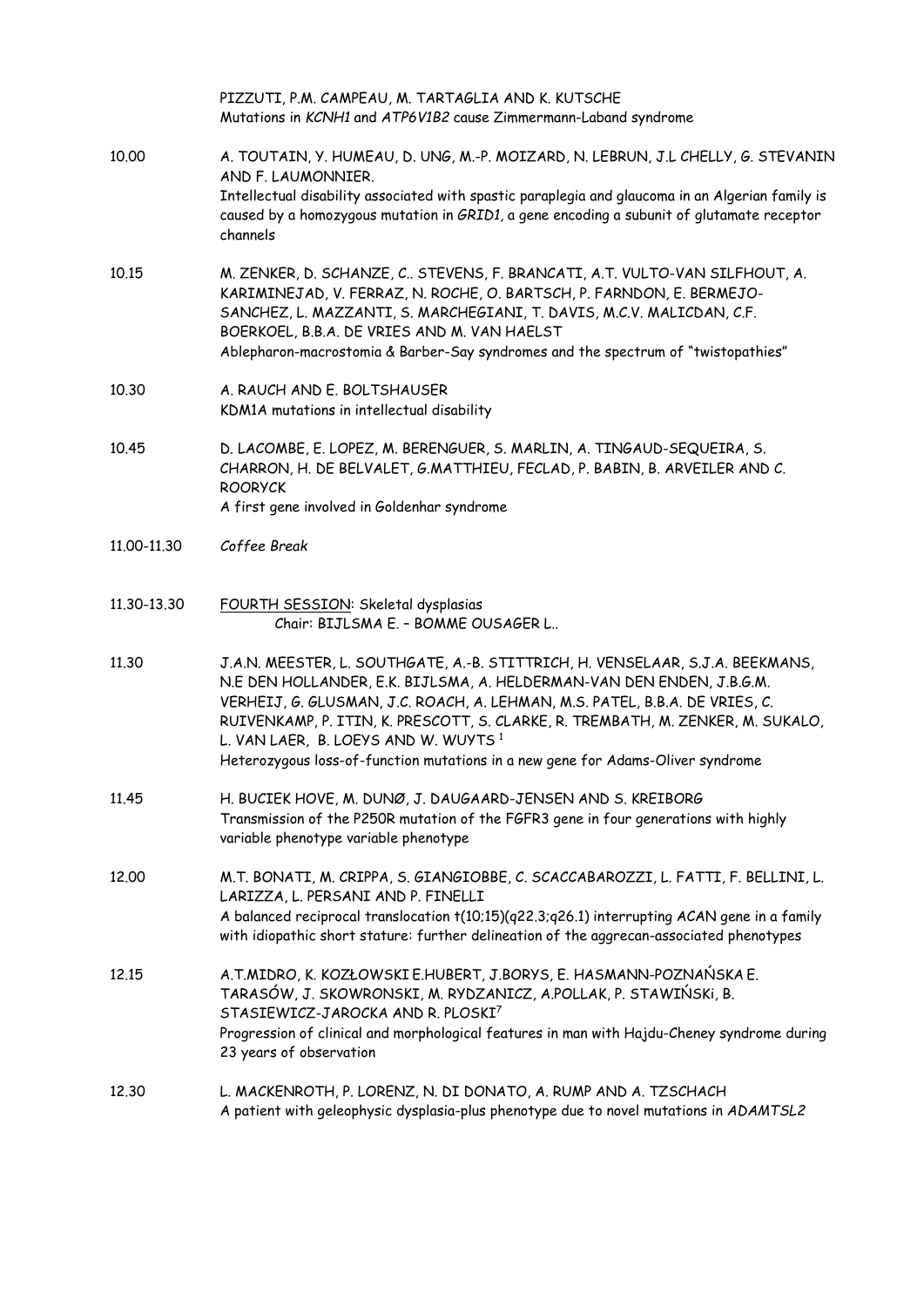12.45 D. HAYE, C. COLLET AND A. TOUTAIN Camurati-Engelmann disease with torus palatinus: coincidence or clinical overlap with Worth hyperostosis ?

#### AFTERNOON

| 14.30-16.00 | FIFTH SESSION: Clinical syndromology<br>Chair: MIDRO A. - RAAS-ROTHSCHILD A.                                                                                                                                                                                                                    |
|-------------|-------------------------------------------------------------------------------------------------------------------------------------------------------------------------------------------------------------------------------------------------------------------------------------------------|
| 14.30       | A. LUMAKA, N. COSMANS, A. LULEBO MAMPASI, H. PEETERS, M. HOLVOET, P. LUKUSA<br>TSHILOBO AND K.DEVRIENDT<br>Detection of facial dysmorphism in Central African patients                                                                                                                          |
| 14.45       | Á. MARTÍN-RODRÍGUEZ, E.J. GARCÍA, L. CASTAÑO, A. AGUAYO AND A. GONZÁLEZ-<br>MENESES.<br>Fetal Warfarin syndrome and hyperinsulinism: a possible phenotypic expansion?                                                                                                                           |
| 15.00       | K. KEYMOLEN, M. DERADEMAEKER, D. HASAERTS AND S. SENECA<br>When a common syndrome presents in a less common way                                                                                                                                                                                 |
| 15.15-16.15 | SIXTH SESSION: Genomics in the clinic                                                                                                                                                                                                                                                           |
| 15.15       | C. ZWEIER, K. KOCHINKE, B. NIJHOF, Mi. FENCKOVA, P. CIZEK, F. HONTI, S.<br>KEERTHIKUMAR, M.A.W. OORTVELD, T. KLEEFSTRA, J.M. KRAMER, C. WEBBER, M.A.<br>HUYNEN AND A. SCHENCK<br>SYSID: a systematic approach to the genetic and clinical heterogeneity of intellectual<br>disability disorders |
| 15.30       | A. VERLOES, S. PASSEMARD, S. DRUNAT, C. DUPONT, M. OUACHEE, E.A CUADRO AND R.<br><b>KOM</b><br>Unraveling unusual presentations of classical syndromes by exome sequencing: the case of<br>primary microcephaly                                                                                 |
| 15.45       | B M. HEMPEL, T. DIEHL, M. BLOOM, P. DEINDL, E. MAHLER, T.B. HAACK, C. KUBISCH, T.M.<br>STROM, D. LESSEL<br>Exome and genome analysis in Neonatal and Paediatric Intensive Care Units - the Hamburg<br>experience                                                                                |
| 16.00       | C. STUMPEL AND MANY COLLEGUES IN MAASTRICHT AND NIJMEGEN<br>The genome era: a clinical perspective                                                                                                                                                                                              |
| 16.15-16.45 | Coffee Break                                                                                                                                                                                                                                                                                    |
| 16.45-18.30 | SEVENTH SESSION: Reverse phenotyping: mutation first<br>Chair: DEVRIENDT K - ZENKER M.                                                                                                                                                                                                          |
| 16.45       | B. DEMEER, A. DADBAN, P. VABRES, G. MORIN, B. ARAL, A. VARENTERGHEM, J.<br>THEVENON, D. BREMOND-GIGNAC, J. ST-ONGE, J. RIVIÈRE, J. COURCET, C. THAUVIN<br>AND L. FAIVRE;<br>Reverse phenotyping of a patient with CRIPT gene mutation and further delineation of the<br>associated phenotype    |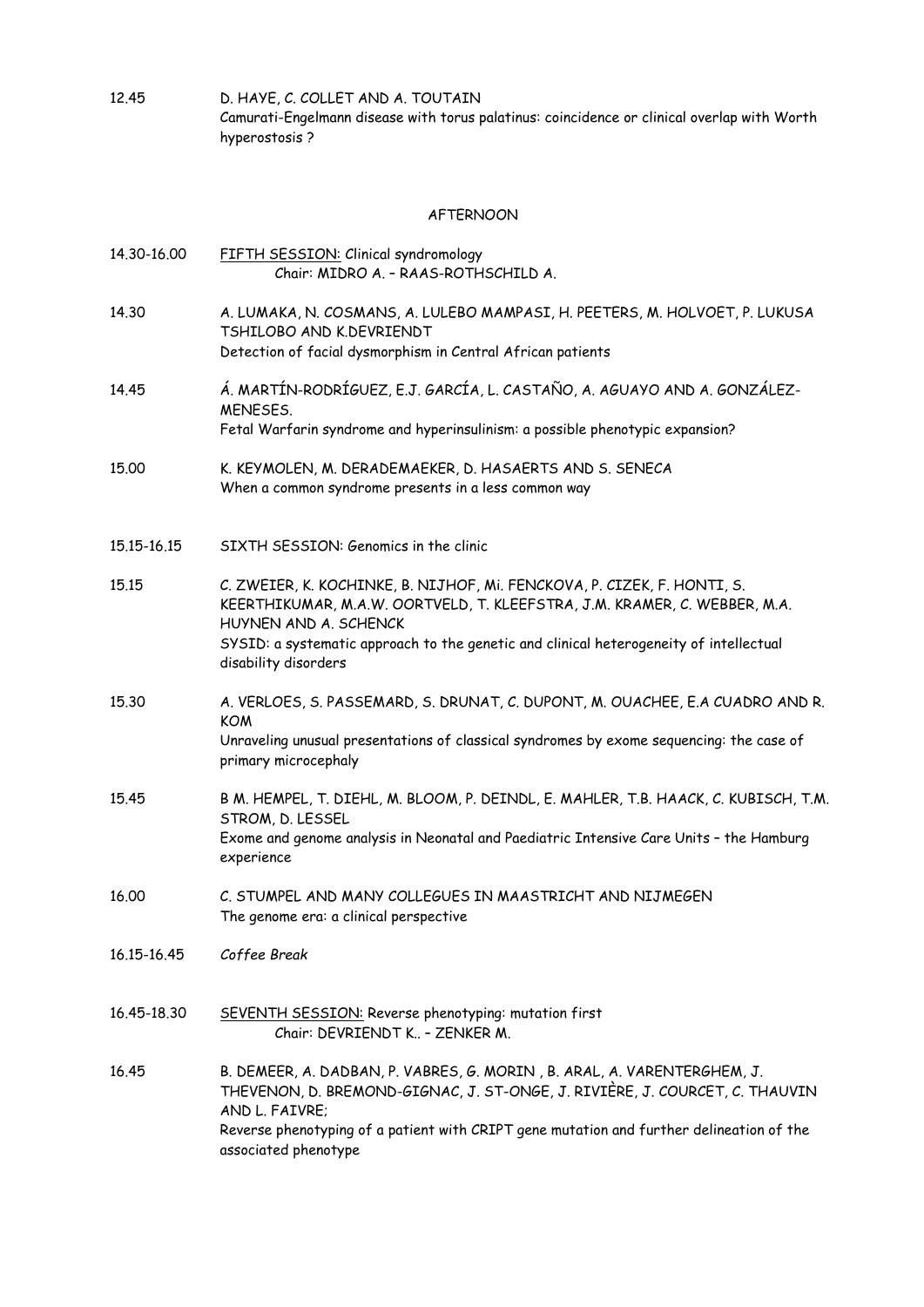- 17.00 J. KOHLHASE, T. NEUMANN, M. BRAUNER AND M. FEDORCAK A novel mutation in *WDR45* in a girl with developmental delay, loss of speech and motor skills
- 17.15 M. MIGUET, J. THEVENON, V.LAUGEL, A. BOURCHANY, J.-B. RIVIERE, E. SCHAEFER, M.C. ANTAL, R. ABIDA, M. LEFEBVRE, A.-S. WEINGERTNER, V. KREMER, C. THAUVIN-ROBINET, P. VABRES, F.MORICE-PICARD, M.GONZALES, D. LIPSKER, S. FRAITAG, J.L. MANDEL, H. DOLLFUS, L. FAIVRE, N. CALMELS AND S. EL CHEHADEH<sup>1</sup>. Fetal whole exome sequencing identifies mutations in the ERCC2(XPD) gene associated with severe congenital ichthyosis and dysmorphic features
- 17.30 J. HENDRIKSEN, E. SMEETS, H. VLES Neurocognitive profile in atypical *MECP2* related Rett syndrome
- 17.45 L. SPRUIJT, A. VERRIPS, E.J. KAMSTEEG, C. MARCELIS HMSN Type IIc and scoliosis in patients with a TRV4-gene mutation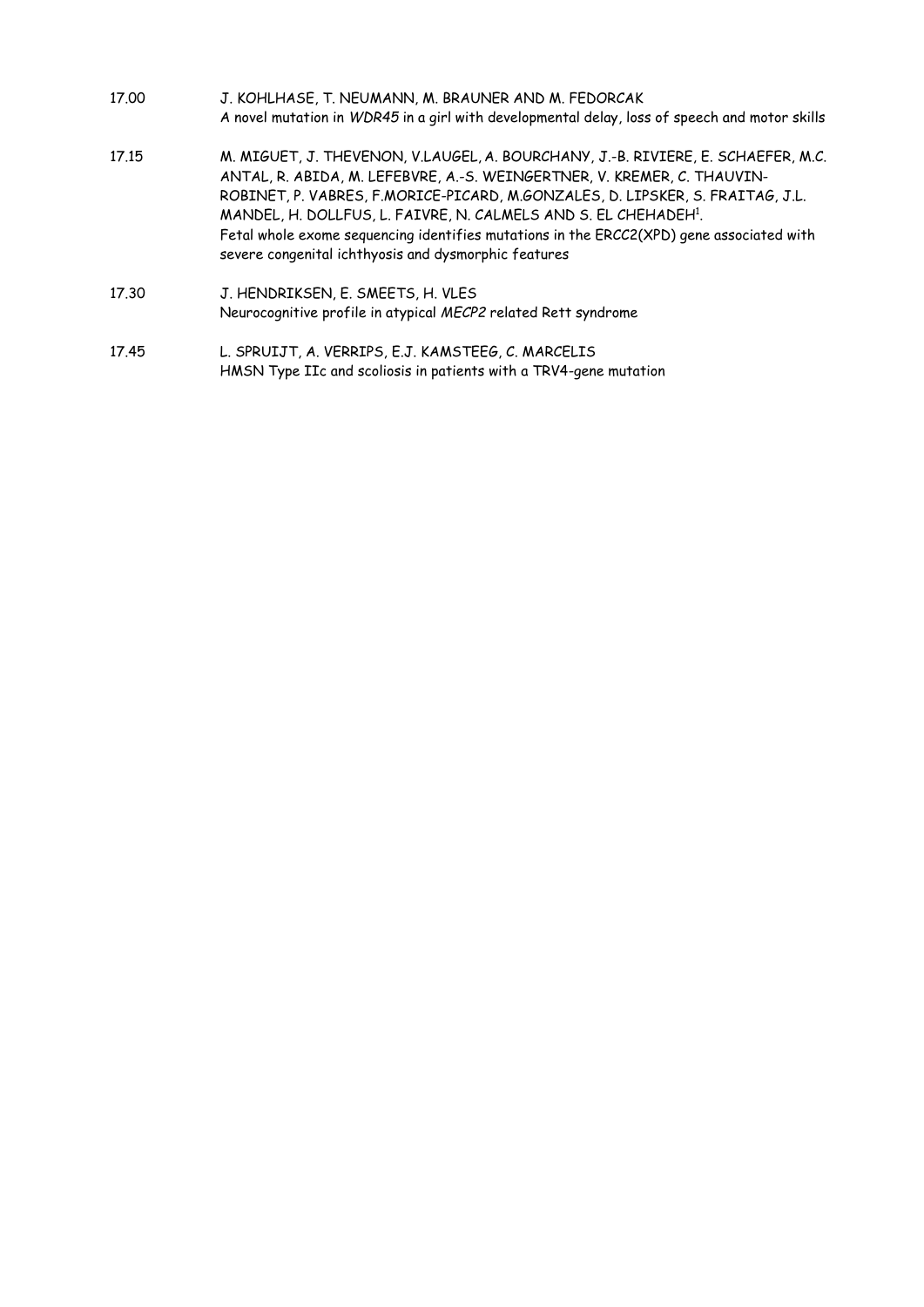#### **FORMAL UNKNOWN**

#### *A. PEREZ-AYTES AND M. REINA*

Dysmorphology and Reproductive Genetics Unit, University Hospital La Fe. Valencia, Spain*.* 

E-mail for correspondence: aperezaytes@gmail.com

C.D.S. is a 5-year-old boy. Mother 36 year old; father 36 year old, non-consanguineous Spanish couple. A healthy brother 2 year old.

Uneventful pregnancy. Delivery at 41 weeks gestation. Birth weight: 3.620 gm

At birth: Hypoplastic/dysplastic kidneys, right pre-auricular tag, hypospadias.

Evaluated for the first time in Dysmorphology clinic at 2 year old:

- ‐ Weight: 13.500 gm (50 centile) Height: 83 cm (25 centile) OFC: 43 cm (< 3 centile)
- Microcephaly. Large, normal ears (pre-auricular tag extirpated); bilateral clinodactyly of 5<sup>th</sup> finger; absence of distal interphalangeal crease in 3th-4th fingers; limitation to elbows extension. Obesity. Hypospadias. Ocular refractive defect (needs glasses). Mild speech delay, good motor skills. Is an expressive child
- ‐ Ocular fundus exam: Normal
- ‐ Cardiac echography: normal
- ‐ Array-CGH (Agilent, 70 kb range resolution): normal
- ‐ Brain MRI: No malformations
- $X$ -ray: Hypoplastic middle phalangies  $5<sup>th</sup>$  fingers; radial luxation

Physical examination for minimal dysmorphic features, and abdominal echography, both parents: Normal

**Follow-up**: Perthes disease. Chronic renal failure (Renal transplant at 4½ year old). Formal development evaluation IQ: 75. He assist normal school with special support for speech Ay 5 year old: Weight: 16.500 gm (50 centile) Height: 103 cm (10 centile) OFC: 45.5 cm (< 3 centile) **In summary**:

- **Microcephaly**
- ‐ Hypoplastic/dysplastic kidneys (Renal failure)
- ‐ Hypospadias
- ‐ Right pre-auricular tag
- ‐ Radial luxation
- ‐ Hypoplastic middle phalangies 5th fingers
- ‐ Absence interphalangeal crease 3-4 fingers
- ‐ Very mild developmental delay

Myopia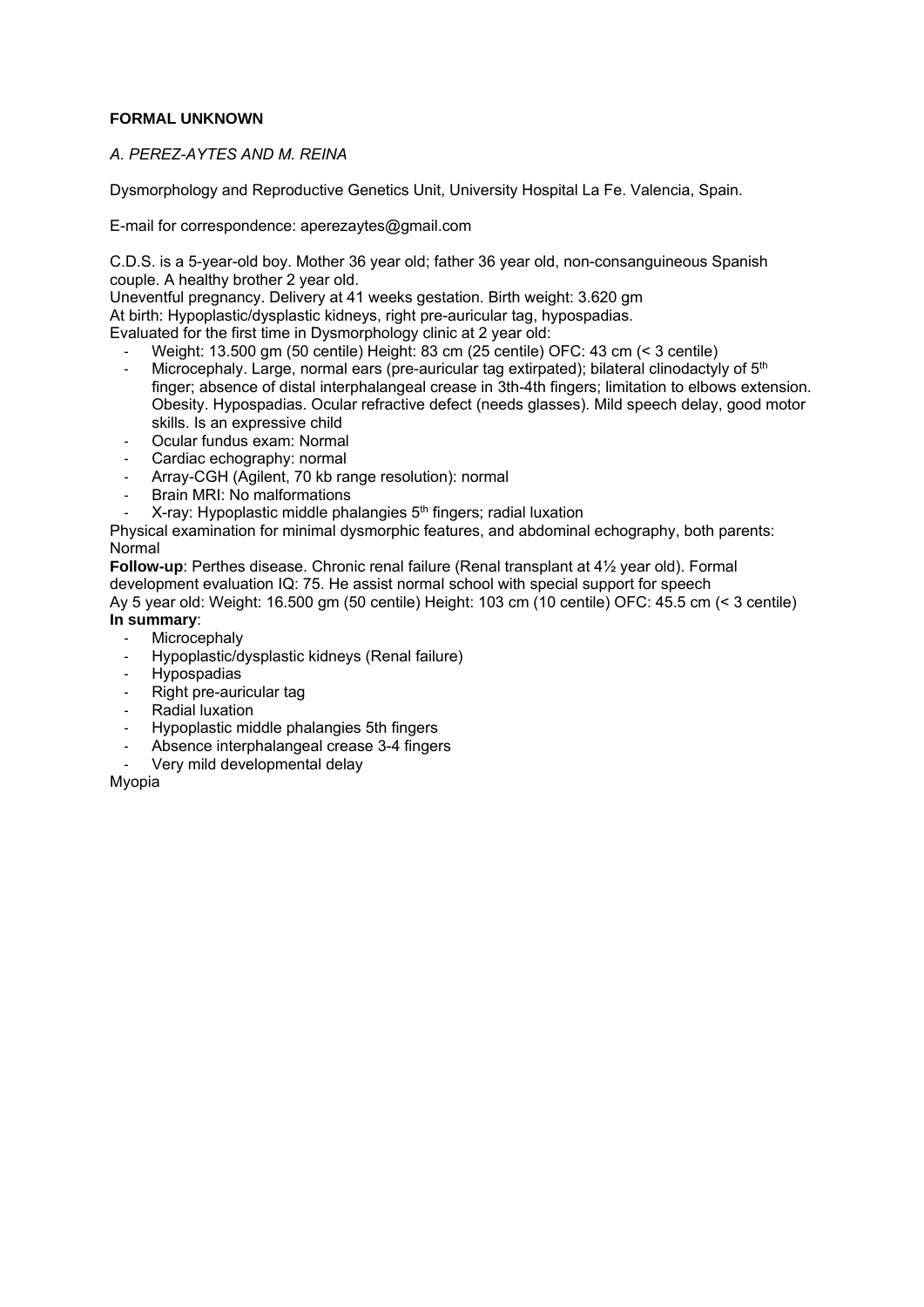#### **FORMAL UNKNOWN**

#### A. BAYAT

Department of Clinical Genetics, Rigshospitalet, University Hospital of Copenhagen, Denmark.

#### **Gender and age of the patient**

12-year-old girl **Family history**  The second-born child of healthy, non-consanguineous parents of Caucasian extraction. **Pregnancy, delivery and neonatal period**  Pregnancy was normal, GA 37 weeks. BW 3010 g, length around 50-52 cm, full Apgar scores. **Development** She started to walk about 1 year of age, has always had weakness and other complaints from the musculo-skeletal system. Contractures of the hips and hands were first described at the age 8. Global cognitive development is normal. **Growth parameters in percentiles or standard deviations**  Bone age at 6 ½ years was advanced to 7.10 years. Length +4 SD (tall parents: mother 173 cm, father 198 cm). Weight +3.2 SD (53 kg. **Vision and hearing** Normal hearing. Abnormal vision: hypermetropia. **Dysmorphic features** Tall stature, long extremities. Pectus excavatum. Truncal obesity. Distal contractures that progress. Scoliosis possibly due to anisomelia. Abnormal external ears. Beighton score 0/9, normal skin. **Neuromuscular** Slightly reduced muscle strength. When attempting to smile, she grimaces (but doesn't look like crying). Perhaps positive Gowers sign. **Normal investigations** Due to suspicion of rheumatic disease relevant blood tests were done (hematology, HLA-B27, acutephase reactants). Normal creatine kinase. Normal echocardiography. Normal array. Normal *FBN1, TGFBR1, TGFB2, SMAD3, MYH11 and ACTA2.*  SHOX gene: two copies. De novo heterozygous mutation in *FBN2.*  **Suggested diagnosis**

Beals contractural arachnodactyly syndrome.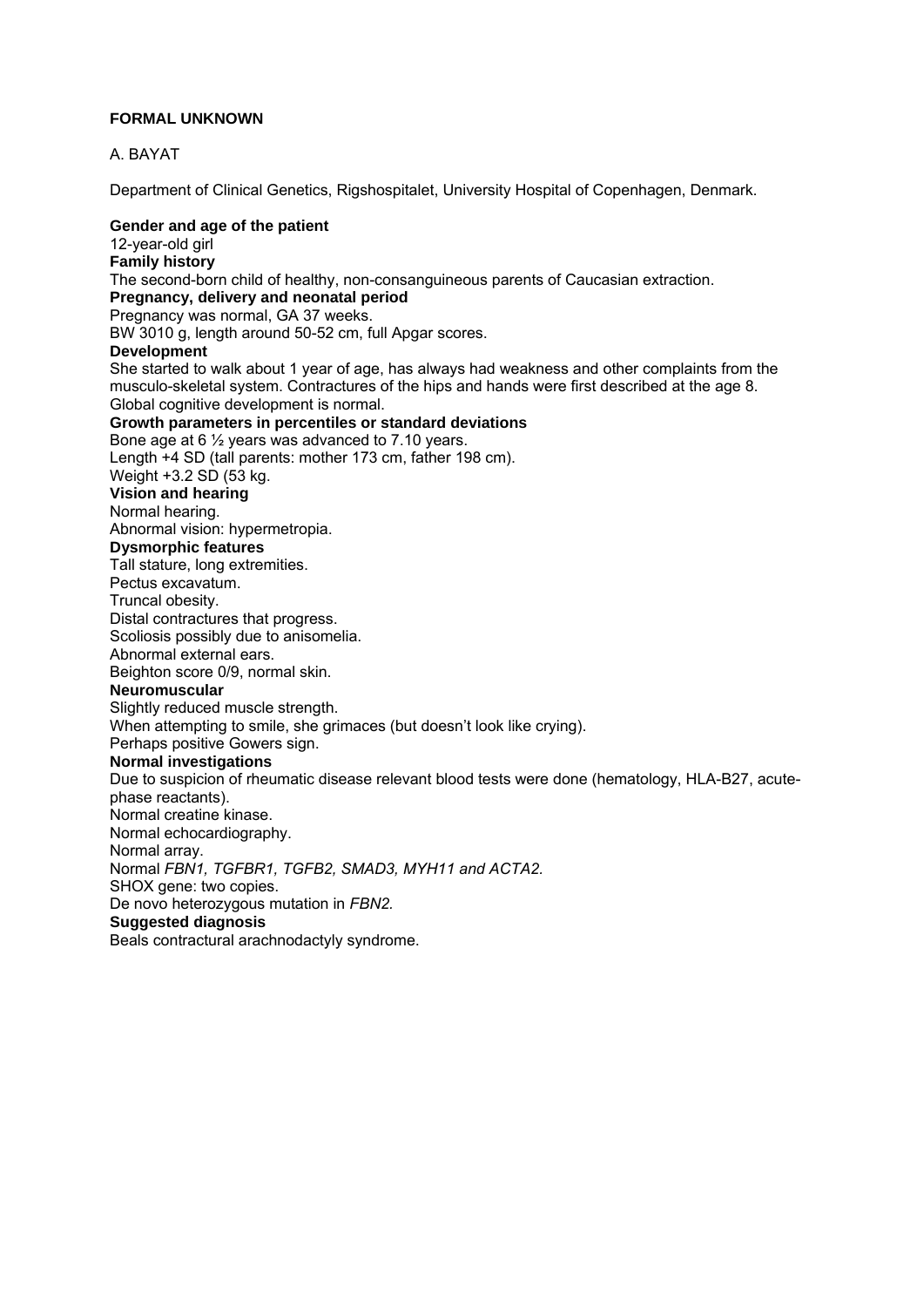#### **AN UNKNOWN SYNDROME WITH ABNORMAL LARYNGEAL CARTILAGE RINGS CAUSING SUBGLOTTIC STENOSIS.**

*F. DUIJKERS1 AND J.M. COBBEN1*

<sup>1</sup> Clinical Genetics and Pediatrics, AMC, the Netherlands.

*.*  E-mail for correspondence: f.a.duijkers@amc.nl

**History**: This case concerns a preterm boy (G.C.) with multiple dysmorphic features and stridor causing breathing difficulties a few weeks after birth. Prenatal ultrasound did not show abnormalities. T.E. has a subglottic stenosis that is probably caused by plate-like laryngeal cartilage rings (laryngoscopy). A tracheostomy tube was needed for breathing support.

**Family history**: The mother also had a stridor from birth and had a tracheostomy tube from 8 to 14 months of age, because of aberrant subglottic cartilage rings. She had a cliteromegaly, clubfoot, clinodactyly of the 5<sup>th</sup> toe and a severe pectus excavatum. She developed a combined perceptive and conduction hearing loss and has a short stature (height 152 cm) and normal intelligence. No other affected family-members are known. No consanguinity.

**Physical examination**: Normal growth parameters. T.E. has. telecanthus, mild retrognatia, downslanted palpebral fissures, cryptorchism and a mild hypospadia.

Additional investigations: x-thorax: hypoplastic left 5<sup>th</sup> rib. DNA-diagnostics showed a normal DNAprofile (46,XY) by CGH-array and no mutations in the MID1-gene and 14 Noonan syndrome genes. **Discussion**: This case represents a mother and son with a severe congenital subglottic stenosis probably caused by aberrant cartilage rings. We considered Aarskog syndrome and skeletal dysplasia syndromes, but did not perform additional diagnostics yet because of the low probability of these syndromes being the cause of the problems in this boy and his mother.

**Conclusion**: Unknown syndrome with congenital subglottic stenosis, probably fitting autosomal dominant inheritance.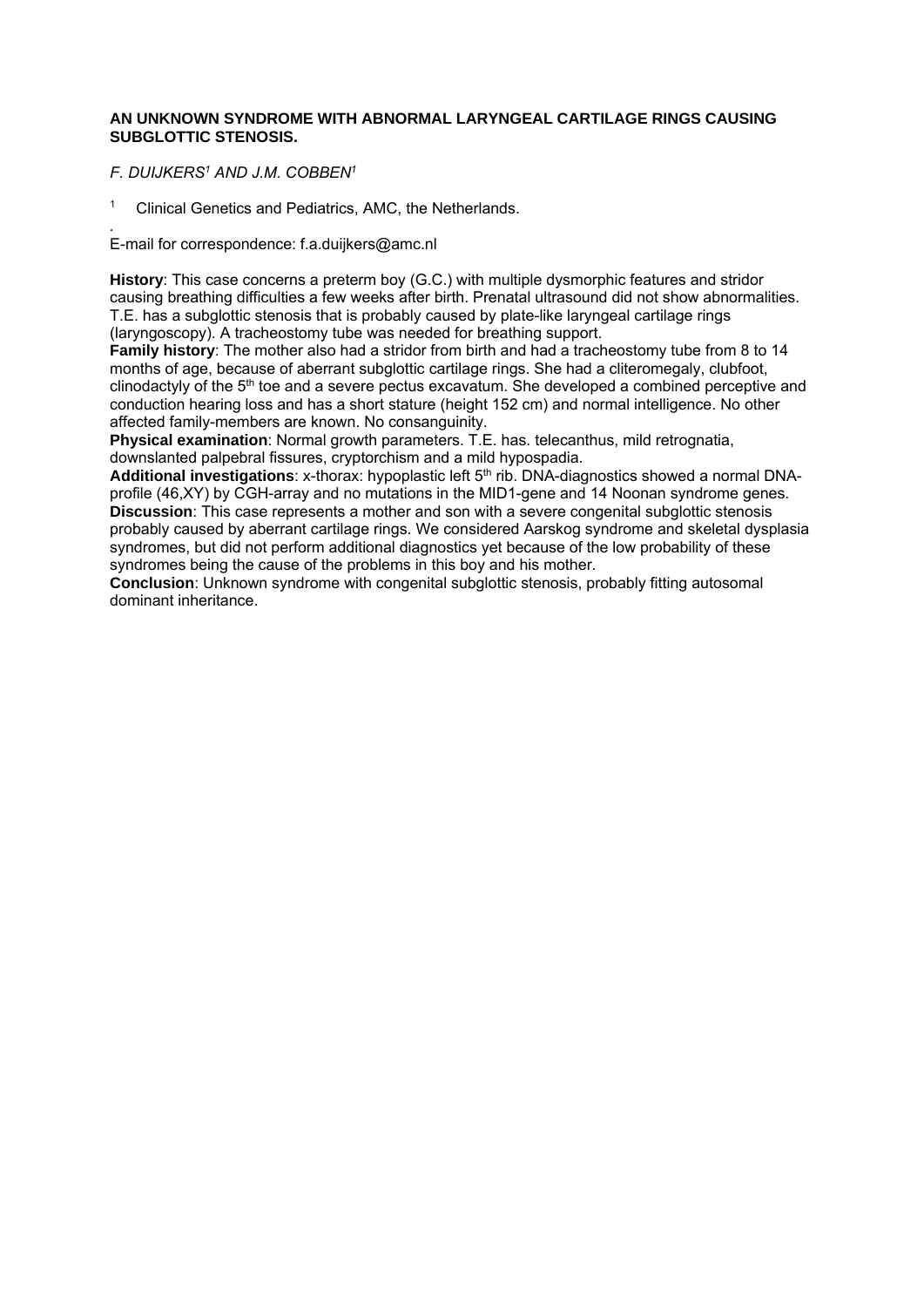#### **DOOR SYNDROME: DEAFNESS, ONYCHDYSTROPHY, OSTEODYSTROPHY, AND MENTAL RETARDATION**

*G. MUBUNGU1,2,3, A. LUMAKA1,2,3,4, R. NGIYULU1, K. DEVRIENDT4, A. CORVELEYN4 AND P. LUKUSA TSHILOBO1,2,3,4.* 

- 1 Département de Pédiatrie, Faculté de Médecine, Université de Kinshasa, RD Congo.<br>2 Centre de Cénétique Humaine, Faculté de Médecine, Université de Kinshasa, RD Ce
- <sup>2</sup> Centre de Génétique Humaine, Faculté de Médecine, Université de Kinshasa, RD Congo.
- 3 Institut National de Recherche Biomédicale, DR Congo.
- Center for Human Genetics, Catholic University of Leuven, Belgium.

We present a 20-month-old female infant referred to our genetics clinic for assessment of developmental delay and dysmorphism. She was the only child of young and unrelated parents and was born at term following an uneventful pregnancy with a birth weight of 3 kg. From the age of 5 months on, she was followed in paediatrics. At the age of 10 months, she was still hypotonic and could not sit without support.

On clinical examination at 20 months, we noticed microcephaly with somewhat depressed forehead, bitemporal narrowing, wide nasal bridge, bulbous nasal tip, hypertelorism, long philtrum, thick upper and lower lip vermilions, high-arched palate, cupped ears, short neck with redundant skin, widely spaced nipples, umbilical hernia, relatively short distal phalanges with hypoplastic nails, especially on the  $4<sup>th</sup>$  and  $5<sup>th</sup>$  toes and the  $4<sup>th</sup>$  and  $5<sup>th</sup>$  fingers. She was unresponsive to voice and hand clapping. Radiograph of the skull revealed a craniosynostosis.

These clinical findings strongly mimicked the DOOR syndrome, an acronym standing for Deafness, Onychodystrophy, Osteodystrophy, and mental Retardation (OMIM 220500). Recently, pathogenic mutations have been identified in *TBC1D24* among DOOR patients. We extracted DNA in Kinshasa and Sanger sequenced the TBC1D24 gene in Leuven. Unfortunately we did not identify a good candidate causal mutation.

Thus, no definite diagnosis could be reached so far. Nevertheless, the presence of the main clinical features of DOOR syndrome in the present patient is highly suggestive of genetic heterogeneity in DOOR syndrome. On the other hand, different additional physical features were noted in the present patient, suggesting the possibility for alternative diagnoses.

**Keywords**: deafness, onychodystrophy, osteodystrophy, developmental delay, TBC1D24 gene.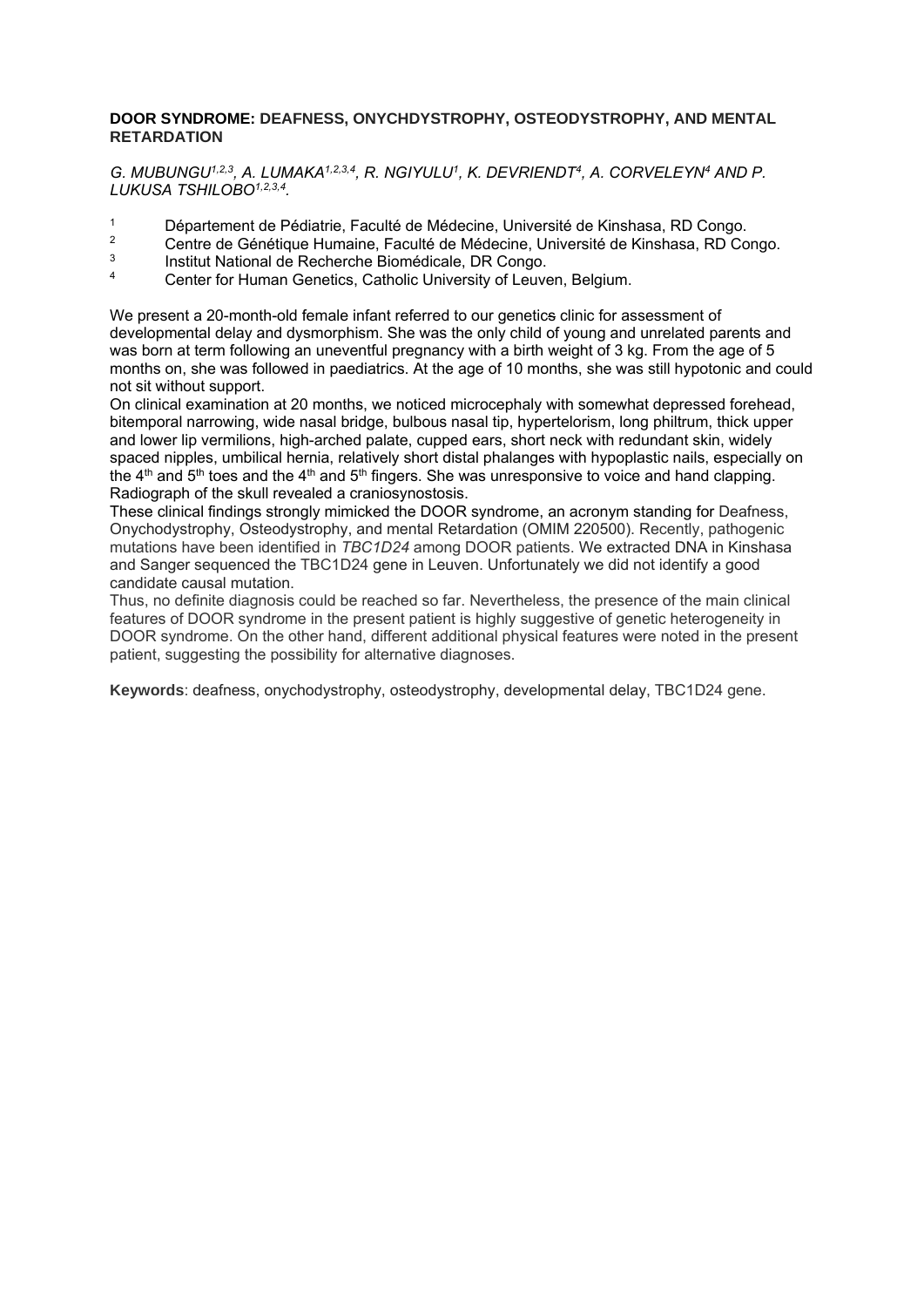#### **ASSOCIATED CONGENITAL ANOMALIES AMONG CASES WITH DOWN SYNDROME**

*C. STOLL1, B. DOTT1, Y. ALEMBIK1 AND M.-P. ROTH1*

Laboratoire de Genetique Medicale, Faculte de Medecine, Strasbourg, France.

E-mail for correspondence: cstoll@unistra.fr

Down syndrome (DS), the most common congenital anomaly, is widely studied since at least 150 years. However, the type and the frequency of congenital anomalies associated with DS are still controversial. Despite prenatal diagnosis and elective termination of pregnancy for fetal anomalies, in Europe, from 2008 to 2012 the live birth prevalence of DS per 10,000 was 10, 2. The objectives of this study were to examine the major congenital anomalies occurring in infants and fetuses with Down syndrome.

The material for this study came from 402,532 consecutive pregnancies of known outcome registered by our registry of congenital anomalies between 1979 and 2008. Four hundred sixty seven (64%) out of the 728 cases with DS registered had at least one major associated anomaly. The most common associated anomalies were cardiac anomalies, 323 cases (44%), followed by digestive system anomalies, 42 cases (6%), musculoskeletal system anomalies, 35 cases (5%), urinary system anomalies, 28 cases (4%), respiratory system anomalies, 13 cases (2%), and other system anomalies, 26 cases (3.6%). The most common cardiac anomaly was atrioventricular septal defect (30%) followed by ventricular septal defect (22%), patent ductus arteriosus (5%), coarctation of aorta (5%), and tetralogy of Fallot (3%). Forty two (6%) of the cases had a digestive system anomaly recorded, duodenal atresia (67%), Hirschsprung disease (14%), and tracheo-esophageal atresia (10%) being the most common. Fourteen (2%) of the Down syndrome patients had an obstructive anomaly of the renal pelvis, including hydronephrosis. The other most common associated anomalies were syndactyly, polydactyly, club foot, cataract, hydrocephaly, cleft palate, hypospadias and diaphragmatic hernia.

Many studies to assess associated anomalies in DS have reported various results. There is no agreement in the literature as to which associated anomalies are most common in cases with DS and associated anomalies. In this study we observed a higher percentage of associated anomalies than in the other reported series as well as an increase in the frequency of duodenal atresia, urinary obstructive anomalies, musculoskeletal system anomalies, and lung anomalies, and a decrease in the frequency of anal atresia, annular pancreas, and limb reduction defects.

In conclusion, we observed a striking prevalence of total congenital anomalies and specific patterns of malformations associated with Down syndrome which emphasizes the need to evaluate all patients with Down syndrome for possible associated major congenital anomalies.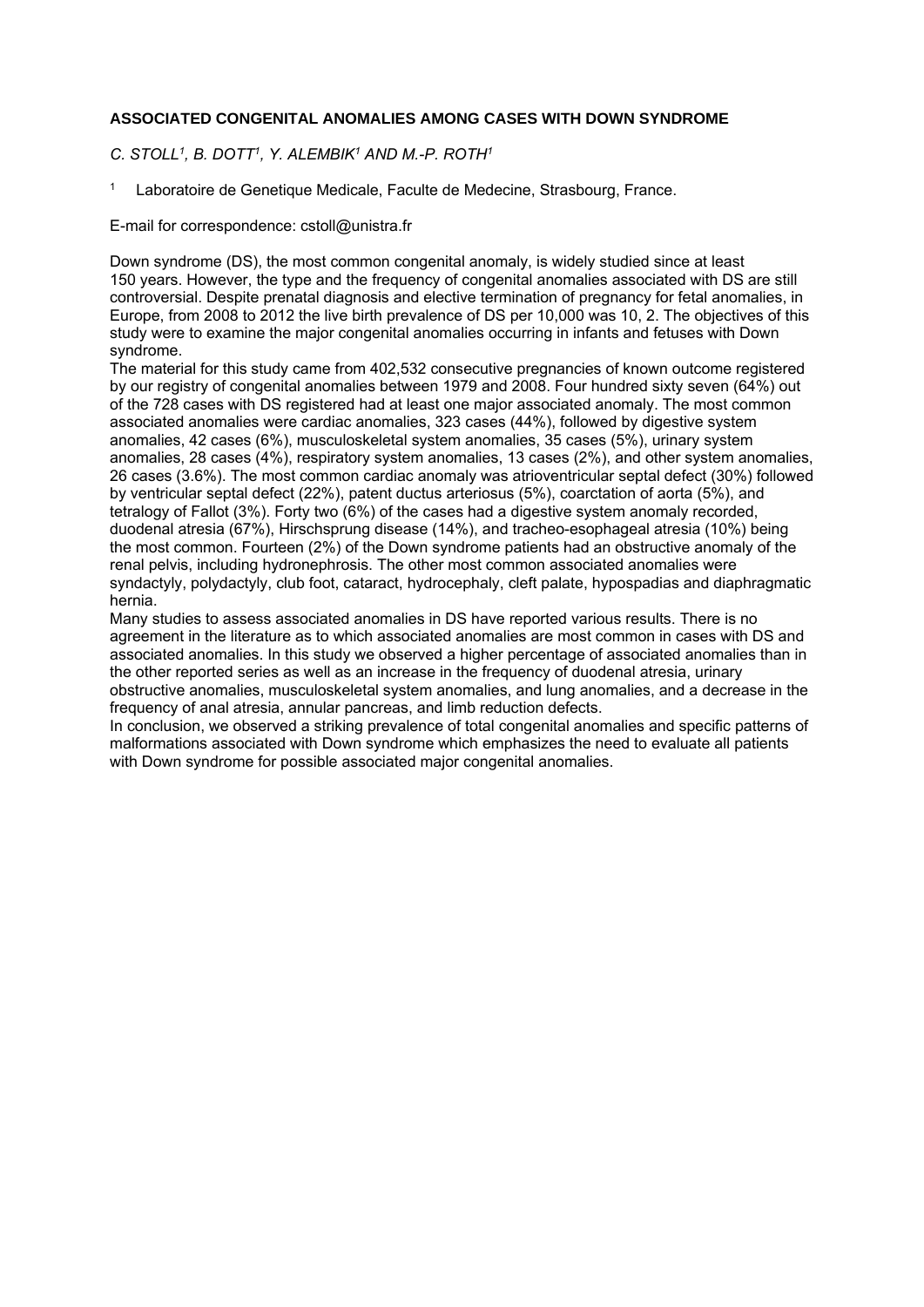#### **COHORT STUDY OF KABUKI SYNDROME, PHENOTYPE COMPARISON OF KMT2D AND KDM6A MUTATED PATIENTS**

*D. LEDERER, V. BENOIT, B. GRISART, S. MOORTGAT, A. DESTREE, C. VERELLE-DUMOULIN AND I. MAYSTADT.* 

Centre de Génétique Humaine, IPG, Gosselies, Belgium.

Kabuki syndrome was first described in 1981. The five cardinal features of the syndrome are characteristic face, skeletal anomalies, unusual dermatoglyphic patterns, mild to moderate intellectual deficiency and postnatal growth retardation. In 2010, KMT2D (previously MLL2) mutations were found in 9 patients with clinical diagnosis of Kabuki syndrome. Since the discovery of KMT2D, 9 cohort of patients with Kabuki syndrome were published and a KMT2D mutation was found in 34-76% of patients. In 2012, genic and exonic deletions of KDM6A were found in three patients. A role for KDM6A in Kabuki syndrome was then confirmed by four studies.

Since 2012, we have collected 212 patients with a clinical suspicion of Kabuki syndrome. We found a mutation in KMT2D in 64 of them for a diagnostic yield of 30%, probably closer to a clinical routine. Clinical data were available for 54 patients and confirmed the cardinal features of Kabuki syndrome. Feeding difficulties were present in 75% of infants but BMI study showed that they tend to be overweighed after 8 years old. Palate abnormalities, hearing loss, cardiac malformations and recurrent infections were common. A phenotypic association study showed that congenital malformation (cleft palate and cardiac defect) are often associated and are part of a more severe phenotype. Including our cohort, 444 mutations in KMT2D were described. Truncating and splice mutations are scattered along the gene and missense mutations occur recurrently in few hotspots in or outside protein functional domains.

Among our cohort, we found 11 mutations in KDM6A (5%). In total, 20 patients were reported with a mutation in KDM6A. Clinically, boys are more severely affected but some girls present with a severe phenotype. Typically, patients with KDM6A mutations present with developmental delay, short stature, microcephaly, feeding difficulties, hypotonia, hyperlaxity, hirsutism and congenital heart defect. The face is less typical and large superior incisors were seen in some patients. Chronic hyperinsulinism was reported in 4 patients. Even though not statistically significant, some features were more frequent in patients with KDM6A mutations, such as growth retardation, microcephaly and hirsutism. On the other hand, cleft palate and uro-genital malformations were more frequent in individuals with KMT2D mutations.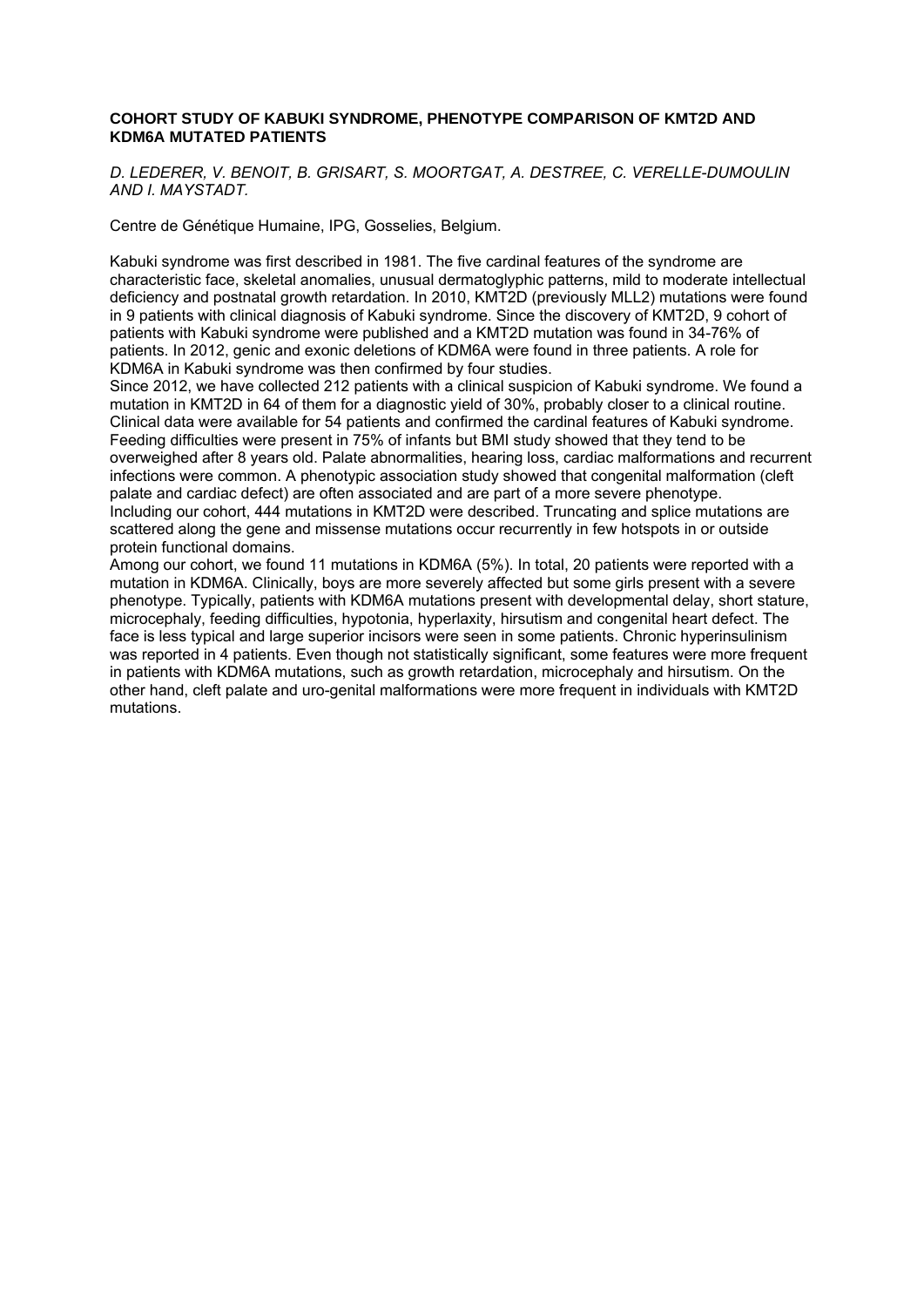#### **THE DIAGNOSTIC ODYSSEY OF KABUKI SYNDROME: A NEVER ENDING STORY?**

*J. BRECKPOT1, T. DE RAVEL1, H. VAN ESCH1, J.-P. FRYNS1 AND K. DEVRIENDT1*

1 Center for Human Genetics, University Hospitals Leuven, Leuven, Belgium.

E-mail for correspondence: Jeroen.Breckpot@uzleuven.be

Kabuki syndrome (KS) is diagnosed clinically based on the facial gestalt, featuring long palpebral fissures with ectropion of the lateral third of the lower eyelids, arched eyebrows and a depressed nasal tip, in association with short stature, intellectual disability, brachydactyly and/or visceral abnormalities, including heart and urogenital defects. Since the first reports on Kabuki syndrome by Niikawa and Kuroki in 1981, genetic studies were launched to unravel its etiology, from conventional karyotyping over array CGH to genome-wide sequencing efforts. Two causative genes have been identified so far: *KMT2D* (previously called *MLL2*) and *KDM6A*, encoding a H3K4-specific methyl transferase and a H3K27 demethylase, respectively.

Here, we review on the diagnostic odyssey in 20 patients, who were clinically diagnosed with Kabuki syndrome in our center. The age of clinical diagnosis ranged from 2 weeks to 13 years (median 16 months). Clinical diagnosis of KS is challenging in the first months of life because the phenotype tends to evolve over time and characteristic facial features become more evident during childhood. Pathogenic *KMT2D* mutations (8 frame shift or truncating mutations and 2 *de novo* missense mutations) were found in 10 patients (50%). In addition, one *KMT2D-*negative KS patient with hyperinsulinemic hypoglycemia was found to carry a *de novo* truncating mutation in *KDM6A.* Few clinical differences exist between *KMT2D* positive and negative patients within the cohort, advocating that KS is a genetic heterogeneous disorder with more genes remain to be discovered. Interestingly, we recently detected a *de novo* 264 kb deletion on 9q21.32 in a mutation negative patient with typical features of Kabuki syndrome. Future high throughput sequencing studies in large cohorts of mutation negative KS patients will clarify whether genes within this region are recurrently affected by mutations in Kabuki syndrome patients, and will aid to further untangle the genetic etiology of KS.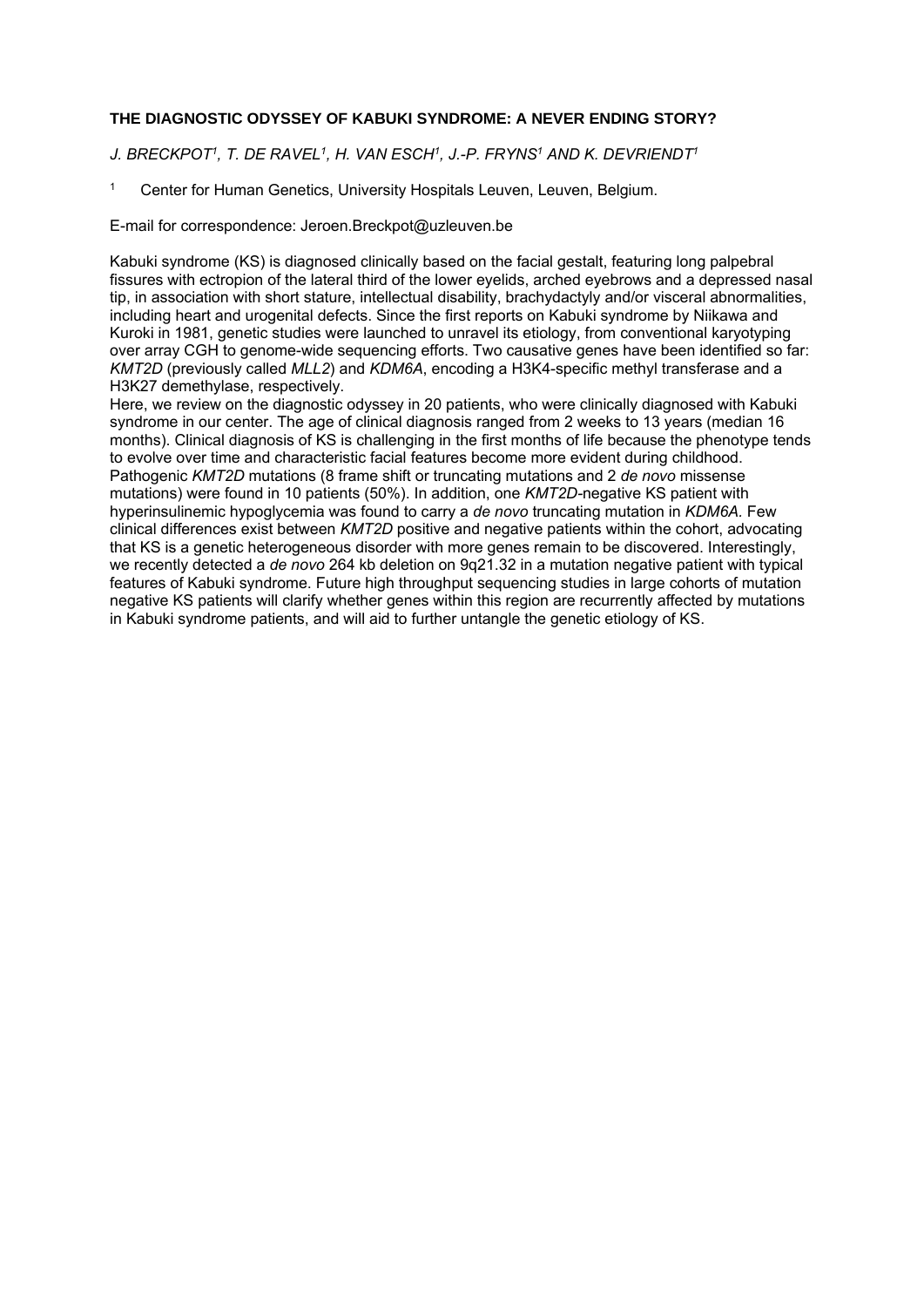#### **GENETIC ARCHITECTURE AND PHENOTYPIC RANGE IN A LARGE JOUBERT SYNDROME COHORT**

*R. BACHMANN-GAGESCU1,2, J. DEMPSEY3, I. PHELPS3, C. ISABELLA3, D. O'DAY3, B. O'ROAK4, J. SHENDURE4, I. GLASS3 AND D. DOHERTY3*

- <sup>1</sup> Institute of Medical Genetics.
- <sup>2</sup> Institute for Molecular Life Sciences, University of Zurich, Switzerland;
- <sup>3</sup> Dept of Pediatrics.
- 4 Dept of Genome Sciences, University of Washington, Seattle, USA

E-mail for correspondence: ruxandra.bachmann@imls.uzh.ch

**Background**: Joubert syndrome (JS) is a ciliopathy characterized by a distinctive hindbrain malformation (the Molar Tooth Sign), ataxia and cognitive dysfunction. Like most ciliopathies, JS displays prominent genetic heterogeneity and phenotypic variability. The purpose of this work is to provide comprehensive sequencing data for all known JS genes, a description of the phenotypic range and extensive gene-phenotype correlations in a large JS cohort.

**Methods:** Phenotypic data was analyzed for 532 individuals from the University of Washington JS cohort. All 28 known JS genes were sequenced in 429 individuals (364 families) using the MIPs capture technique and next-generation sequencing.

**Results**: Core JS diagnostic features (hypotonia, ataxia, cognitive dysfunction, oculo-motor apraxia) are present in >80% of individuals, while abnormal breathing pattern is reported in 60%. Frequently associated features include retinal dystrophy (31.4%), renal disease (20.9%), coloboma (17.7%), polydactyly (15.3%), liver fibrosis (15.2%) and encephalocele (8%). Liver fibrosis and coloboma are strongly associated with each other (Odds Ratio 7.0, 95% Confidence Interval=3.0-13.2), while retinal dystrophy - renal disease (O.R. 2.2, 95% C.I. = 1.7-5.6), encephalocele - polydactyly (O.R. 2.8, 95% C.I. =  $1.03$ -7.8) and liver fibrosis - renal disease (O.R. 3, 95% C.I.= $1.6$ -5.5) are weakly associated. While some associations are consistent with previously described JS sub-types, we observed all possible combinations of features such that no clear-cut distinction between subtypes is observed. Multiple additional clinical features reported by families include other brain abnormalities (n=73), seizures (n=49), cleft palate (n=16), hearing loss (n=14) and psychiatric problems (n=45). The genetic cause can be identified in 62% of families, with 5 genes accounting for the majority of patients (*C5ORF42, CEP290, CC2D2A, AHI1*, *TMEM67)*. We observe statistically significant differences in mutation-patterns between commonly mutated genes: while individuals with causal mutations in *CC2D2A*, *TMEM67* or *INPP5E* harbor a majority of missense mutations, those with mutations in *CEP290* or *CSPP1* harbor mainly truncating mutations. Bi-allelic causal mutations in *B9D2* and *C2CD3* are present in 2 families each, while the new JS gene *KIAA0586/TALPID3* is mutated in 9 families. Bi-allelic mutations in 2 different genes are present in 5 families, without an obvious effect on disease severity, and heterozygous mutations (in addition to the causal mutation) are observed in 62 individuals. The most strongly significant (p<0.0001) gene-phenotype correlations observed are *CEP290* with renal disease/retinal dystrophy and *TMEM67* with liver fibrosis/coloboma. In addition, we identified several weaker positive and negative associations.

**Conclusion**: This work gives a relatively unbiased snapshot of the genetic make-up and phenotypic range of JS, providing essential information to guide medical monitoring and variant interpretation.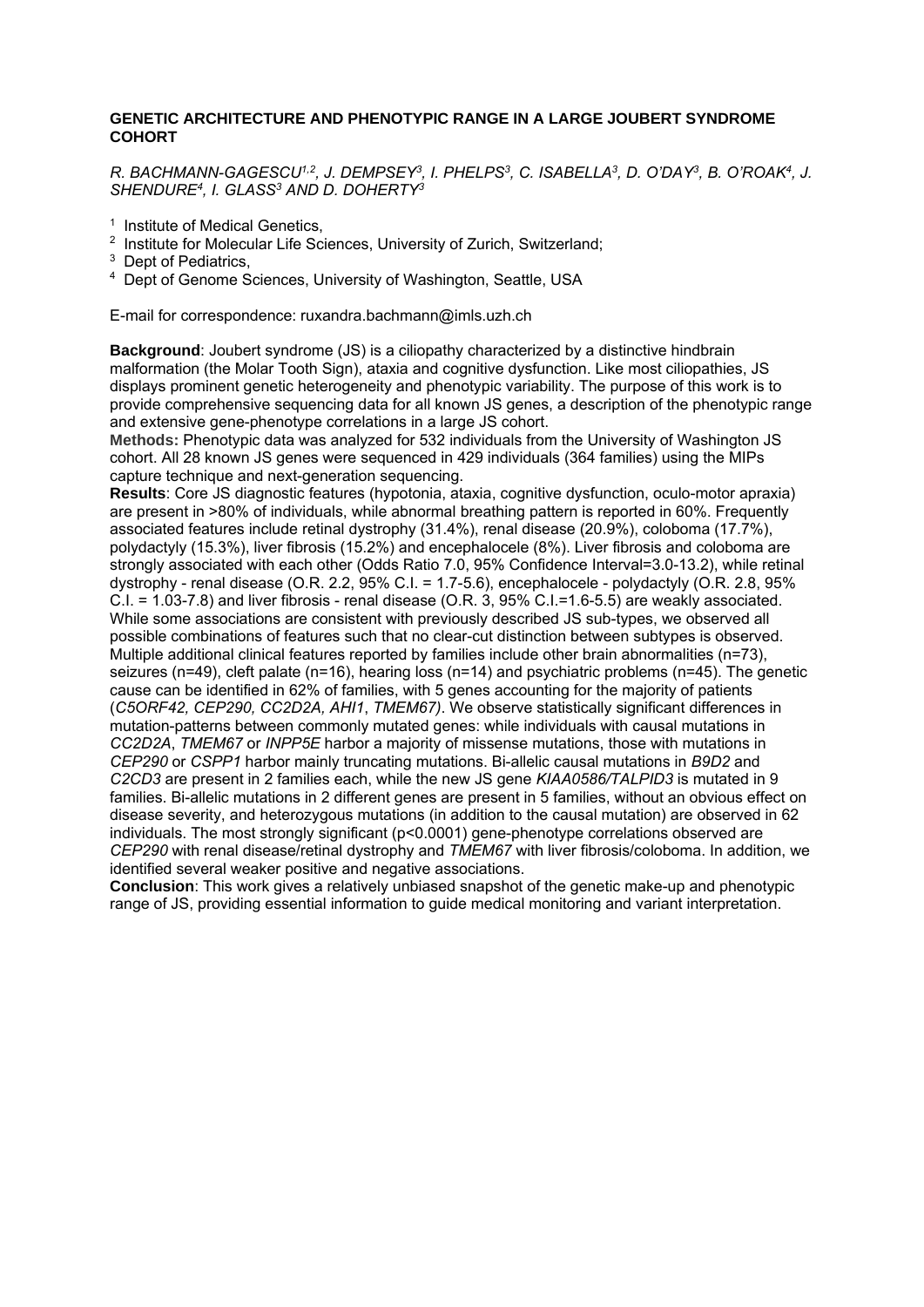#### **A DETAILED CLINICAL ANALYSIS OF THIRTEEN PATIENTS INCLUDING SIX ADULTS WITH AUTS2 SYNDROME FURTHER DELINEATES THE AUTS2 SYNDROME AND UNDERSCORES THE BEHAVIORAL PHENOTYPE**

*G. BEUNDERS1, J. VD KAMP1, P. VASUDEVAN2, J. MORTON3, K. SMETS4, T. KLEEFSTRA5, S.A. DE MUNNIK5, J. SCHUURS-HOEIJMAKERS5, B. CEULEMANS6, M. ZOLLINO7, S. HOFFJAN8, J. SO9, L. MERCER9, T. WALKER9, L. VELSHER9, M. PARKE10, A.C MAGEE11, B. ELFFERS12, R.F. KOOY13, H.G. YNTEMA5, E.J. MEIJERS-HEIJBOER1 AND E.A. SISTERMANS1*

- <sup>1</sup> Department of Clinical Genetics, VU University Medical Center Amsterdam, the Netherlands.<br><sup>2</sup> Department of Clinical Genetics, University Hespitals of Leigester, Leigester, UK
- <sup>2</sup> Department of Clinical Genetics, University Hospitals of Leicester, Leicester, UK.
- <sup>3</sup> Department of Clinical Genetics, Birmingham Women's Hospital, Edgbaston, Birmingham, UK.
- <sup>4</sup> Department of Neurology, University and University Hospital Antwerp, Antwerp, Belgium.<br><sup>5</sup> Department of Human Conotics, Badboud university modical control Nijmogen. The Noth
- <sup>5</sup> Department of Human Genetics, Radboud university medical centre, Nijmegen, The Netherlands.<br><sup>6</sup> Department of Neurolagy, Raedistric Neurolagy, University Heapital Antwerp, Antwerp, Pelgium
- <sup>6</sup> Department of Neurology- Paediatric Neurology, University Hospital Antwerp, Antwerp, Belgium.<br><sup>7</sup> Department of Mediael geneties, Cettelies del Seere Cuere University, Pelielinies A. Cemelli
- 7 Department of Medical genetics, Cattolica del Sacro Cuore University, Policlinico A. Gemelli, Rome, Italy.
- <sup>8</sup> Department of Human Genetics, Ruhr University Bochum, Bochum, Germany.<br><sup>8</sup> Department of clinical genetics, Thurder Boy District boo<sup>th</sup> unit. Thurder Boy.
- <sup>9</sup> Department of clinical genetics, Thunder Bay District health unit, Thunder Bay, USA.<br><sup>10</sup> Department of Clinical Capatica, Shaffield Children's Heapital, Shaffield, UK
- 10 Department of Clinical Genetics, Sheffield Children's Hospital, Sheffield, UK.
- <sup>11</sup> Department of Clinical Genetics, Belfast city hospital trust, Belfast, UK.<br><sup>12</sup> Department of Madisel segs for potients with intellectual discluity. AMG
- 12 Department of Medical care for patients with intellectual disability, AMSTA, Amsterdam, The Netherlands.
- <sup>13</sup> Department of Medical Genetics, University and University Hospital Antwerp, Antwerp, Belgium.

E-mail for correspondence: g.beunders@vumc.nl

**Background:** AUTS2 syndrome is an 'Intellectual Disability syndrome' caused by genomic rearrangements, deletions, intragenic duplications or mutations causing disruption of the *AUTS2*  sequence. So far 47 Patients with AUTS2 syndrome where described, but clinical data are limited and almost all cases concern young children. This hampers counseling parents about the prognosis and treatment options of (young) children diagnosed with AUTS2 syndrome.

**Methods:** Here we present a detailed clinical description of seventeen patients that where systematically evaluated by one clinical geneticist. Thirteen patients (including six adults) with AUTS2 syndrome have a pathogenic mutation or deletion in *AUTS2*. In addition we describe four patients with clinical features consistent with AUTS2 syndrome and a (de novo) variant of unknown significance in *AUTS2*.

**Results:** All patients have Intellectual disability or developmental delay, ranging from borderline to severe. Microcephaly and feeding difficulties are seen in 80-90%. Congenital malformations are rare, but mild heart defects, contractures and genital malformations do occur. There are no major health issues in the adults, the oldest of which is now 59 years of age. A friendly outgoing character marks the behavior. Specific features of autism are seen frequently, like stereotypic movement and obsessive behavior. A relatively mild clinical phenotype is associated with small in frame 5' deletions, which are often inherited. Deletions and mutations causing haploinsufficiency of the full length AUTS2 transcript give a more severe phenotype and occur all *de novo*.

**Conclusion:** All together these thirteen AUTS2 syndrome patients confirm a phenotype-genotype correlation whereas in frame 5'deletions cause a less severe and les specific phenotype. Despite individual variations, AUTS2 syndrome emerges as a specific ID syndrome with microcephaly, feeding difficulties, dysmorphic features and a specific behavioural phenotype.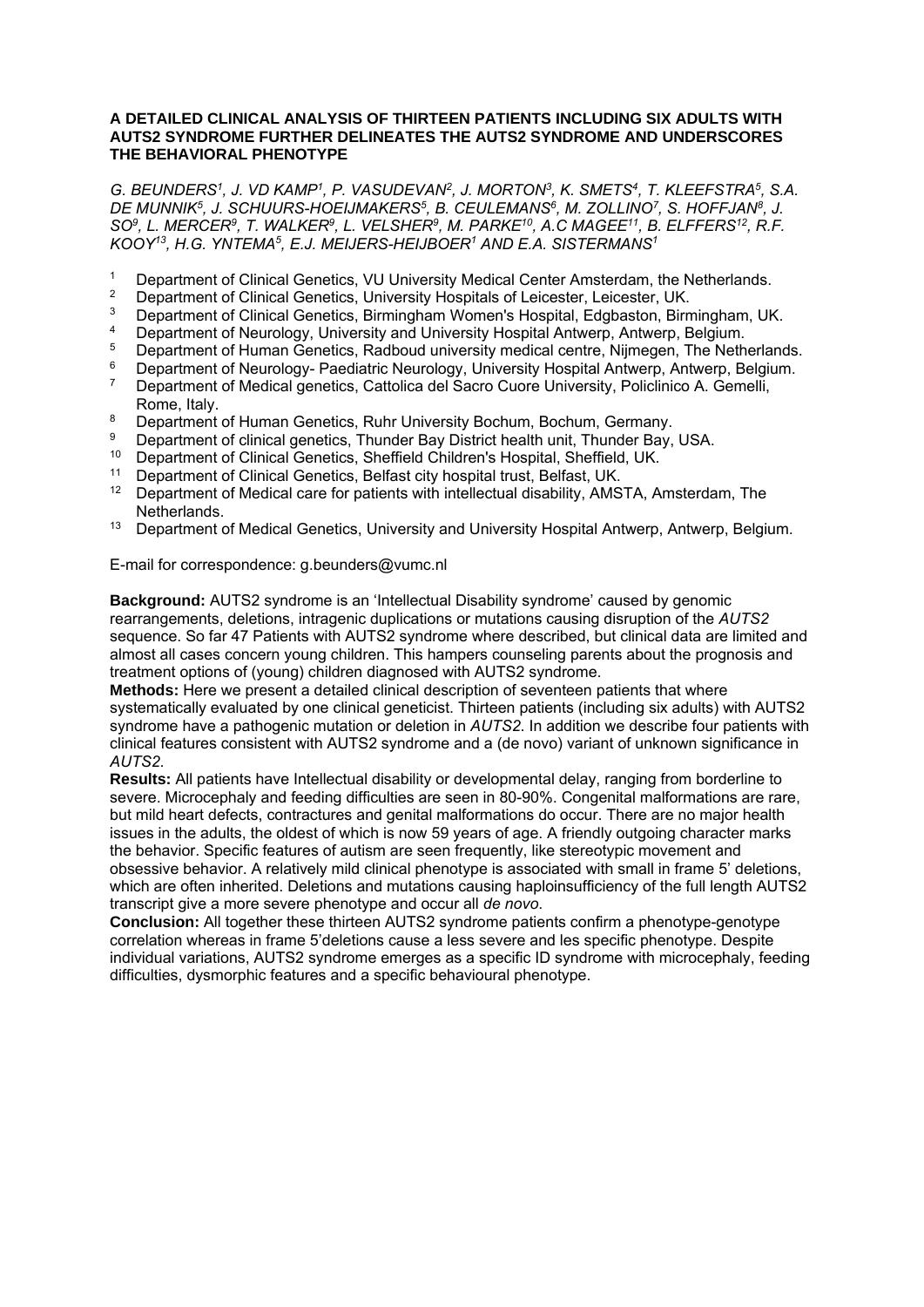#### **MACROCEPHALY, EPILEPSY, AND SEVERE INTELLECTUAL DISABILITY IN A PATIENT WITH COMPOUND HETEROZYGOUS MUTATIONS IN** *SZT2* **GENE**

*B ALBRECHT1, H-J LÜDECKE1, T STROM2, H ENGELS3 AND DWIECZOREK1*

- *1 Institut für Humangenetik, Universitätsklinikum Essen, Universität Duisburg Essen, Germany.*
- *2 Institut für Humangenetik, Helmholtz Zentrum Münchren, Germany.*
- *3. Institut für Humangenetik, Biomedizinisches Zentrum Universitätsklinikum Bonn, Germany.*

We report on a family included in a trio exome sequencing study performed on 250 patients with intellectual disability.

The 15 year old boy is the first and only child of healthy, non-consanguineous German parents, born at term after a pregnancy complicated by uterus myomatosus and gestosis. Birth measurements were normal but green amniotic fluid was noted. The boy walked independently with 2 ½ years and never learned to speak and he is not toilet trained. Seizures started with 4 years of age and could be treated effectively. Agitated behavior and autistic features needed medication. Brain MRI revealed reduced temporal gyri on the left. The patient attends a special school and behaves like a toddler. Body measurements were normal throughout life, but head circumference was above the 97th. The patient has a high and broad forehead, prominent lips and small hands and feet.

Trio exome sequencing revealed a maternally inherited frame-shift mutation (c.841delC,

p.(Gly281Ser*fs*\*33)) and a paternally inherited missense mutation in *SZT2* gene (c.9787G>A, p.(Asp3263Asn)). The possibly damaging missense mutation may retain some residual protein function and cause a milder phenotype resembling the three brothers described by Falcone *et al* (2013). Patients with homozygous or compound heterozygous truncating mutations as described by Basel-Vanagaite *et a*l (2013) show severe infantile encephalopathy with epilepsy. This sixth patient broadens the phenotypic spectrum caused by mutations in *SZT2* gene showing an intermediate clinical course compared to the patients published to date.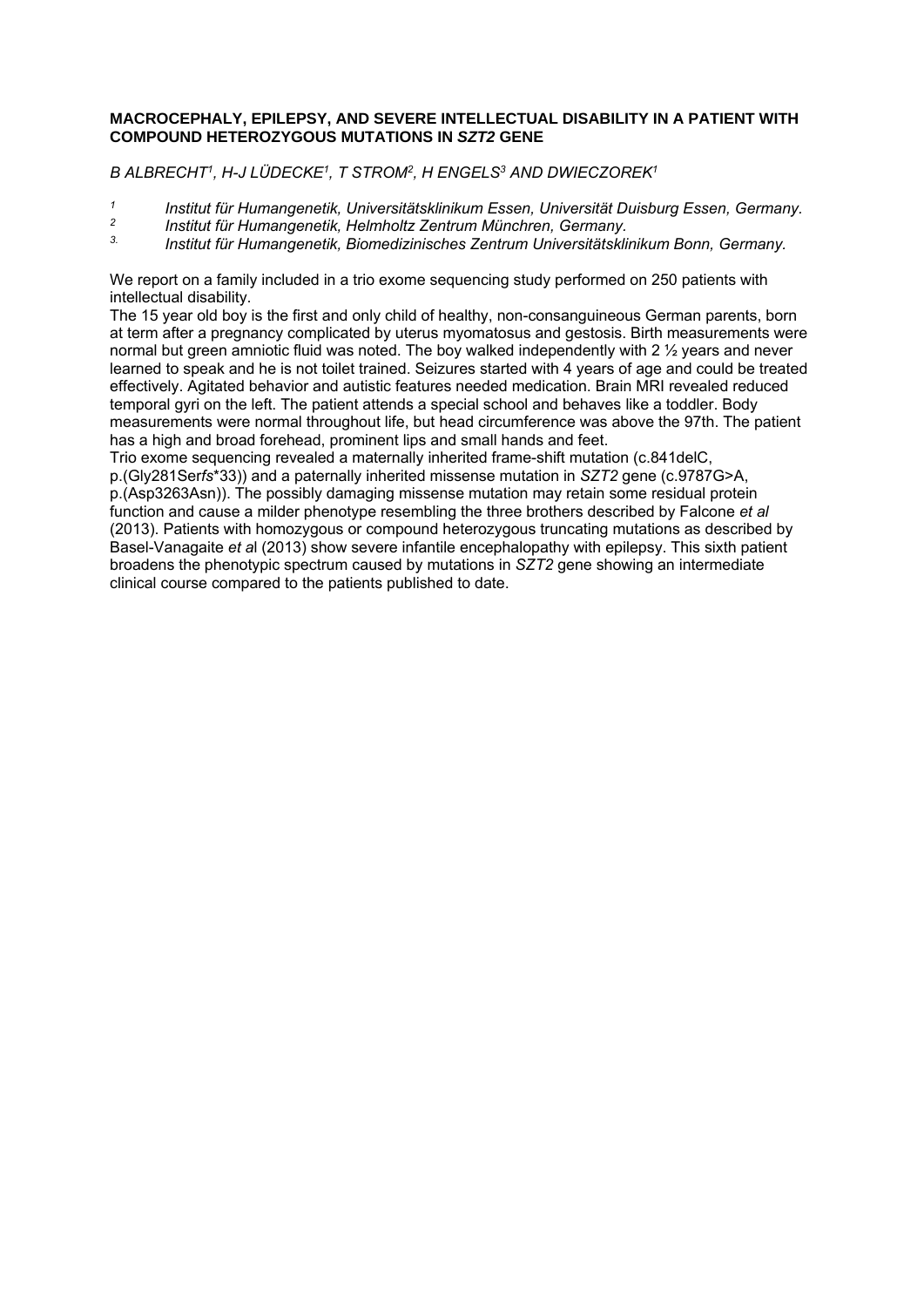#### **ACROMELIC FRONTONASAL DYSOSTOSIS CAUSED BY MUTATION IN ZSWIM6**

*L. BOMME OUSAGER1, C.R. FAGERBERG1, H. HOVE2, A.O.M. WILKIE3 AND S.R.F. TWIGG3*

- <sup>1</sup> Department of Clinical Genetics, Odense University Hospital, Odense, Denmark<br><sup>2</sup> Department of Clinical Ceneties, Bigsbespitalet, Cenephagen, Denmark
- 2 Department of Clinical Genetics, Rigshospitalet, Copenhagen, Denmark
- 3 Clinical Genetics Group, Weatherall Institute of Molecular Medicine, John Radcliffe Hospital, Oxford, United Kingdom

E-mail for correspondence: lilian.bomme.ousager@rsyd.dk

We present 2 unrelated cases of acromelic frontonasal dysostosis (AFND):

*Case 1*: A boy, aged 6 years, with obvious features of AFND detected prenatally. He was born at GA 32 and had severe symmetric frontonasal dysplasia with median cleft face, carp-shaped mouth, widely spaced nasal alae and severe hypertelorism. His hands were normal, but he had bilateral tibial hemimelia and bifid 1st toe. His neurocognitive and motor development was delayed. MRI of the cerebrum showed an interhemispheric lipoma and partial agenesis of the corpus callosum. His mother had a similar but much milder phenotype with hypertelorism, bifid nose, and normal intellectual development. This is accordance with autosomal dominant inheritance with significant variability in expression, possibly caused by mosaicism.

*Case 2*: A female fetus with abnormalities detected at GA 19 +3. Ultrasound examination revealed bilateral club foot and a facial malformation with orbital hypertelorism and a broad glabella. The foetus had an abnormal flat forehead and aplasia/hypoplasia of the nasal bone. The pregnancy was terminated at GA: 20. Postnatally the clinical features of AFND were seen with frontonasal malformation of the face including nasal clefting/bifid nose and hypertelorism. The fetus had bilateral tibial hypoplasia. No polydactyly was seen. No other family members had similar abnormalities. In 2014 Smith *et al*. performed whole-exome sequencing in 3 unrelated patients with AFND and identified a *de novo* missense mutation in *ZSWIM6* (c. 3487C>T, p.Arg1163Trp) in all three patients. In a fourth patient, with a milder phenotype, a 60:40 ratio of wild-type to mutant allele was seen, suggestive of mosaicism.

We performed mutation analysis of samples from our two probands and found both to be heterozygous for the identical mutation in *ZSWIM6* as reported previously. Sanger sequencing of blood samples from the parents only revealed the wild-type allele in both cases.

As the mother of case 1 had a mild phenotype of AFND we suspected mosaicism. Therefore, we collected additional samples from her (saliva, two buccal swabs, skin biopsy and urine sediment) and performed Sanger sequencing. A suggestion of a low level of mutant allele within the buccal samples prompted us to perform Ion Torrent-based deep sequencing of *ZSWIM6* to explore this further. The results of these analyses will be presented at the meeting.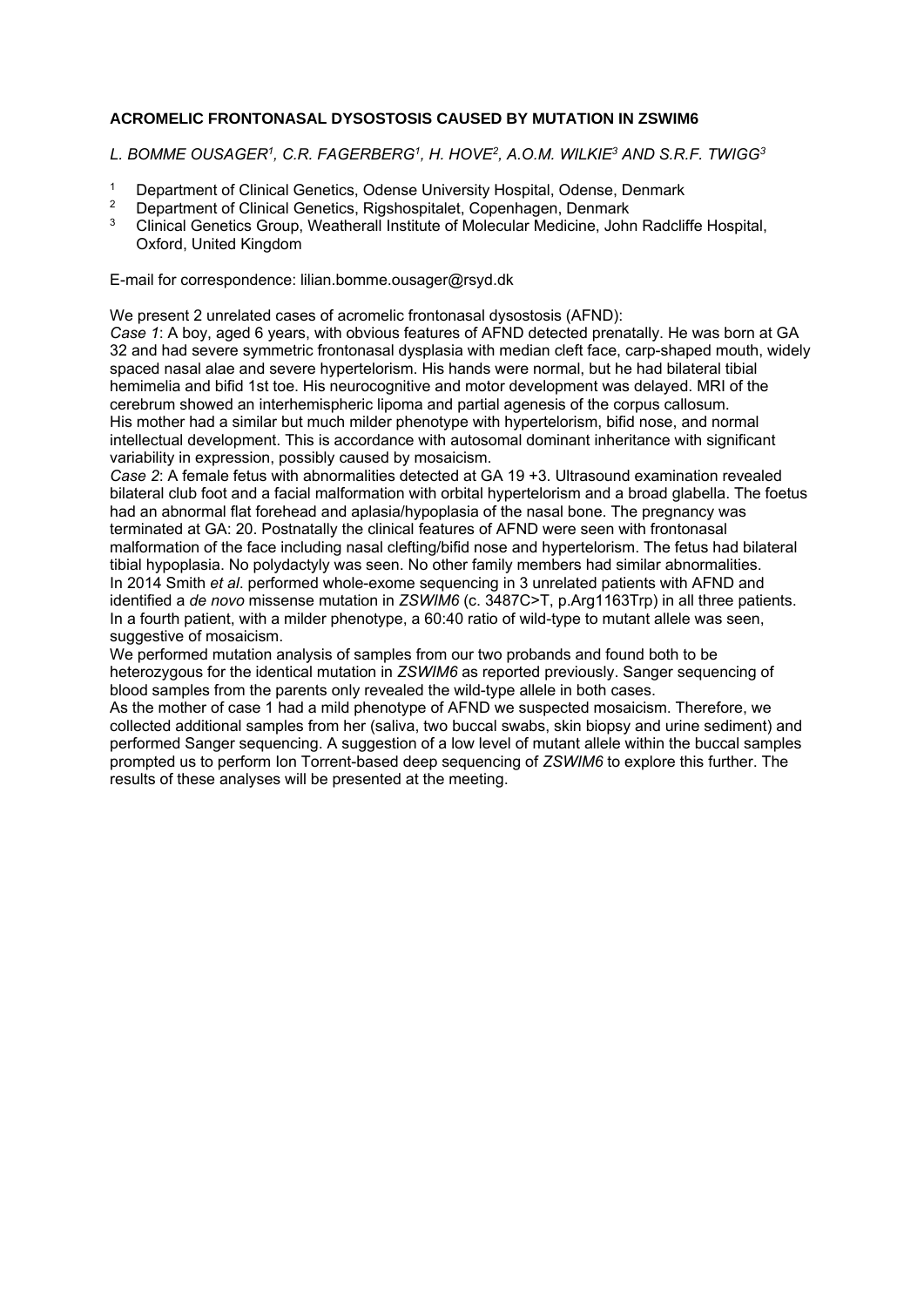#### **MED13L, THREE CASES SUPPORTING THE VARIABILITY OF THE PHENOTYPE**

*C. FAGERBERG1, L. KROGH1, M. LARSEN1, N. ILLUM2, M. KIBÆK2, L.W. LAULUND, M. ZOLLINO3 AND C. BRASCH ANDERSEN1* 

<sup>1</sup> Department of Clinical Genetics, Odense University Hospital, Denmark; <sup>2</sup>Department of Pediatrics, Odense University Hospital, Denmark; <sup>3</sup>Istituto di Genetica Medica, Università Cattolica Sacro Cuore, Roma, Italy.

E-mail for correspondence: christina.fagerberg@rsyd.dk

In the last few years several reports on patients with mutations in MED13L has been published revealing a very broad spectrum of phenotypes including mental retardation, severe language delay, dysmorphic features, heart defects, and skeletal anomalies.

We report three new patients with aberrations in MED13L and review the literature so far.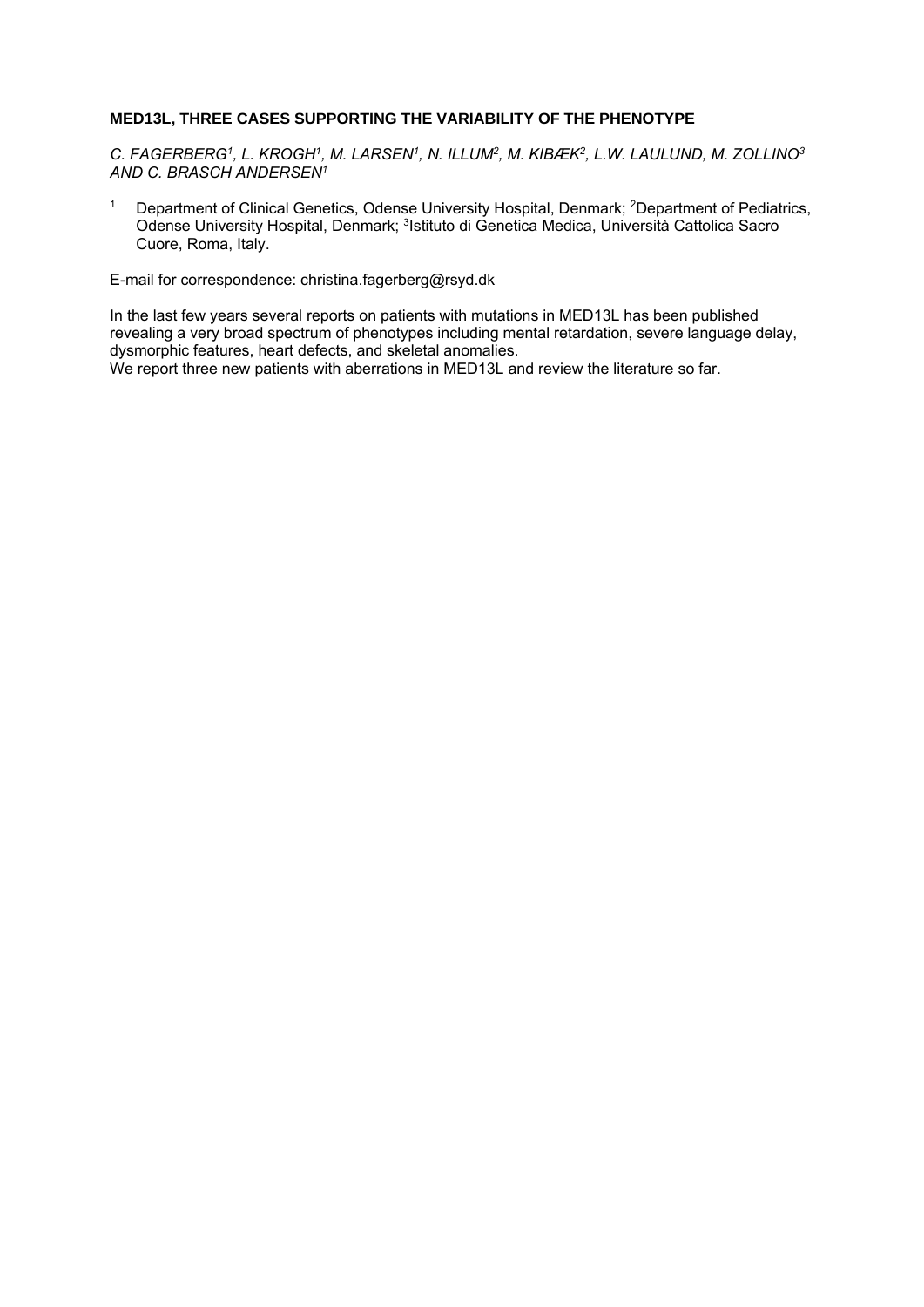#### **ROTHMUND-THOMSON SYNDROME IN A PATIENT FORMERLY PUBLISHED WITH A CLINICAL DIAGNOSIS OF COPS SYNDROME**

*M.C. VAN RIJ1, K.B.M. HANSSON1, N.M. APPELMAN-DIJKSTRA2, M. MERADJI3, A.P. ORANJE4 AND S.G. KANT1* 

- 1 Department of Clinical Genetics, Leiden University Medical Centre
- 2 Department of Endocrinology, Leiden University Medical Centre
- 3 Dept of Radiology, Erasmus University Hospital Rotterdam and Sophia Children's Hospital Rotterdam
- 4 Pediatric dermatologist, Huid.nl, Rotterdam, and Dermicis Skin Hospital Alkmaar, The Netherlands.

E-mail for correspondence: m.c.vanrij@lumc.nl

Rothmund-Thomson syndrome is a dermatogenetic syndrome characterised by poikiloderma, sparse hair, skeletal abnormalities and an increased risk of developing osteosarcoma. We present a patient who was previously reported with the diagnosis COPS syndrome: calcinosis cutis, osteoma cutis, poikiloderma and skeletal abnormalities.

Recently, this 34 year old patient was referred to the clinical genetic department for treatment of osteoporosis. Both the patient, and his brother are now diagnosed with Rothmund-Thomson syndrome. The diagnosis was confirmed by compound heterozygous mutations in the RECQL4 gene. Our case is the first patient with Rothmund-Thomson syndrome presenting with osteoma cutis. Additionally, both our patient and his brother have a mild developmental delay which is only rarely reported in association with Rothmund-Thomson syndrome.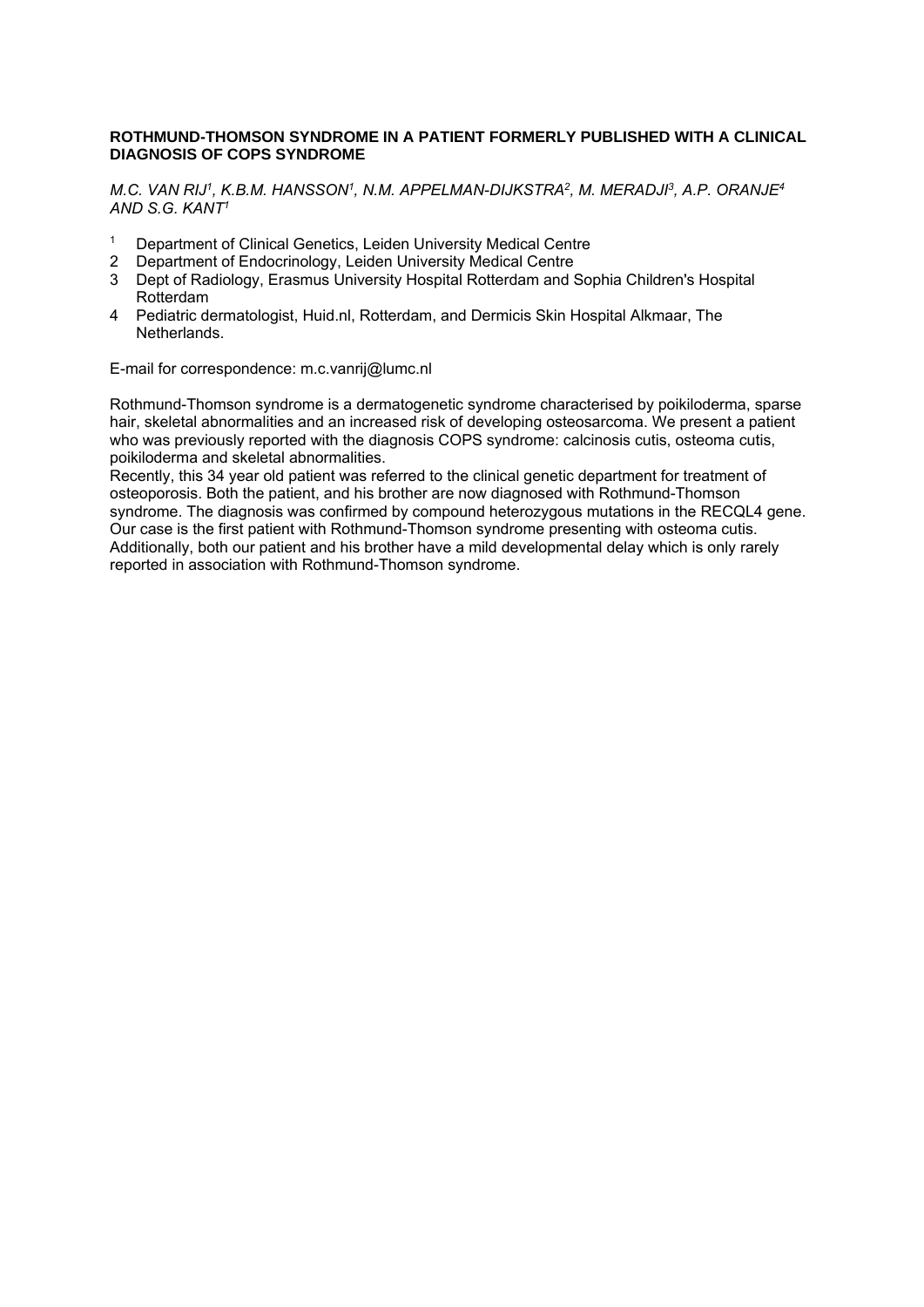#### **DE BARSY SYNDROME REVISITED**

*B. FISCHER-ZIRNSAK1,2,\*, N. ESCANDE-BEILLARD3,\*, J. GANESH4, Y.X. TAN3, M. AL BUGHAILI1, I.L SAHAI5, P. BAHENA6, S. CHADWICK4, A. LOH7, G.D. WRIGHT3, J.LIU3, E. RAHIKKALA8, E. PIVNICK9, U. KRÜGER1, T. ZEMOJTEL1,10, C. VAN RAVENSWAAIJ-ARTS11, R. MOSTAFAVI9, I. STOLTE-DIJKSTRA11, S. SYMOENS12, L. PAJUNEN8, L.H AL-GAZALI13, D. MEIERHOFER14, P.N. ROBINSON1,2,15, S. MUNDLOS1,2,15, C.E. VILLARROEL6, P. BYERS16, A. MASRI17, S.P. ROBERTSON18, U. SCHWARZE19, B. CALLEWAERT12,&, B. REVERSADE3,20,& AND U. KORNAK1,2,15,&*

\* These authors contributed equally to this work

- & These authors contributed equally to this work
- 1 Institut fuer Medizinische Genetik und Humangenetik, Charité-Universitaetsmedizin Berlin., Augustenburger Platz 1, 13353 Berlin, Germany.
- 2 Max-Planck-Institut fuer Molekulare Genetik, FG Development & Disease, Ihnestr. 63-73, 14195 Berlin, Germany.
- 3. Institute of Medical Biology, A\*STAR, Singapore, Singapore.
- 4 Children's Hospital of Philadelphia, United States.
- 5 Mass General Hospital for Children, Boston, United States.
- 6 Departamento de Genética Humana, Instituto Nacional de Pediatría, Mexico City, Mexico.
- 7 Institute of Molecular and Cellular Biology, A\*STAR, Singapore, Singapore.
- 8 Department of Clinical Genetics, Medical Research Center Oulu, Oulu University Hospital and University of Oulu, Oulu, Finland.
- 9. Division of Medical Genetics, Department of Pediatrics, University of Tennessee; Memphis, United States.
- 10 Labor-Berlin, Berlin, Germany.
- 11 Department of Genetics, University Medical Center Groningen, University of Groningen, Groningen, The Netherlands.
- 12 Center for Medical Genetics, Ghent University Hospital, Ghent, Belgium.
- 13 United Arab Emirates University, Faculty of Medicine and Health Sciences, Departments of Pediatrics (L.A.), Pathology (B.A.A.) and Radiology (R.L.), Al Ain, United Arab Emirates.
- 14 Max-Planck-Institut fuer Molekulare Genetik, Mass-Spectrometry facility, Ihnestr. 63-73, 14195 Berlin, Germany.
- 15 Berlin-Brandenburg Center for Regenerative Therapies, Charité-Universitaetsmedizin Berlin, Germany.
- 16 Division of Medical Genetics, Department of Medicine, University of Washington, Seattle, Washington, United States.
- 17 Department of Pediatrics, Faculty of Medicine, University of Jordan, Amman, Jordan.
- 18 Department of Women's and Children's Health, University of Otago, Dunedin, New Zealand.
- 19 Department of Pathology, University of Washington, Seattle, Washington, United States.
- 20 Department of Paediatrics, National University of Singapore, Singapore

#### E-mail for correspondence: Bert.Callewaert@Ugent.be

In 1968, de Barsy and colleagues described a novel syndrome characterized by 'dwarfism, oligophrenia and degeneration of the elastic tissue in skin and cornea'. Nowadays, progeroid disorders overlapping with De Barsy syndrome (DBS) are collectively denoted as autosomal recessive cutis laxa type 3 (ARCL3). They are caused by biallelic mutations in *ALDH18A1*, encoding pyrroline-5 carboxylate synthase (P5CS), or in *PYCR1* (pyrroline-5-carboxylate reductase 1), respectively, which both operate in the mitochondrial proline cycle.

We report here on eight unrelated individuals born to non-consanguineous families clinically diagnosed with DBS. We found three heterozygous mutations in the *ALDH18A1* gene leading to missense mutations of the same highly conserved residue p.Arg138 in P5CS. A *de novo* origin was confirmed in all six probands for whom parental DNA was available. All patients presented with a typical facial gestalt (triangular face, prominent low-set ears, and cataract or corneal clouding), a thin, translucent skin, postnatal growth retardation and a delayed neuromotor development. Though hypotonia and joint hyperlaxity were universally present in early childhood, some patients developed brisk peripheral reflexes. Interestingly, several patients showed intracerebral arterial tortuosity on MRI.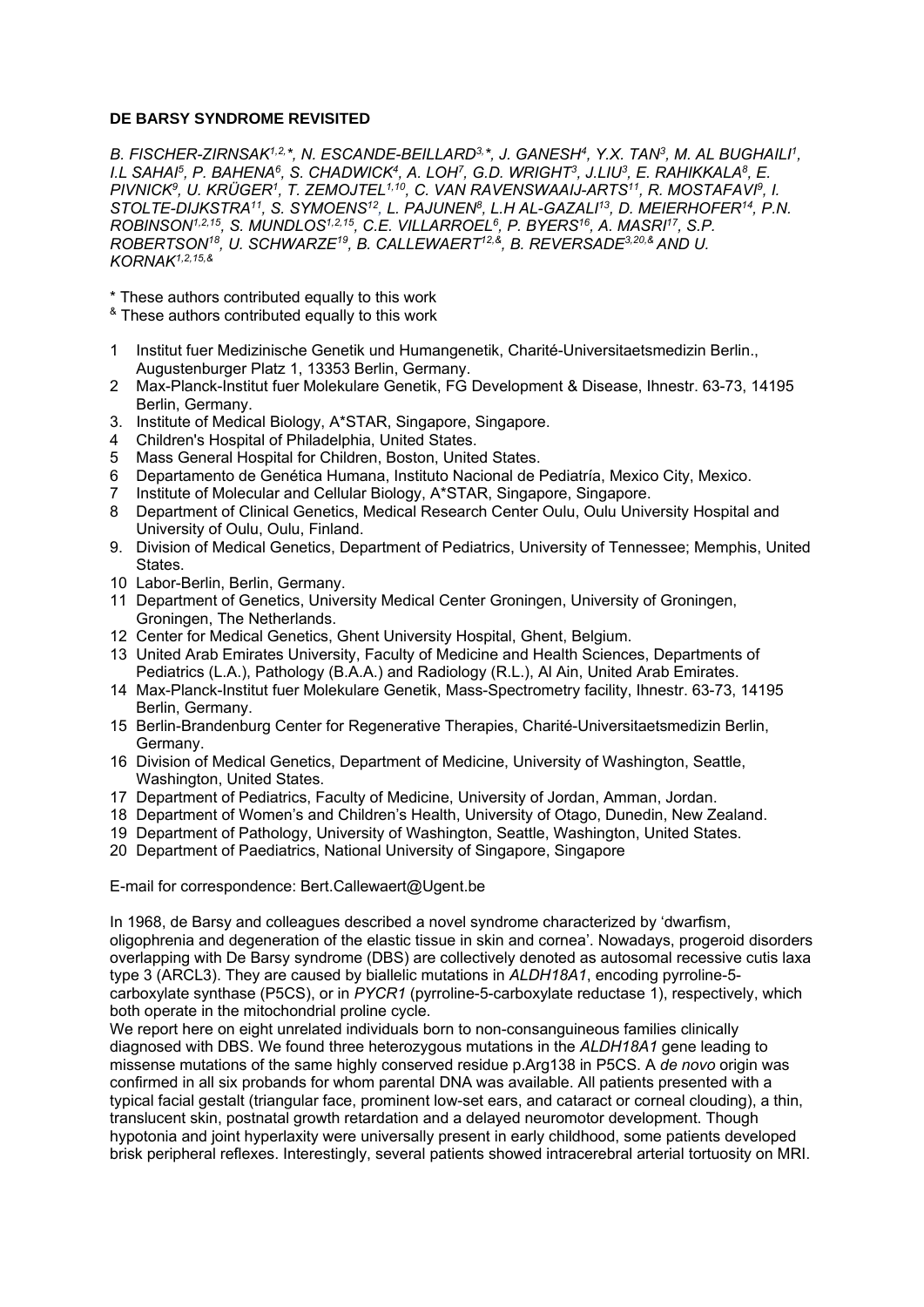Further analyses on fibroblasts indicated that the P5CS-R138W protein was stable and able to interact with wild type P5CS. The PC5S mutant complex, however, showed an altered structure or composition as well as a different sub-mitochondrial distribution. Furthermore, enzymatic function was reduced leading to lower proline synthesis rates, which may account for observed alterations in collagen synthesis.

In summary, recurrent *de novo* mutations of the highly conserved p.Arg138 residue of P5CS cause a novel autosomal dominant form of cutis laxa with progeroid features that more closely recapitulated the initial description by de Barsy. Our data provide novel insights into the etiology of cutis laxa diseases and advice to be cautious in counseling these disorders without molecular confirmation of the genetic defects.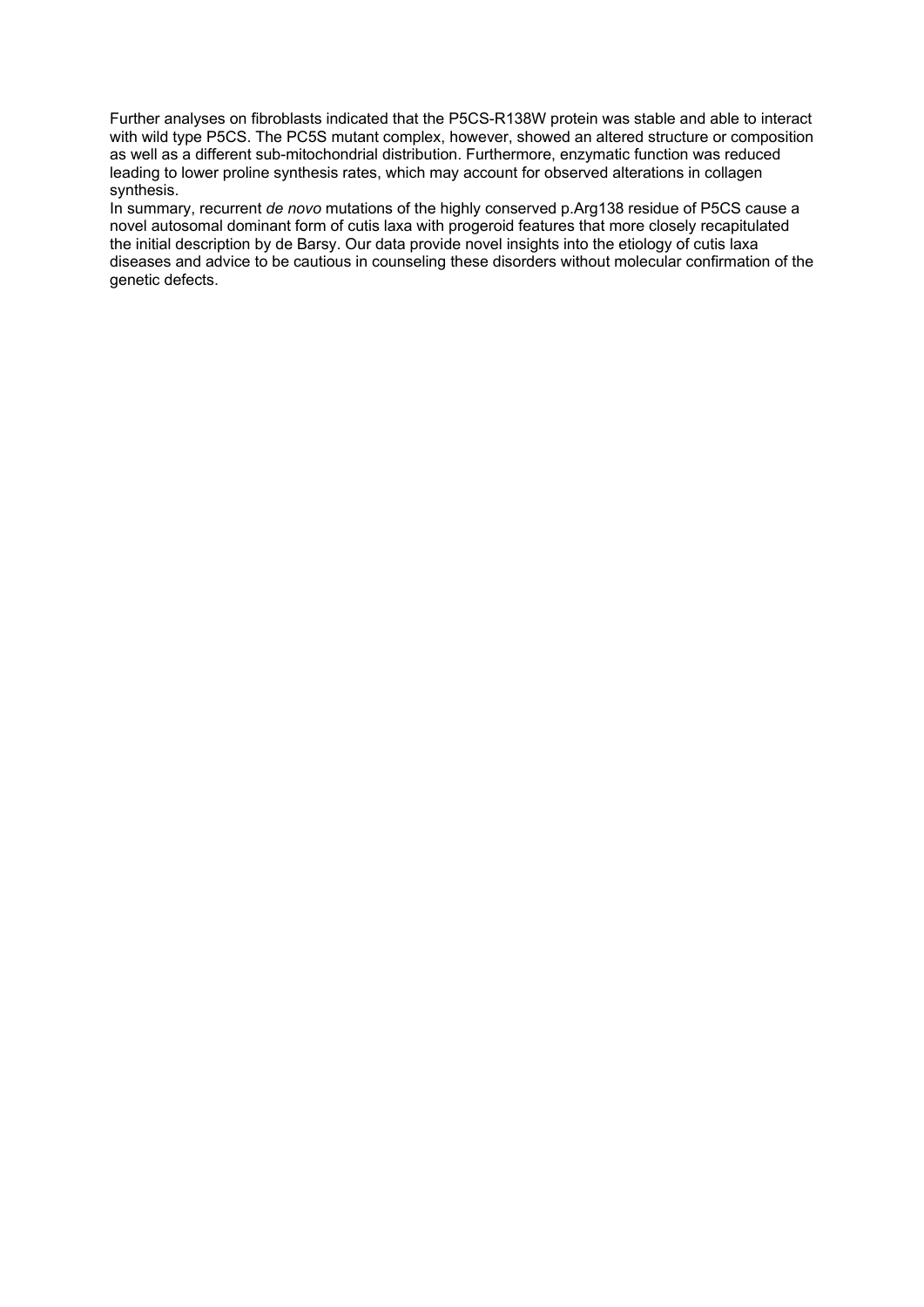#### **RESULTS OF EXTENSIVELY CLINICAL STUDIES ON COGNITION AND HEARING IN NOONAN SYNDROME**

*I. VAN DER BURGT1, E. WINGBERMUHLE2, R.L. ROELOFS2, J.L. EGGER2, D.C. VAN TRIER3, E.A. CROONEN3, R.J. ADMIRAAL4 AND J.M. DRAAISMA3* 

- <sup>1</sup> Department of Human Genetics, Radboudumc, Nijmegen,<br><sup>2</sup> Vincent van Gogh Institute of Psychiatry, Venray
- <sup>2</sup> Vincent van Gogh Institute of Psychiatry, Venray,
- <sup>3</sup> Department of Paediatrics, Radboudumc, Nijmegen,
- 4 Department of Othorhinolaryngology, Head and Neck surgery, Radboudumc, Nijmegen, The Netherlands.

E-mail for correspondence: ineke.vanderburgt@radboudumc.nl

Noonan syndrome (NS) is a genetic disorder characterised by short stature, facial dysmorphia and congenital heart defects. Mildly lowered intellectual abilities are reported and also frequently some hearing abnormalities. We present the results of two studies, one on the cognitive functioning in adults with NS, and one on the hearing impairment and external ear anomalies in persons with NS. We present the first study in which functioning within the major cognitive domains is systematically evaluated in a group of 42 adults with NS and compared with a control group. The age of the included patients ranged from 16 to 61 (mean=30.67, SD = 13.38; 24 females). The education level ranged from 2 (only primary school completed) to 7 (academic degree), according to the Dutch educational system (see Duits & Kessels 2006). With respect to genetic subtypes, 22 patients had a confirmed mutation in the PTPN11 gene, five in SOS1, one in KRAS and one in SHOC2. In seven patients, no known mutation could be found and in six patients, mutation analyses had not been performed or completed. On the domain speed of information processing patients performed worse than controls (P < 0.05). Furthermore, none of the other cognitive domains showed between-group differences. On the questionnaires, patients reported substantially more complaints about their own cognitive abilities than controls (P < 0.05). A lowered speed of information processing and relatively intact functioning in other cognitive domains characterises the cognitive profile of adult NS patients, in contrast to previous findings in children with NS, who seem to have more generalised cognitive deficits. The second study is the first cohort in which hearing impairment and external ear anomalies in Noonan Syndrome are described extensively. Retrospective analysis of the otorhinolaryngological and clinical genetic data from 97 Noonan Syndrome (NS) patients are presented. Forty-four NS patients were seen by an otorhinolaryngologist for the analysis of hearing impairment. In our cohort 80 of the 97 patients were genetically tested. In 71 of these mutations were found: in 48 patients a mutation in PTPN11, in 10 patients in SOS1, in 5 patients in SHOC2, in 5 patients in RAF1, in 1 patient in MAP2K2, in 1 patient in KRAS and in 1 patient in A2ML1. External ear anomalies were reported in 75 NS patients (77%). In 69 patients the ears were low-set, 28 patients had posteriorly rotated ears, 14 patients showed protruding ears and 18 had thickened helices. Hearing impairment was detected in 34 NS patients. Nine patients had sensorineural hearing impairment, two a permanent conductive hearing impairment, two other patients had mixed hearing impairment and 20 patients had conductive hearing impairment in the past, caused by otitis media with effusion. Their temporary conductive hearing impairment resolved between the ages of 2 and 18 years. Sensorineural hearing impairment varied between mild high-frequency hearing impairment and profound (uni- and bilateral) hearing impairment and was progressive in three patients. Four NS patients received cochlear implants for their severe sensorineural hearing impairment. The cohort is small for genotype-phenotype correlations, but sensorineural hearing impairment, especially the bilateral severe hearing impairment, was only seen in patients with a PTPN11 mutation.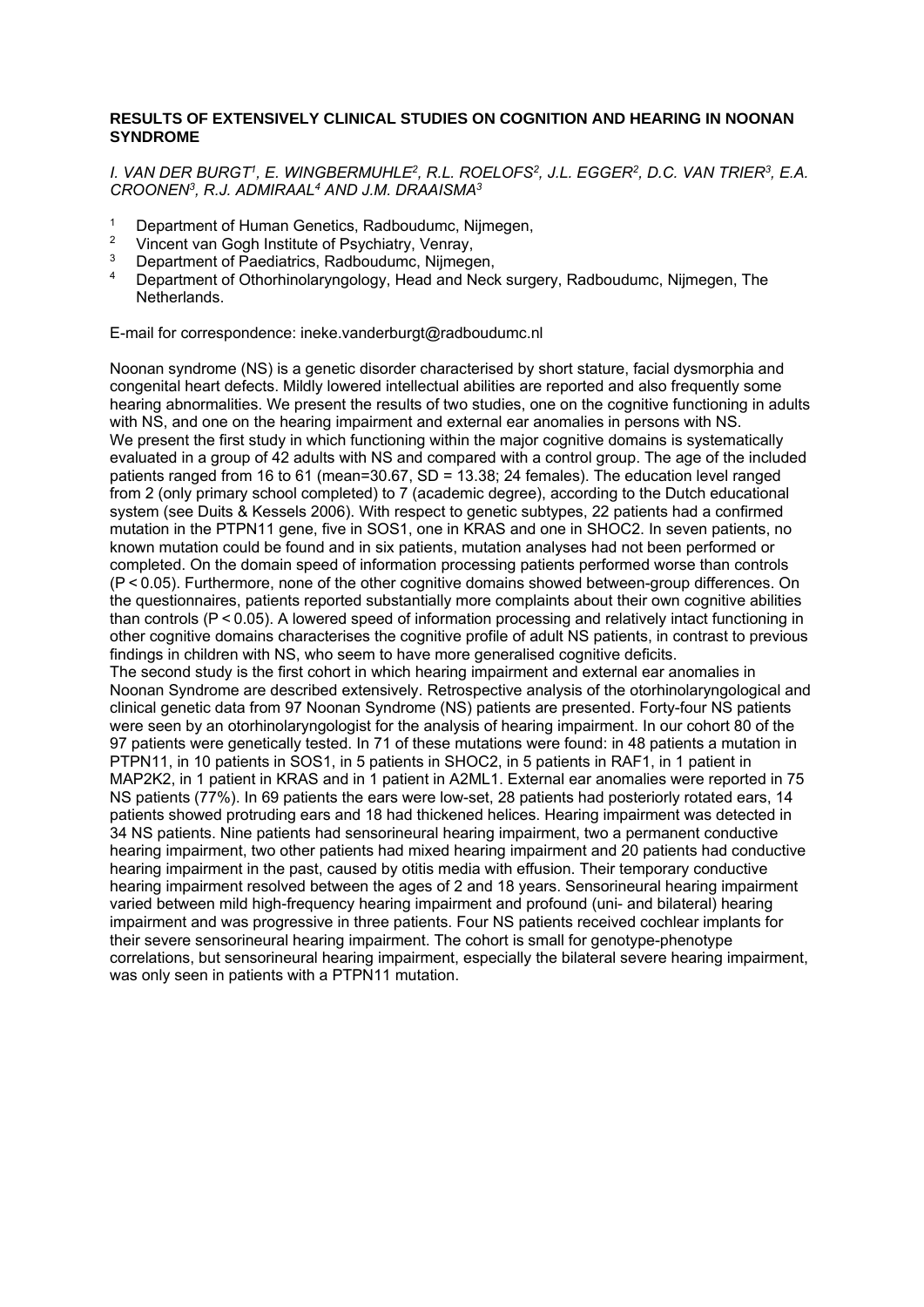#### **NOONAN SYNDROME AND RELATED DISORDERS ASSOCIATED WITH COLOBOMA: FIVE CASE REPORTS AND REVIEW OF LITERATURE**

*H. DRIDI<sup>1</sup>, F. GUIMIOT<sup>23</sup>, D. HERON<sup>4</sup>, M. TILL<sup>5</sup>, N. PHILIP<sup>6</sup>, H. DOLLFUS<sup>7,8</sup>, L. VERA<sup>9</sup>, H. CAVÉ<sup>1</sup>,* A. VERLOES<sup>1,3</sup> AND Y. CAPRI<sup>1</sup>

- Department of Genetics, AP-HP, Robert-Debré Hospital, 48 boulevard Sérurier Paris 75019, France.
- <sup>2</sup> Service de Biologie du Développement, AP-HP, Hôpital Robert Debré, 48 boulevard Sérurier Paris 75019, France.
- <sup>3</sup> Paris VII, Paris Diderot university, INSERM UMR1141, France.<br>4 Mediesl Censtise Unit, AD HD, Pitié Selpâtrière University Hear
- 4 Medical Genetics Unit, AP-HP, Pitié-Salpêtrière University Hospital, 47 boulevard de l'Hôpital, 75013 Paris, France.
- <sup>5</sup> Service de Cytogénétique Constitutionnelle, Hospices Civils de Lyon, CBPE, Bron Cedex, France.<br><sup>6</sup> Department of Modical Constitution de HM and University of Moditarrance, Timene Children's
- 6 Department of Medical Genetics, AP-HM and University of Mediterranee, Timone Children's Hospital, Marseille, France.
- 7 Laboratoire de Génétique Médicale EA3949 Inserm Avenir, Université de Strasbourg, Strasbourg, France.
- 8 Service de Génétique Médicale, Centre de Référence pour les Affections Rares en Génétique Ophtalmologique (CARGO), Hôpitaux Universitaires de Strasbourg, Strasbourg, France.
- 9 Service d'ophtalmologie pédiatrique, AP-HP, Hôpital Robert Debré, 48 Boulevard Sérurier, Paris 75019 France.

E-mail for correspondence: yline.capri@aphp.fr

Noonan syndrome (NS) is a multiple congenital malformation disease whose incidence is evaluated from 1/1000 to 1/2500 living births, quite frequent among the rare diseases. Characteristic features are short stature, facial dysmorphism, heart defects and cryptorchidism. Orthopedic, renal malformations, development delay and intellectual disability are also observed. Eyes complications are less described but very common since 95% of patients with NS displayed at list one or more ophthalmologic findings. Most of those findings are external features belonging to the characteristic facial dysmorphism of NS (hypertelorism, ptosis, down slanting palpebral fissures and epicanthic folds). Strabismus and refractive errors (myopia, hypermetropia and astigmatism) are also frequent. Fundus changes are reported less frequently. Few cases of iris and/or optic disc coloboma in patients with NS or related disorders have been described since 1987. Only one study focused on eye abnormalities in NS had found coloboma in 4%. None of the previously NS cases with coloboma was confirmed by molecular analysis.

We describe 5 new cases of NS (or related disorders) with iris and/or optic disc coloboma and review the 10 previously reporter cases. Elevated incidence of NS could let thought this association would be fortuitous but the 2 familial cases (one family previously reported and one new family) may suggest that coloboma is a rare complication of Rasopathy.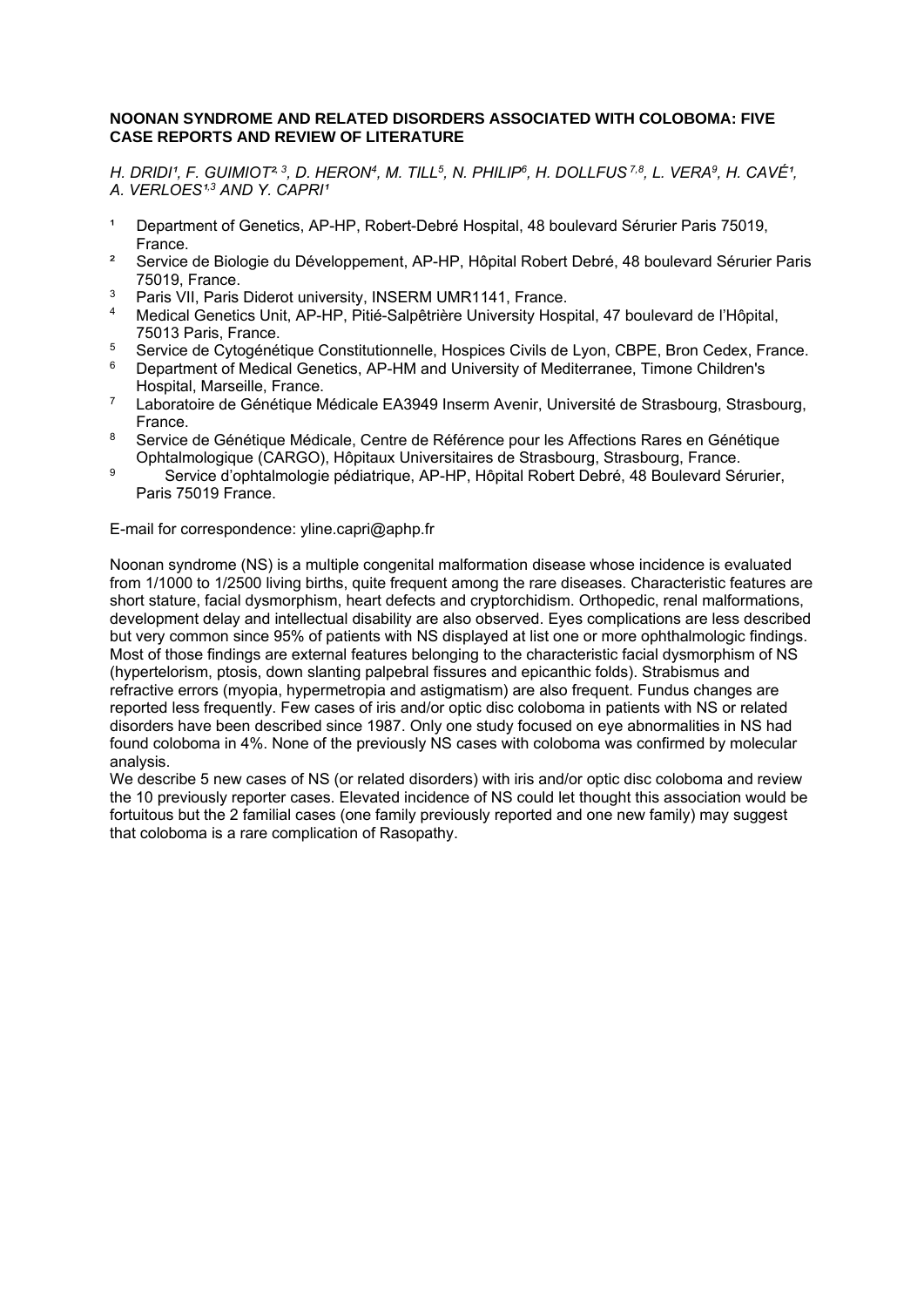#### **NEUROIMAGING FINDINGS IN MOWAT-WILSON SYNDROME: A STUDY OF 30 PATIENTS**

*L. GARAVELLI1, M. POLLAZZON1, I. IVANOVSKI1, D. SANTODIROCCO1, E. ABDALLA2, M. ADAM3,*  S.G. CARAFFI<sup>4</sup>, G. COCCHI<sup>5</sup>, D.M. CORDELLI<sup>6</sup>, G. CUTURILO<sup>7,8</sup>, R. EPIFANIO<sup>9</sup>, F. FARAVELLI<sup>10</sup>, *L. GIORDANO11, M. GRASSO12, A. IODICE13, D. LACOMBE14,15, M. MAGGI16, B. MALBORA17, I. MAMMI18, R. PASCARELLA16, M.L. POCH OLIVE19, F. RIVIERI20, S. SAVASTA21, A. SELICORNI22, B. SOPENA23, G. SORGE24, L. TARANI25, A. TRIMOUILLE14, E. VALERA26, S. SCHRIER VERGANO27,28, N. ZANOTTA9, M. ZOLLINO29, W.B. DOBYNS30,31 AND A. PACIORKOWSKI32,33,34,35*

E-mail for correspondence: livia.garavelli@asmn.re.it

- <sup>1</sup> Clinical genetics Unit, Department of Obstetrics and Pediatrics, IRCCS S. Maria Nuova Hospital, Reggio Emilia, Italy.
- <sup>2</sup> Department of Human Genetics Medical Research Institute University of Alexandria Alexandria, Egypt
- <sup>3</sup> Division of Genetic Medicine, University of Washington School of Medicine, Seattle, Washington, USA.
- 4 Laboratory of Translational Research, IRCCS S. Maria Nuova Hospital, Reggio Emilia, Italy.<br>5 Negestelegy Unit, S. Orsela Malpishi Hospital, University of Relegge Relegge Italy.
- <sup>5</sup> Neonatology Unit, S. Orsola-Malpighi Hospital, University of Bologna, Bologna, Italy.<br><sup>6</sup> Child Neurology and Bouchigta Unit, S. Orsola Malpighi Hospital, University of Bologn
- <sup>6</sup> Child Neurology and Psychiatry Unit, S Orsola Malpighi Hospital, University of Bologna, Italy.
- 7 Faculty of Medicine, University of Belgrade, Belgrade, Serbia.
- <sup>8</sup> Department of Medical Genetics, University Children's Hospital, Belgrade, Serbia.<br><sup>8</sup> Clinical Nauranhysiology Unit, IBCCS, E Medeo Sejentific Ipotitute, Besicie Berini.
- <sup>9</sup> Clinical Neurophysiology Unit, IRCCS, E Medea Scientific Institute, Bosisio Parini, Lecco, Italy.<br><sup>10</sup> Mediael Constige Unit, Celliere Hespital, Cenese Italy.
- 10 Medical Genetics Unit, Galliera Hospital, Genoa, Italy.
- <sup>11</sup> Neurophychiatric Department, Spedali Civili Brescia, Italy.<br><sup>12</sup> Laboratory of Human Cenetics: Galliera Hospital, Genea.
- 12 Laboratory of Human Genetics; Galliera Hospital, Genoa, Italy.
- 13 Neuropsychiatric Department, IRCCS-ASMN, Reggio Emilia, Italy.
- <sup>14</sup> Génétique médicale, CHU, Bordeaux, France.<br><sup>15</sup> Llniv, Bordeaux, Maladies Pares: Cénétique et
- 15 Univ. Bordeaux, Maladies Rares: Génétique et Métabolisme (MRGM), Bordeaux, France.
- 16 Neuroradiology Unit, IRCCS S. Maria Nuova Hospital, Reggio Emilia, Italy.
- 17 Department of Pediatrics, Gulhane Military Medical Academy, Haydarpasa Training Hospital, Istanbul, Turkey.
- <sup>18</sup> Medical Genetics Unit, Dolo Hospital, Venice, Italy.<br><sup>19</sup> Department of Podiatrics, H. San Podro, La Pieja, I
- <sup>19</sup> Department of Pediatrics, H. San Pedro, La Rioja, Logrono, Spain.<br><sup>20</sup> Genetics Unit, St Chiara Hospital, Trento, Italy
- <sup>20</sup> Genetics Unit, St Chiara Hospital, Trento, Italy.<br><sup>21</sup> Department of Pediatrics, IPCCS San Matteo, I
- <sup>21</sup> Department of Pediatrics, IRCCS San Matteo, Pavia, Italy.<br><sup>22</sup> Department of Pediatrics, Hespital S. Gerardo, University of
- <sup>22</sup> Department of Pediatrics, Hospital S. Gerardo, University of Milano-Bicocca, Monza, Italy.<br><sup>23</sup> Thrombosis and Vasculitie Unit, Internal Medicine Service, Complexe Hespitalarie Univers
- 23 Thrombosis and Vasculitis Unit, Internal Medicine Service, Complexo Hospitalario Universitario of Vigo (CHUVI), Vigo, Pontevedra, Spain.
- <sup>24</sup> Department of Pediatrics and Medical sciences, "Vittorio Emanuele" Hospital, University of Catania, Catania, Italy.
- <sup>25</sup> Department of Pediatrics, University "La Sapienza," Rome, Italy.<br><sup>26</sup> Philippe of Pediatric Casalamy Repeatment of Pediatrics, Faculty.
- 26 Division of Pediatric Oncology, Department of Pediatrics; Faculty of Medicine of Ribeirão Preto,
- University of São Paulo, São Paulo, Brazil.<br><sup>27</sup> Department of Pediatrics, Eastern Virginia Medical School, Norfolk, Virginia.<br><sup>28</sup> Division of Modical Genetics and Metabolism, Children's Hespital of The Kin.
- 28 Division of Medical Genetics and Metabolism, Children's Hospital of The King's Daughters, Norfolk, Virginia.
- <sup>29</sup> Institute of Medical Genetics, Catholic University, Rome, Italy.<br><sup>30</sup> Department of Podiatries and Department of Nauralagy, Unive
- <sup>30</sup> Department of Pediatrics and Department of Neurology, University of Washington, Seattle, USA.<br><sup>31</sup> Contection Integrative Brain Bessersh, Seattle Children's Bessersh Institute, Seattle, USA.
- <sup>31</sup> Center for Integrative Brain Research, Seattle Children's Research Institute, Seattle, USA.<br><sup>32</sup> Department of Bodigtries, University of Booboater Medical Center, Booboater, NY USA.
- <sup>32</sup> Department of Pediatrics, University of Rochester Medical Center, Rochester, NY, USA.<br><sup>33</sup> Department of Neurolagy, University of Rephaster Medical Center, Rephaster, NY, USA.
- <sup>33</sup> Department of Neurology, University of Rochester Medical Center, Rochester, NY, USA;<br><sup>34</sup> Department of Riomedical Genetics, University of Rochester Medical Center, Rochester
- <sup>34</sup> Department of Biomedical Genetics, University of Rochester Medical Center, Rochester, NY, USA.<br><sup>35</sup> Center for Neural Development and Disease, University of Pochester Medical Center, Pochester.
- 35 Center for Neural Development and Disease, University of Rochester Medical Center, Rochester, NY, USA.

Here, we report the neuroimaging findings and neurological changes in 30 patients with Mowat-Wilson syndrome (MWS, OMIM: #235730). MWS is a genetic disease characterized by distinctive facial features, moderate to severe intellectual disability and congenital malformations including Hirschsprung disease, genital anomalies, eye abnormalities and congenital heart defects. [Mowat *et*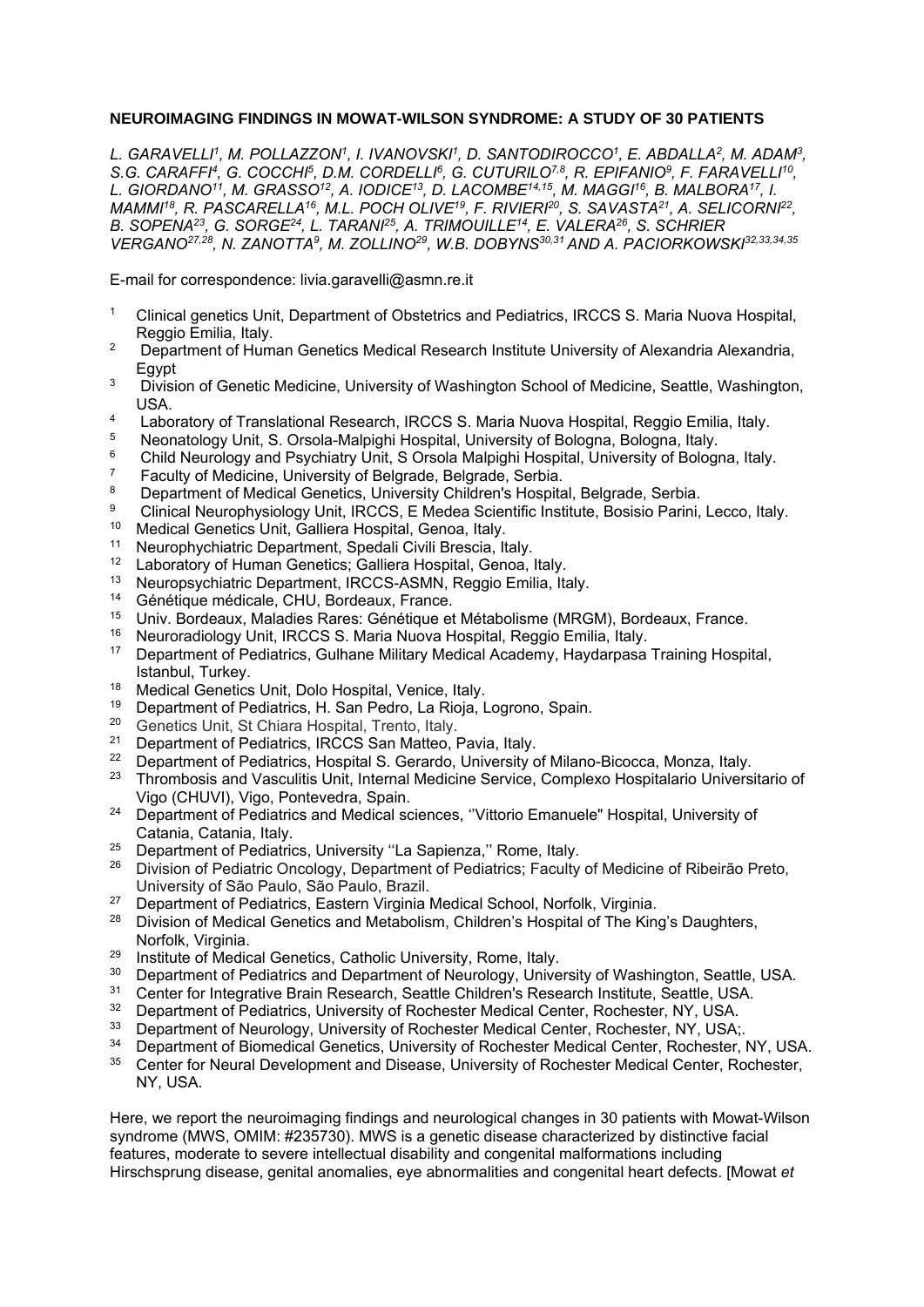*al*., 1998, 2003; Cacheux *et al*., 2001; Garavelli *et al*., 2003; Zweier *et al*., 2005; Adam *et al*., 2006; Garavelli and Cerruti-Mainardi 2007]. MWS is caused by heteroxygous mutations or deletions of the *ZEB2* gene, a member of the two-handed zinc-finger/homeodomain transcription factors whose functions in neuro-embryology have been recently clarified during the last years. Its role during development has been confirmed by invalidations in mice, leading to arrest of embryonic development with severe neural plate and somatogenesis defects and migratory failure of neural crest cells [Van de Putte *et al*., 2003], as well as hypocellularity of enteric neurons [Van de Putte *et al*., 2007]. Weng *et al*. (2012) demonstrated in mice models that *ZEB2* acts as a master regulator that coordinates extracellular signaling pathways to promote myelination and a nexus that connects extracellular signaling pathways to intracellular transcriptional programs for myelination in the CNS. *ZEB2* is also a key regulator for the transition from immature to mature myelinating oligodendrocytes. Neurological involvement is a main feature: moderate to severe intellectual disability is present in all patients; Epilepsy has a prevalence of 70-75% and has an age-dependent electro-clinical pattern [Cordelli *et al*., 2013].

We analyzed the 30 patients with available brain MRI and compared their findings with features identified by a comprehensive review of published cases. Patients were included as part of an ongoing multi-centered study, which is being carried out in several Genetics and Pediatric Neurology Units in order to delineate the neurologic phenotype of MWS. To be eligible for this research, patients had to have: a confirmed molecular diagnosis of MWS and had to have at least performed a brain MRI study. Minimum requirements for MRI study were: a) 3-dimensional sagittal T1-weighted (T1-w) images with coronal and axial reconstructions and sagittal; b) axial and coronal T2-weighted (T2-w) images; c) axial Fluid Attenuation Inversion Recovery (FLAIR) images

White matter abnormalities were commonly observed findings, with reduction of thickness, which was diffused in the whole brain or more evident in one or more lobes. A distinctive feature in more than half of the patients was a commissural defect. Corpus callosum abnormalities were in fact documented in most patients with complete callosal agenesis or hypoplasia, which was localized in the caudal or in the rostral third.

Concurrently, with the development of these findings, ventriculomegaly had developed with widening of the temporal horns or the occipital ones. Bilateral hippocampal abnormalities were noted in almost half of our population, with morphological or position anomalies. Other findings included a high frequency of big basal ganglia.

We also observed some examples of abnormal cortical morphogenesis, including polymicrogyria and cerebellar hypoplasia.

The aim of our study is to compare neuro-radiological features in 6 groups with different types of mutations, delineate MRI phenotypes, genotype-phenotype correlation to better understand the role of *ZEB2* in the development of the human brain.

In conclusion, several degrees of malformations can be detected with brain MRI, usually involving corpus callosum and hippocampus. CNS defects found in MWS appear correlated with the data observed in mice models and confirm in vivo the *ZEB2* properties in regulating, at least, myelination and hippocampus development.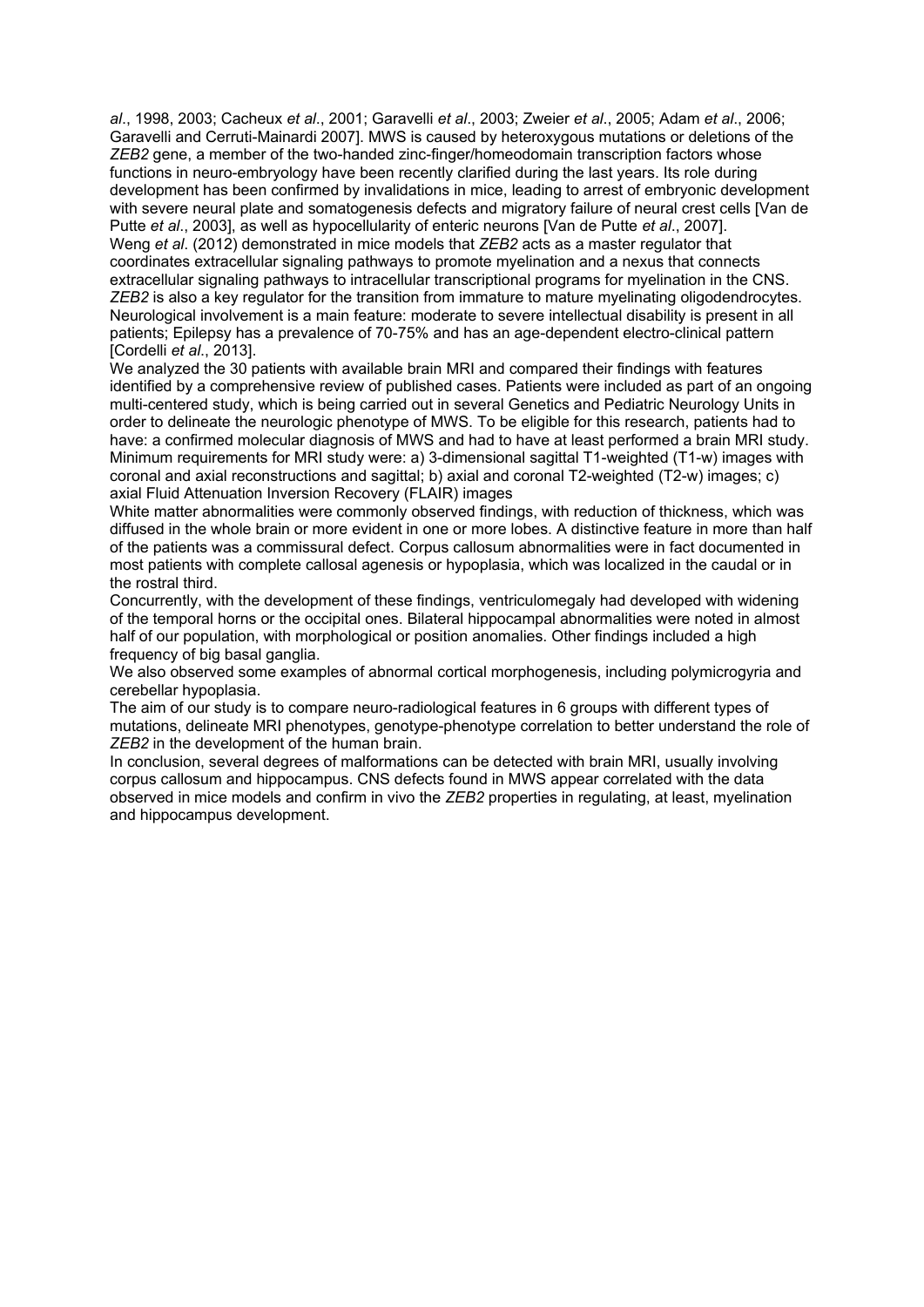#### **A NEW CASE OF TUBGCP6 MUTATION IN A CHILD WITH A MCPH PHENOTYPE**

S. PASSEMARD<sup>1-3</sup>, V. EL GHOUZZI<sup>1</sup>, P. GRESSENS<sup>1</sup><sup>, 3</sup>, S. DRUNAT<sup>1</sup>,<sup>2</sup> AND A. VERLOES<sup>1-3</sup>

- <sup>1</sup> PROTECT INSERM U1141, Paris, France.<br>
2 Pápartement de Cápátique Clinique, Utânita
- <sup>2</sup> Département de Génétique Clinique, Hôpital Robert Debré, Paris, France.<br>19 Département à Paris Dideret, Serbonne Paris, Cité, Paris, France.
- ³ Université Paris Diderot, Sorbonne Paris Cité, Paris, France.

E-mail for correspondence: sandrine.passemard@rdb.aphp.fr

Primary microcephaly is a rare and heterogeneous group of affections recessive inherited (MCPH) that is characterized by a reduction in brain volume associated with intellectual disability. This entity may be associated with primordial dwarfism (microcephalic primordial dwarfisms, such as Seckel, MOPD2 and Meyer Gorlin syndromes). At least, twenty genes have been identified in both disorders, and genes identified so far encode centrosomal proteins (*MCPH1*, locus MCPH1; *WDR62*, locus MCPH2; *CDK5RAP2*, locus MCPH3; *CASC5*, locus MCPH4; *ASPM*, locus MCPH5; *CENPJ*, locus MCPH6/SCKL4; *STIL*, locus MCPH7; *CEP135*, locus MCPH8; *CEP152*, locus MCPH9/SCKL5; *ZNF335*, locus MCPH10; *PHC1*, locus MCPH11; *CDK6*, locus MCPH12; *CENPE*, locus MCPH13; *ATR*, locus SCKL 1; *RBBP8*, locus SCKL2; *CEP63*, locus SCKL6; *NIN*, locus SCKL 7; *DNA2*, locus SCKL8). Centrosome is composed of a pair of centrioles and a pericentriolar matrix that nucleates and anchors cytoplasmic microtubules necessary for mitotic spindle formation and chromosome segregation. Interestingly, mutations in centriole biogenesis and microtubules organization genes have also been recently identified in autosomal recessive microcephalic dwarfism and retinopathy (*PLK4* and *TUBGCP6* mutations) or in autosomal-recessive microcephaly and chorioretinopathy (*TUBGCP4* mutations).

Here, we report on a child with *TUBGCP6* mutation that was thought to be MCPH.

Intrauterine growth retardation was noticed at the  $2<sup>nd</sup>$  trimester of pregnancy. She was born prematurely  $(7<sup>th</sup>$  month of pregnancy) with a birth weight of 1400g, length 43cm and OFC 30cm. She was hypotonic within the first 6 months of life, had feeding difficulties. She started walking at the age of 15 months old. She never had seizures. At the age of 5 years old, her weight was 11kg (-3 SD), length 99cm (-1.5 SD) and OFC 43 cm (-7 SD). She still had no language at 5 years old. Ophthalmoscopic examination was normal. Her cranial MRI showed microcephaly with simplification of the gyration. NGS on the 13 known MCPH genes did not reveal any mutation. Whole exome sequencing identified 2 compound heterozygous mutations in *TUBGCP6* gene.

This case report suggests that MCPH, microcephalic primordial dwarfism and autosomal recessive microcephaly and chorioretinopathy may be a phenotypic continuum, increasing more and more the number of disease-causing mutations in autosomal recessive microcephaly and suggests changing our management of microcephalic patients in including neurosensory examination.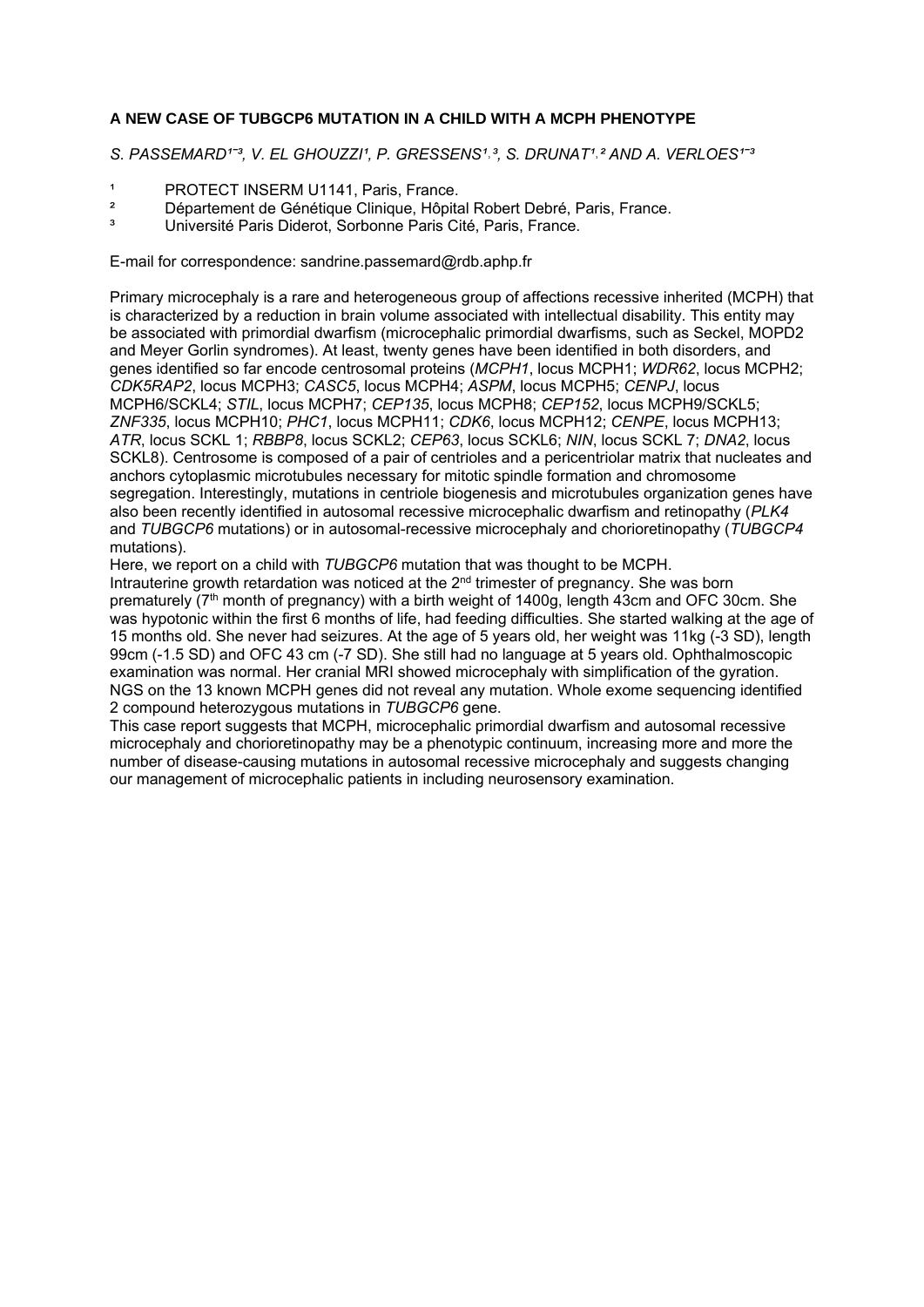#### **CLOVE SYNDROME: A CASE REPORT**

D.P. GERMAIN<sup>1,2</sup>, J.-B. RIVIERE<sup>3</sup>, I. DABAJ<sup>4</sup>, J. BATAILLE<sup>4</sup>, C. JAUNY<sup>2</sup>, I.E. JURCA-SIMINA<sup>2</sup>, L. *FAIVRE3 AND I. HAEGY4*

- 1 University of Versailles, UFR des Sciences de la Santé Simone Veil, Division of Medical Genetics, 78180 Montigny, France.
- <sup>2</sup> Assistance Publique Hôpitaux de Paris (AP-HP), Referral Center for Fabry disease and inherited disorders of connective tissue, 92380 Garches, France.
- <sup>3</sup> Fédération Hospitalo-Universitaire Médecine Translationnelle et Anomalies du Développement (TRANSLAD), Centre Hospitalier Universitaire Dijon, Dijon, France.
- 4 Assistance Publique Hôpitaux de Paris (AP-HP), Division of Paediatrics, 92380 Garches, France.

E-mail for correspondence: dominique.p.germain@aphp.fr

**Background***:* CLOVE syndrome (Congenital Lipomatous Overgrowth, Vascular malformations, and Epidermal nevi) is a sporadically occurring malformation syndrome caused by somatic mutations of *PIK3CA* gene and characterized by asymmetric somatic hypertrophy and others anomalies. **Case Report***:* A thirteen year-old girl presented was referred to our paediatric intensive care unit followed spine orthopedic surgery for severe scoliosis. In the absence of diagnosis, genetic counseling was requested by the family. Since the age of 3 months, she presented with lipomatous masses in the right posterior thoracic region, the right lombar region, the right gluteal region, and the sole of the right foot. She also had a history of synringomyelia associated with a tethered cord. She had a severe progressive scoliosis since the age of 6 months. Based on those symptoms a diagnosis of Proteus syndrome had been proposed but genotyping of *PTEN* gene (at that time, considered as a potential Proteus syndrome gene) had yielded negative results.

**Results***:* Clinical examination (DPG) showed multiple naevocellular nevi, lipomatous masses, a sandal gap, and epidermal naevus in favor of a diagnosis of CLOVE syndrome. Both restrictive and obstructive respiratory syndrome was present. Two skin biopsies were performed in the area of the lipomatous masses and cultured. Genotyping of *PIK3CA* gene was performed on DNA extracted from confluent skin cultures and revealed a missense mutation: p.(Glu542Lys) in exon 10 of the gene. The mutation was considered pathogenic based on previous reports and in silico analysis. The mutation was found in respectively 30% and 39% of the DNA isolated from two different fibroblastic cultures. **Discussion***:* Diagnosis of CLOVE syndrome may be delayed due to its fairly close phenotypic similarity to Proteus syndrome. Nevertheless, the prognosis and complications differ. Our case shows the difficulty of this diagnosis and the diagnostic wandering and odyssey. PIK3CA has been shown to be a critical kinase for cellular growth and metabolism. No malignancy has been registered yet. Increased knowledge of the hypertrophic syndromes related to *PIK3CA*-associated somatic overgrowth disorders should allow an earlier diagnosis of those recently elucidated conditions.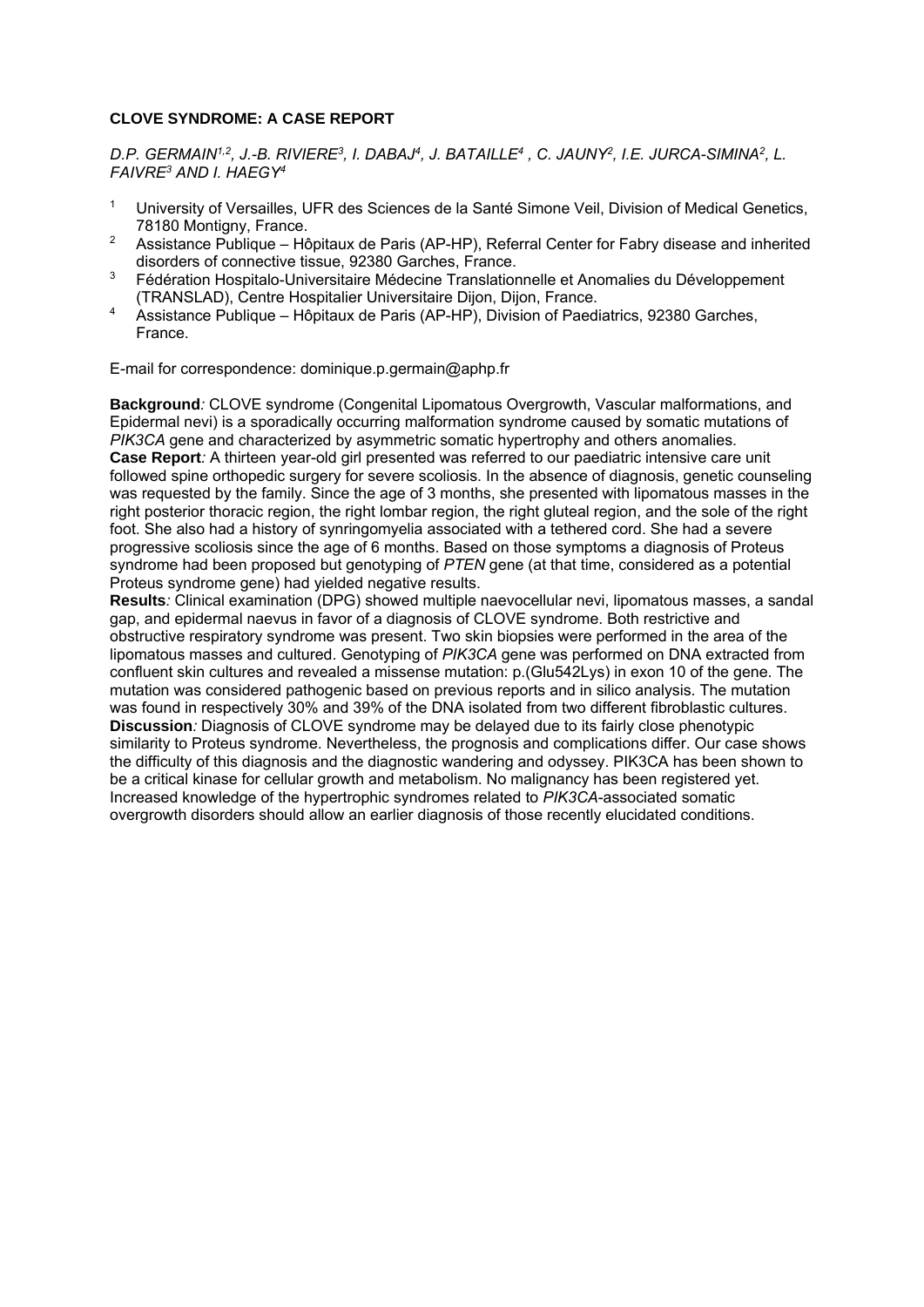#### **A NOVEL FAMILY WITH KOHLSCHÜTTER-TÖNZ SYNDROME**

*K. STEINDL1, L. GOGOLL1, P. JOSET1, E.R KELLER2 AND A. RAUCH1* 

- <sup>1</sup> Institute of Medical Genetics, University of Zurich<br><sup>2</sup> Kantonsspital Chur, Switzerland
- Kantonsspital Chur, Switzerland

E-mail for correspondence: steindl@medgen.uzh.ch

Kohlschutter-Tonz syndrome (KTS; MIM 22675) is a rare autosomal recessive disorder characterized by intellectual impairment, spasticity, epilepsy, and amelogenesis imperfecta. We describe a novel family with two affected females with complex phenotypes harboring compound heterozygosity for the ROGDI mutations c.532-2A>T and c.531+5G>C, both of which have been described before in a not obviously related Swiss family. Both sisters had abnormal teeth, but only one had epileptic encephalopathy, while the other sister did not yet experience any seizure so far. In addition, both sisters suffered from septic granulomatosis due to a homozygous NCF1 gene mutation.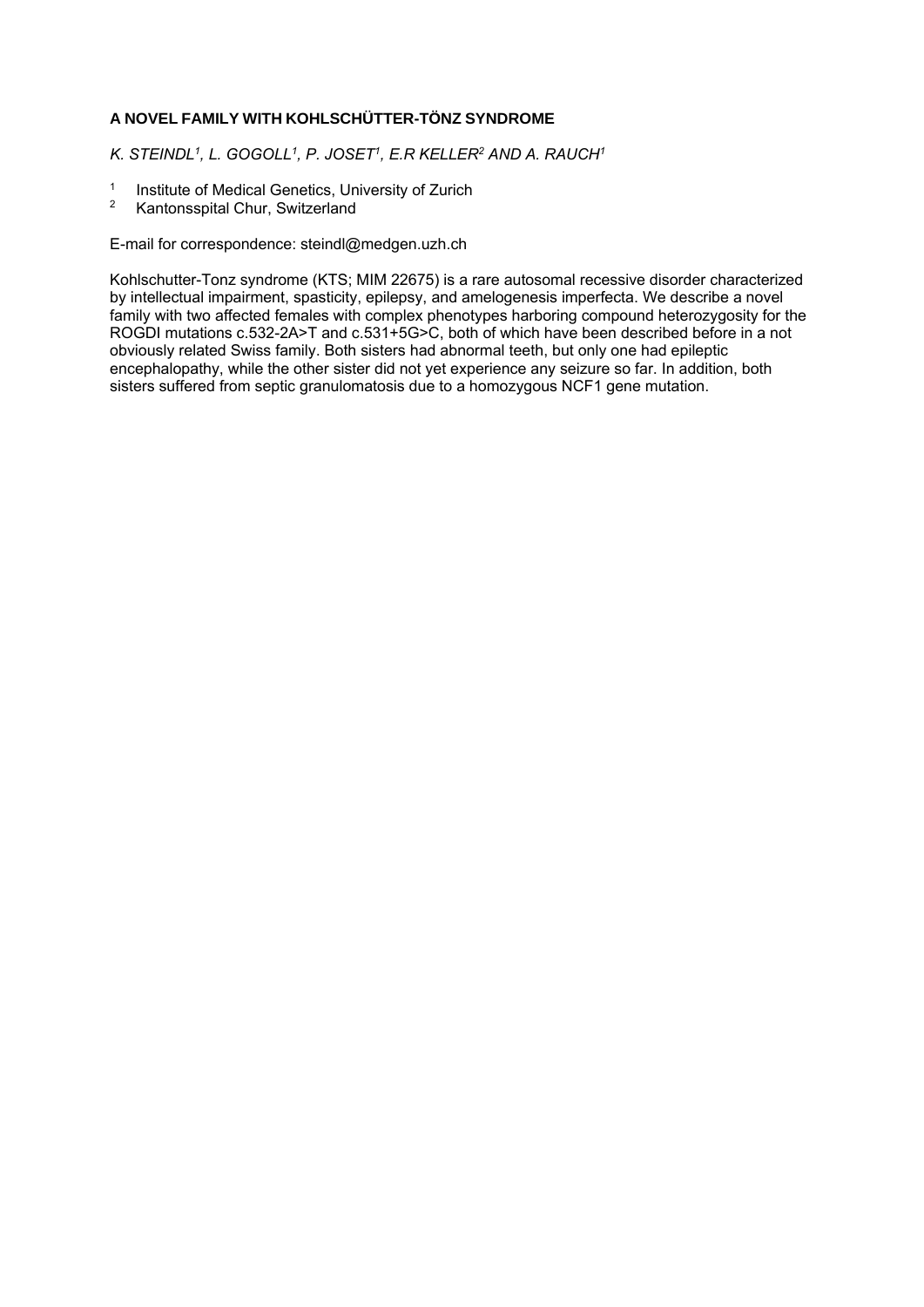#### **PATIENTS WITH MUCOLIPIDOSIS IV: WHAT CAN WE LEARN FROM THE PARENTS? A PRELIMINARY STUDY**

*P. SEGAL1 AND A. RAAS-ROTHSCHILD2*

- <sup>1</sup> Department of Psychology, Hebrew University, Jerusalem, Israel.<br><sup>2</sup> Pertitute of Pere Discosses 8 Institute of Medical Ceneties, Shebe
- 2 Institute of Rare Diseases & Institute of Medical Genetics, Sheba Medical Center; Tel-Hashomer; 52621, Israel & the Sackler School of Medicine; Tel Aviv University; Ramat Aviv; Israel.

E-mail for correspondence: Annick.rothschild@sheba.health.gov.il

**Background***:* Identification of behavioral phenotype is important in anticipatory guidance and counseling for families of children with neurogenetic diseases; Mucolipidosis IV [ML IV] is a rare autosomal recessive disorder which present with non-specific developmental delay; Objective: Identification of the behavioral characteristics of 12 ML IV patients, aged from 2.5 years to 34 years, collected from their caregivers' observation.

**Methods***:* The information was gathered from the patient's parents using an extensive semi-structured interview specially designed for this study. Each interview lasted around three hours. The first part of the questionnaire consisted of open-ended questions covering behavioral and developmental characteristics. The second part of the questionnaire included questions that were rated on a likerttype 4 points scale;

**Results***:* Patients were uniformly described as attracted to music; they are friendly and show explicit pleasure from social interactions; their main difficulties are in the field of psychomotor development, and their general health is good. Caregivers were aware of the need for chronic iron supplementation. The patients present deterioration of motor and communication skills over the years. Since the ML IV gene identification, diagnosis is made earlier in life. Episodes of ocular pain, with ipsilateral flushing of the face and tearing were frequently reported as well as shortening of the Achilles tendon. **Conclusion***:* We suggest that ML IV be considered in the differential diagnosis of patients with developmental delay, who present the behavior phenotype reported. More clinical research is needed

to confirm these preliminary findings.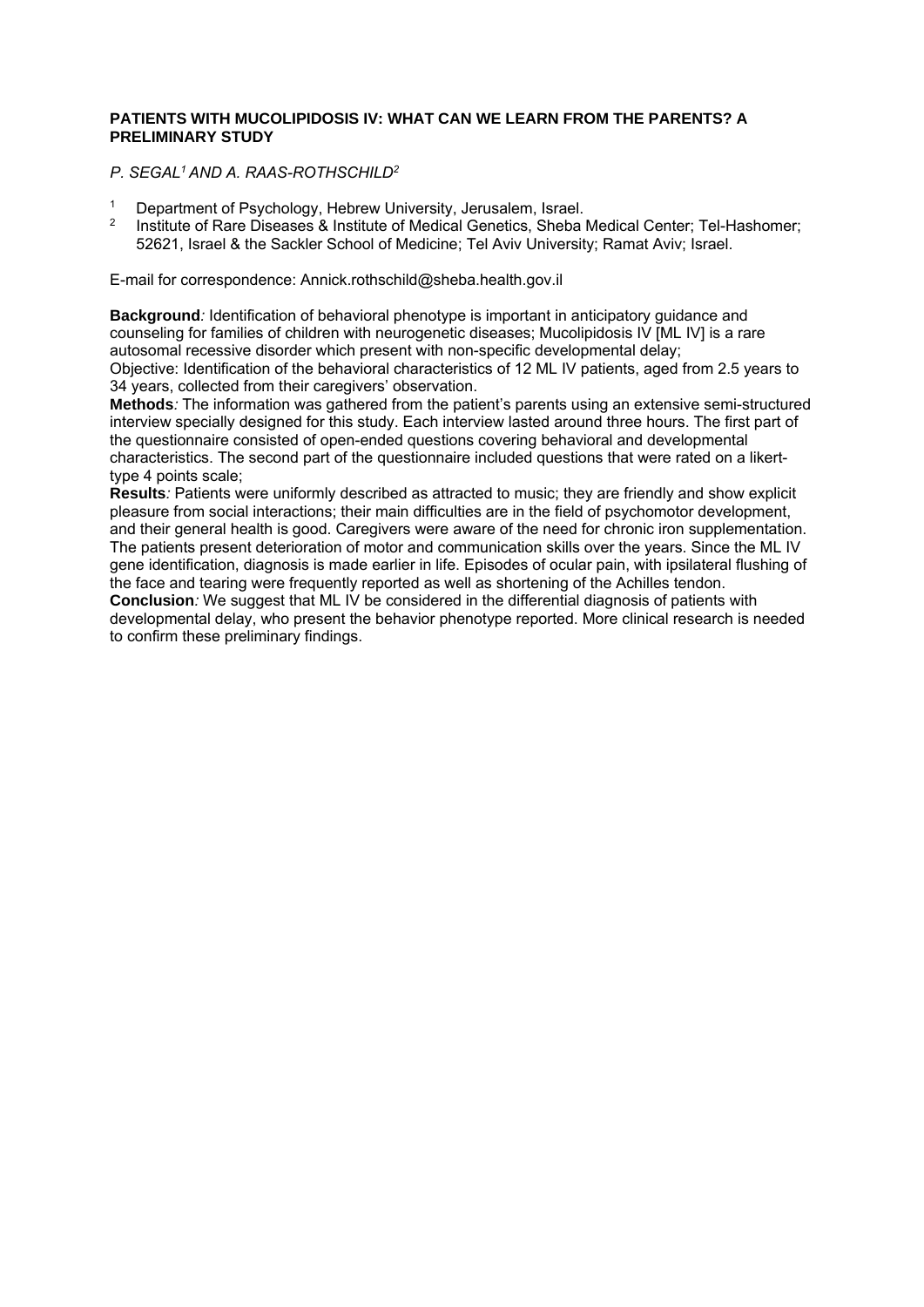#### **FOUR NOVEL PATIENTS WITH TRICHO-HEPATO-ENTERIC SYNDROME: CLINICAL PRESENTATION AND NATURAL HISTORY**

#### *O. VANAKKER AND B. CALLEWAERT*

Center for Medical Genetics, Ghent University Hospital, Ghent, Belgium

E-mail for correspondence: olivier.vanakker@ugent.be

Tricho-hepato-enteric syndrome (THES; OMIM# 222470 & 614602) is a rare autosomal recessive disorder with an estimated incidence of 1/1.000.000 births. The disease is characterized by intractable diarrhea of infancy, usually leading to failure to thrive and requiring parental nutrition. Patients have facial dysmorphism with prominent forehead and cheeks, broad nasal bridge, hypertelorism and have abnormal hair which is described as woolly. Very often, trichorrhexis nodosa is observed. Patients frequently have an immune deficiency, though the literature is not always clear on the precise characteristics. More than half of the children with THE have liver disease, mainly cirrhosis and siderosis as well as (mild) mental retardation which is poorly documented in reported cases. Other signs which have been described include skin features (xerosis, café-au-lait spots), cardiac anomalies and abnormal platelet morphology. More recently, also milder or atypical forms of THES have been reported.

THES is caused by mostly private mutations in the TTC37 (OMIM\* 614589) and SKIVL2 (OMIM\* 600478) gene, encoding components of the human ski complex. The precise function of the ski complex is unknown and most data come from studies in yeast and fruit flies. In these models, the ski complex is the cofactor of the cytosolic exosome whose function is to decay aberrant mRNAs in the 3'- 5' way.

We present 4 novel patients with THE syndrome between 17 months and 10 years of age. Based on their clinical histories, we discuss the phenotypic diversity of THE, with detailed description of the immunological and neurological presentation in our patients, their management and treatment options. The natural history is documented and compared with the data available from previously reported patients.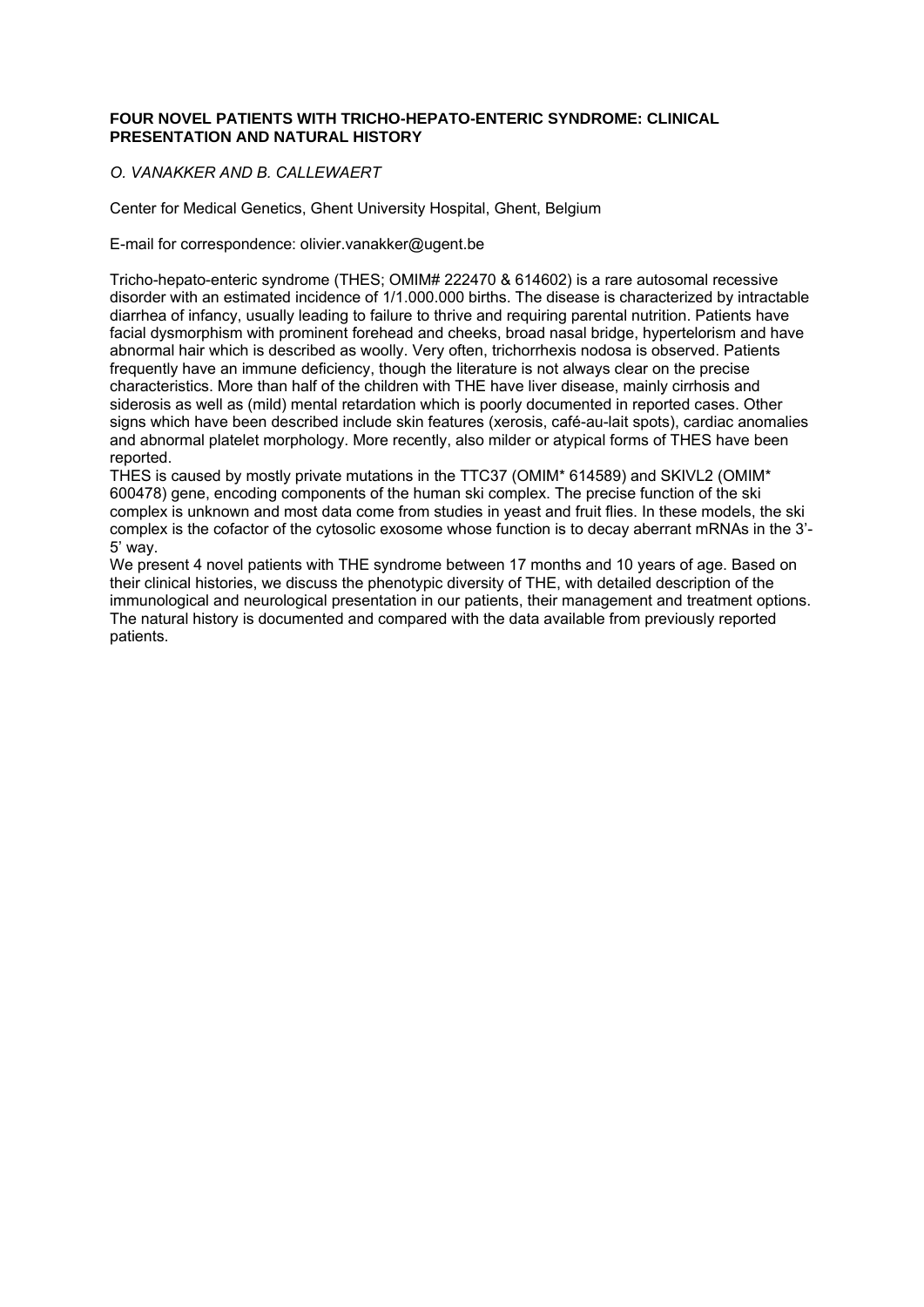#### **MACS (RIN2) SYNDROME: THE FIRST CAUCASIAN PATIENT. EVOLUTION OF THE PHENOTYPE OVER TIME**

S. ROSATO, I. IVANOVSKI<sup>1</sup>, M. POLLAZZON<sup>1</sup>, D. SANTODIROCCO<sup>1</sup>, M. BELTRAMI<sup>2</sup>, L. *GARAVELLI1 AND F.MALFAIT3*

- <sup>1</sup> Clinical Genetics Unit, Department of Obstetrics and Pediatrics, IRCCS S. Maria Nuova Hospital, Reggio Emilia, Italy.
- <sup>2</sup> Department of Internal Medicine, IRCCS S. Maria Nuova Hospital, Reggio Emilia, Italy.<br><sup>3</sup> Conter for Medical Constine, Chapt University Hospital, Chapt, Belgium.
- 3 Center for Medical Genetics, Ghent University Hospital, Ghent, Belgium

E-mail for correspondence: garavelli.livia@asmn.re.it

MACS (RIN2) syndrome (MIM613075) is a rare autosomal recessive disorder with only nine patients in the literature to date. Hallmark features of this condition are normal to enlarged occipitofrontal circumference, sparse hair, soft redundant skin, scoliosis and progressive facial coarsening. It is caused by a homozygous mutation in the RIN2 gene, which encodes a protein involved in the regulation of cell trafficking. All previously reported patients come from several families of North African and Middle East origin. We report the first patient of Caucasian origin, with a mutation already reported in the literature, but with a slightly different clinical appearance.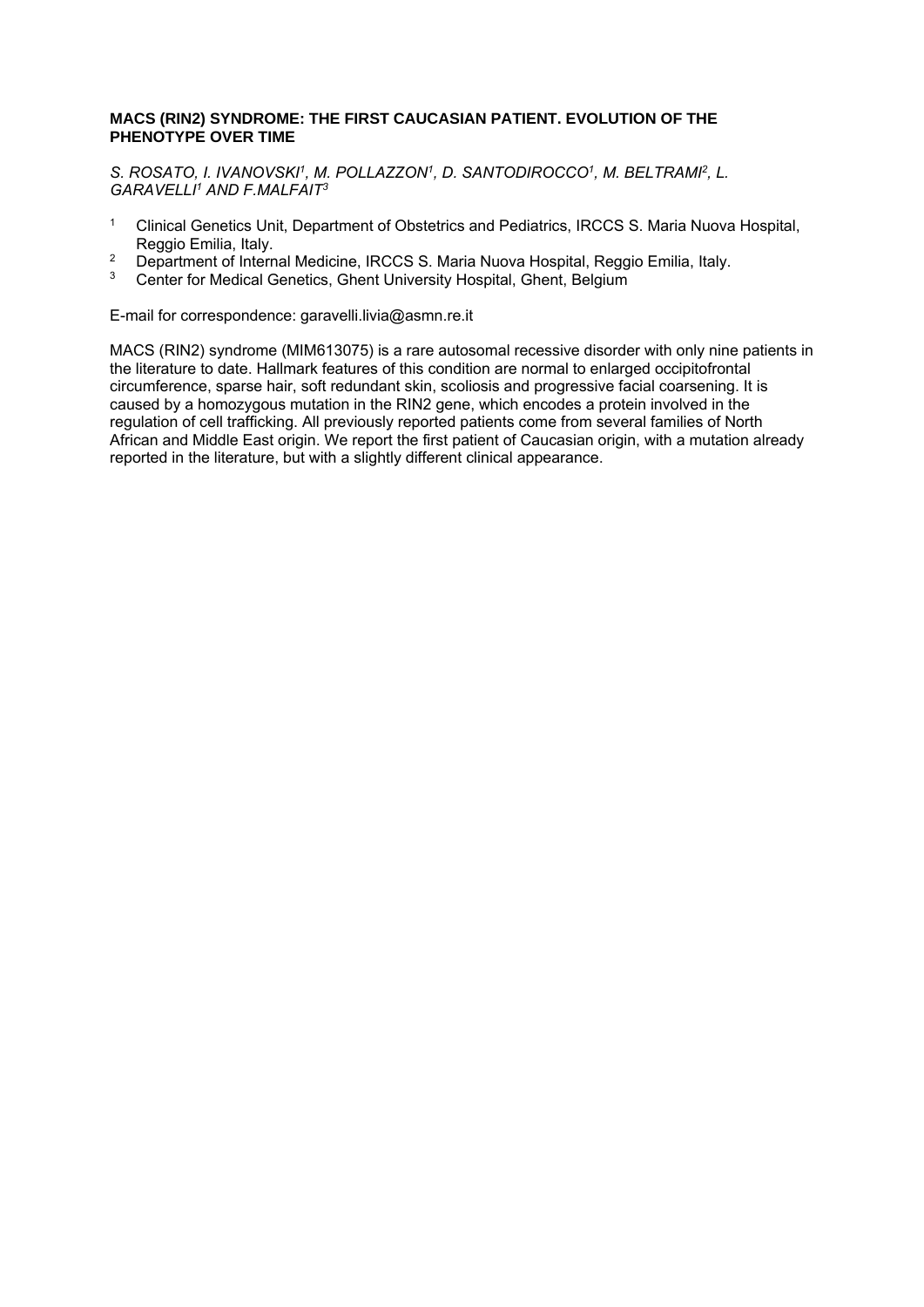#### **"WIEDEMANN-STEINER SYNDROME SHOULD BE CLINICALLY RECOGNIZABLE, BUT APPARENTLY IT IS NOT"**

*F. DUIJKERS1, A. BROOKS2, E. SMEETS3, A. VAN HAERINGEN4, A. VAN HAGEN5, P. TERHAL6 AND J. MAARTEN COBBEN1*

- <sup>1</sup> Clinical Genetics and Pediatrics, AMC, Amsterdam,
- <sup>2</sup> Clinical Genetics, Erasmus MC, Rotterdam<br><sup>3</sup> Clinical Constige, MLIMC, Magetriaht
- <sup>3</sup> Clinical Genetics, MUMC, Maastricht
- <sup>4</sup> Clinical Genetics, LUMC, Leiden,
- <sup>5</sup> Clinical Genetics, VUMC, Amsterdam
- Clinical Genetics, UMCU, Utrecht, the Netherlands.

E-mail for correspondence: f.a.duijkers@amc.nl

We report 10 patients with Wiedemann-Steiner syndrome caused by a pathogenic de novo mutation in the KMT2A gene. All 10 were diagnosed in a genetic centre in The Netherlands, but only 1/10 on clinical suspicion with targeted gene analysis and 9/10 by Whole Exome Sequencing (WES). Initially the Wiedemann-Steiner syndrome was not clinically suspected in 8 of these 9 WES cases. In several patients, other tentative diagnoses were made before the results of the WES appeared. Retrospectively, the Wiedemann-Steiner phenotype fits the clinical picture in all these 10 patients, but not all show specific features, such as the characteristic hairy elbows. A few factors may contribute to the excess of diagnoses of Wiedemann-Steiner by WES instead of targeted sequencing. E.g. the syndrome may be more heterogeneous than previously thought and therefore less recognizable. Also, the syndrome may be under recognized by clinical geneticists due to the lack of knowledge of the phenotype. We will present several Wiedemann-Steiner cases diagnosed in the Netherlands; in the hope of increasing recognisability of this apparently not so rare syndrome.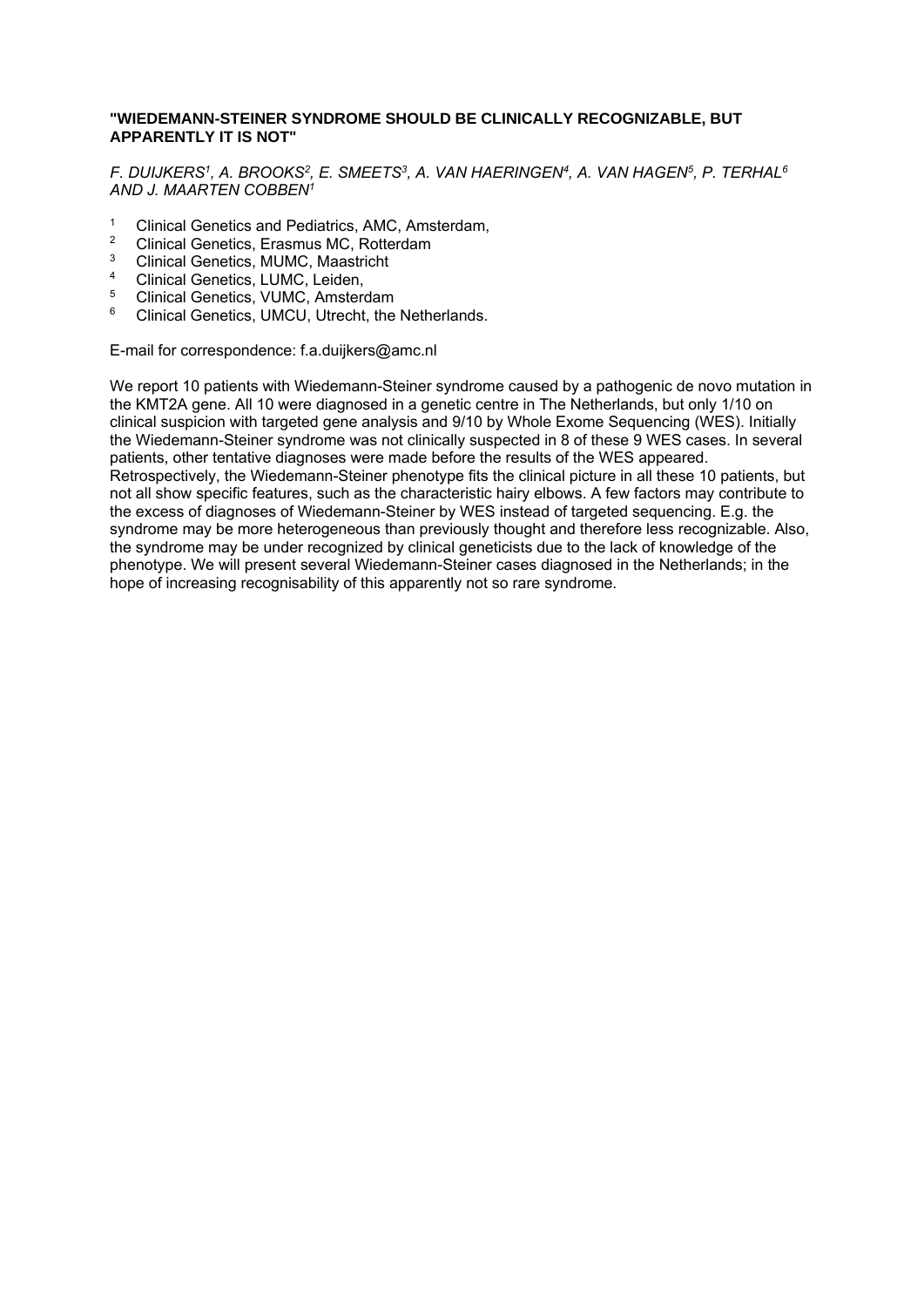#### *PTDSS1***-RELATED CUTIS LAXA**

- *L. VAN MALDERGEM1, M. SIMANDLOVA2, J. LESPINASSE3, P. STANIER4 AND S.B. SOUSA4,5*
- 1 Centre de génétique humaine, Université de Franche-Comté, Besançon, France.<br>2 Department of Biology and Modiael Constige, University Heapital of Motel and Soc
- 2 Department of Biology and Medical Genetics, University Hospital of Motol and Second Faculty of Medicine, Prague, Czech Republic.
- 3 Unité Fonctionnelle de génétique chromosomique, Centre hospitalier de Chambery-Hotel-Dieu, Chambery, France.
- <sup>4</sup> UCL Institute of Child Health, London, UK<br>
<sup>5</sup> Songico do Conotica Modica, Hospital Bod
- 5 Serviço de Genetica Medica, Hospital Pediatrico, Centro Hospitalar e Universitario de Coimbra, Portugal.

Recent studies have demonstrated that the molecular basis of congenital cutis laxa remains not elucidated in a majority of cases, even after sequencing a panel of genes known to be associated with this phenotype. We describe how a very rare skeletal dysplasia (Lenz-Majewski syndrome) reported in less than a dozen patients until now, may present with congenital cutis laxa, facial dysmorphia and delayed closure of the fontanelles. Clinical course of two unreported patients, now aged 10 and 32y indicates a trend towards disappearance of cutis laxa over time, alongside with stunted growth, major brachydactyly and a disharmonious craniofacial growth especially of the mandible. Intellectual deficiency is moderate to profound. A multicentric effort resulted in identification of gain-of function mutations in *PTDSS1*, encoding phosphatidylserine synthase 1. We shall present two new patients, detailing their major growth delay from -4 to -10 SD, their behavioral phenotype, their dysmorphia that includes progressive enlargement of the mandible, macroglossia, macrostomia, telecanthus and broad forehead. These clinical signs and symptoms are thought to occur as a consequence of an excess of phosphatidylserine. One could also speculate on a potential secondary depletion of serine in the pathophysiology of intellectual deficiency. It is a major neuron-glia interactor and its depletion is known to be associated with a severe epileptic encephalopathy with microcephaly in a rare inborn error of metabolism: glycerophosphate dehydrogenase deficiency.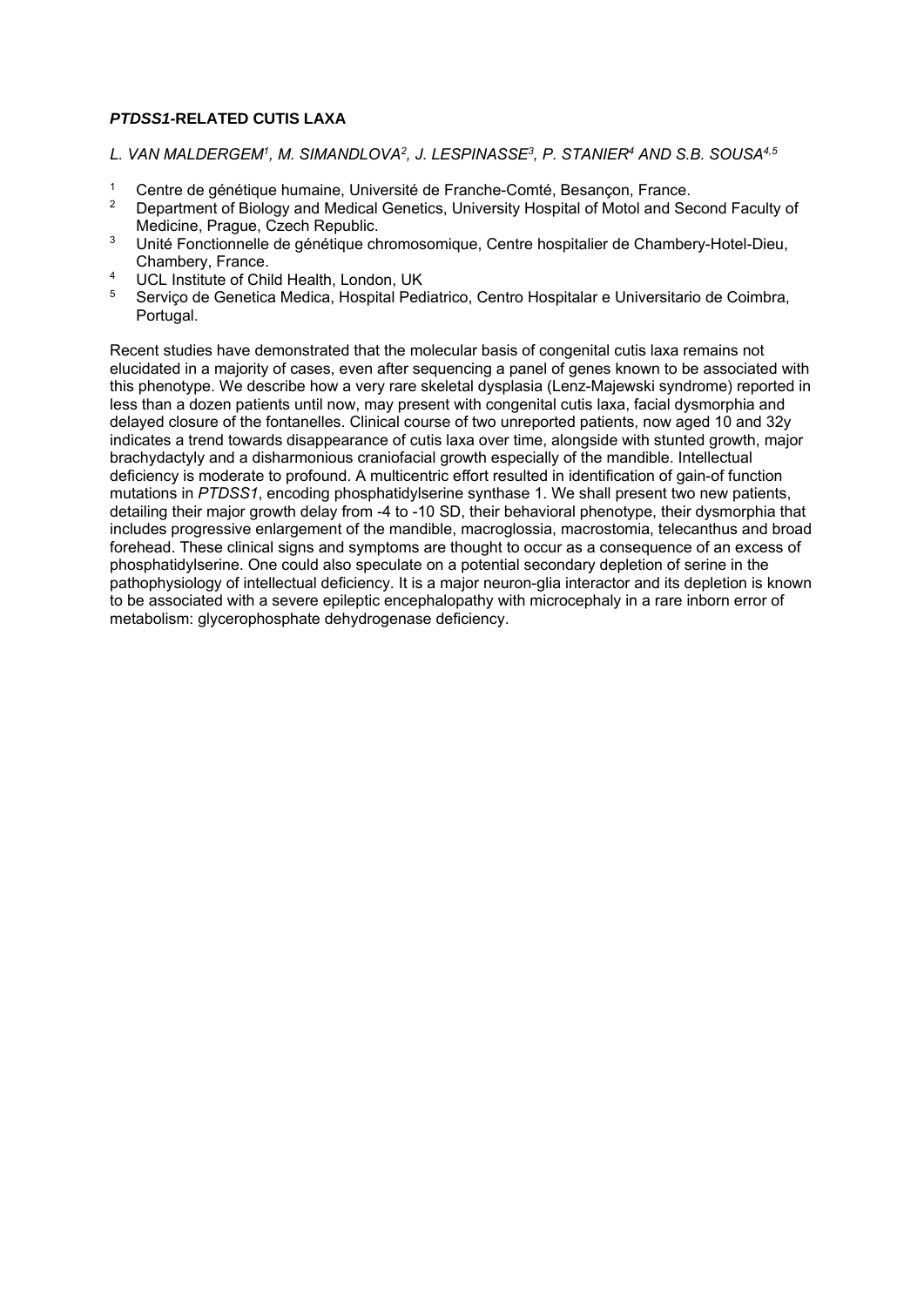#### **CONFIRMATION OF HAPLOINSUFFICIENCY OF XPO1 AND USP34 AS CAUSAL GENES OF SPECIFIC PHENOTYPE IN 2P15 DELETION SYNDROME**

#### *A. GONZALEZ-MENESES LÓPEZ.*

Dysmorphology Unit. Hospital Universitario Virgen del Rocío. Sevilla. Spain.

The 2p15-p16 deletion syndrome was described by first time in 2007 by Rajcan-Separovit, in two patients with microcephaly, brain malformations, autistic features and facial dysmorphism. Since then, up to 16 patients have been described with somehow similar clinical presentation. Recently (Fannemel *et al*. 2014), haploinsufficiency of the genes XPO1 and USP34 have been suggested to be related with the main phenotypic features of these patients, in a boy with 230 kb deletion affecting this two genes. We present a boy with a 152Kb deletion also affecting XP01 and USP34 genes with overlapping features with those described by Fannemel *et al*. in 2014, confirming that the haploinsufficiency of these genes can have a specific dysmorphic pattern and increasing the knowledge of its biological function.

He is the second son from healthy non consanguineous parents without mental retardation or congenital anomalies family history. Craneosinostosis was detected in the first year of life and surgery was performed. He also had a testicular torsion with 2y.o. His development was retarded from the beginning without brain malformations detected by MRI. The face was dysmorphic with flat occipital bone and large nose, ptosis with downslanted palpebral fissures, and flat chest with wide separation of mamiles. Micrognathia with crowded teeth is also a feature. He presented with an impossibility to flexion both thumbs in interphalangical joints as well as metacarpophalangical ones without any other malformations in hands or feet. He has microcephaly (-3,07SD), short stature (-2,54SD) and weight of P7 (-1,45SD). G-banding karyotype, FGFR 3 muenke mutation and TWIST gene mutations were normal.

Array CGH (Agilent platform 60K) detected a de novo 2p15 deletion of 152 Kb affecting only to USP34; SNORA70B and XPO1 gene. A 699Kb deletion in 8p23.1 was also detected but is considered to be a benign CNV. This patient has a very striking resemblance with that described by Fannemel *et al*. with haploinsufficiency of this two genes.

XPO1 is highly conserved in evolution in 96.7% of its amino acid identity and plays an important role in mucleocytoplasmatic transport receptor mediating nuclear export of proteins and RNAs, coordination of nuclear events such as mitosis and transcriptional activation, and may be involved in maintenance of higher order chromosome structure.

USP34 encodes a deubiquitinating enzyme that it is expressed in brain at low level but also interacts positively with Wingless-type signaling pathway (WNT) that plays an important role in developmental processes such us cell fat specification, cell migration and proliferation.

This patient confirms the importance of the haploinsufficiency of this genes in human pathology and also contributes to confirm the clinical phenotype.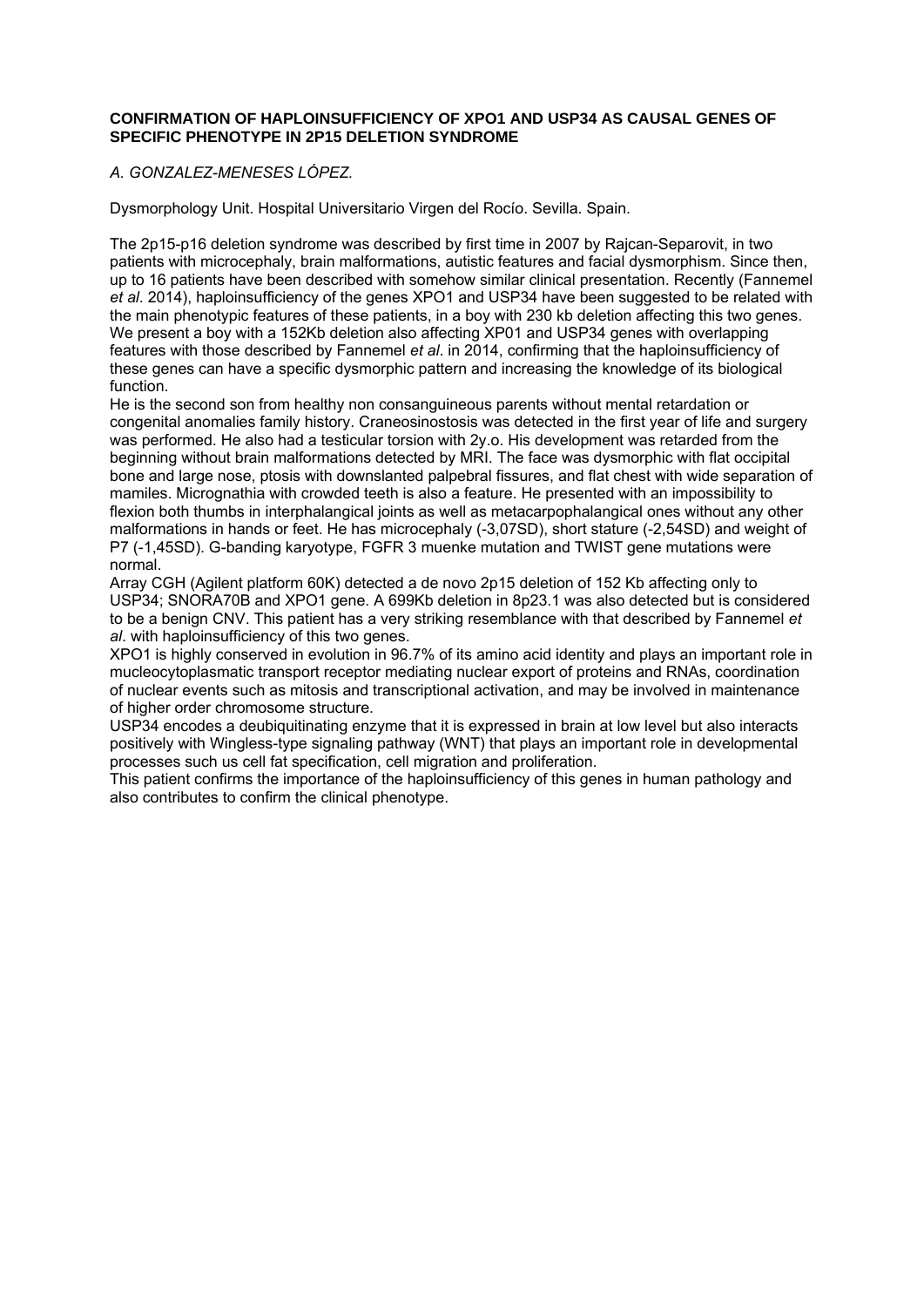#### **COPY NUMBER VARIATONS IN INTELLECTUALLY DISABLED ADULTS WITH CATATONIA**

*A. VOGELS, E. WEYTS, G. VAN BUGGENHOUT, R. CAEYENBERGHS, N. BRISON, L. LEEMPOELS AND G. D'HAENENS* 

Centre of Human Genetics, University Hospitals Leuven, Department of Human Genetics, KULeuven,, Belgium

Psychiatric Hospital Sint-Camillus, Bierbeek, Belgium.

E-mail for correspondence: Annick.Vogels@uzleuven.be

#### **Introduction**

The term "developmental disorder" is used to refer to a range of conditions characterised by cognitive, mental and/or neurological manifestations occurring during the development of the nervous system. The various clinical entities such as intellectual disability, autism, schizophrenia or epilepsy show considerable comorbidity. Data from recent studies show that copy number variations are found at an increased frequency in these neurodevelopmental disorders. Almost all CNV regions that have been shown to be associated with intellectual disability are also associated with one of the neuropsychiatric disorders indicating clinical heterogeneity.

#### **Methods**

We examined a cohort of 210 adults with a dual diagnosis of intellectual disability and neuropsychiatric disorders. Out of these group, 13 intellectually disabled adults were diagnosed with catatonia, a unique clinical syndrome that has been rediscovered over the last two decades. Analysis of copy number variations was performed in all adults and compared with data from the literature. **Results** 

CNV (deletions and duplications) were found in three adults with catatonia

#### **Conclusion**

Catatonia was diagnosed in 6 percent of a population of adults with a dual diagnosis of intellectual disability and psychiatric disorders. Until now little is known about the pathophysiology and/or underlying aetiology of catatonia. The results of this study may provide more insight in the genetic causes of this severe psychiatric disorder.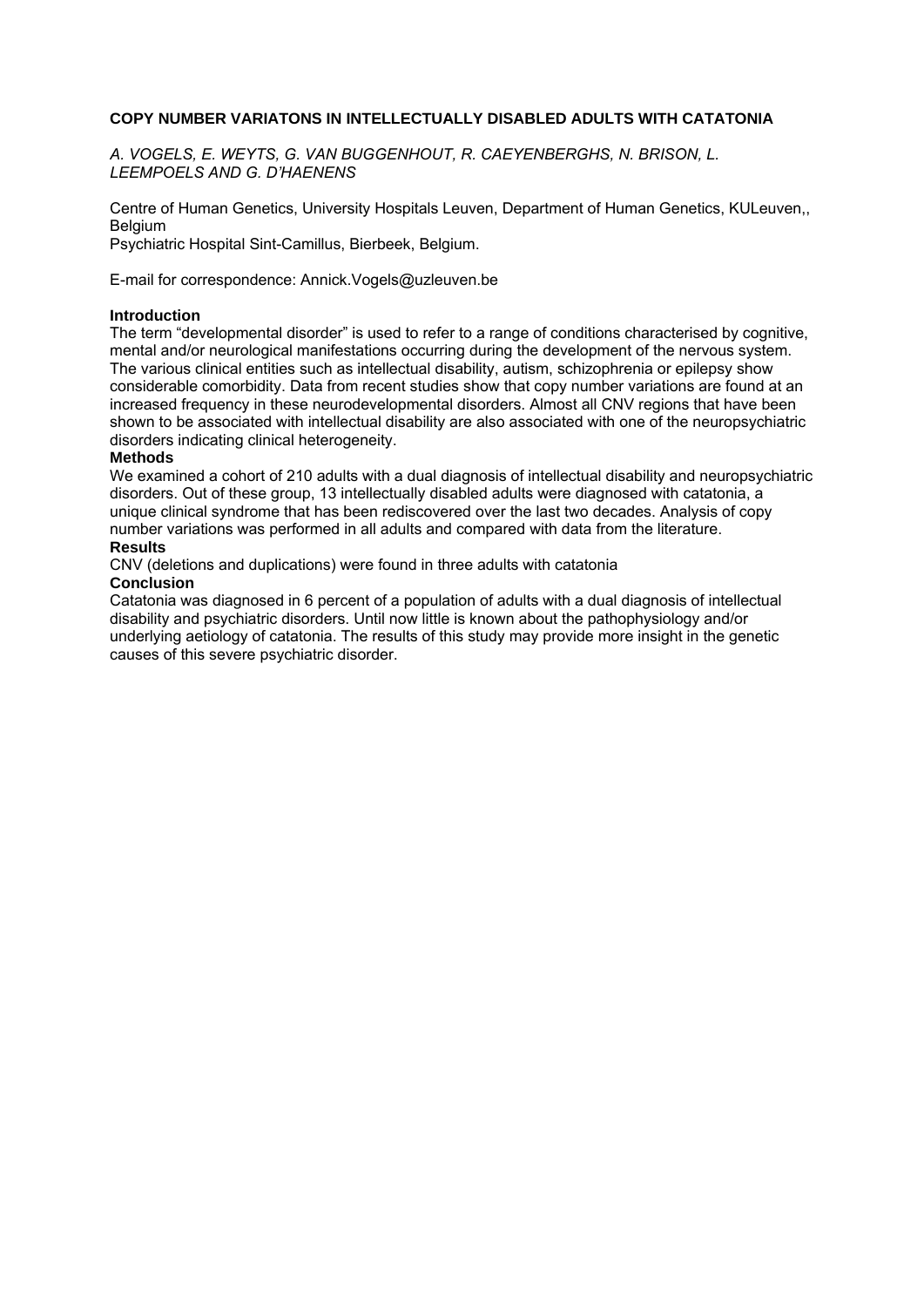#### **GENOTYPE-PHENOTYPE CORRELATIONS IN ATYPICAL 22q11.2 DELETIONS: THE ROLE OF TBX1**

J. ROOSENBOOM<sup>1</sup>, G. HENS<sup>1</sup>, L. LAGAE<sup>2</sup>, P. CLAES<sup>3</sup>, W. DEMAEREL<sup>4</sup>, A. SWILLEN<sup>4</sup>, E. *VERGAELEN4, J.BRECKPOT4, H. PEETERS4, P. HAMMOND5 AND K. DEVRIENDT4*

- <sup>1</sup> Department of Otorhinolaryngology, Head and Neck Surgery, KU Leuven & UZ Leuven, Belgium.
- <sup>2</sup>. Department of Pediatrics, KU Leuven & UZ Leuven, Belgium.<br><sup>3</sup>. KU Leuven, ESAT/PSL UZ Leuven, MIRC iMinds, Medical
- <sup>3</sup>. KU Leuven, ESAT/PSI UZ Leuven, MIRC iMinds, Medical IT Dept, Leuven, Belgium.
- 4 Center for Human Genetics, KU Leuven & UZ Leuven, Belgium.<br>5 Molecular Modicine Unit, UCL Institute of Child Hoalth, London
- 5 Molecular Medicine Unit, UCL Institute of Child Health, London, UK.

The recurrent del22q11.2 causes a recognizable but highly variable phenotype. It is thought that the *TBX1*-gene is the key gene responsible for the core physical features, i.e. facial dysmorphism, conotruncal heart malformations, malformations of the palate (velopharyngeal insufficiency (VPI) or, rarely cleft palate), and hypoplasia of the thymus and parathyroid glands. This is based on the location of *TBX1* in the commonly deleted region, the phenotype of *tbx1* -/- mice and the phenotype of rare cases with intragenic *TBX1* mutations.

We report three cases with a unique deletion located in the critical A-D region.

We previously reported a large family with autosomal dominant nonsyndromic velopharyngeal insufficiency, (Vantrappen *et al*., Clin Genet. 2002 Jan;61(1):74-6). A small atypical 22q11.2 deletion was detected by microarray-CGH, involving *C22orf29*, *GNB1L* and the last 5 exons of *TBX1.* Assessment of speech and velopharyngeal function showed that VPI was correlated to the deletion. None of the other characteristics of the del22q11.2 was seen and facial features were unremarkable. 3D morphometric analysis of the facial features of 2 affected children did not show resemblance to age-matched del22q11.2 patients. The adult cohort of del22q11.2 patients is being extended to allow comparison of adults in this family.

A second, sporadic individual presented with a cleft palate and oligodontia. She has a university degree and normal facial features. Microarray analysis revealed the presence of a de novo 721 kb deletion (chr22:19,171,528-19,892,620 – Hg19) encompassing 14 genes, including *TBX1*. This suggests that *TBX1* haploinsufficiency might be responsible for the palate anomalies, but is not sufficient for the facial features.

We also observed a boy age 10 years, with a 22q11.2 deletion with breakpoints in LCR B-D, (chr22:20,719,137-21,441,944 Hg19), not containing the *TBX1* gene. He was referred for drugresistant absence epilepsy and has a moderate intellectual disability. He is the second child in the family. His mother, deceased, had a normal intelligence, father had epilepsy until age 18 years and was not available for testing. Biometry was normal. He had a distinct facial phenotype with narrow palpebral fissures and hooding of the upper eye lids, hypertelorism and broad nasal bridge and special ears. An objective analysis by means of 3D facial imaging revealed that his facial features fall within the spectrum of those associated with a classical del22q11.2.

These data strongly suggest that the facial features in individuals with a classical del22q11.2 are not solely explained by haplo-insufficiency of the *TBX1* gene. *CRKL* is an alternative candidate gene for this phenotype.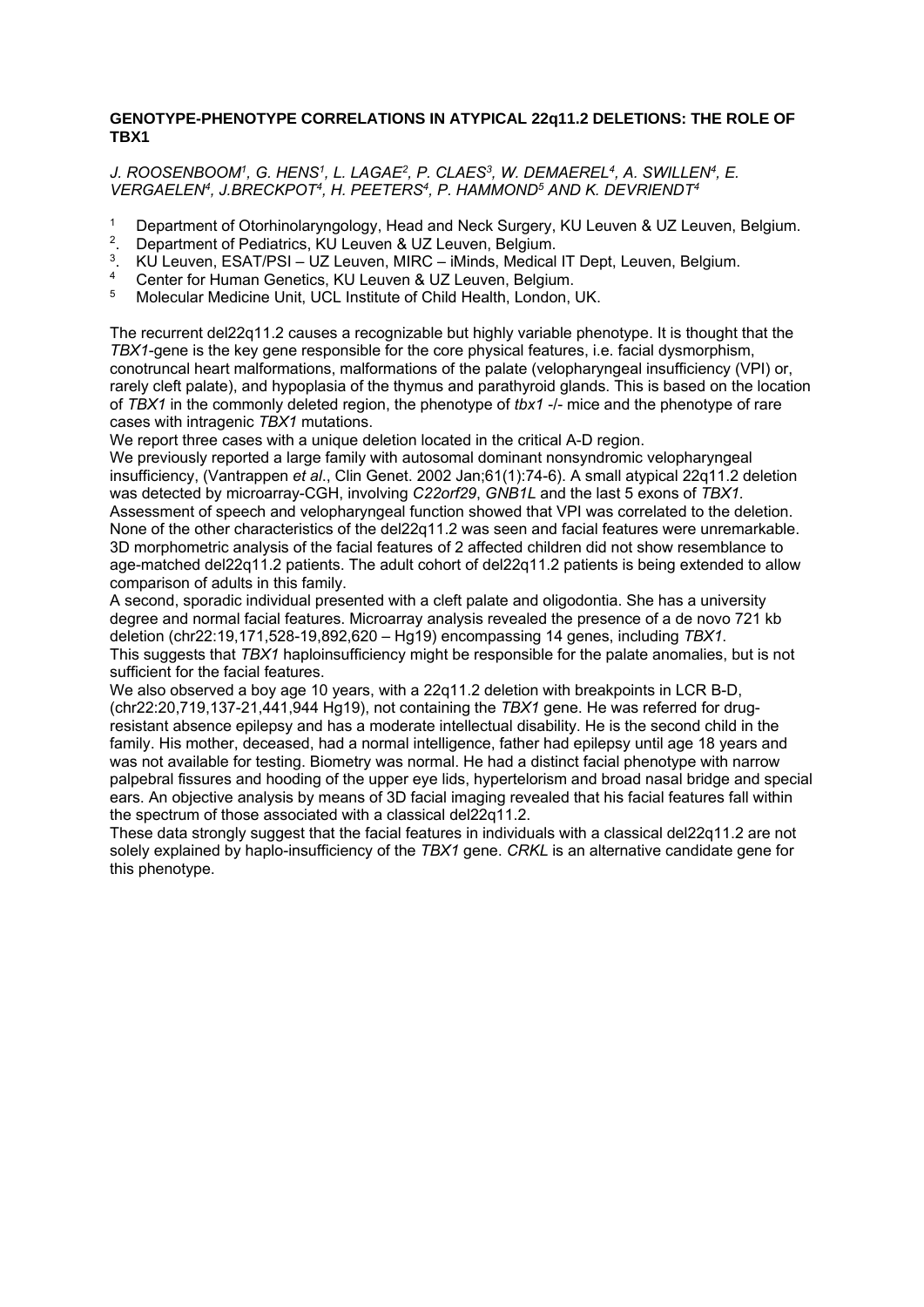#### **A DE NOVO INTRAGENIC DELETION IN** *HIRA* **(***TUPLE1***) IN A PATIENT WITH A 22q11.2 MICRODELETION PHENOTYPE**

*M. JEANNE, S. VONWILL, D. HAYE, N. CHELLOUG AND A. TOUTAIN*

Service de Génétique, Centre Hospitalo-Universitaire, Tours, France.

E-mail for correspondence: mederic.jeanne@gmail.com

The 22q11.2 microdeletion syndrome is associated with a wide phenotypic spectrum. Candidate genes located in the 3 Mb deleted region or DGCR1 (DiGeorge syndrome critical region) have been proposed to explain part of the features, such as *TBX1* for the heart defects, but to date none of them explains the entire phenotype and the cause of the neurodevelopmental problems remains speculative. Here we report an intragenic deletion in the *HIRA* (*Tuple1*) gene, which is located in the DGCR1 region, in a 5-year-old female patient with features highly suggestive of the 22q11.2 deletion syndrome.

She had severe psychomotor retardation, growth retardation, velopharyngeal insufficiency and dysmorphic traits similar to those found in the microdeletion 22q11.2. FISH analysis with the Tuple1 commercial probe (Cytocell®) did not show any deletion. Array-CGH detected a de novo 28kb deletion in the *HIRA* gene. PCR analysis and sequencing showed a deletion of exons 2 to 13 of the HIRA transcript. No normal transcript was observed suggesting the absence of transcription of the nondeleted allele.

To our knowledge this is the first description of an intragenic deletion of the *HIRA* gene. The similarity between the phenotype of the present case and the classical 22q11.2 deletion syndrome strongly suggests that this gene could be a candidate for the neurodevelopmental phenotype and the dysmorphic traits of the 22q11.2 deletion syndrome.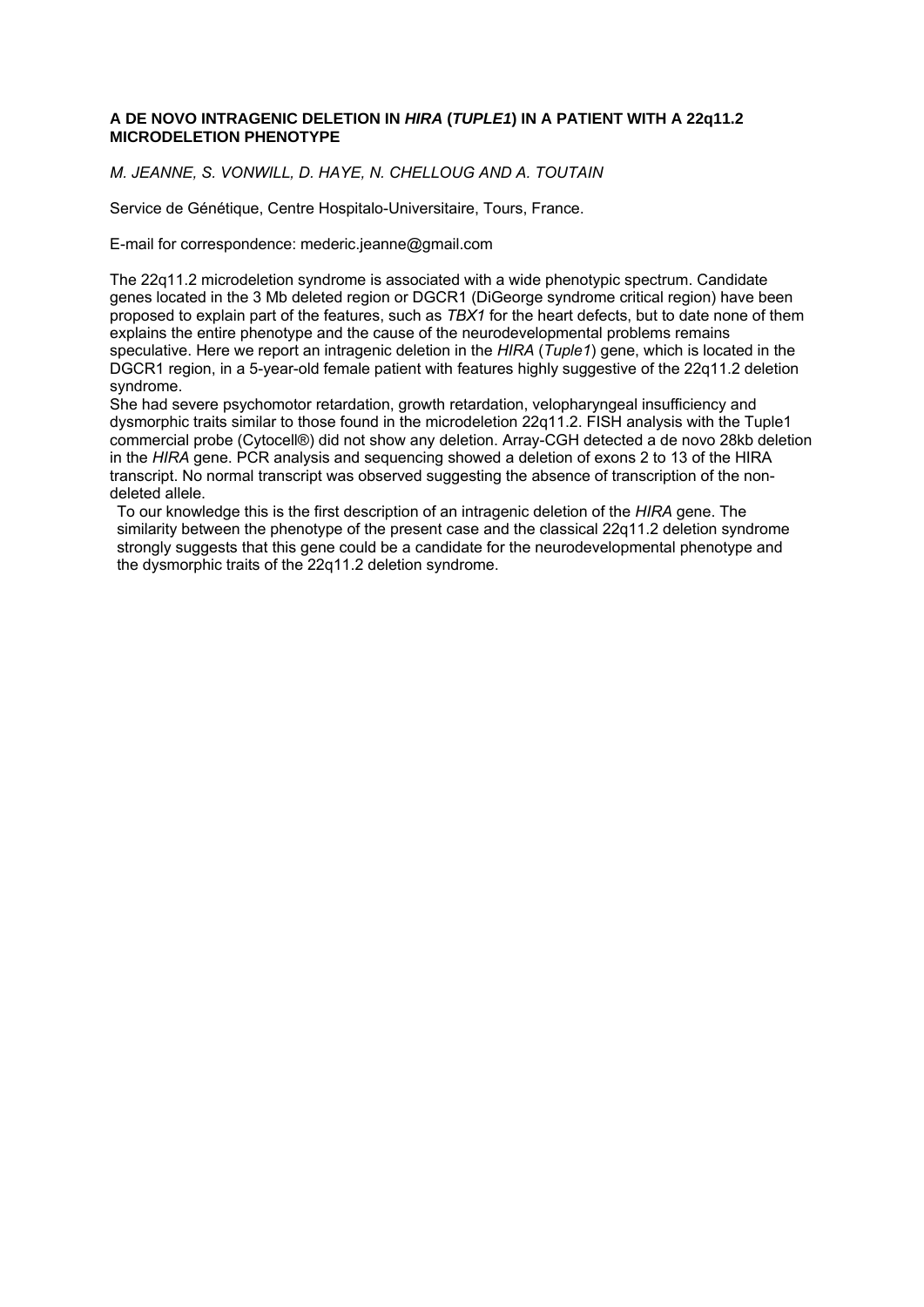#### **COARCTATION OF AORTA WITH DYSMORPHIC FEATURES IN A PATIENT WITH TRIPLICATION OF 15q26.1-q26.3: CLINICAL AND MOLECULAR ANALYSIS**

*B. ALEKSIŪNIENĖ1,2, R. MATULEVIČIŪTĖ3, Ž. ČIULADAITĖ1,2, A. MATULEVIČIENĖ1,2, A. UTKUS1,2 AND V. KUČINSKAS1,2*

- <sup>1</sup> Centre for Medical Genetics at Vilnius University Hospital Santariškių Klinikos, Vilnius, Lithuania.<br><sup>2</sup> Department of Human and Medical Genetics, Faculty of Medicine, Vilnius University, Vilnius.
- 2 Department of Human and Medical Genetics, Faculty of Medicine, Vilnius University, Vilnius, Lithuania.
- 3 Faculty of Medicine, Vilnius University, Vilnius, Lithuania.

E-mail for correspondence: beata.aleksiuniene@santa.lt

We present an interstitial triplication of 15q in a patient with distinctive facial features, coarctation of aorta and other organ anomalies and, development delay.

Our patient is a 5-year-old second-born female child of non-consanguineous parents with uncomplicated family history. The patient was vaginally delivered at 37 weeks' gestation. At birth, she weighed 4100 g (above 97<sup>th</sup> percentile), with the length of 54 cm (above 97<sup>th</sup> percentile), occipitofrontal circumference of 36 cm (above 97<sup>th</sup> percentile), and chest circumference of 35 cm. Apgar scores were 6 and 8, at 1<sup>st</sup> and 5<sup>th</sup> minutes, respectively. Muscular hypotonia, floppiness from the birth and coarctation of aorta complicated patient's postnatal condition. Dolichocephaly, broad forehead, widely spaced eyes with expressed epicanthus, anteverted nares, deep long philtrum, everted lower lip, micrognathia, low set ears with ridges within the left concha, short neck, small hypothenar eminence, camptodactyly of the 4<sup>th</sup> finger, widely spaced nipples with chest wall deformity were observed during phenotypical evaluation. Orthopaedist diagnosed left hip dysplasia. Heart ultrasound revealed coarctation of aorta with aortic arch hypoplasia. The patient underwent surgical intervention required for this pathology in the first weeks after birth. CT scan showed congenital hydrocephaly and bilateral frontal lobe atrophy. Hypothyrosis, immunodeficiency, severe hypermetropia with strabismus, sensorineural hearing loss were detected at the time.

Chromosome analysis of peripheral blood lymphocytes revealed derivated chromosome 15. Array Comparative Genome Hybridization plus Single Nucleotide Polymorphism (array CGH+SNP) was used to specify the findings and showed 9,6 Mb triplication of 15q26.1-q26.3.

We assume that the interstitial triplication of 15q26.1-q26.3 could result in the described phenotype. Development delay, dysmorphic features, malformations of heart and great vessels, strabismus have been associated with duplication of 15q26 region in previously described cases. Based on gene function, expression profile and information of the phenotypic consequences of gene mutations in humans and gene knockouts in model organisms (mouse and zebrafish) we prioritize *IGF1R*, *BLM*, *MEF2A, VPS33B, NR2F2, SYNM* as candidate genes for these clinical findings.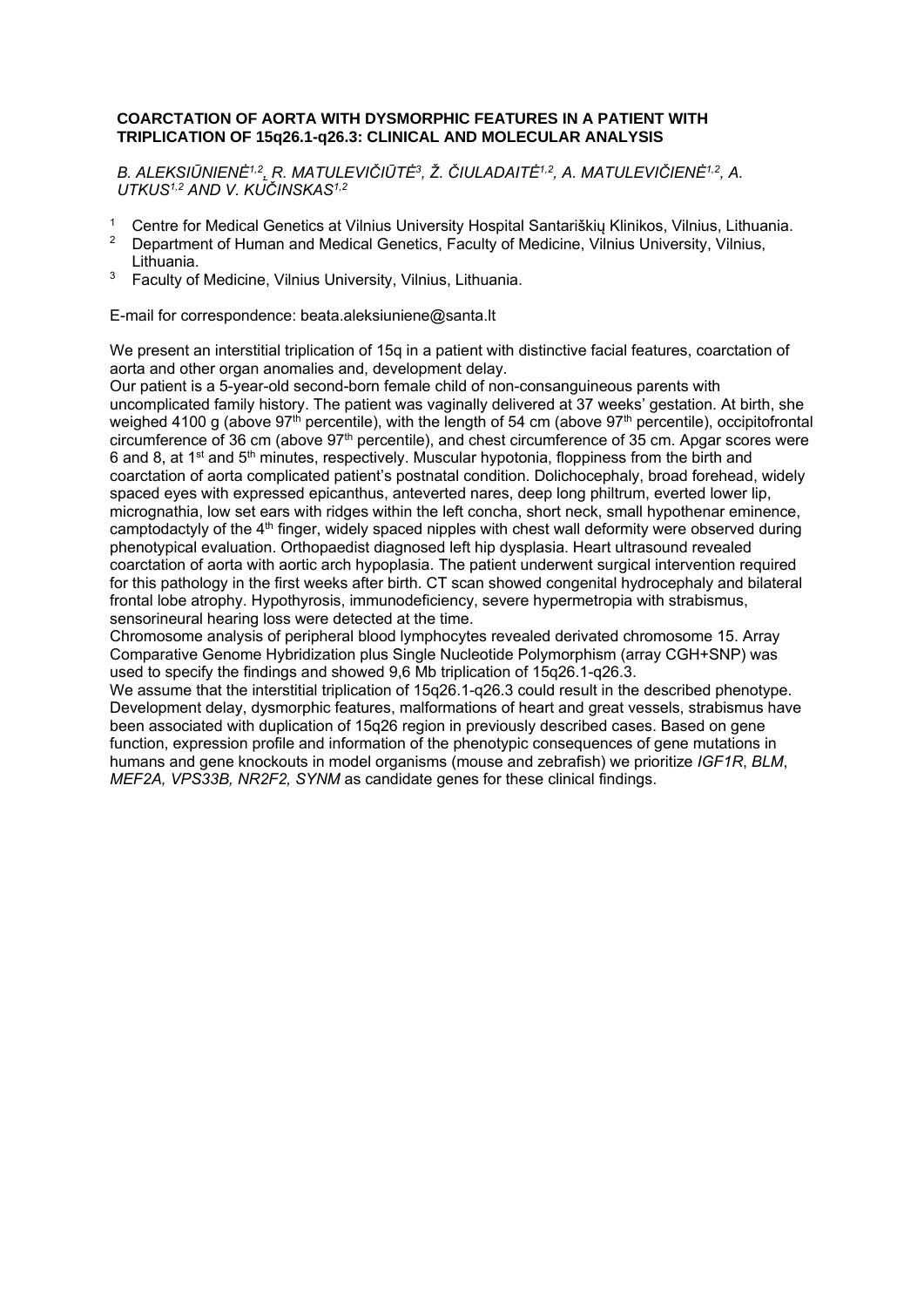#### **A NOVEL DE NOVO DUP (4) (q28.2-qter) & DEL (8) (pter-p23.1) DUE TO UNBALANCED TRANSLOCATION IN A GIRL: CLINICAL AND MOLECULAR ANALYSIS**

*A. MATULEVIČIENĖ1,2, B. ALEKSIŪNIENĖ1,2, L. TAMULIENĖ3, A. LIUBŠYS3,4, Ž. ČIULADAITĖ1,2, A. UTKUS1,2 AND V. KUČINSKAS1,2*

- 1 Centre for Medical Genetics at Vilnius University Hospital Santariškių Klinikos, Vilnius, Lithuania.<br>2 Department of Human and Medical Genetics, Eaculty of Medicine, Vilnius University, Vilnius
- 2 Department of Human and Medical Genetics, Faculty of Medicine, Vilnius University, Vilnius, Lithuania.
- <sup>3</sup> Centre of Neonatology, Children's Hospital, Affiliate of Vilnius University Hospital Santariškių Klinikos, Vilnius, Lithuania.
- 4 Centre of Neonatology, Clinics of Children's Diseases, Faculty of Medicine, Vilnius University, Vilnius, Lithuania.

E-mail for correspondence: ausra.matuleviciene@mf.vu.lt

We present a partial trisomy 4q28.2-qter with partial monosomy 8pter-p23.1 in a patient with distinctive facial features, multiple organ anomalies and development delay. Such complex chromosomal aberration to our knowledge has not been previously reported.

Our patient is a 3-month-old first-born female child of non-consanguineous parents with complicated family history (3 previous pregnancies resulting in miscarriages). The patient was delivered at 34 weeks' gestation via Caesarean section. At birth, she weighed 1840 g (10-25<sup>th</sup> percentile), with the length of 43 cm (10-25<sup>th</sup> percentile), and occipitofrontal circumference of 31 cm (25-50<sup>th</sup> percentile), and chest circumference of 27 cm. Apgar scores were 4 and 5, at 1<sup>st</sup> and 5<sup>th</sup> minutes, respectively. Preterm delivery, respiratory distress and microcirculatory dysfunction complicated patient's condition. Dolichocephaly with scalp defect of 6 cm in length and 1 cm in width, triangular face, widely spaced eyes with short asymmetric palpebral fissures, prominent nasal bridge, micrognathia, pointed chin, low set posterior angulated ears with overfolded helix, decreased palmar creases, widely spaced gap between the great and the second toe were observed during phenotypical evaluation. Orthopaedist diagnosed bilateral hip contractures. Heart ultrasound revealed patent ductus arteriosus (PDA) and secondary atrial septal defect. Due to ventricular volume overload surgical correction of PDA at the age of two months. Upon MRI examination membranous choanal atresia and suspected basal encephalocele could be observed. Instrumental testing of other organs systems did not reveal any abnormalities at the time.

46,XX, der(8) add (8)(p21) was detected by chromosome analysis of peripheral blood lymphocytes. Array Comparative Genome Hybridization plus Single Nucleotide Polymorphism (array CGH+SNP) analysis showed a duplication of the region 4q28.2–qter and a deletion in the region 8p23.1-pter of ~60 Mb and ~11 Mb, respectively. *De novo* origin of the rearrangement was confirmed by parental karyotype analysis.

The combined effect of deleted and duplicated chromosome segments may produce such combination of phenotype. In previously described cases, dup (4)(q28.2-qter) had been associated with severe development delay, dysmorphic features and congenital heart anomalies as also observed in our patient, whereas the deletion observed in our patient involves genes, which have been linked to embryonic development, including *ARHGEF10, MYOM2, SOX7*. Moreover, 306,5 kb upstream the breakpoint at chromosome 8 is *GATA4* which is a strong candidate gene for heart anomalies, therefore, disruption of *GATA4* expression due to position effect or interruption of the gene regulatory elements should not be excluded.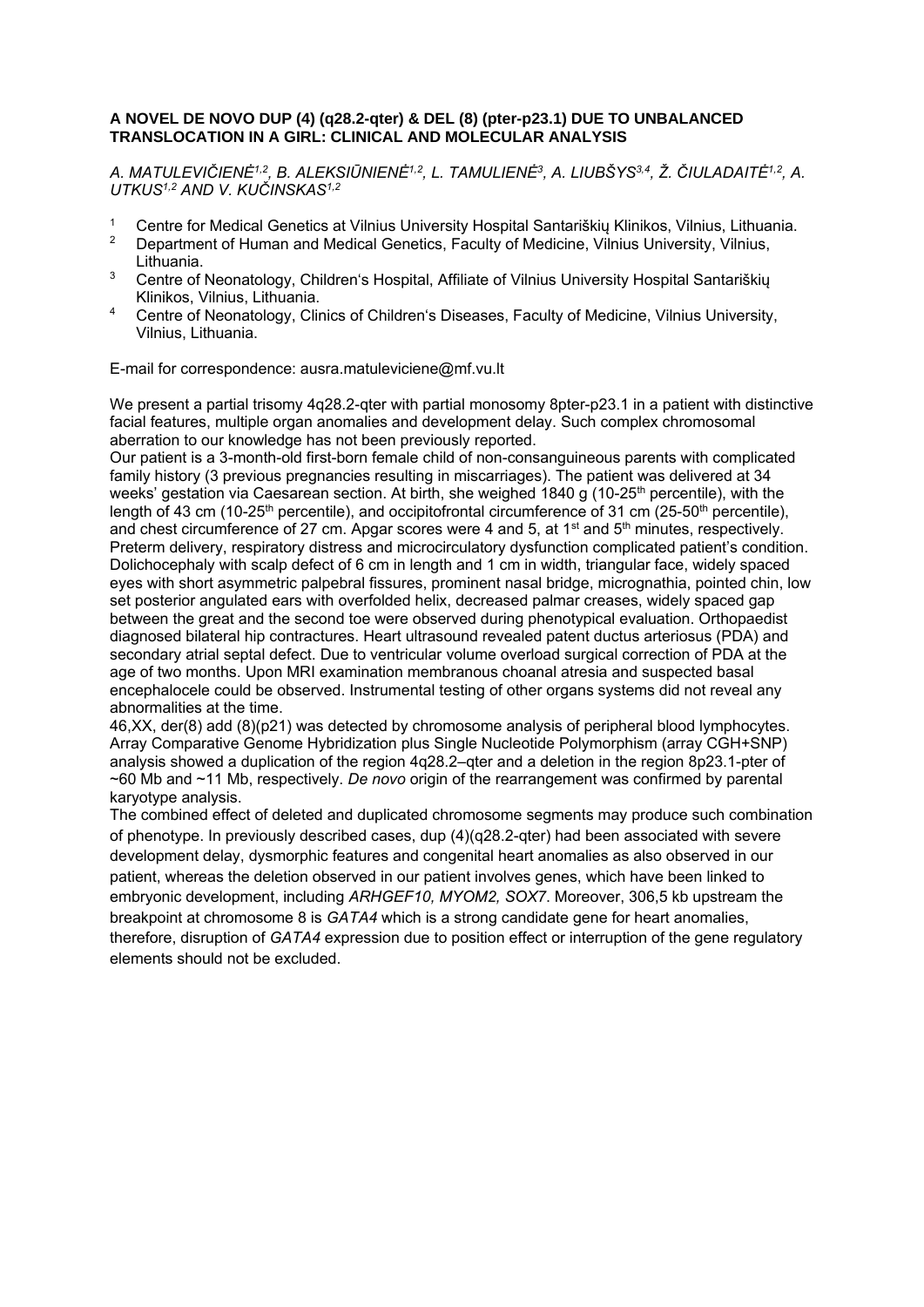#### **A CASE REPORT OF A PRENATAL DIAGNOSIS OF A COMPLEX CHROMOSOMAL REARRANGEMENT: WHAT COULD BE THE PHENOTYPE?**

*M. DE RADEMAEKER1, A. VAN DEN BOGAERT1, M. LEYDER2, A. VORSSELMANS 2 AND K. KEYMOLEN1* 

- 1 Centre for Medical Genetics, Reproduction and Genetics, Reproduction Genetics and Regenerative Medicine, Vrije Universiteit Brussel (VUB), UZ Brussel, Laarbeeklaan 101, 1090 Brussel, Belgium.
- <sup>2</sup> Centre for Prenatal diagnosis, Gynaecology and Obstetrics, Vrije Universiteit Brussel (VUB), UZ Brussel, Laarbeeklaan 101, 1090 Brussel, Belgium.

E-mail for correspondence: Marjan.derademaeker@uzbrussel.be

We report on a case of a complex chromosomal rearrangement: an inverted duplication 2p25.3 with concomitant deletion and a partial trisomy 6q 25. The phenotypic effects of both aberrations are discussed.

In a twin pregnancy, established after assisted reproduction with frozen embryo transfer, a fetal ultrasound at 23 weeks of gestation demonstrated a suspicion of tetralogy of Fallot. The patient initially declined prenatal diagnosis. Follow up ultrasound showed a bilateral postaxial polydactyly, intra uterine growth retardation and urogenital anomalies. During the last trimester a severe polyhydramnios was diagnosed for which an evacuating puncture was needed. Array comparative genomic hybridization (aCGH) analysis was performed with the 44 K Agilent array and showed a complex chromosomal aberration with a 4.4 MB inverted duplication of 2p25 3 involving SOX11 gene with a 2.3 MB terminal deletion 2p25.3p25.1 involving SNTG2 and MYT1L genes and a 16.5 MB duplication 6q25 2 q27 overlapping more than 50 OMIM genes. Parental karyotyping and array CGH was normal. At birth the tetralogy of Fallot was confirmed and he showed dysmorphism (flat nasal bridge, hypertelorism, micrognathia), a postaxial polydactyly, a hypospadias and a distal arthrogryposis. Brain imaging was normal. At the age of 4 months he is still fed by naso-gastric tube feeding and the psychomotor development is very poor.

Inverted duplications adjacent to terminal deletions have been described in an increasing number of chromosomes as on chromosome 2p. Some of the earlier described pure trisomy 2p cases with classical cytogenetic methods could be inverted duplications/ deletions .The characteristics of the recurrent inverted duplication / deletion of 2p25.1-25.3 cases are very similar to the earlier described pure partial trisomy 2p with distinctive facial dysmorphic features as high forehead, depressed nasal bridge , hypertelorism and micrognathia , intellectual disability and congenital heart malformations as also observed in our patient. Phenotype is often described rather consistent despite the presence of a second chromosome involved in the rearrangement. In our patient the presence partial trisomy 6q is mainly contributing to the phenotype. Partial trisomy 6q is a rare but recognizable phenotype with facial dysmorphism (downslanting palpebral fissures, hypertelorism falt nasal bridge, carp- shaped mouth), flexion contractures, cardiac anomalies and profound intellectual disability. The presence of arthrogryposis and very poor development at this stage is due to the partial trisomy 6q. Also the heart defect could be explained by the partial trisomy 6q. In prenatal diagnosis microarray analysis can detect chromosomal anomalies which are clearly associated with postnatal phenotypes. The detection of complex chromosomal rearrangement and the lacking of genotype phenotype of the same combinations is an issue in predicting a well-defined phenotype.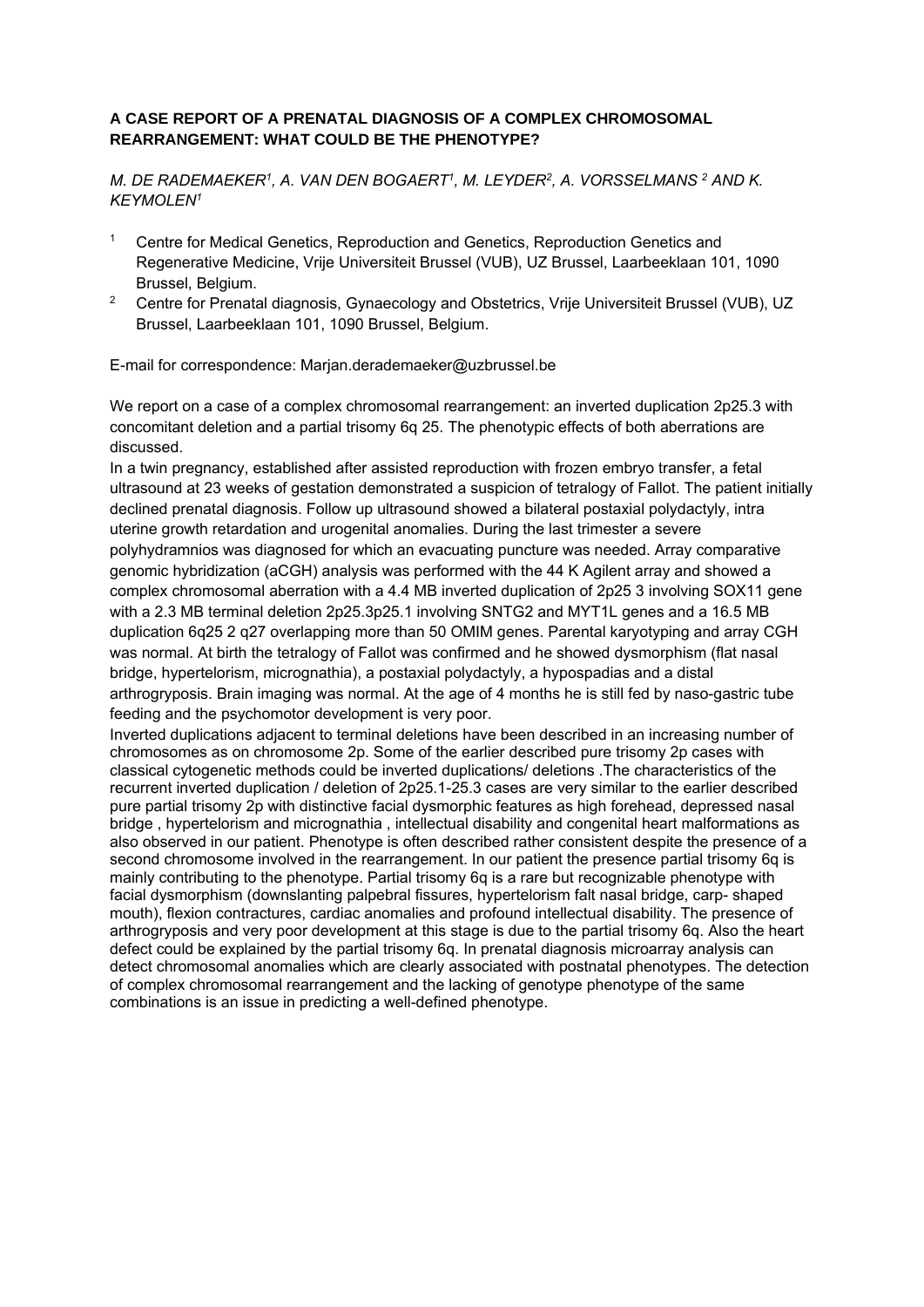#### **EVIDENCE FROM ADULTS WITH INTELLECTUAL DISABILITY TO CNV IN PRENATAL PERIOD: HOW TO BUILD PENETRANCE VALIDATION AND APPROPRIATE GENETIC COUNSELLING? AN EXAMPLE WITH 10q11.22 DUPLICATION**

*Y. SZNAJER1, C. BANDELIER1, M. RAVOET1, J. VERMEESCH, K. JANSSENS, K. VAN DEN BOGAERT, F. KOOY, A. VAN DEN BOGAERT, J. DÉSIR, A. DHEEDENE, J. MUYS, C. STAESSEN, C. VILAIN, K. KEYMOLEN, J.-S. GATOT, B. MENTEN, B. GRISARD, S. ROMBOUT, O. VANAKKER; B. BLAUMEISER, M. DE RADEMAEKER, G. SMITS, A. DE LEENER, B. PICHON, A. DESTREE; T. DE RAVEL DE L'ARGENTIÈRE, S. GAILLEZ, J.H. CABERG, N. REVENCU, S. JANSSENS, S. BULK, C. MELOTTE AND K. DEVRIENDT* 

1 Center for Human Genetics, Cliniques Universitaires St Luc, U.C.L, Brussels; Belgium Each author is a member of the 'BEMAPRE'\*

E-mail for correspondence: yves.sznajer@uclouvain.be

#### **Introduction**

The discovery of Copy Number Variation in our genome has led to a better understanding for genomic architecture and the occurrence of disorders related to gene dosage effect. While interpretation of large deletions containing dosage sensitive genes might be relatively straightforward, identification of interstitial tandem duplications always invariably raises the question on the precise relationship to phenotype. Size, 'de novo' vs inheritance, dosage sensitive genes involved as position may reinforce appropriate interpretation. Nevertheless, in a prenatal setting, interpretation is hindered by the absence of a clear phenotype, precluding e.g. the possibility to predict penetrance for intellectual disability. To illustrate this, we report on a specific CNV identified in a sporadic patient and in a prenatal setting and hope to share our attitude for better Genetic Counselling (GC) and improve our practice.

#### **Patient report**

We present a 50 year-old Caucasian man who developed moderate intellectual disability, behaviour problems (anxiety disorder, onychotrichotillomania, inability to live by himself for daily life needs). He did not have any congenital anomaly nor brain anatomic malformation although the delivery was reported to be complicated (no data on APGAR score but he was not admitted to neonatal intensive care and brain CT scan was reported to be normal). He developed seizures at the age of 12. At age 50, his height, weight and head circumference were in the normal range.

#### **Method**

Work-up included SNP-arrays screening for genomic architecture imbalance (Affymetrix human mapping 250k-Nsp1) and identified a 5.5 Mb duplication on 10q: arr [hg19]

10q11.22q11.23(46,593,290-51,817,653)x3. 2 other duplications of <350 kbs and without coding genes,… were considered as benign. Parental DNA was not available. Very recently, an almost identical 5.52Mb duplication (arr [g 19] 10q11.22q11.23 (46,263,946-51,780,901x3) was identified in a prenatal setting. In this case, duplication was confirmed to be maternally inherited, but phenotypic information to the mother was lacking. Indication for microarray investigation was intrauterine growth retardation. This last was presented on the national consortium interface for advise (refers to Vanakker *et al*. 2014)

#### **Discussion**

To date, 7 patients with a duplication in the 10q11.22 have been reported in the Decipher database. In a large cohort of patients (30.000 children) with intellectual disability (Coe 2014), 10 patients have been identified with a similar duplication. In this cohort, the duplication was considered to be a 'recurrent CNV', but authors did not comment on involvement related to size, gene content, position, expression or possible gender effect to account for variability. Stankiewicz *et al*. reported 17 patients with a 10q11.22 duplication ID and autistic behaviour (17/17), atrial septal defect (2/17), brain MRI anomalies (3/17), hypotonia (1/17), seizures (3/17) and T cell lymphopenia (1/17). Information on dysmorphic features was lacking. Non Allelic Homologous Recombination mechanism as the cause for the occurrence of duplication cannot be sustained since in 9 patients, chromosomal region was not directly oriented with Low Copy Repeat. A possible 'two hit' mechanism may be considered in patients with additional CNVs but this needs to be investigated (Stankiewicz 2012).

While Xu *et al*. elaborated a complicated path to calculate and possibly obtain a more precise estimate (Xu 2011), Rosenfeld *et al*. draw lines of evidence for significant recurrent CNVs (Rosenfeld 2013). **Conclusion**: it remains at present very difficult to assess ID penetrance based on CNV detection in the prenatal setting...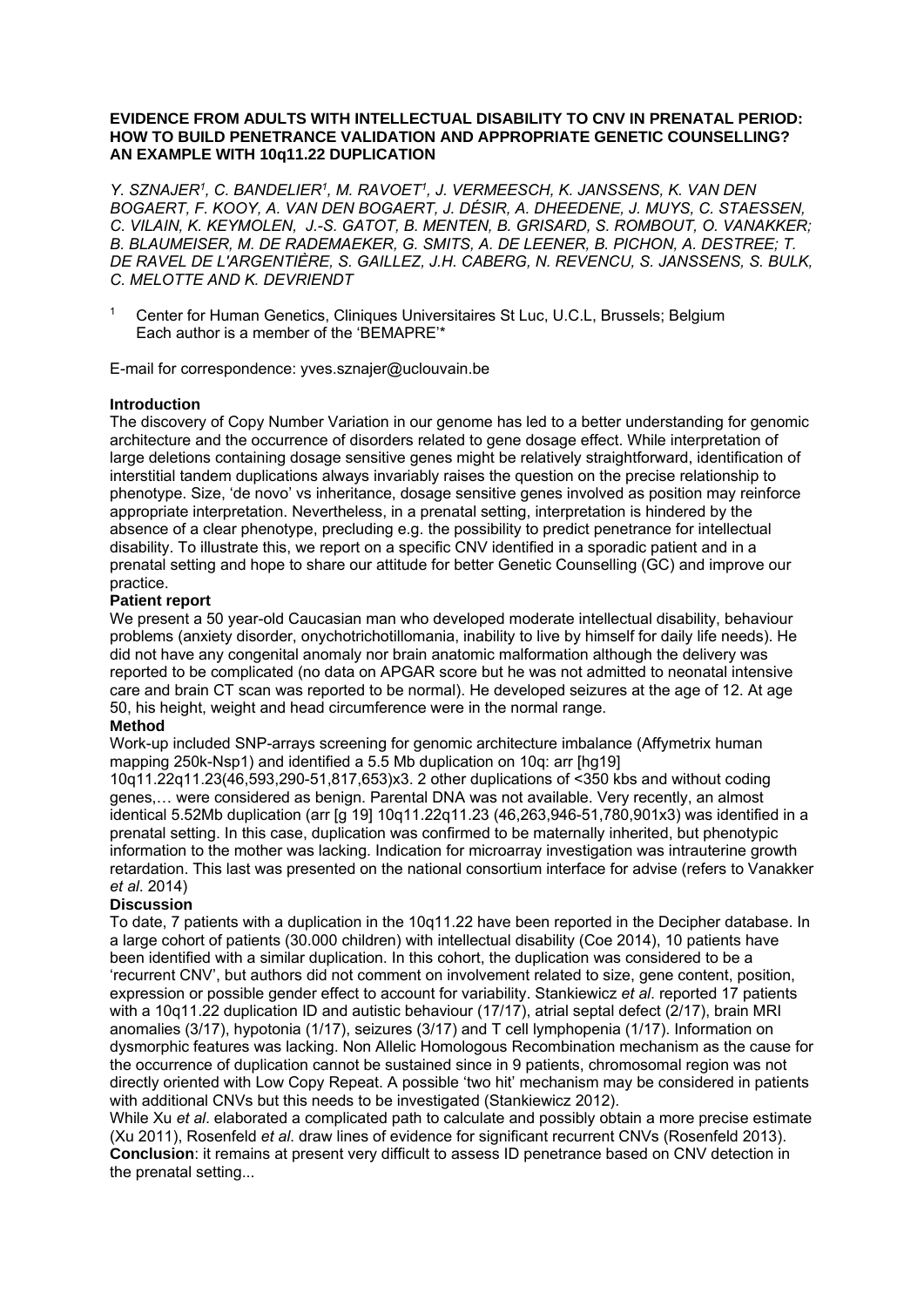*\* BEMAPRE stands for The 'BElgian consortium on MicroArray in PREnatal cases'*  **References** 

- *1)Vanakker O. et al Eur J Med Gene* 2014(57):151–156
- *(2) Coe B. et al. Nat Genet 2014;46(10):1063-1071*
- *(3) Stankiewicz P, et al. Hum Mutat 2012;33:165–79*
- *(4) Xu et al. BMC Bioinformatics 2011;12:331-341*
- *(5)Rosenfeld J. et al. Genet Med 2013;15(6) :478-481*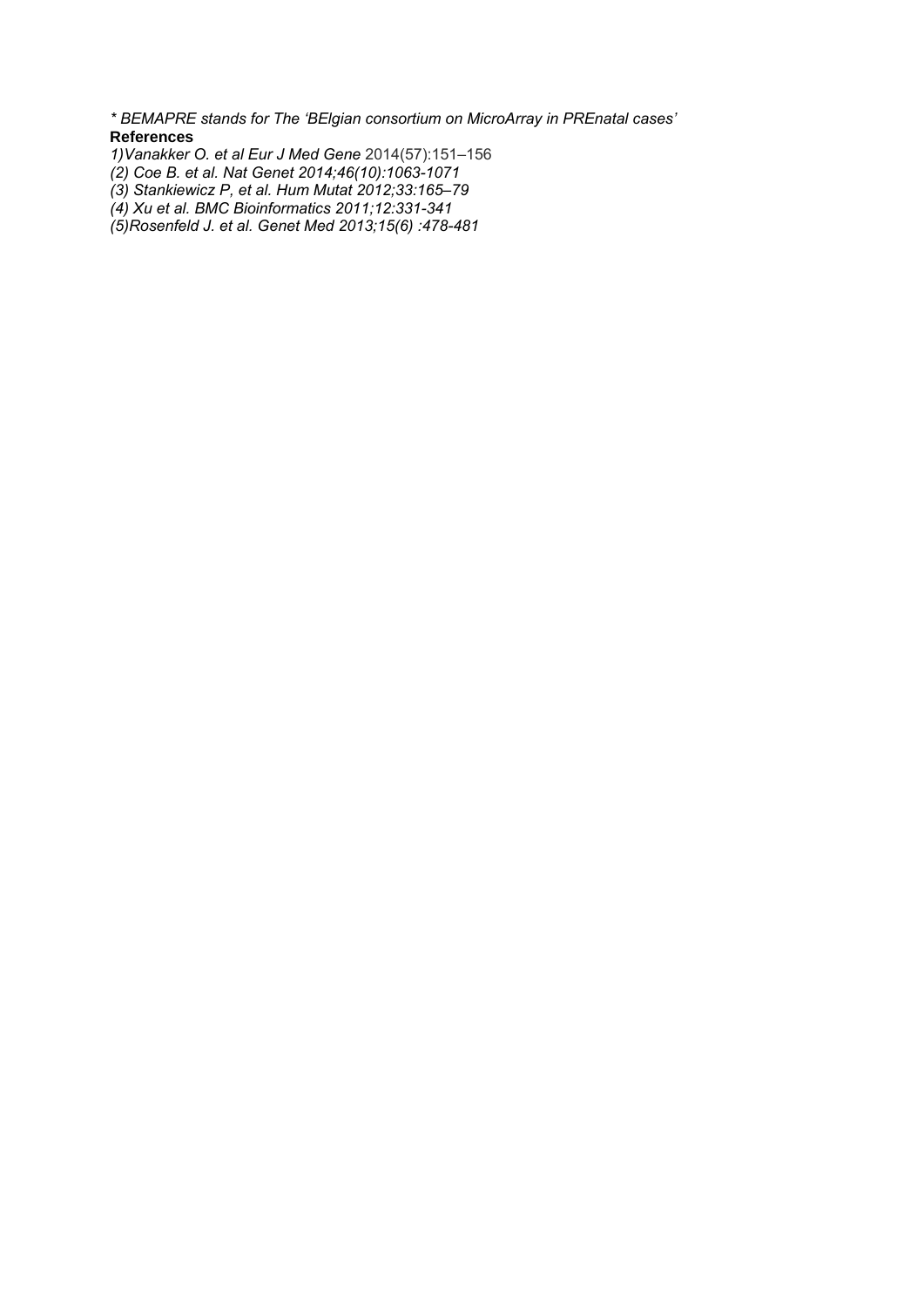#### **FETOPLACENTAL DISCORDANCE FOR AN UNBALANCED SUBTELOMERIC TRANSLOCATION DETECTED BY POSTNATAL CNV ANALYSIS ON EXOME DATA**

*C. FAUTH1, B.KRABICHLER1, J. ZSCHOCKE1 AND R. PFUNDT2* 

- <sup>1</sup> Division of Human Genetics, Medical University Innsbruck, Austria<br><sup>2</sup> Bedboud University Nijmegen Medical Centre, Department of Hum
- 2 Radboud University Nijmegen Medical Centre, Department of Human Genetics, Division of Genome Diagnostics, Nijmegen, the Netherlands.

E-mail for correspondence: christine.fauth@i-med.ac.at

Prenatal cytogenetic analysis on chorionic villi routinely includes combined analysis of both, short and long term culture. This combined approach has been shown to have a very low rate of false negative results (Grati *et al.*, 2014). These data apply to numerical and gross structural abnormalities. However, the incidence of false negative results for pathogenic cryptic imbalances has not yet been assessed which is of particular importance for prenatal molecular karyotyping which is now increasingly being used in prenatal diagnosis.

Here we describe an extraordinary case of fetoplacental discordance for an unbalanced subtelomeric aberration which was not present in chorionic villi. The index patient is a little baby girl who was born as the first child of non-consanguineous Austrian parents. She had facial dysmorphism and multiple congenital anomalies including heart defect, brain malformation, multicystic dysplastic kidneys, and sensorineural deafness. First trimester screening during pregnancy had shown an increased neck translucency (4.2 mm) which prompted chorionic villus sampling. In both, short and long term culture a normal female karyotype was found. Prenatal molecular karyotyping on DNA extracted from long term culture confirmed this result at a higher level of resolution (Illumina Human CytoSNP-12 v2.1 BeadChip, contamination by maternal DNA was excluded).

As no diagnosis could be established exome analysis on DNA from blood was performed after birth. Apart from a *de novo* nonsense variant of unclear clinical significance in *MIB1* no pathogenic mutation was detected. However, subsequent CNV analysis on the exome data led to the detection of two imbalances: a small subtelomeric deletion 9q34.3 (~1.5-2 Mb) and a small subtelomeric duplication 17p13.3 (~2 Mb). This double segment imbalance was due to an unbalanced translocation der(9)t(9;17)(q34.3;p13.3) and could be confirmed by FISH on metaphases from blood lymphocytes and skin fibroblasts of the child but *not* on metaphases from the chorionic villus sample. FISH analysis on chromosomes of both parents showed normal results. Remarkably, analysis of fetal and parental SNPs in chromosome band 9q34.3 revealed a small stretch of maternal isodisomy in chorionic villus DNA which had nearly the same size as the deletion 9q34.3 that was found in the blood sample of the child.

Based on these data we hypothesize that the rearrangement probably started in the early zygote with a terminal deletion of 9qter on the paternal chromosome 9 which subsequently was "corrected" in two different ways: (1) By using the maternal chromosome 9 as template in chorionic cells resulting in segmental isodisomy 9q34.3 in the placenta and (2) by using chromosome 17 as template in fetal cells resulting in an unbalanced translocation  $der(9)(9)(9,17)(q34.3,p13.3)$  in the child.

This puzzling case of a false negative result for molecular karyotyping on chorionic villus DNA indicates that a repeated postnatal CNV analysis may sometimes lead to the right diagnosis.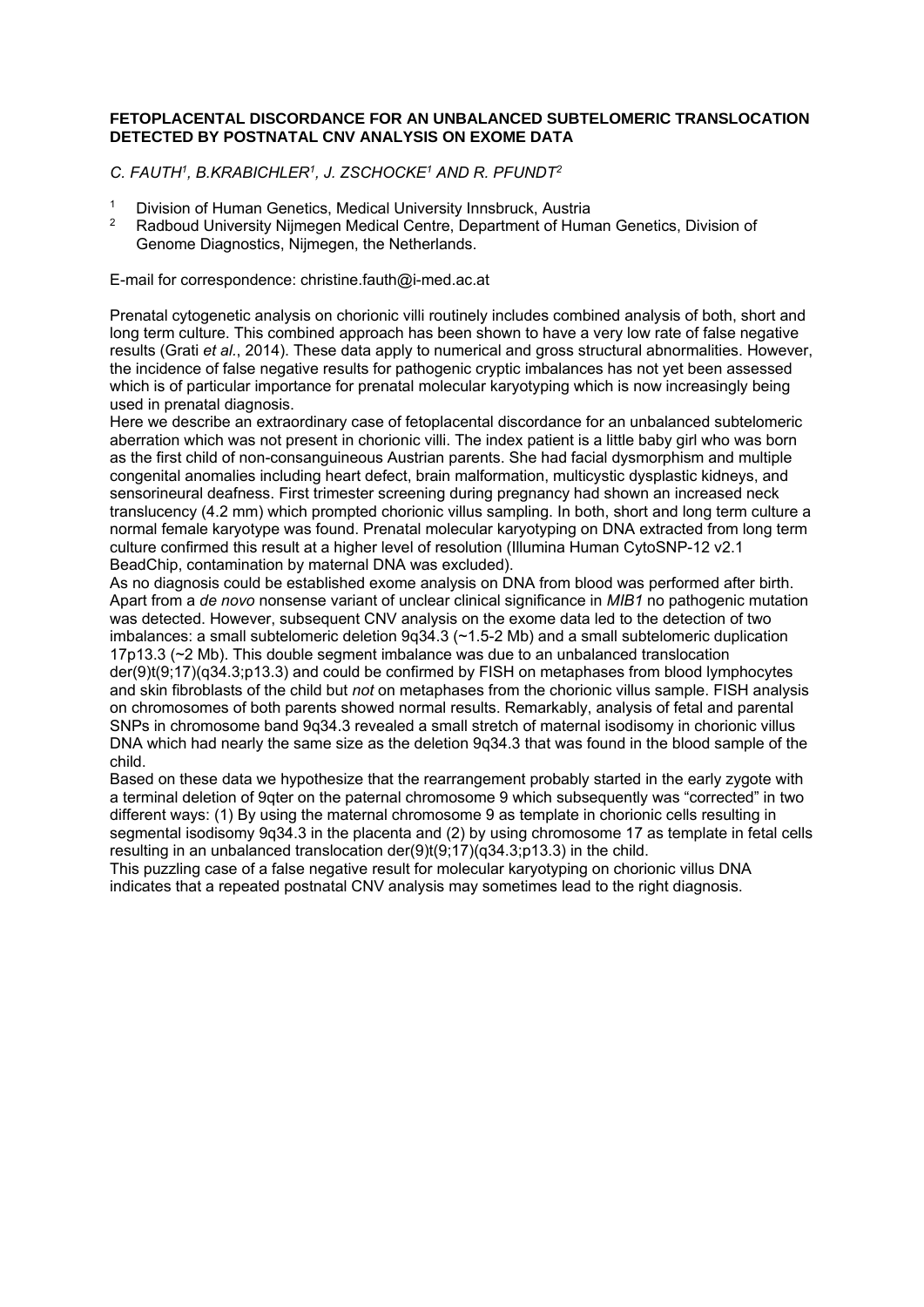#### **MUTATIONS IN** *KCNH1* **AND** *ATP6V1B2* **CAUSE ZIMMERMANN-LABAND SYNDROME**

*F. KORTÜM1,21, V. CAPUTO2,21, C.K. BAUER3,21, L. STELLA4, A. CIOLFI5, M. ALAWI6,7,8, G. BOCCHINFUSO4, E. FLEX5, S. PAOLACCI2,5, M.L. DENTICI9, P. GRAMMATICO10, G.C. KORENKE11, V. LEUZZI12, D. MOWAT13,14, L.D. V. NAIR15, T.T.M. NGUYEN16, P. THIERRY17, S. M.*  WHITE<sup>18,19</sup>, B. DALLAPICCOLA<sup>9</sup>, A. PIZZUTI<sup>2</sup>, P.M. CAMPEAU<sup>20</sup>, M. TARTAGLIA<sup>5,9,22</sup> AND K. *KUTSCHE1,22*

- <sup>1</sup> Institute of Human Genetics, University Medical Center Hamburg-Eppendorf, Hamburg, Germany.<br><sup>2</sup> Dinostimente di Medicine Specimentele, Università Le Sepienze, Berre, Italy.
- <sup>2</sup> Dipartimento di Medicina Sperimentale, Università La Sapienza, Rome, Italy.<br><sup>3</sup> Department of Collular and Integrative Physiology, University Medical Conter
- Department of Cellular and Integrative Physiology, University Medical Center Hamburg-Eppendorf, Hamburg, Germany.
- 4 Dipartimento di Scienze e Tecnologie Chimiche, Università "Tor Vergata", Rome, Italy.
- 5 Dipartimento di Ematologia, Oncologia e Medicina Molecolare, Istituto Superiore di Sanità, Rome, Italy.
- <sup>6</sup> University Medical Center Hamburg-Eppendorf, Bioinformatics Service Facility, Hamburg, Germany.
- <sup>7</sup> Center for Bioinformatics, University of Hamburg, Hamburg, Germany.<br><sup>8</sup> Heinrich Bette Institute, Leibniz Institute for Experimental Virelagy, Vire
- 8 Heinrich-Pette-Institute, Leibniz-Institute for Experimental Virology, Virus Genomics, Hamburg, Germany.
- <sup>9</sup> Ospedale Pediatrico Bambino Gesù-Istituto di Ricovero e Cura a Carattere Scientifico, Rome, Italy.
- 10 Dipartimento di Medicina Molecolare, Università La Sapienza, Ospedale San Camillo-Forlanini, Rome, Italy.
- 11 Zentrum für Kinder- und Jugendmedizin, Neuropädiatrie, Klinikum Oldenburg gGmbH, Oldenburg, Germany.
- <sup>12</sup> Dipartimento di Pediatria e Neuropsichiatria Infantile, Università La Sapienza, Rome, Italy.<br><sup>13</sup> Department of Medical Constige, Sudney Children's Hespital, Sudney, Australia.
- Department of Medical Genetics, Sydney Children's Hospital, Sydney, Australia.
- <sup>14</sup> School of Women's and Children's Health, UNSW Medicine, University of New South Wales, Sydney, Australia.
- <sup>15</sup> Department of Pediatrics, Saveetha Medical College and Hospital, Saveetha University, Chennai, Tamil Nadu, India.
- <sup>16</sup> Sainte-Justine Hospital Research Center, University of Montreal, Montreal, QC, Canada.
- <sup>17</sup> Service de Pédiatrie, CHI Haute-Saône, Vesoul, France.<br><sup>18</sup> Victorian Clinical Genetics Services, Murdoch Childrens I
- 18 Victorian Clinical Genetics Services, Murdoch Childrens Research Institute, Royal Children's Hospital, Melbourne, Australia.
- <sup>19</sup> Department of Paediatrics, University of Melbourne, Australia.<br><sup>20</sup> Department of Pediatrics, Sainte, Justine Hospital, University of
- <sup>20</sup> Department of Pediatrics, Sainte-Justine Hospital, University of Montreal, Montreal, QC, Canada.<br><sup>21</sup> These authors contributed equally to this project.
- <sup>21</sup> These authors contributed equally to this project.<br><sup>22</sup> These authors jointly directed this project.
- These authors jointly directed this project.

E-mail for correspondence: kkutsche@uke.de

Zimmermann-Laband syndrome (ZLS) is a developmental disorder characterized by facial dysmorphism with gingival enlargement, intellectual disability, hypo/aplasia of nails and terminal phalanges and hypertrichosis. We report that heterozygous missense mutations in *KCNH1* account for a significant proportion of ZLS. *KCNH1* encodes the voltage-gated K+ channel Eag1/Kv10.1. Patchclamp recordings revealed strong negative shifts in voltage-dependent activation for all but one KCNH1 channel mutant (Gly469Arg). Co-expression of Gly469Arg with wild-type KCNH1 resulted in heterotetrameric channels with reduced conductance at positive potentials but pronounced conductance at negative potentials. These data support a gain-of-function effect of all ZLS-associated KCNH1 mutants. We also identified a recurrent *de novo* missense change in *ATP6V1B2*, encoding the B2 subunit of the multimeric vacuolar H<sup>+</sup>-ATPase, in two individuals with ZLS. Structural analysis indicated a perturbing effect of the mutation on complex assembly. Our findings demonstrate that *KCNH1* mutations cause ZLS, and document genetic heterogeneity for this disorder.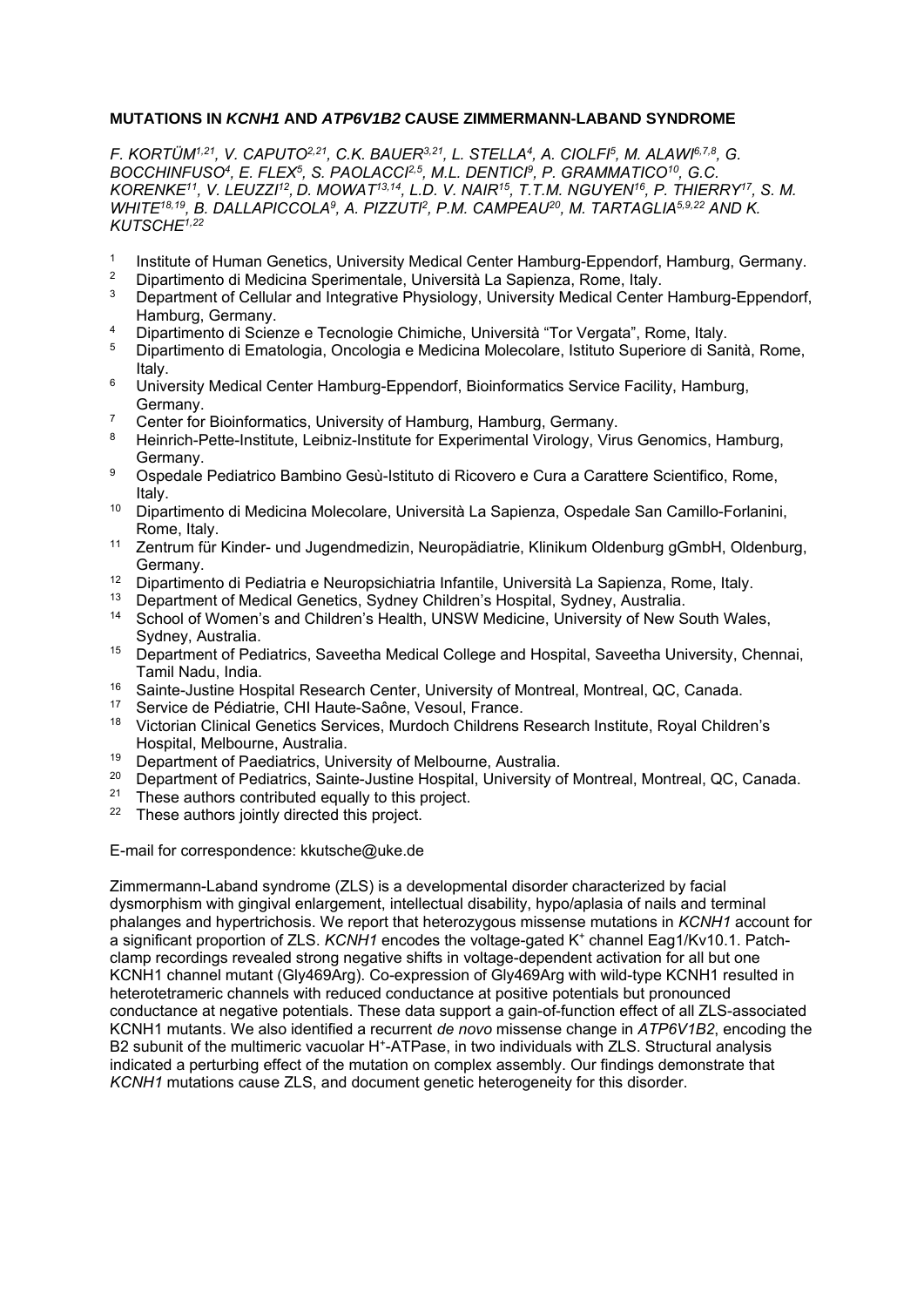#### **INTELLECTUAL DISABILITY ASSOCIATED WITH SPASTIC PARAPLEGIA AND GLAUCOMA IN AN ALGERIAN FAMILY IS CAUSED BY A HOMOZYGOUS MUTATION IN** *GRID1***, A GENE ENCODING A SUBUNIT OF GLUTAMATE RECEPTOR CHANNELS**

A. TOUTAIN<sup>1,2</sup>, Y. HUMEAU<sup>3</sup>, D. UNG<sup>2</sup>, M.-P. MOIZARD<sup>1,2</sup>, N. LEBRUN<sup>4</sup>, J. CHELLY<sup>4,5</sup>, G. *STEVANIN6 AND F. LAUMONNIER1,2*

- <sup>1</sup> Service de Génétique, CHU de Tours, France.<br><sup>2</sup> Lloité INSERM LI930, Faculté de Médecine, Uni
- <sup>2</sup> Unité INSERM U930, Faculté de Médecine, Université François Rabelais, Tours, France.<br><sup>3</sup> Team Superson in Cognition, Institut Interdisciplinaire de NoureScience, CNBS UMB5997.
- 3 Team Synapse in Cognition, Institut Interdisciplinaire de NeuroScience, CNRS UMR5297, Université de Bordeaux, Bordeaux, France.
- 4 Institut Cochin, INSERM U1016, Université Paris-Descartes, Paris, France.
- $^{5}$  IGBMC, Strasbourg, France.
- <sup>6</sup> Laboratoire EPHE de Neurogénétique, Institut du Cerveau et de la Moelle épinière, Paris, France.

E-mail for correspondence: annick.toutain@univ-tours.fr

Intellectual disability (ID) and spastic paraplegia (SPG) are disorders with marked clinical and genetic heterogeneity. In both groups, non-specific and syndromic forms have been described. The association of ID and SPG is frequent with more than 80 entries in the OMIM database, but the association of ID, SPG and glaucoma has been reported only twice in the literature: in 4 patients of both sexes in two sibships of a large inbred Swedish pedigree, and in three male Canadian siblings born to first-cousin parents. We had the opportunity to examine three brothers, born of Algerian consanguineous parents, with the same condition. The three patients had mild/moderate ID with normal OFC, associated with none or slowly progressive SPG diagnosed in infancy and no other neurological signs, and juvenile open angle glaucoma responsible for a severe visual impairment. Brain MRI, metabolic investigations, chromosome analysis and *MECP2* sequencing were normal. A contiguous gene syndrome was excluded by array-CGH analysis (Agilent CGH 1M) which did not detect any CNV. Consanguinity in all three pedigrees and affected females in one of them support autosomal recessive transmission (OMIM 270850).

By homozygosity mapping in our family we have defined a region of localization of 30.6 Mb containing around 250 genes and MiRNAs at 10q23.1-q25.2 with a maximum Lod Score of 2.53. No gene responsible for ID and/or SPG and/or glaucoma was known in this region. By exome sequencing we have identified a homozygous missense mutation in *GRID1*, a gene located in the previously defined interval. The mutation segregated with the disease. No *GRID1* mutation could however be identified in a cohort of more than 200 patients affected with SPG, isolated or associated with ID. This mutation was also not found in ExAC dataset.

To assess the pathogenicity of the mutation, functional studies were performed on mouse primary hippocampal mature neuronal cultures transfected with either a wild-type or mutated GRID1 construct. While neurons overexpressing the wild-type GRID1 protein displayed an increased frequency of mEPSC currents, the mutated form led to a decreased mEPSC frequency when compared to untransfected neurons. These findings suggest a loss-of-function impact of the mutation. Confocal microscopy analyses also showed a decreased number of dendritic spines in neurons expressing the mutation.

In conclusion, we report the first pathogenic homozygous mutation in *GRID1*. This gene encodes a subunit of glutamate receptor channels. These channels mediate most of the fast excitatory synaptic transmission in the central nervous system and play key roles in synaptic plasticity. This further supports that *GRID1* is the gene responsible for the condition observed in our family.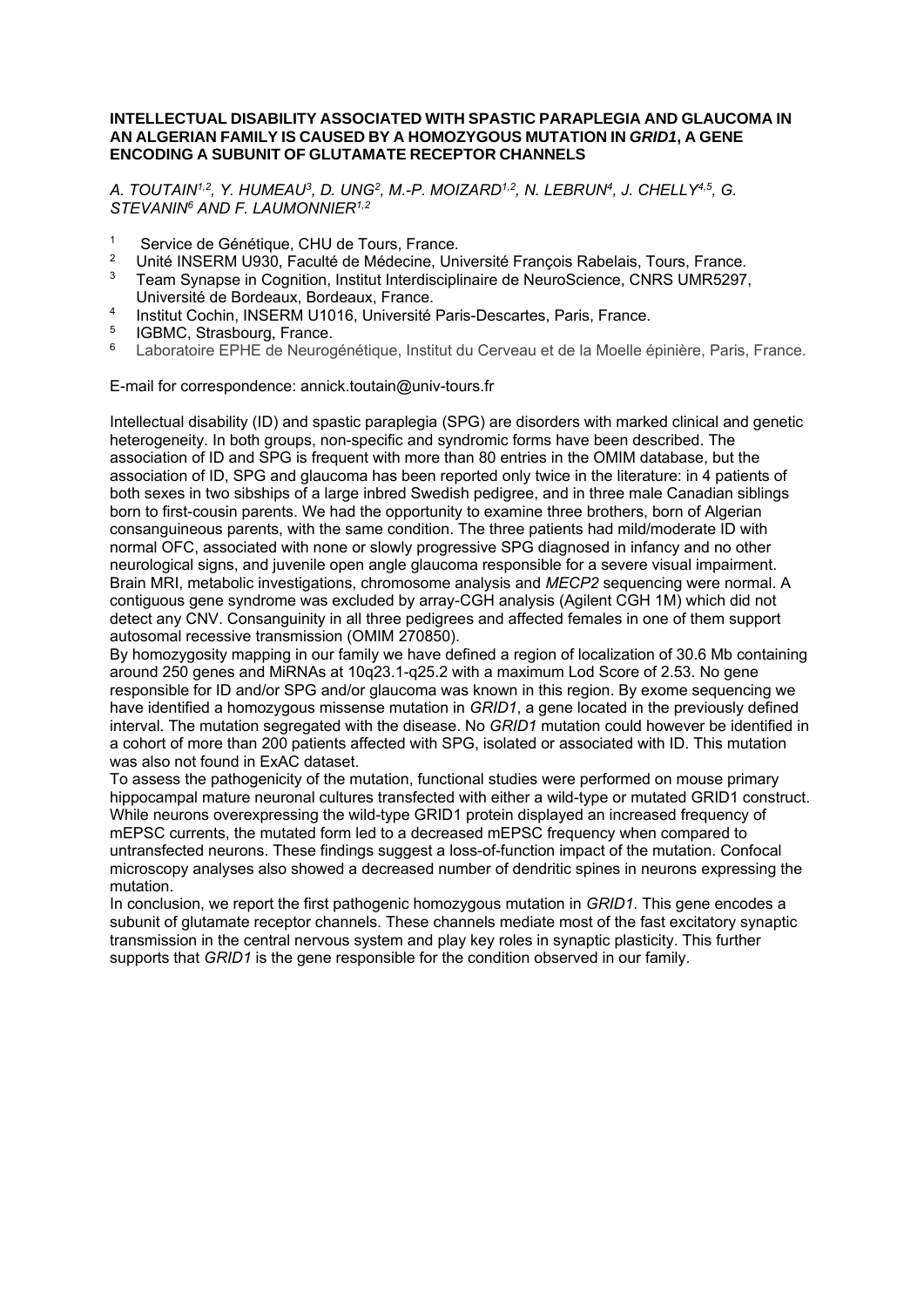#### **ABLEPHARON-MACROSTOMIA & BARBER-SAY SYNDROMES AND THE SPECTRUM OF "TWISTOPATHIES"**

*M. ZENKER1, D. SCHANZE1, C.A. STEVENS2, F. BRANCATI3, A.T. VULTO-VAN SILFHOUT4, A. KARIMINEJAD5, V. FERRAZ6, N. ROCHE7, O. BARTSCH8, P. FARNDON9, E. BERMEJO-*SANCHEZ<sup>10</sup>, L. MAZZANTI<sup>11</sup>, S. MARCHEGIANI<sup>12</sup>, T. DAVIS<sup>12</sup>, M.C.V. MALICDAN<sup>12</sup>, C. F. *BOERKOEL12, B.B.A. DE VRIES4 AND M. VAN HAELST13*

- 1 Institute of Human Genetics, University Hospital Magdeburg, Germany.<br>2 Department of Medical Genetics, J.C. Thempson Children's Hospital, C.
- <sup>2</sup> Department of Medical Genetics, T.C. Thompson Children's Hospital, Chattanooga, USA.<br><sup>3</sup> Department of Medical Oral, and Pictochnological Sciences, University of G. d'Annunzio.
- Department of Medical, Oral, and Biotechnological Sciences, University of G. d' Annunzio Chieti and Pescara, Chieti, Italy.
- <sup>4</sup> Department of Human Genetics, Radboud University Medical Center, Nijmegen, the Netherlands.<br><sup>5</sup> Kariminoiad Najmahadi Pathology and Genetics Center, Tehran, Iran;
- <sup>5</sup> Kariminejad-Najmabadi Pathology and Genetics Center, Tehran, Iran;<br><sup>6</sup> Departemento de Cenetica, Esculdado de Medicina de Pibeiras Proto
- 6 Departamento de Genetica, Faculdade de Medicina de Ribeirao Preto, Universidade de Sao Paulo, Brazil.
- <sup>7</sup> Department of Plastic and Reconstructive Surgery, University Hospital of Ghent, Belgium.<br><sup>8</sup> Petitute of Human Genetics, Johannes Gutophers University Mainz, Germany.
- <sup>8</sup> Institute of Human Genetics, Johannes Gutenberg University, Mainz, Germany.<br><sup>9</sup> Clinical Cenetics Unit, Birmingham Waman's Healthcare Trust, Birmingham, UK
- <sup>9</sup> Clinical Genetics Unit, Birmingham Women's Healthcare Trust, Birmingham, UK.<br><sup>10</sup> ECEMC (Spanish Callabarative Study of Canganital Malformationa), CIAC, Institu
- 10 ECEMC (Spanish Collaborative Study of Congenital Malformations), CIAC, Instituto de Investigación de Enfermedades Raras (IIER), Instituto de Salud Carlos III, Madrid, Spain.
- <sup>11</sup> Department of Pediatrics, S. Orsola-Malpighi Hospital University of Bologna, Italy.<br><sup>12</sup> NIH Lindiagnosed Diseases Program, Common Fund, Office of the Director, NIH a
- 12 NIH Undiagnosed Diseases Program, Common Fund, Office of the Director, NIH and National Human Genome Research Institute, NIH, Bethesda, USA.
- <sup>13</sup> Department of Medical Genetics, University Medical Center Utrecht, the Netherlands.

E-mail for correspondence: martin.zenker@med.ovgu.de

Ablepharon macrostomia syndrome (AMS) and Barber-Say syndrome (BSS) are very rare congenital malformation syndromes. They are characterized by overlapping clinical features including abnormalities of eyelids and nose, large mouth, malformed ears, wrinkled skin, abnormal hair, and genital malformations. Recently, a large international consortium established recurrent heterozygous TWIST2 mutations as the genetic basis of these distinct syndromes (Marchegiani *et al*.: Am J Hum Genet 2015). Recessive TWIST2 mutations were previously found to cause Setleis syndrome, a focal facial dermal dysplasia syndrome that shares some similarities with AMS and BSS (Tukel *et al*.: Am J Hum Genet 2010). The gene TWIST1, that encodes a protein with strong sequence homology, is long known to be mutated in craniosynostosis disorders belonging to the phenotypic spectrum of Saethre-Chotzen syndrome (SCS).

TWIST proteins are bHLH transcription factors that exhibit highly overlapping expression profiles during development and have the ability to either form homo- or heterodimers. They are known to directly interact with a large set of transcription factors and may behave either as transcription repressors or activators, depending on the cellular context.

Herein, we delineate mutation spectrum, genotype phenotype correlations, and molecular pathogenesis of AMS and BSS. We review the clinical spectrum of disorders caused by TWIST mutations to depict the phenotypic link between TWIST1- and TWIST2-associated diseases.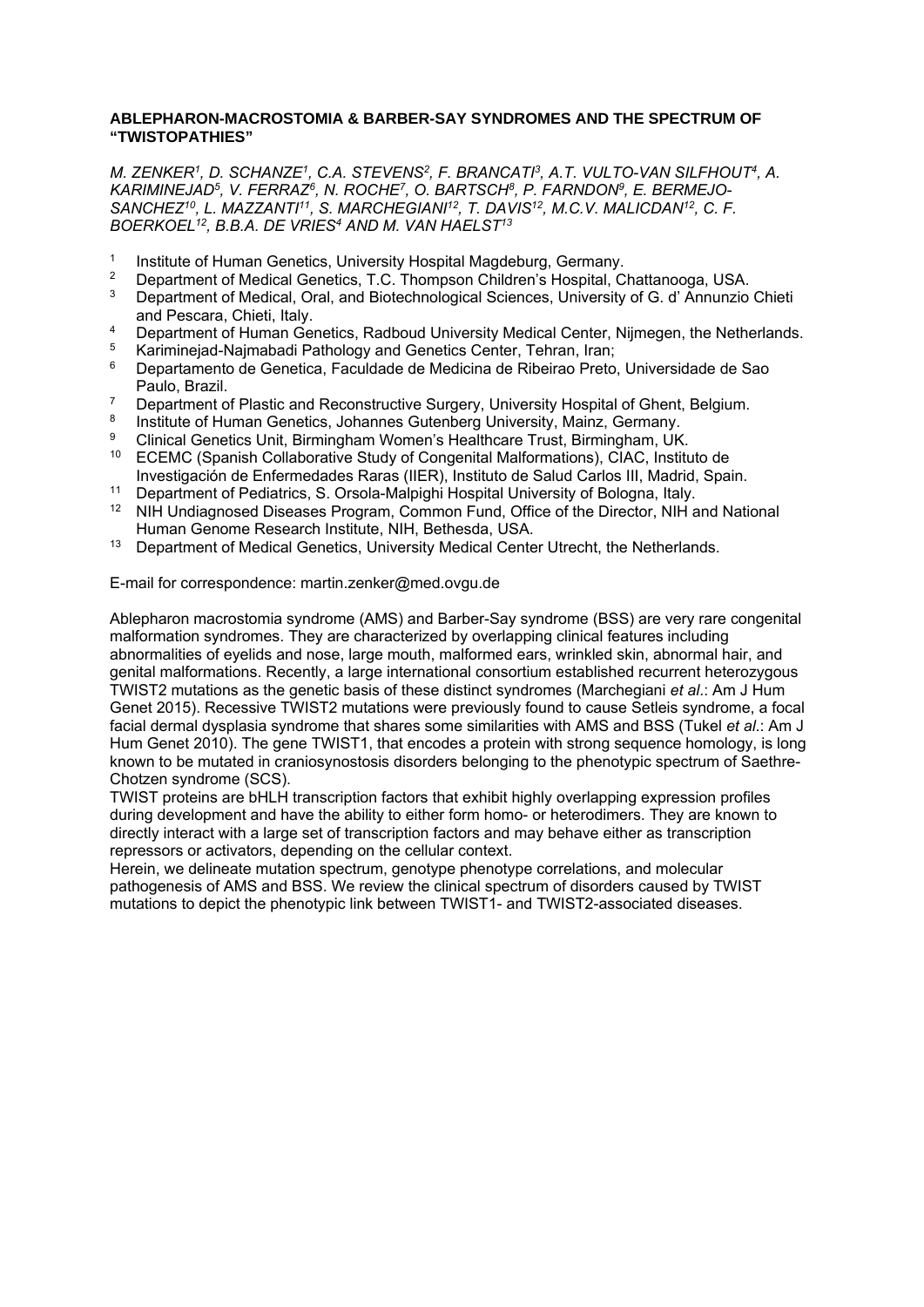#### *KDM1A* **MUTATIONS IN INTELLECTUAL DISABILITY**

#### *A. RAUCH AND E. BOLTSHAUSER*

Institute of Medical Genetics and Neuropediatrics, University of Zurich, Zurich, Switzerland.

E-mail for correspondence: anita.rauch@medgen.uzh.ch

KDM1A is a histone demethylase that play diverse roles in regulating gene expression during development. Kdm1a is involved in repression of neuronal genes in non-neuronal cells, and during the perinatal period, alternative splicing of KDM1A results in expression of two neuron-specific isoforms that regulate neurite maturation.

We report the phenotype of an 8 years old boy with severe intellectual disability who was found to harbor a de novo variant of unknown significance in KDM1A within our previously published exome sequencing study (Rauch *et al*. Lancet 2012). Further observations suggests now that KDM1A de novo variants indeed cause intellectual disability and distinct facial features such as prominent forehead, slightly arched eyebrows, elongated palpebral fissures, a wide nasal bridge, thick lips, and abnormal teeth.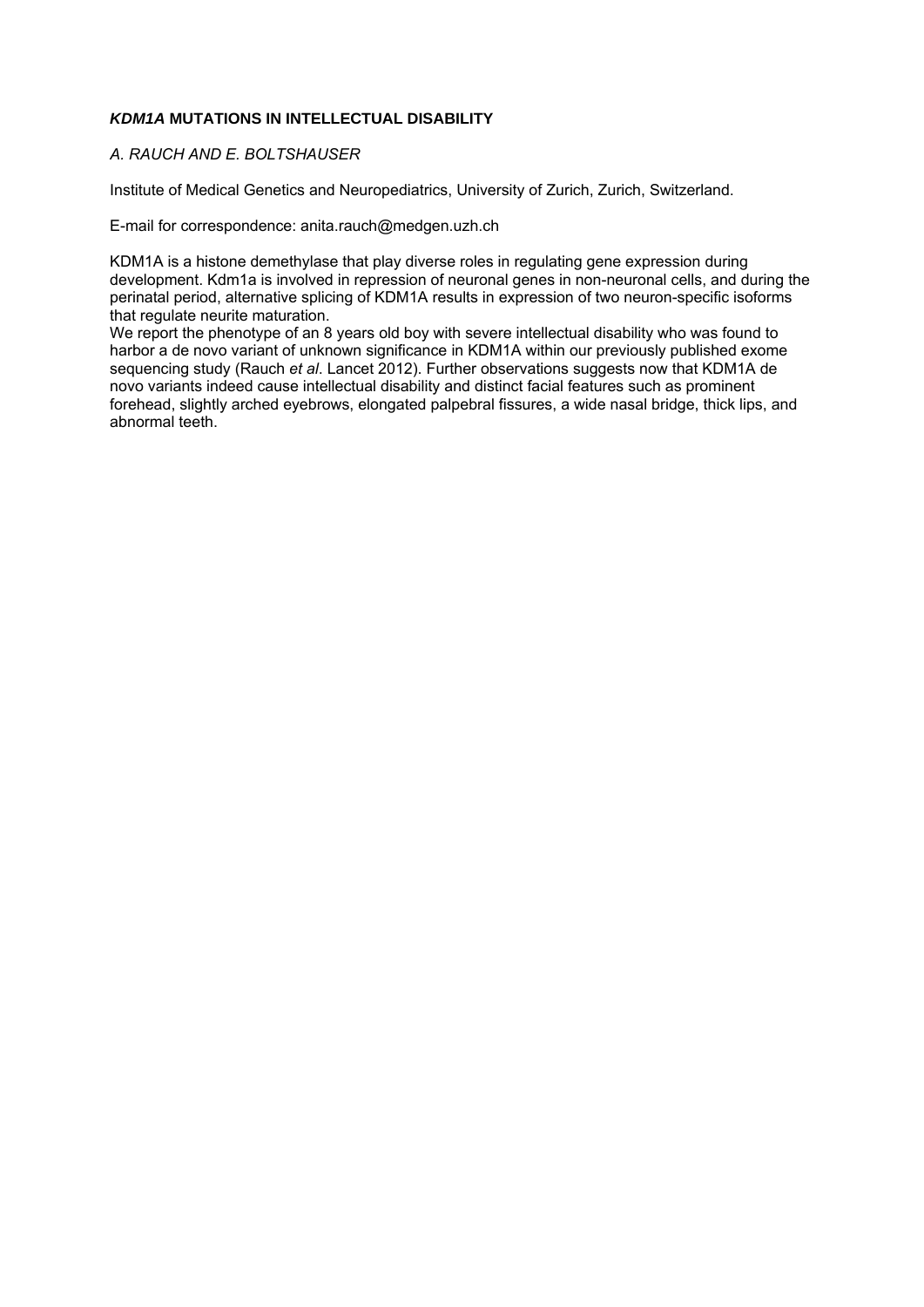#### **A FIRST GENE INVOLVED IN GOLDENHAR SYNDROME**

*D. LACOMBE1,4, E. LOPEZ1, M. BERENGUER1, S. MARLIN2, A. TINGAUD-SEQUEIRA1, S. CHARRON1, H. DE BELVALET, G.MATTHIEU1, FECLAD3, P. BABIN1, B. ARVEILER1,4 AND C. ROORYCK1,4*

- <sup>1</sup> Laboratoire MRGM, EA4576, Université de Bordeaux, Bordeaux, France.<br><sup>2</sup> Contre de Pétérence des Surdités Génétiques, Département de Cénétique
- 2 Centre de Référence des Surdités Génétiques, Département de Génétique, Hôpital Necker, Paris, France.
- $3$  Fédération des Centres de Référence Anomalies du Développement et syndromes malformatifs, 8 centres, France.
- 4 Service de Génétique Médicale et Centre de Référence Anomalies du Développement et Syndromes Malformatifs, CHU de Bordeaux, Bordeaux, France.

The oculoauriculovertebral spectrum (OAVS, OMIM 164210) or Goldenhar syndrome is a developmental anomaly involving the first and second branchial arches. This syndrome represents one of the most common congenital craniofacial disorder, with a prevalence around 1/26,000 births. Main features include facial asymmetry resulting from maxillary and/or mandibular hypoplasia, hemifacial microsomia, unilateral or bilateral ear anomalies, ocular defects, and vertebral malformations. To date, although various chromosome abnormalities have been associated with OAVS and several candidate genes have been screened, the genetic etiology of this pathology remains largely unknown. For the present study, a project with national recruitment established a cohort of 156 patients with OAV spectrum. In order to determine the molecular basis of Goldenhar syndrome, we performed exome sequencing in trios including selected patients with Goldenhar syndrome and their healthy parents. We identified a *de novo* nonsense mutation in GOLD1 gene, a poorly characterized transcription factor known to be involved in ear development. Screening of the cohort identified a missense mutation in a second patient. Interestingly, GOLD1 belongs to a genetic environment within a paralogon that was already involved in another Copy Number Variant associated with OAVS. Functional studies by transient knockdown in zebrafish model evidenced gold1 as craniofacial cartilages architecture key factor. In conclusion, we report GOLD1 as the first gene involved in Goldenhar syndrome. Future identification of other genes should allow a better understanding of molecular processes leading to OAVS.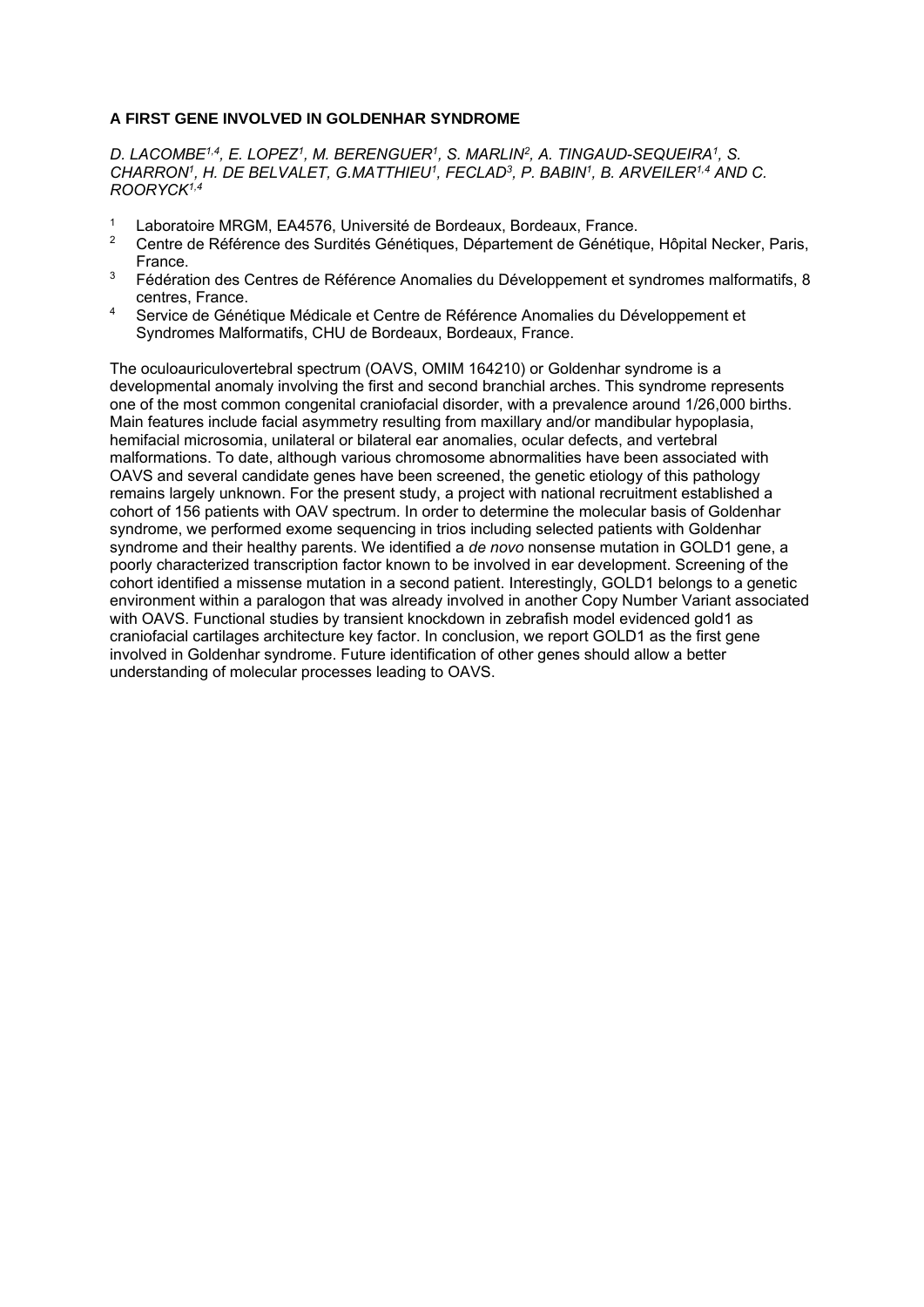#### **HETEROZYGOUS LOSS-OF-FUNCTION MUTATIONS IN A NEW GENE FOR ADAMS-OLIVER SYNDROME**

J.A.N. MEESTER<sup>1</sup>, L. SOUTHGATE<sup>2</sup>, A.-B. STITTRICH<sup>3</sup>, H. VENSELAAR<sup>4</sup>, S.J.A. BEEKMANS<sup>5</sup>, N. DEN HOLLANDER<sup>6</sup>, E.K. BIJLSMA<sup>6</sup>, A. HELDERMAN-VAN DEN ENDEN<sup>6</sup>, J.B.G.M. VERHEIJ<sup>7</sup>, G. *GLUSMAN8, J.C. ROACH3, A. LEHMAN8, M.S. PATEL8, B.B.A. DE VRIES9, C. RUIVENKAMP6, P. ITIN10, K. PRESCOTT11, S. CLARKE11, R. TREMBATH12, M. ZENKER13, M. SUKALO13, L. VAN LAER1, B. LOEYS1 AND W. WUYTS1*

- <sup>1</sup> Center of Medical Genetics, University of Antwerp and Antwerp University Hospital, Antwerp, Belgium.
- <sup>2</sup> Barts and the London School of Medicine and Dentistry, Queen Mary University of London, London, UK.
- <sup>3</sup> Institute for Systems Biology, Seattle, Washington, USA.<br>4 Centre of Melogylar and Biomelogylar Information, Badha
- 4 Centre of Molecular and Biomolecular Informatics, Radboudumc, Nijmegen, the Netherlands.<br>5 Department of Plastic and Beconstructive Surgery VI LModical Center Ameterdam, the
- 5 Department of Plastic and Reconstructive Surgery, VU Medical Center Amsterdam, the Netherlands.
- 6 Department of Clinical Genetics, Leiden University Medical Center, the Netherlands.
- <sup>7</sup> Department of Medical Genetics, University Medical Centre Groningen, the Netherlands.<br><sup>8</sup> Department of Medical Ceneties and Child and Eamily Research Institute, University of B
- 8 Department of Medical Genetics and Child and Family Research Institute, University of British Columbia, Vancouver, Canada.
- 9 Department of Human Genetics and Donders Institute for Brain, Cognition and Behaviour, Radboudumc, Nijmegen, the Netherlands.
- <sup>10</sup> University Hospital, Dermatology, Basel, Switzerland.<br><sup>11</sup> Department of Clinical Genetics and 12: Dermatology.
- <sup>11</sup> Department of Clinical Genetics and 12: Dermatology, Chapel Allerton Hospital, Leeds, UK.<br><sup>13</sup> Institute of Human Genetics, Otto von Guericke Universität Magdeburg, University Hospital.
- 13 Institute of Human Genetics, Otto-von-Guericke-Universität Magdeburg, University Hospital Magdeburg, Germany.

E-mail for correspondence: e.k.bijlsma@lumc.nl

Adams-Oliver syndrome (AOS) is a rare developmental disorder typically characterized by the presence of both congenital cutis aplasia (ACC) of the scalp vertex and terminal limb defects. In addition, cardiovascular anomalies are also frequently observed. Five causal genes for AOS have been identified so far. Mutations in EOGT and DOCK6 cause the autosomal recessive form of AOS, while mutations in ARHGAP31, RBPJ and NOTCH1 lead to autosomal dominant AOS. Because of the cardiovascular features in AOS patients and as RBPJ, NOTCH1 and EOGT are all members of the Notch signaling pathway, we hypothesized that mutations in other genes involved in this pathway could lead to AOS as well. Targeted sequencing of NOTCH pathway members in 113 families showed nine heterozygous mutations in the gene for a NOTCH1 ligand, including nonsense and missense mutations, identifying an additional cause of autosomal dominant AOS or isolated ACC. Affected mutation positive individuals present with variable clinical expression with no emerging genotype-phenotype correlations.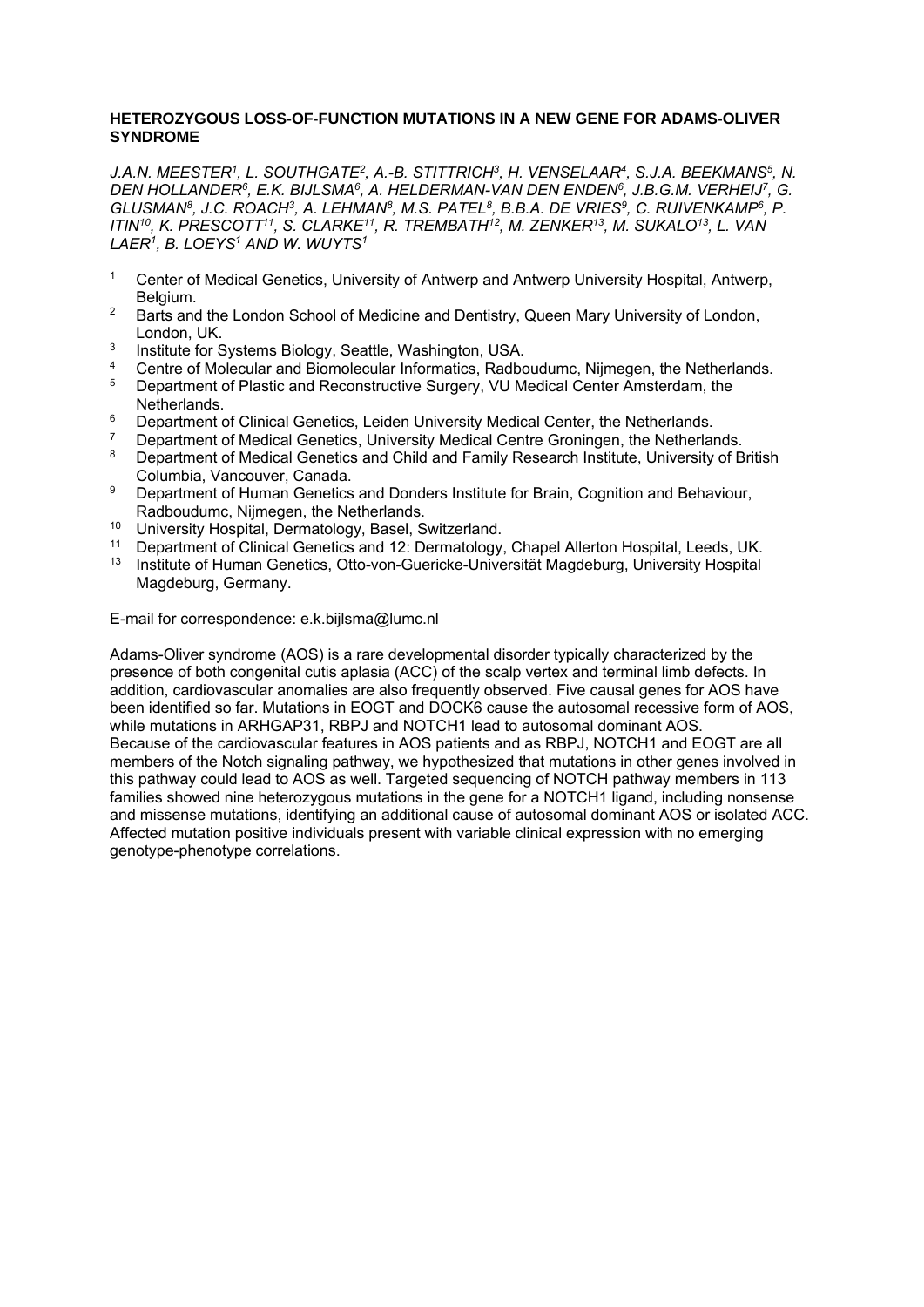#### **TRANSMISSION OF THE P250R MUTATION OF THE FGFR3 GENE IN FOUR GENERATIONS WITH HIGHLY VARIABLE PHENOTYPE**

*H. BUCIEK HOVE1, M. DUNØ1, J. DAUGAARD-JENSEN2 AND SVEN KREIBORG1,2,3*

- 1 Department of Clinical Genetics, Copenhagen University Hospital Rigshospitalet, Copenhagen, Denmark.
- <sup>2</sup> Resource Centre for Rare Oral Diseases, Copenhagen University Hospital Rigshospitalet, Copenhagen, Denmark and
- <sup>3</sup> Department of Paediatric Dentistry and Clinical Genetics, School of Dentistry, Faculty of Health and Medical Sciences, University of Copenhagen, Copenhagen, Denmark.

E-mail for correspondence: Hanne.buciek.hove@regionh.dk

**Background & Purpose:** The P250R mutation of the FGFR3 gene is the most common mutation known to be associated with craniosynostosis in humans. A few studies have, however, documented affected family members without craniosynostosis. This report documents a family where the P250A mutation was discovered by chance in two brothers examined for a mutation in the FGFR3 gene known to cause hypochondroplasia. The boys and their mother had short stature, but no signs of craniosynostosis.

**Methods:** After discovery of the P250R mutation in the two brothers, DNA analysis of the FGFR3 gene was carried out in their mother and the mother's aunt and grandmother. All individuals were examined clinically and some by roentgencephalometry.

**Results:** All examined family members (four generations) had the P250R mutation of the FGFR3 gene. However, only two of these family members had, previously undiagnosed but evident, craniosynostosis, namely the mother's aunt (bicoronal synostosis) and grandmother (unicoronal synostosis). All examined family members had short stature and short fingers and toes.

**Conclusions:** The P250R mutation of the FGFR3 gene was identified by chance in two brothers without craniosynostosis. The mutation was subsequently found to be present in a total of five family members in four generations, and only two of these individuals, one in generation I and one in generation II, had craniosynostosis; and to a variable degree. It is concluded that the P250R mutation of the FGFR3 gene is probably quite often not associated with craniosynostosis.

**Main Objectives of Presentation:** To present a family where the P250R mutation of the FGFR3 gene was identified by chance in two brothers with short stature and examined for a mutation in the FGFR3 gene known to cause hypochondroplasia. Subsequently, two family members with previously undiagnosed craniosynostosis and the P250R mutation were identified.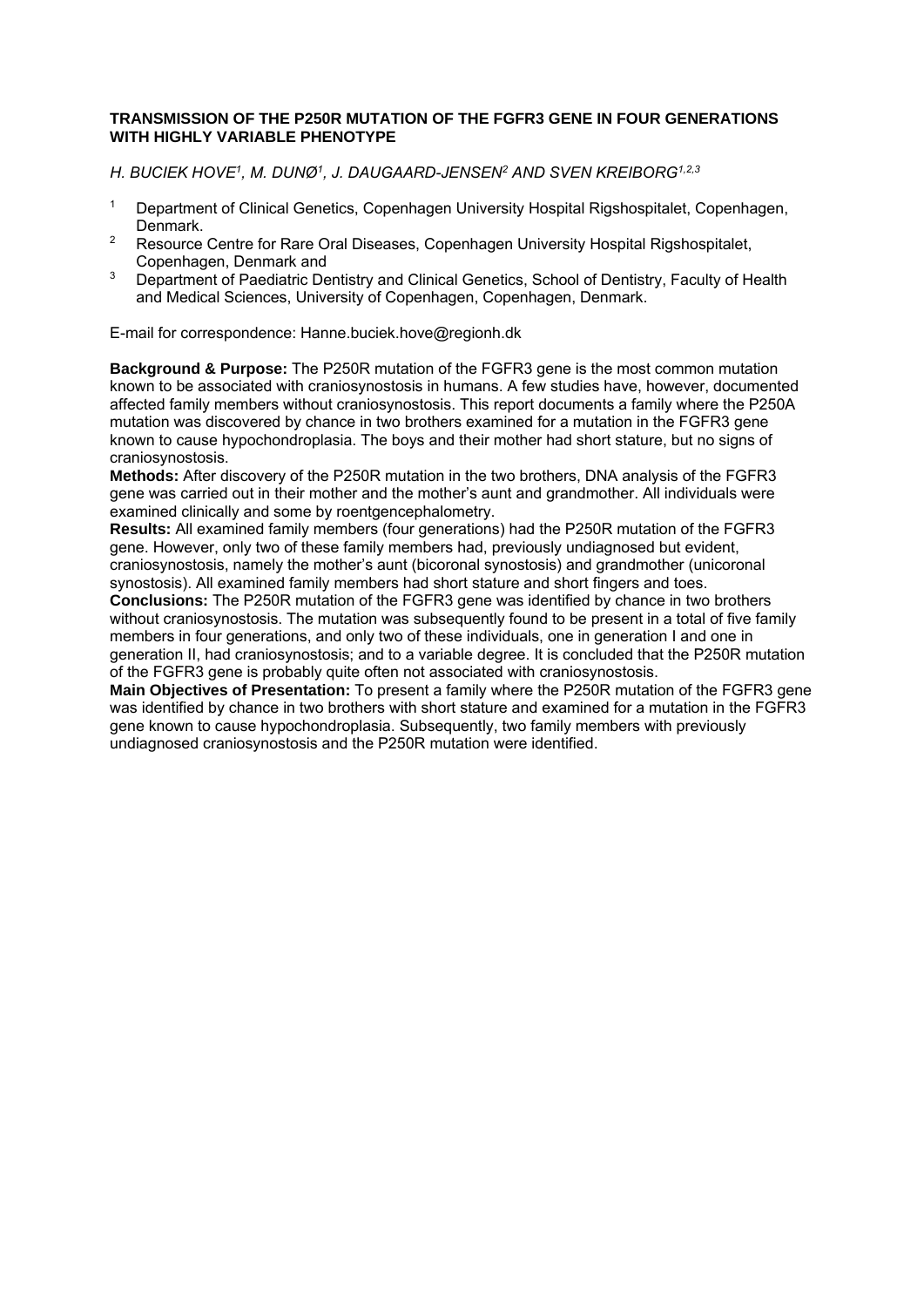#### **A BALANCED RECIPROCAL TRANSLOCATION t(10;15)(q22.3;q26.1) INTERRUPTING ACAN GENE IN A FAMILY WITH IDIOPATHIC SHORT STATURE: FURTHER DELINEATION OF THE AGGRECAN-ASSOCIATED PHENOTYPES**

*M. T. BONATI1, M. CRIPPA2, S. GIANGIOBBE1, C. SCACCABAROZZI2, L. FATTI3, F. BELLINI1, L. LARIZZA2, L. PERSANI3, 4, 5 AND F. PALMA2, 6* 

- 1 Clinic of Medical Genetics, San Luca Hospital, IRCCS Istituto Auxologico Italiano, Milano, Italy.
- Laboratory of Medical Cytogenetic and Molecular Genetics, IRCCS Istituto Auxologico Italiano, Milano, Italy.
- <sup>3</sup> Division of Endocrinology and Metabolic Diseases, San Luca Hospital, IRCCS Istituto Auxologico, Milano, Italy.
- 4 Laboratory of Endocrine and Metabolic Research, IRCCS Istituto Auxologico Italiano, Milano, Italy.<br>5 Department of Clinic Sciences and Community Hoalth University of Milano Milano, Italy.
- <sup>5</sup> Department of Clinic Sciences and Community Health, University of Milan, Milano, Italy.<br><sup>6</sup> Department of Medical Biotechnology and Translational Medicine, University of Milan, M
- Department of Medical Biotechnology and Translational Medicine, University of Milan, Milano, Italy.

E-mail for correspondence: mt.bonati@auxologico.it

Stature is genetically determined, as evidenced by a height heritability value of 80%. A complex genetic model has been hypothesized in most cases showing idiopathic short stature (ISS). However, in a subset of subjects ISS may also be caused by mutations in single genes. Among those involved in skeletal development, the aggrecan (ACAN) has recently been added to a short list as a result of the identification, by mean of whole exome sequencing (Nilsson *et al*., 2014) or target gene screening (Quintos *et al*., 2015), of four different point mutations in four families with ISS. Aggrecan is a chondroitin sulfated proteoglycan, which is a major component of cartilage extracellular matrix, both in articular and growth plate cartilage, and is essential not only for cartilage development, but also for its integrity.

Similarly to the SHOX gene, heterozygous ACAN mutations are responsible for a final height whose range goes from -2 to -4 SDS and they may be associated either with ISS (Nilsson *et al*., 2014; Quintos *et al*., 2015) or skeletal dysplasias, i.e. SEDK (Gleghorn *et al*., 2005) or OD (Stattin *et al*., 2010). On the other hand, homozygous mutations are the cause of the severe short-limb type short stature SEMD (Tompson *et al*., 2009), with a final height range from -14 to -15 SDS. And as happens in SHOX gene mutations, even within aggrecan heterozygous mutated families classified as ISS, very mild sign of skeletal dysplasias (flat nasal bridge, midface hypolpasia, osteochondritis dissecans at knees) may be recognized.

We report on a four-generation family from Southern Italy with 9 members affected by proportional short stature, all found to be carriers of a balanced reciprocal translocation t(10:15)(q22.3;q26.1). Fluorescence in situ hybridization finely mapped the chromosome 15 translocation breakpoint (bkp) within IVS1 of the ACAN gene, whereas the chromosome 10 bkp was found to lie close to the *ANXA11* gene (annexin A11). Moreover, through high-resolution array CGH analysis the presence of rare CNVs spanning the translocation bkp or localized elsewhere in the genome were ruled out in the translocation's carriers.

As the bpk interrupts the gene before its ATG starting codon, which is located in exon 2, it causes haplo-insufficiency. It may therefore be compared to the point mutations identified in family 1 and 2 reported by Nilsson *et al*. (2014) as well as to the family described by Quintos *et al*. (2015), in which haplo-insufficiency could be only predicted. However, differently from the families reported by Nilsson and Quintos, where ISS were associated with advanced bone age, which was the cause of early growth cessation, in our family the bone age of the two girls in the fourth generation followed-up for growth hormone (GH) therapy corresponded with their chronological age. GH deficiency was excluded in both patients and GH treatment did not improve the growth rate.

In addition, a few minor radiological peculiarities have been revealed at skeletal assessments: thin ribs, an extension of the tibial epiphysis beyond the femoral epiphysis on the lateral side, bilateral femoral valgus, stocky femoral necks and ovoid femoral heads. Family members of the second generation were included in this evaluation as well.

This represents further evidence in support of the involvement of aggrecan in ISS. The absence of advanced bone age in particular seems to expand the aggrecan-associated phenotypes. In addition, growth rate does not seem to be improved by GH treatment.

**Key-words**: SEDK, spondyloephiphyseal dysplasia, Kimberley type; OD, Osteochondritis dissecans; SEMD, spondyloepimeaphyseal dysplasia, aggrecan type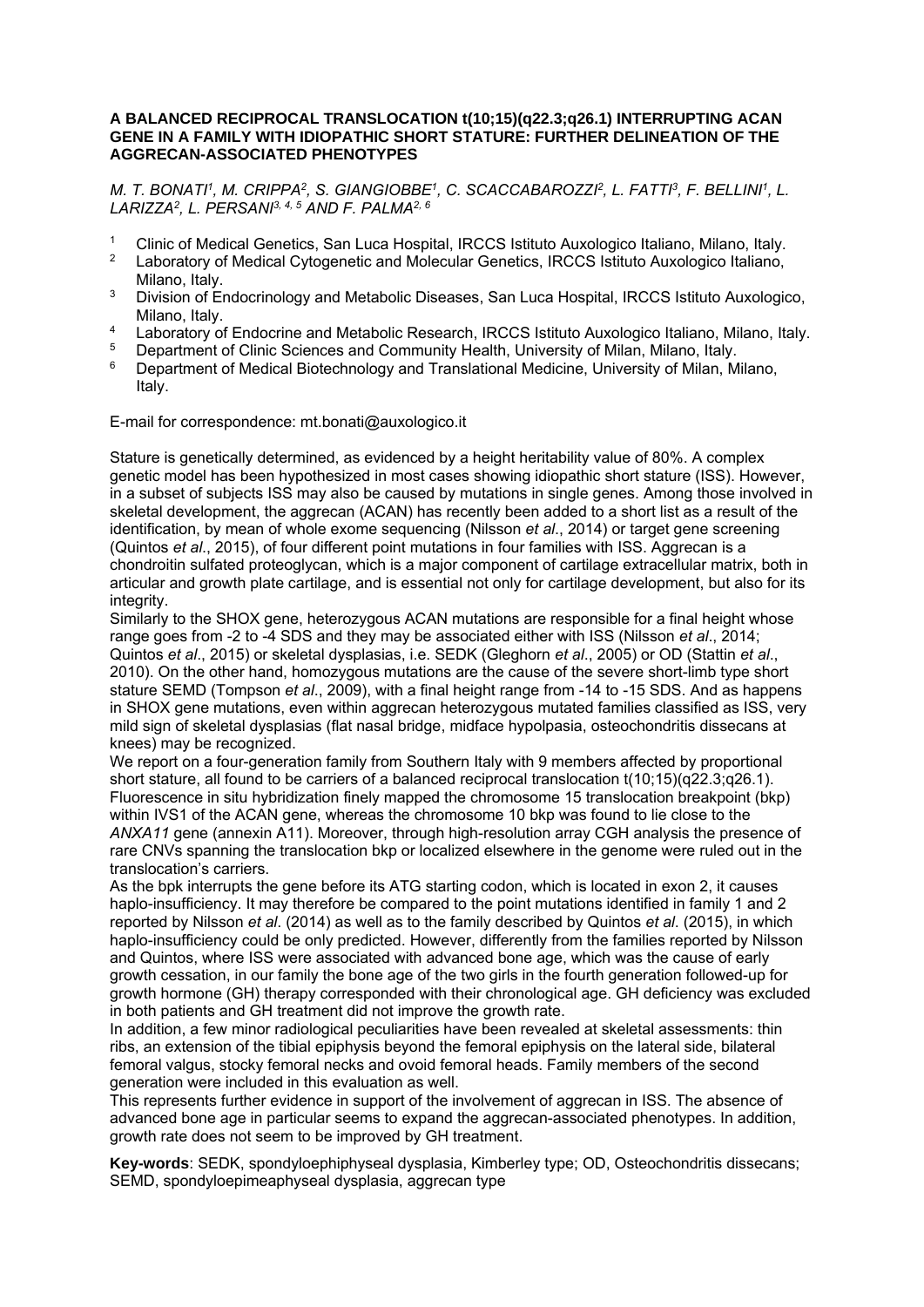#### **PROGRESSION OF CLINICAL AND MORPHOLOGICAL FEATURES IN MAN WITH HAJDU-CHENEY SYNDROME DURING 23 YEARS OF OBSERVATION**

*A.T.MIDRO1, K. KOZŁOWSKI 2 E. HUBERT3, J. BORYS3, E. HASMANN-POZNAŃSKA4, E. TARASÓW5, J. SKOWRONSKI6, M. RYDZANICZ7, A. POLLAK8, P. STAWIŃSKi8, B. STASIEWICZ-JAROCKA1 AND R.PLOSKI7*

- <sup>1</sup> Department of Clinical Genetics, Medical University, Bialystok, Poland.<br><sup>2</sup> Poval Alexandra Hospital for Children, Sydney, Australia
- <sup>2</sup>. Royal Alexandra Hospital for Children, Sydney, Australia.
- <sup>3</sup>. Maxillo-Facial Surgery of Clinic, Medical University, Bialystok, Poland.<br>4. Paodiatric Otelanmaclogy of Clinic, Medical University, Bialystok, Pola
- 4. Paediatric Otolaryngology of Clinic, Medical University, Bialystok, Poland.<br>5. Pedialogy Clinic, Medical University, Bialystok, Peland.
- <sup>5.</sup> Radiology Clinic, Medical University, Bialystok, Poland.<br><sup>6.</sup> Orthopodia Clinics, Medical University, Bialystok, Poland
- <sup>6.</sup> Orthopedic Clinics, Medical University, Bialystok, Poland.<br><sup>7.</sup> Department of Medical Genetics, Warsaw Medical Univers
- <sup>7.</sup> Department of Medical Genetics, Warsaw Medical University, Warsaw, Poland.<br><sup>8.</sup> World Hearing Center, Institute of Physiology and Pathology of Hearing, Warsay
- 8. World Hearing Center, Institute of Physiology and Pathology of Hearing, Warsaw, Poland.

E-mail for correspondence: alinamidro@gmail.com; midro@umb.edu.pl

We present a natural history of 32 year-old man with Hajdu-Cheney syndrome (HJCYS) (102500#OMIM) due to a *de novo* truncating mutation in the exon 34 of *NOTCH2* (c.6424- 6427delTCTG, p.Ser2142ArgfsX4).The small stature, acro-osteolysis of terminal phalanges and distinctive craniofacial features including dental anomalies were basis of clinical diagnosis. Additionally, many clinical (hearing loss, vocal scale limited to lower tones, delayed fontanels closure, delayed dental eruption, open bite, depressed sternum) and radiological findings (Wormian bones, acro-osteolysis, generalized osteoporosis) have been observed. As a main diagnostic tool for quantitative evaluation a protocol of 800 well defined and systematised traits (by Stengel-Rutkowski with own modifications) was used. Analysis of his morphological and clinical phenotype has been performed at the age of 9, 12 and 32 years. The progression of clinical changes in the form of skeletal dysplasia which affects skull, spine, fingers of hands and foot as well as abnormalities affecting vision, hearing, speaking and dentition have been observed. Fortunately, the intellectual development was perfect.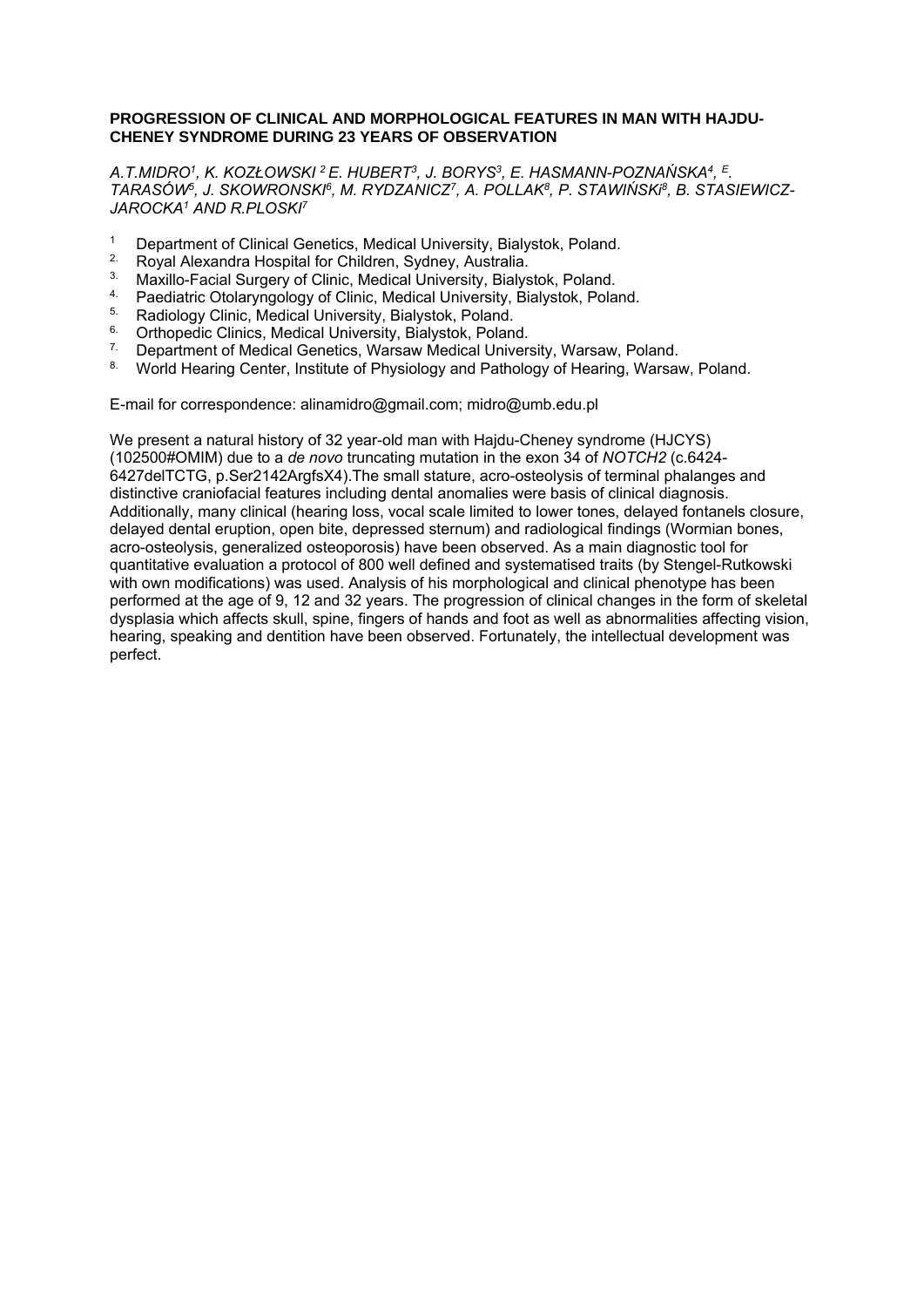#### **A PATIENT WITH GELEOPHYSIC DYSPLASIA-PLUS PHENOTYPE DUE TO NOVEL MUTATIONS IN** *ADAMTSL2*

*L. MACKENROTH1, P. LORENZ2, N. DI DONATO1, A. RUMP1 AND A. TZSCHACH1*

- 1 Faculty of Medicine Carl Gustav Carus, Institute for Clinical Genetics, Fetscherstr. 74, 01307 Dresden, Germany.
- 2 Mitteldeutscher Praxisverbund Humangenetik, Praxis Meerane, Marienstr. 18, 08393 Meerane, Germany.

E-mail for correspondence: Luisa.mackenroth@uniklinikum-dresden.de

Geleophysic dysplasia (GD) type 1 (OMIM #231050) is a rare autosomal recessive disorder affecting primarily bones and connective tissue. Skeletal abnormalities include severe short stature, brachydactyly and shortened long tubular bones, joint contractures, delayed bone age and coneshaped epiphyses. The facial gestalt is considered to be characteristic leading to a fairly "happy" face. Life-limiting complications can occur due to progressive cardiac valvular thickening and respiratory insufficiency. Lysosomal inclusions have been reported in some patients leading to hepato- and cardiomegaly. Intelligence is supposed to be normal. Until today, less than 100 patients have been reported [Garcia-Ortiz *et al*. 2015].

Mutations in two genes have been identified as the molecular cause of GD: Biallelic mutations in *ADAMTSL2* cause the autosomal recessive inherited GD type 1. However, few reports have been published on families with a dominant transmission of *ADAMTSL2* mutations causing GD [Garcia-Ortiz *et al*. 2015]. In addition, monoallelic mutations in *FBN1* [Le Goff *et al*. 2011] cause an autosomal dominant form of GD (type 2). Each gene accounts for approximately 50% of the molecular bases of GD.

We report on a male child who was referred for genetic counseling because of recurrent respiratory infections, progressive short stature and minor anomalies. Skeletal survey revealed severe brachydactyly with shortening of all short tubular bones including metacarpalia and all phalanges. In addition, he showed poor diaphyseal modelling of the phalanges but there was no sign of the typical proximal tapering of metacarpal bones. Typical cone-shaped epiphyses were not seen as the bone age was severely delayed at the age of one year an three months and as no epiphyses were detectable. Long tubular bones showed mild shortening of femur, humerus (which had already been seen in prenatal ultrasound) and ulna. He had mild pulmonary stenosis and facial dysmorphism including thin lip vermilion, long philtrum and broad nasal tip as well as bilateral ptosis. Furthermore, he showed delayed speech and motor development.

Molecular genetic investigation revealed two novel mutations in *ADAMTSL2*:

NM\_001145320.1(*ADAMTSL2*):c.2533G>T, p.(Glu845\*) and

NM\_001145320.1(*ADAMTSL2*):c.799G>A, p.(Gly267Ser). Parental testing confirmed biallelic distribution of the mutations. The missense mutation has been found twice in a heterozygous state whereas the nonsense mutation has never been found in the ExAC cohort. CADD score for the missense mutation was 33 with four bioinformatic tools (MutationTaster, Polyphen2, PREOVEAN, SIFT) predicting pathogenicity.

Biallelic mutations in ADAMTSL2 correlate with the most of the clinical features and explain progressive short stature and severe brachydactyly. However, specific facial anomalies present in the child as well as developmental delay have not been associated with GD before. Our case report may expand the clinical spectrum of GD type 1, although we cannot rule out a "double trouble" – the presence of a second undiagnosed condition responsible for the specific facial anomalies and developmental delay.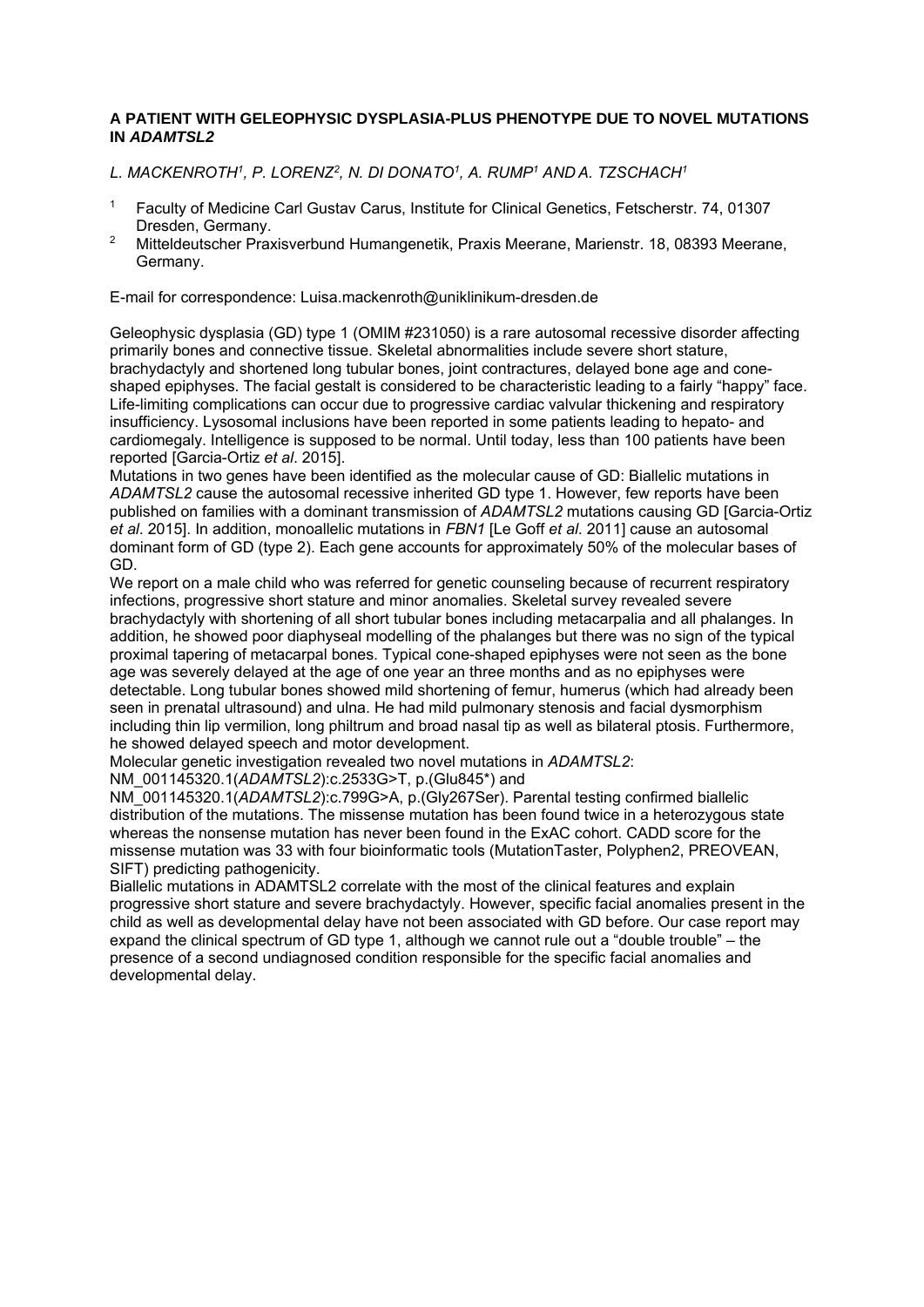#### **CAMURATI-ENGELMANN DISEASE WITH TORUS PALATINUS: COINCIDENCE OR CLINICAL OVERLAP WITH WORTH HYPEROSTOSIS?**

*D. HAYE1-3, C. COLLET2 AND A. TOUTAIN3-4* 

- <sup>1</sup> Département de Génétique, APHP Robert Debré, Paris, France.<br><sup>2</sup> Sentige de Piechimie et Pielogie Meléqulaire, Hênital Leribejoière
- <sup>2</sup> Service de Biochimie et Biologie Moléculaire, Hôpital Lariboisière, Paris, France.<br><sup>3</sup> Service de Génétique, CHU de Toure, France.
- <sup>3</sup> Service de Génétique, CHU de Tours, France.<br>4 JUMB INSERM U020, Foculté de Médecine Fra
- UMR\_INSERM U930, Faculté de Médecine François Rabelais, Tours, France.

Camurati-Engelmann disease (CED), also known as progressive diaphyseal dysplasia, is a rare autosomal dominant condition with 300 cases described until now. It is characterized by hyperostosis of the long bones and the skull, joint limitations, proximal muscle weakness, wadding gait and chronic bone pain. CED is caused by mutations in the *TGFB1* gene.

We report here a 39 year old Vietnamese woman with no family history. She was referred for limb pains and hyperostosis of the long bones and the skull, consisting of periosteal involvement with uneven cortical thickening and endosteal bone sclerosis. Physical examination showed a torus palatinus (TP). Radiological findings and TP raised the question of benign cortical hyperostosis (Worth type), but no mutation was found in the *LRP5* gene. Direct sequencing of the *TGFB1* gene identified a heterozygous mutation thus confirming the diagnosis of CED.

Torus palatinus is an exostosis formed of cortical bone, usually located along the median line where palatine shelves merge. TP is more common in certain ethnic groups and countries but its frequency seems to be low in the Vietnamese group (0.9%). Pathogenesis of TP is not solved but it has been proposed to be genetically determined. TP is usually associated with Worth endosteal hyperostosis but is not usually part of CED. To our knowledge, CED with TP was only reported in 2011 by Whyte *et al.* in a Caucasian male patient and his mother. Camurati-Engelmann disease should therefore be considered in case of radiological hyperostosis of the long bones and the skull associated with torus palatinus.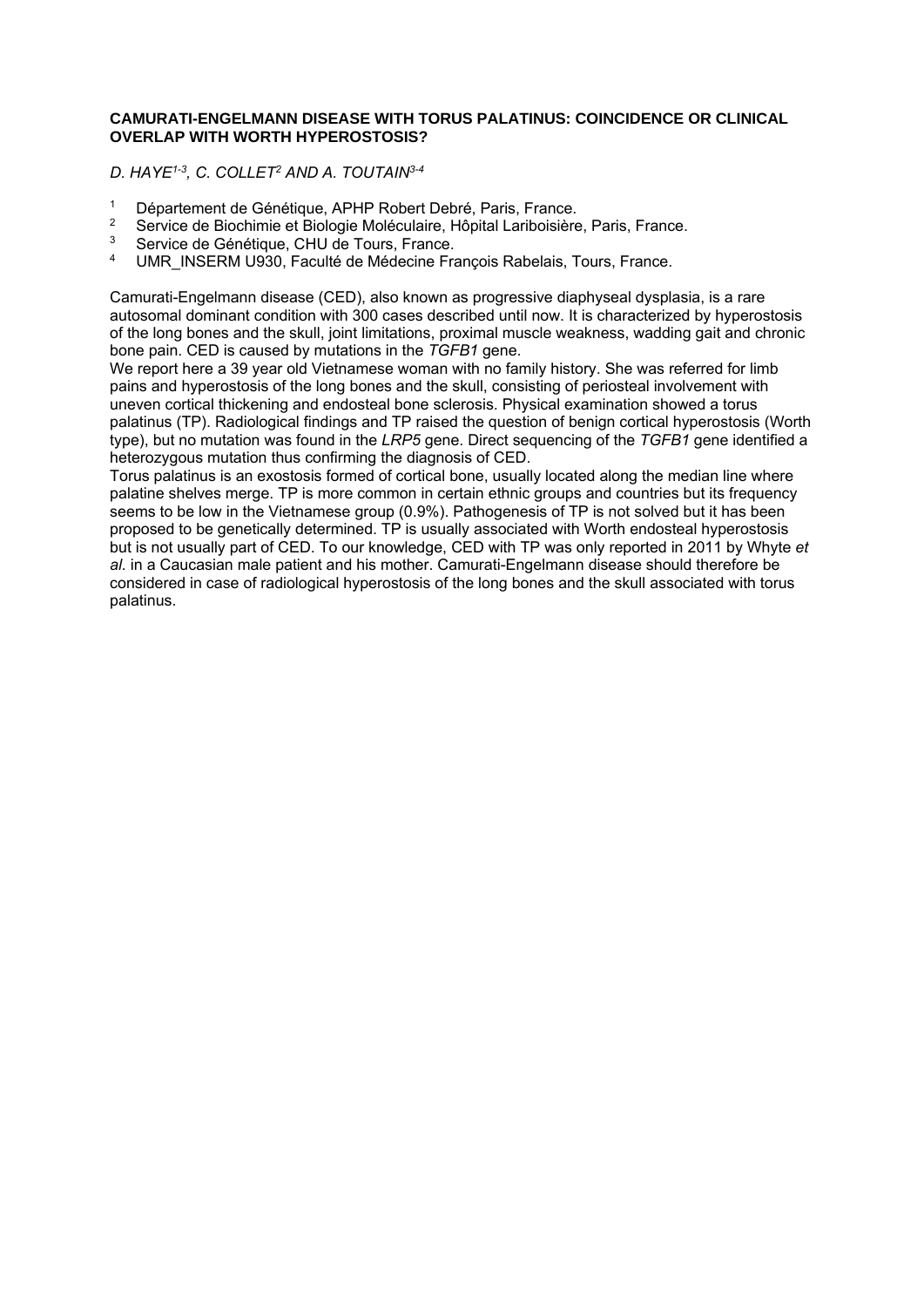#### **DETECTION OF FACIAL DYSMORPHISM IN CENTRAL AFRICAN PATIENTS**

*A. LUMAKA1,2,3,4, N. COSMANS1, A. LULEBO MAMPASI5, H.PEETERS1, M. HOLVOET1, T.PR. LUKUSA1,2,3,4 AND K. DEVRIENDT1*

- 1 Center for Human Genetics, University Hospitals Leuven, Katholieke Universiteit Leuven, Leuven Belgium.
- <sup>2</sup> Center for Human Genetics, Faculty of Medicine, University of Kinshasa, Democratic Republic of the Congo.
- <sup>3</sup> Department of Paediatrics, Faculty of Medicine, University of Kinshasa, Democratic Republic of the Congo.
- <sup>4</sup> Institut National de Recherche Biomedical, Democratic Republic of the Congo.<br><sup>5</sup> Kingbase Sobool of Public Hoalth, Feaulty of Modicine, University of Kingbase.
- 5 Kinshasa School of Public Health, Faculty of Medicine, University of Kinshasa, Kinshasa, DR, Congo.

#### **Introduction and Methods**

Recent advances in morphometric analysis have explored the possibility to perform an objective evaluation of the facial gestalt from 2D or 3D facial images and find a reliable syndrome match. This requires matching the face of a patient with similar patients in a database of individuals with known syndromes. Such tools hold great promise of reaching a rapid diagnosis for common genetic syndromes. Especially in low resource countries, where access to laboratory testing is limited, the potential of such user-friendly tools is great.

Studying dysmorphism in Central Africa is challenging, because the facial morphology in normal individuals presents obvious differences between African and other populations. In addition, the craniofacial presentation of some syndromes in a patient of African origin may differ from a Caucasian with the same syndrome as showed for the del22q11, Fragile X and fetal alcohol syndromes. We aimed to assess the performance of the tool Face2Gene, at the current stage of its development, to recognize Down syndrome in Congolese versus Caucasian patients. The study is part of an etiological diagnostic study in 127 patients with intellectual disability, recruited in 6 specialized clinics and schools in Kinshasa in the DR Congo. We uploaded to Face2Gene the facial photographs of 17 DS patients from Congo and 20 DS patients from Flanders in Belgium. Patients from the 2 groups were sex and age matched.

#### **Results**

Face2Gene reported DS match within the first 10 matches in 16/20 (80 %) Belgian patients but only in 6/17 (35.29 %) Congolese patients. In Congolese patients, Down syndrome was the first suggested match in 2, ranked within the first 5 matches in 5 and within the first 10 in 6 of them. Conversely, Down syndrome was the first suggested match in 8, ranked within the first 5 matches in 13 and within the first 10 in 17 of them in the 20 Flemish cases. The mean rank in the Congolese patients was 8.29, which is significantly lower than the mean 4.65 recorded from Europeans ( $p = 0.004446 \pm 0.000674$ ). Altogether, Face2Gene showed an Accuracy of 0.35 in Congolese against 0.8 in Belgians and a Precision of 1 in both groups.

#### **Discussion**

Our data indicate that the system has a high precision in both groups. However, the accuracy in the Caucasian cohort was much higher compared to the African cohort. This is interesting, since it confirms that there are differences in facial appearance of Caucasian versus African Down syndrome patients. The most likely explanation why Face2gene is underperforming in Congolese Down syndrome is that the tool is trained mostly with Caucasian cases. We therefore anticipate that the performance will improve when the system is trained with more Down syndrome cases from Central Africa. A collaborative effort to test this hypothesis is ongoing.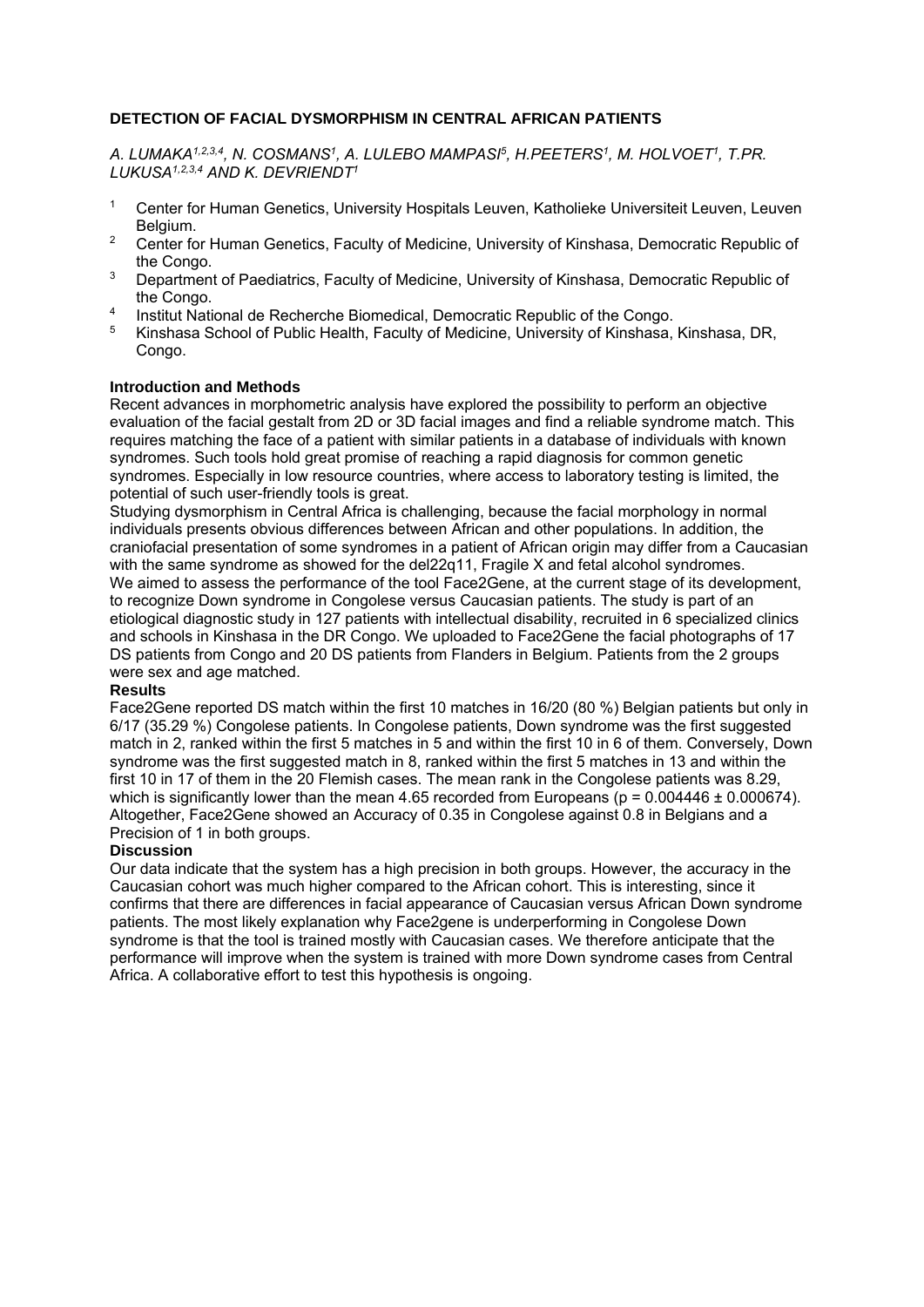#### **FETAL WARFARIN SYNDROME AND HYPERINSULINISM: A POSSIBLE PHENOTYPIC EXPANSION?**

*Á. MARTÍN-RODRÍGUEZ1, E.J. GARCÍA1, L. CASTAÑO2, A. AGUAYO2 AND A. GONZÁLEZ-MENESES1*

- 1 Pediatrics Department. Children's Hospital. Hospital Universitario Virgen del Rocío. Sevilla, Spain.<br>2 Piecruces Hoalth Bessarsh Institute. Hospital Universitario Cruces. Barakalde, Spain.
- 2 Biocruces Health Research Institute. Hospital Universitario Cruces, Barakaldo, Spain.

E-mail for correspondence: alvaromartin.md@gmail.com

Fetal warfarin syndrome is a rare condition first described by DiSaia in 1966. Warfarin is an oral anticoagulant drug used for the treatment and prophylaxis of thromboembolic disease and systemic embolism associated with valvular heart disease and prosthetic heart valves. Due to its teratogenic effects, it should be avoided during pregnancy. The effects of warfarin in exposed fetuses are diverse and range from spontaneous abortion to a spectrum of congenital anomalies.

We present the case of a male infant, whose mother was under treatment with acenocoumarol (a warfarin analogue) because she carried a prosthetic aortic valve, due to a tetralogy of Fallot. The diagnosis of fetal warfarin syndrome was established based on the facial and body findings and the consumption of a warfarin analogue by his mother until the fifth month of gestation.

Clinically, the infant had a marked nasal hypoplasia with a broad and depressed nasal bridge, and epicanthal folds. His fingers were short and wide. He also presented global hypotonia.

During his first month of life he was admitted twice to the hospital because of upper airway obstruction, feeding difficulties, and a failure to thrive.

At five months of age he developed relevant hypoglycaemias, and was diagnosed of hyperinsulinism, so oral diazoxide and hydrochlorothiazide was started.

Both genetics studies (chromosomal abnormalities and hyperinsulinism susceptibility genes) were normal.

To our knowledge, this is the first reported case of fetal warfarin syndrome associated with hyperinsulinism. The mechanisms underlying this association are still unclear, so further studies should be done.

This case may reinforce the importance of avoiding teratogens during pregnancy and aware about hyperinsulinism in infants affected by fetal warfarin syndrome.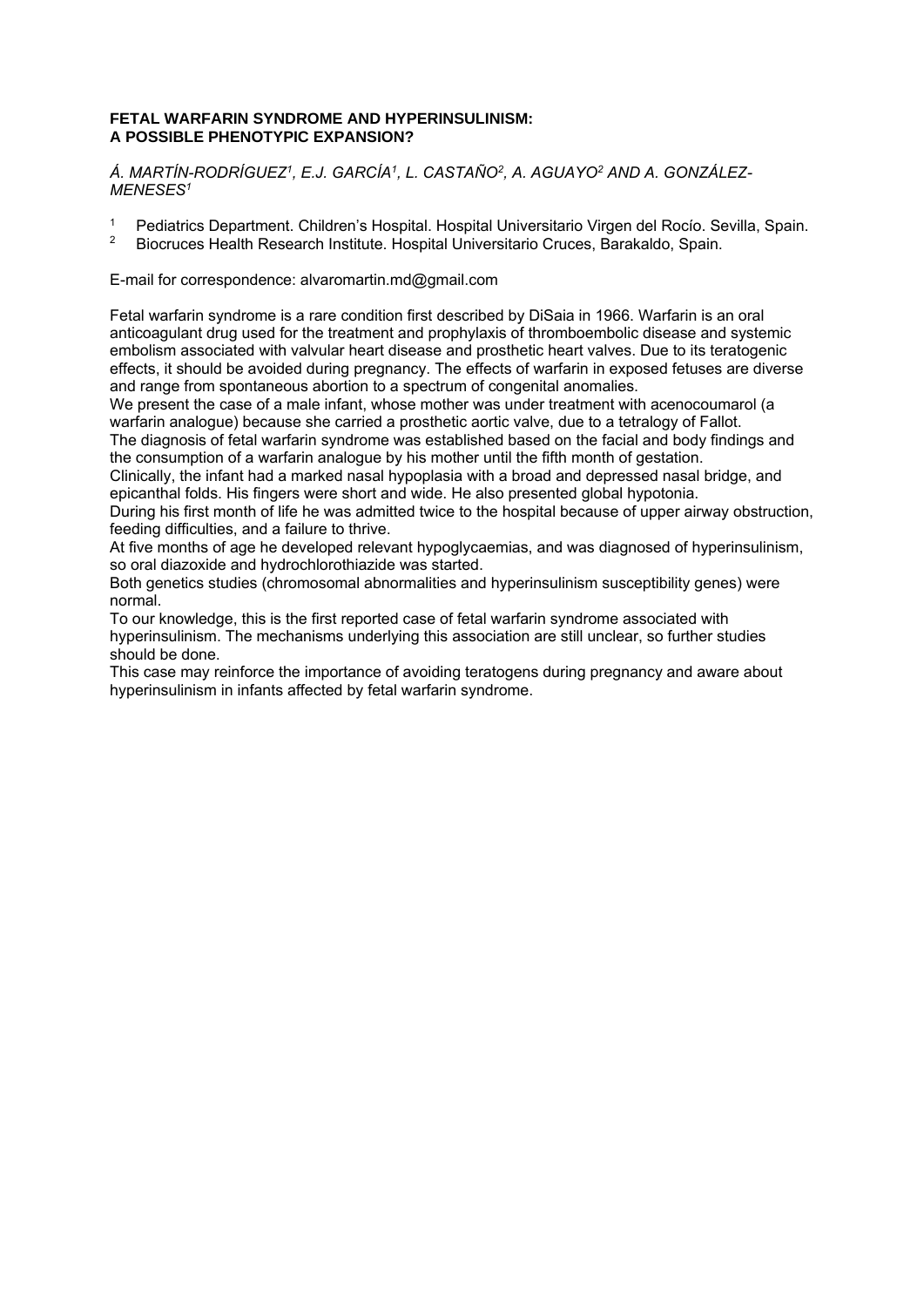#### **WHEN A COMMON SYNDROME PRESENTS IN A LESS COMMON WAY…**

*K. KEYMOLEN1, M. DERADEMAEKER1, D. HASAERTS2 AND S. SENECA1*

- 1 Centre for Medical Genetics, Reproduction and Genetics, Reproduction Genetics and Regenerative Medicine, Vrije Universiteit Brussel (VUB), UZ Brussel, Laarbeeklaan 101, 1090 Brussel
- <sup>2</sup> Department of Paediatric Neurology, Vrije Universiteit Brussel (VUB), UZ Brussel, Laarbeeklaan 101, 1090 Brussel

E-mail for correspondence: Kathelijn.Keymolen@uzbrussel.be

Two patients will be presented to illustrate that the diagnosis may be delayed when the reason of referral is "an occasional abnormality" of the underlying syndrome.

The first child was referred at 7 months because of facial dysmorphism and skeletal anomalies. He had a round face, epicanthic folds, narrow thorax and kyphosis in sitting position.

Metabolic, chromosomal and skeletal investigations were performed but did not allow to make the diagnosis...

Familial history finally led to the diagnosis.

The second patient was seen at the genetics department at the age of 13 months because of cleft palate. No other major congenital anomalies were present. Chromosomal investigation was normal. Clinical follow-up allowed to make the diagnosis.

Both patients have the same underlying diagnosis, confirmed by molecular testing of the index and family members.

With the presentation of these two unrelated cases, we want to draw the attention to a possible diagnostic pitfall.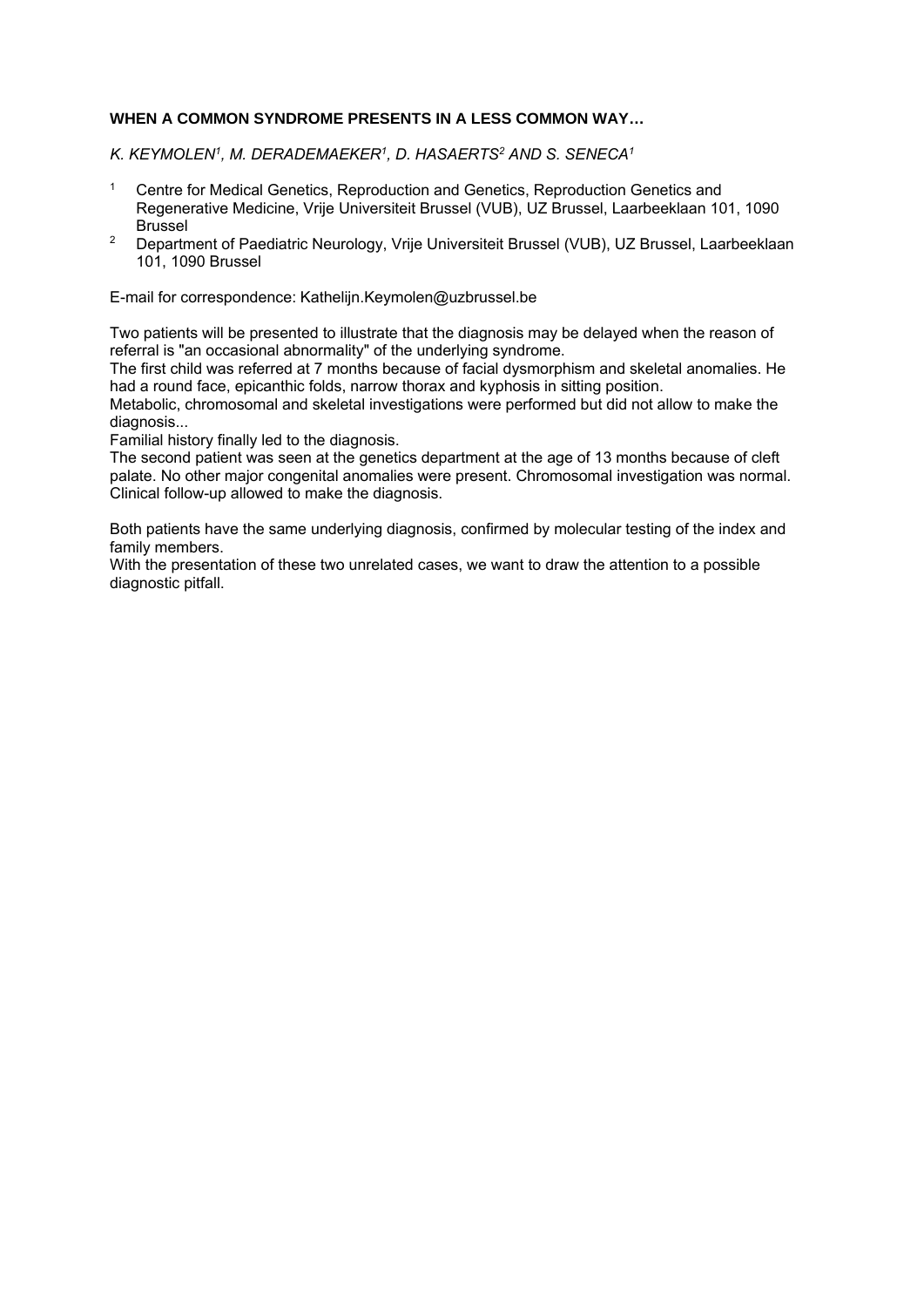#### **SYSID: A SYSTEMATIC APPROACH TO THE GENETIC AND CLINICAL HETEROGENEITY OF INTELLECTUAL DISABILITY DISORDERS**

*C. ZWEIER1, K. KOCHINKE2, B. NIJHOF2, M. FENCKOVA2, P. CIZEK3, F. HONTI4, S. KEERTHIKUMAR3, M.A.W. OORTVELD2, T. KLEEFSTRA2, J.M. KRAMER2, C. WEBBER4, M.A. HUYNEN3 AND A. SCHENCK2* 

- 1 Institute of Human Genetics, Friedrich-Alexander-Universität Erlangen-Nürnberg, Erlangen, Germany.
- <sup>2</sup> Department of Human Genetics, Donders Institute for Brain, Cognition and Behaviour, Radboud university medical centre, Nijmegen, The Netherlands.
- <sup>3</sup> CMBI, Radboud Institute for Molecular Life Sciences, Radboud university medical centre, Nijmegen, The Netherlands.
- <sup>4</sup> MRC Functional Genomics Unit, Department of Physiology, Anatomy and Genetics, University of Oxford, Oxford, UK.

E-mail for correspondence: christiane.zweier@uk-erlangen.de

Intellectual disability (ID) disorders are clinically and genetically extremely heterogeneous and thus represent a major challenge in clinical genetics and diagnostics. Though recent studies on specific subsets of ID and co-morbid autism spectrum disorders have indicated that convergent molecular pathways underlie common phenotypic aspects, a comprehensive and systematic understanding of ID disorders and their underlying biology is still limited.

To provide an inventory on monogenic causes of ID and to systematically unravel common molecular themes, we established a database that currently contains more than 700 reliable known ID genes and additionally more than 300 ID candidate genes. Further gene-related information, various functional datasets and information on associated disorders were implemented. We also classified all reliable ID genes according to their ID manifestation (syndromic with or without structural malformations, non-syndromic,) and severity and according to 27 associated core clinical features such as organic or neurological anomalies. Currently, mutations in 62% of 706 ID genes follow autosomal recessive inheritance, mutations in 25% are autosomal dominant (mainly de novo), and 15% are X-linked. This database will be accessible after publication and can be exploited for various queries and clinical, diagnostic and research purposes.

Using this integrated resource we show that nearly half of all ID proteins physically interact with other ID proteins and that they are significantly co-expressed, particularly in the hippocampus. 86% of ID genes fall into 32 common biological, Gene Ontology based processes: metabolism and nervous system development among the largest, and hedgehog and glutamate signalling among the most enriched groups.

By combining functional and phenotype information we found that certain phenotypic subgroups can predict novel gene functions, and that vice versa, certain functional themes correlate with specific phenotypic features. The latter revealed characteristic, process defined phenoprofiles in terms of IDopathies, including chromatinopathies or DNArepairopathies. We also could show that the biological coherence among ID genes is sufficient to predict ID genes and that utilization of phenotypic information adds even more predictive power.

We provide a widely usable database containing ID genes, their associated disorders, phenotypes and biological functions. Using this resource, our study provides systematic insight into the molecular and clinical landscape of ID disorders and proves the utility of systematic phenomic analyses in highly heterogeneous genetic disorders.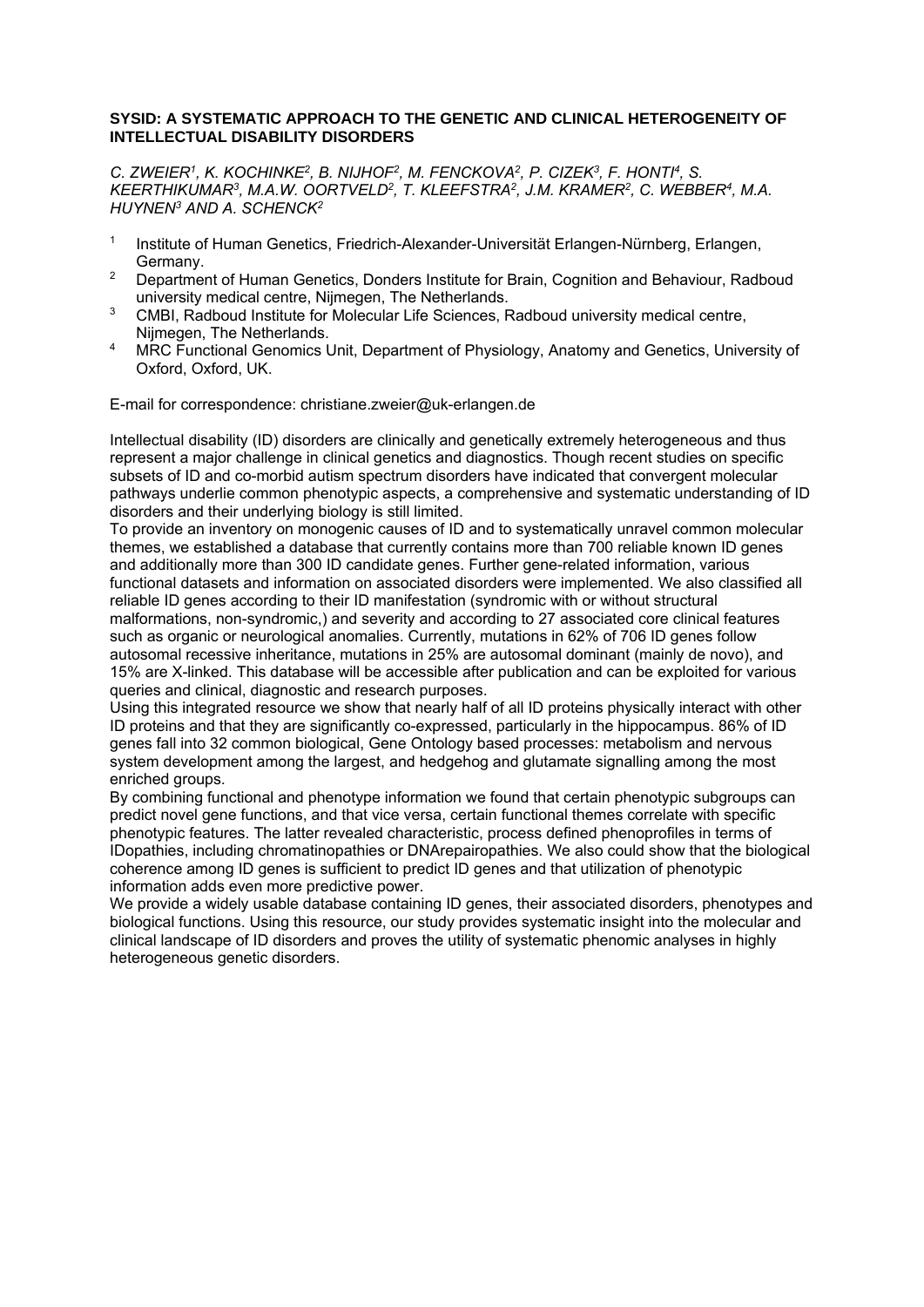#### **UNRAVELING UNUSUAL PRESENTATIONS OF CLASSICAL SYNDROMES BY EXOME SEQUENCING: THE CASE OF PRIMARY MICROCEPHALY**

*A. VERLOES1, S. PASSEMARD1, S. DRUNAT1, C. DUPONT1, M. OUACHEE2, E. CUADRO3 AND R. KOM3*

- <sup>1</sup> Department of Genetics and INSERM UMR1141<sup>2</sup> Department of Hematology, Robert DERRE Unive
- <sup>2</sup> Department of Hematology, Robert DEBRE University Hospital<br><sup>3</sup> Department of Podiatrics, Cayerna Caparal Hospital, Franch C
- Department of Pediatrics, Cayenne General Hospital, French Guyana, France.

Whole exome sequencing (WES) has entered clinical practice, at least with a research background, allowing unbiased molecular evaluation of patients with genetic disorders without the need to select a panel of candidate genes based on cornerstone features. In our search of genetic etiology for unexplained congenital microcephalies, we undertook exome WES of two patients. The first case is a 10 years-old girl of Caribbean ancestry, with IUGR, severe congenital microcephaly, major feeding problems and susceptibility to infections detected at age 7. She had large café-au-lait spots but no photosensitivity. Many investigations were carried out in infancy, including search for induced chromosome break. WES identified biallelic mutations in BLM syndrome. The diagnosis was confirmed by SCE study. Bloom syndrome was overlooked because the typical photosensitive lupuslike rash was not present. Patient 2 is a 4 year-old girl with deep developmental delay and spasticity, born to unrelated Guyanese parents. She never had any epileptic manifestations. Her brother, who was similarly affected, died at age 4 months from infectious diarrhea with dehydratation. He never had objective seizures. MRI showed in both children small but normally formed brain. Extensive genetic and metabolic screen were negative (including aminoacid chromatogram), but CSF fluid was not investigated. WES demonstrated biallelic mutation in 3-phosphoglycerate dehydrogenase (PHGDH) coding the enzyme that converts 3-P-glycerate to 3-P-OH-pyruvate. Very low seine level in CSF confirmed the diagnosis. Congenital microcephaly and spastic tetraparesis are well known manifestations of PHGDH, but early onset, often intractable seizures are the hallmark of this type of encephalopathy. Those two cases illustrate how a "simple" diagnosis may be missed when the triggering features are missing. Not surprisingly, a widening of the clinical spectrum of many inherited disorders should be a side effect of generalizing WES, as our current practices tend to limit costing single gene screenings to patients who have typical Gestalt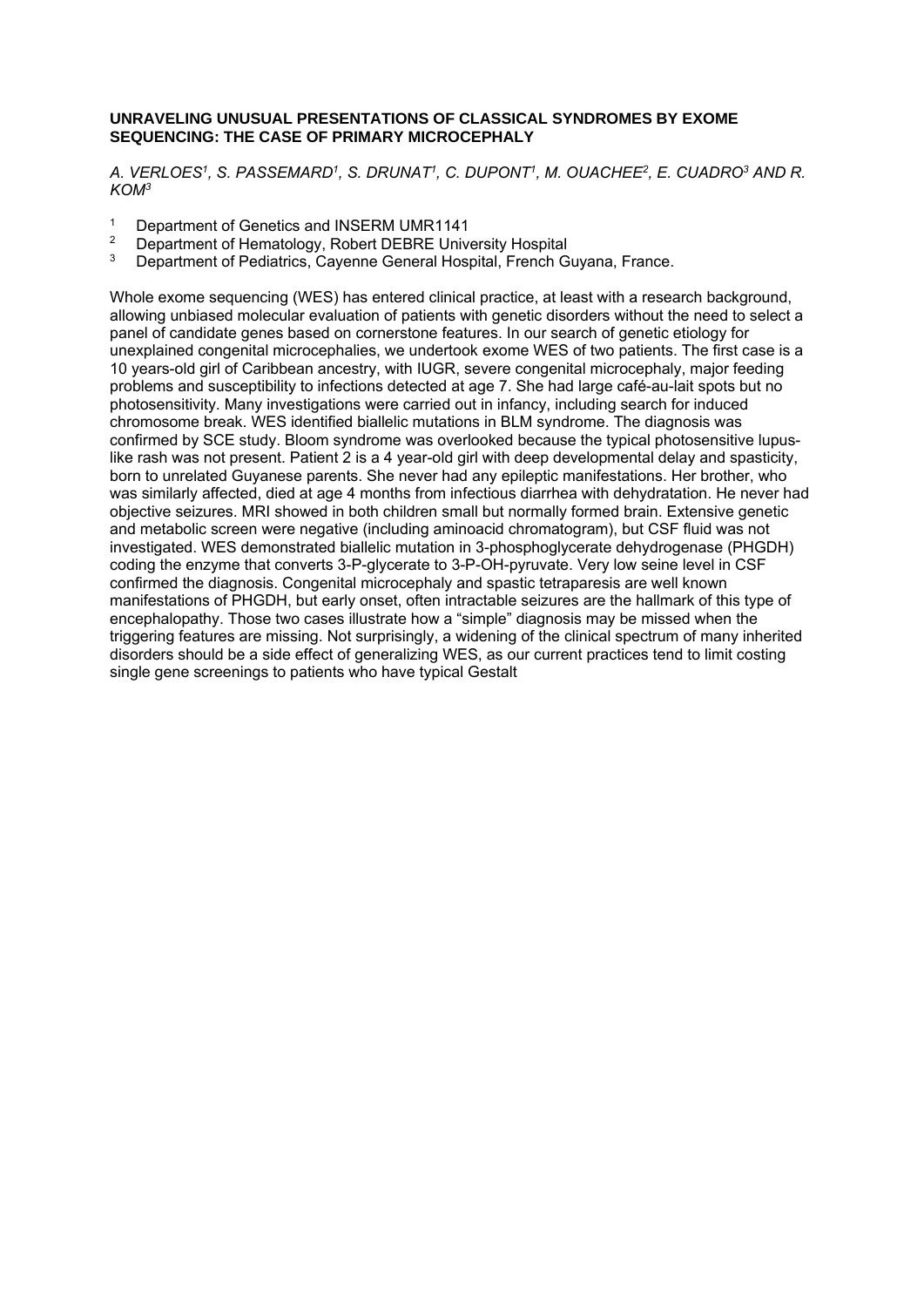#### **EXOME AND GENOME ANALYSIS IN NEONATAL AND PAEDIATRIC INTENSIVE CARE UNITS – THE HAMBURG EXPERIENCE**

*M. HEMPEL1, T. DIEHL2, M. BLOOM2, P. DEINDL2, E. MAHLER1, T.B. HAACK3,4, C. KUBISCH1, T.M. STROM3,4 AND D. LESSEL1* 

- <sup>1</sup> Institute of Human Genetics, University Medical Center Hamburg-Eppendorf, Hamburg, Germany.<br><sup>2</sup> Department of Pedictrics, University Medical Center Eppendorf, Hamburg, Cermany.
- <sup>2</sup> Department of Pediatrics, University Medical Center Eppendorf, Hamburg, Germany.<br><sup>3</sup> Petitute of Human Constice, Helmheltz Zentrum München, Neuberberg, Cermany.
- <sup>3</sup> Institute of Human Genetics, Helmholtz Zentrum München, Neuherberg, Germany.
- 4 Institute of Human Genetics, Technische Universität München, Munich, Germany.

#### Corresponding author: m.hempel@uke.de

Next-generation sequencing (NGS) technologies are powerful tools to dissect the genetic basis of monogenic diseases. During the last years, this fast and comprehensive genome-wide analysis highly accelerated the identification of disease-causing mutations. Moreover, NGS is currently being widely implemented in medical practice either through targeted resequencing of "Gene panels" or through "Clinical whole-exome sequencing". NGS is mainly offered to patients for differential diagnosis of putative monogenic disease, mostly after lots of time consuming, expensive and in particular, invasive routine tests had been performed. It is currently estimated that one third of Neonatal and Paediatric Intensive Care Unit (NICU and PICU) patients have an underlying monogenic disease and the knowledge of the right genetic diagnosis could influence therapy and/or management. Notably, the precise prevalence remains largely unknown because of low ascertainment rates and early-deaths. Here we report on our experience with exome and genome analysis in a NICU and PICU setting. We have analyzed 12 severely ill patients with suspected monogenic disease. The procedure of patient enrollment, previous clinical and routine diagnostics, NGS procedures, results and its impact of patient's management will be presented. Briefly, mutation in an OMIM disease gene was identified in only a single patient. In three patients no causative gene variation could be detected. In the remaining patients, we discovered variations in candidate genes which pathogenicity should be confirmed by further analyses. Based on our experience and supporting data from the literature, genome wide sequencing in a trio setting implemented in a diagnostic work up in NICU and PICU, accelerates the molecular diagnosis and may have an impact on treatment and management. Hence, the analysis should be performed rapidly, within one ore 2 weeks, to be relevant for decision-making. However, currently the diagnostic yield is poor if only OMIM disease gens are considered. Thus, this may change in the near future through higher awareness and ascertainment rates and consecutive identification of novel genetic causes of this very heterogeneous group of diseases.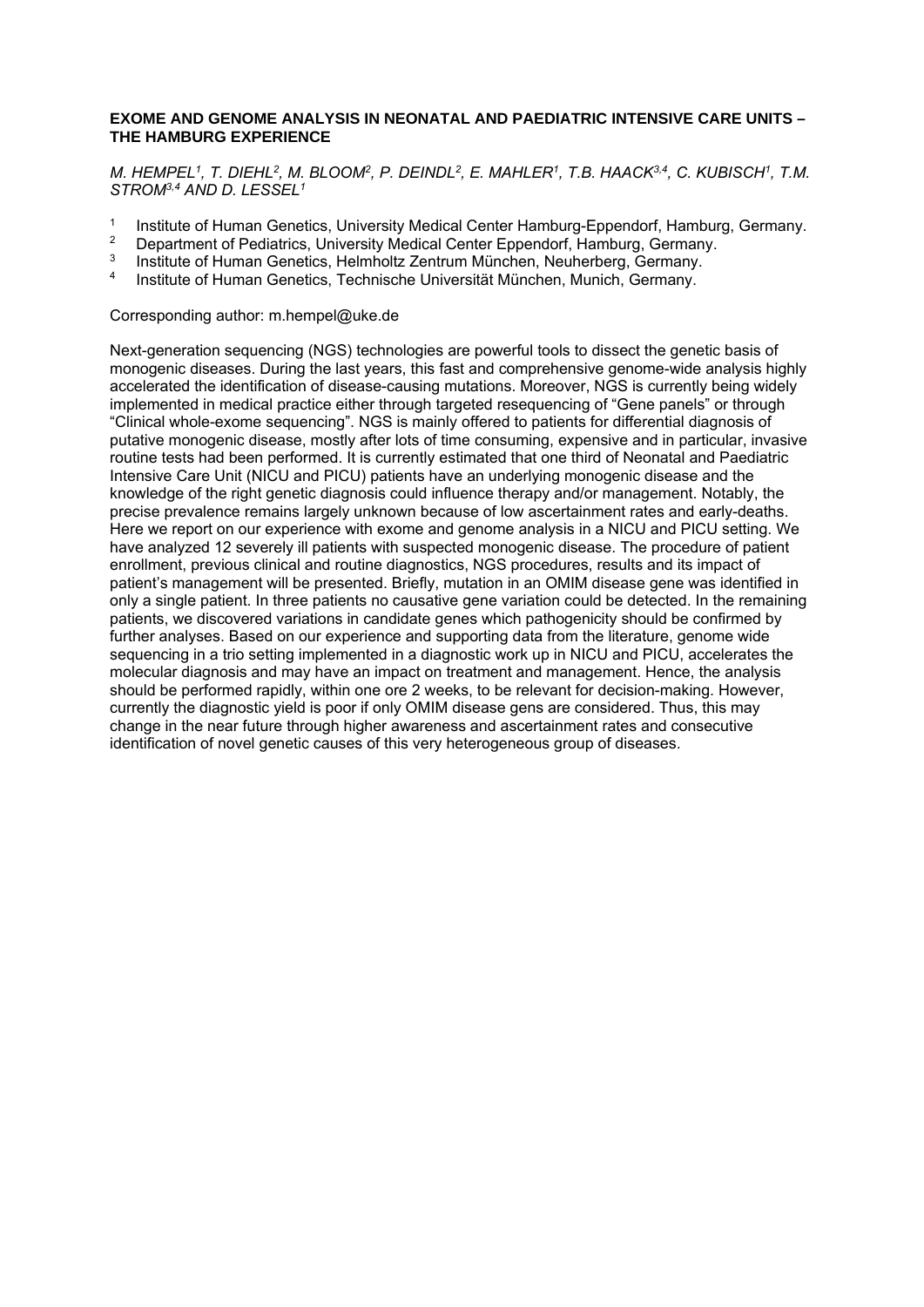#### **THE GENOME ERA: A CLINICAL PERSPECTIVE**

#### *C. STUMPEL and many colleagues in Maastricht and Nijmegen*

Department of Clinical Genetics and School for Oncology and Developmental Biology (GROW), Maastricht University Medical Center, 6202 AZ Maastricht, the Netherlands

E-mail for correspondence: c.stumpel@mumc.nl

The clinical genetic work poses challenges as long as we know. Making a diagnosis in an individual with congenital anomalies and or developmental delay/intellectual disability has a benefit in many aspects.

The amazingly increased lab-technical possibilities make the genetic practice exciting but the input of the medical expert is and remains very valuable.

In this presentation a number of examples will be presented to underline the relevance of a good interaction between the clinician and the lab expert. For example: a normal gene analysis result but still a clinical diagnosis.

On the other hand, our clinical experience is disappointing and we can be surprised by the results of the exome sequencing. Examples are given. Diagnosis at an adult age is no exception in these cases. Finally, we have patients with a mutation in a 'new' gene, where we need additional cases to define the situation.

In conclusion, the presentation will show many individuals with a surprising finding from a clinical - or from a genomic point of view.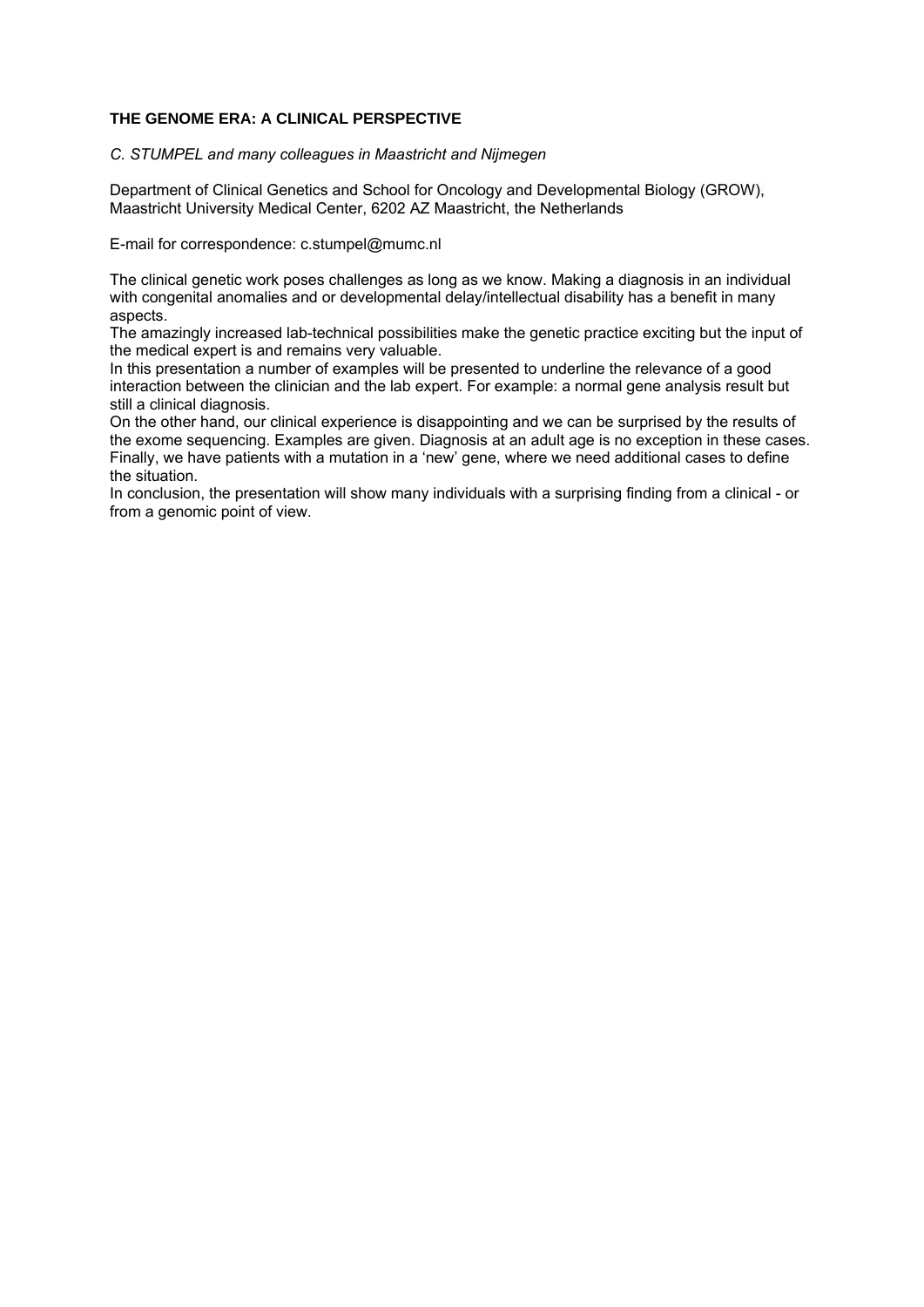#### **REVERSE PHENOTYPING OF A PATIENT WITH CRIPT GENE MUTATION AND FURTHER DELINEATION OF THE ASSOCIATED PHENOTYPE**

*B. DEMEER1,2, A. DADBAN3, P. VABRES 4,5, G. MORIN1 , B. ARAL4,6, A. VARENTERGHEM7, J. THEVENON4,8, D. BREMOND-GIGNAC9, J. ST-ONGE10,6, J. RIVIÈRE4,6, J. COURCET4, C. THAUVIN4,8 AND L. FAIVRE4,8;* 

- 1 Genetics Department, CHU Amiens-Picardie, Amiens, France.<br>2 EA 4666, Université de Picardie, Jules Verne, Amiens, France.
- <sup>2</sup> EA 4666, Université de Picardie Jules Verne, Amiens, France.
- <sup>3</sup> Dermatology Department, CHU Amiens-Picardie, Amiens, France.<br><sup>4</sup> Equipe d'Acqueil 4271 Génétique des Apemalies du Développeme
- 4 Equipe d'Accueil 4271 Génétique des Anomalies du Développement, Fédération Hospitalo-Universitaire, Université de Bourgogne, Dijon, France.
- <sup>5</sup> Service de Dermatologie, CHU Le Bocage, Dijon, France.<br><sup>6</sup> Laboratoire de Cénétique moléculaire, EHU TRANSLAD, I
- Laboratoire de Génétique moléculaire, FHU-TRANSLAD, Plateau technique de Biologie, CHU, Dijon, France.
- 7 Pediatric gastroenterology department, CHU Amiens-Picardie, Amiens, France.<br>8 Centre de Pétérence Maladies Pares "Anomalies du Développement et Syndron
- 8 Centre de Référence Maladies Rares "Anomalies du Développement et Syndromes Malformatifs" de l'Est, Centre de Génétique et Pédiatrie 1, Hôpital d'Enfants, Dijon, France.
- 9 Ophtalmology department, CHU Amiens-Picardie, Amiens, France.
- <sup>10</sup> Equipe d'Accueil 4271 Génétique des Anomalies du Développement, Fédération Hospitalo-Universitaire, Université de Bourgogne, Dijon, France.

Corresponding author: demeerbenedicte@chu-amiens.fr

We report on a 3  $\frac{1}{2}$  year old boy, with prenatal onset growth deficiency (height:-4SD), microcephaly (OFC:-3.5 SD), transient neonatal pancytopenia, facial dysmorphism, feeding difficulties, developmental and speech delay, global hyperlaxity, significant sleep disturbance, and genital, ocular and extremities anomalies. He also presents with generalized pigmentation anomalies, and signs of ectodermal dysplasia. Array CGH (Agilent 60k), cytogenetic diagnosis of chromosomal breakage syndrome and metabolic screening are negative. The whole exome sequencing performed revealed a homozygous frame-shift mutation of the CRIPT gene, recently described as a novel primordial dwarfism gene (Shaheen *et al*, 2014). The mutation (c.132delA), described as probably pathogenic, was confirmed in the homozygous state by Sanger sequencing. Both healthy consanguineous parents were proven to be carrier in the heterozygous state. Few available clinical data of the 2 described patients show very similar clinical appearance with strikingly facial dysmorphism, growth deficiency, microcephaly, psychomotor delay, and ocular and extremities anomalies. Mottled hypopigmentation is also described in the older patient. This report is an example of "reverse phenotyping". The first description of the CRIPT gene by Shaheen *et al* helped us to reach a diagnosis in our patient. Nevertheless the term of primordial dwarfism and its broad definition used by the authors can be confusing; and can prevent some clinicians from suggesting this diagnosis. Cutaneous signs seem also to be very specific, and need to be precisely looked at in additional patients presenting with this unique syndrome.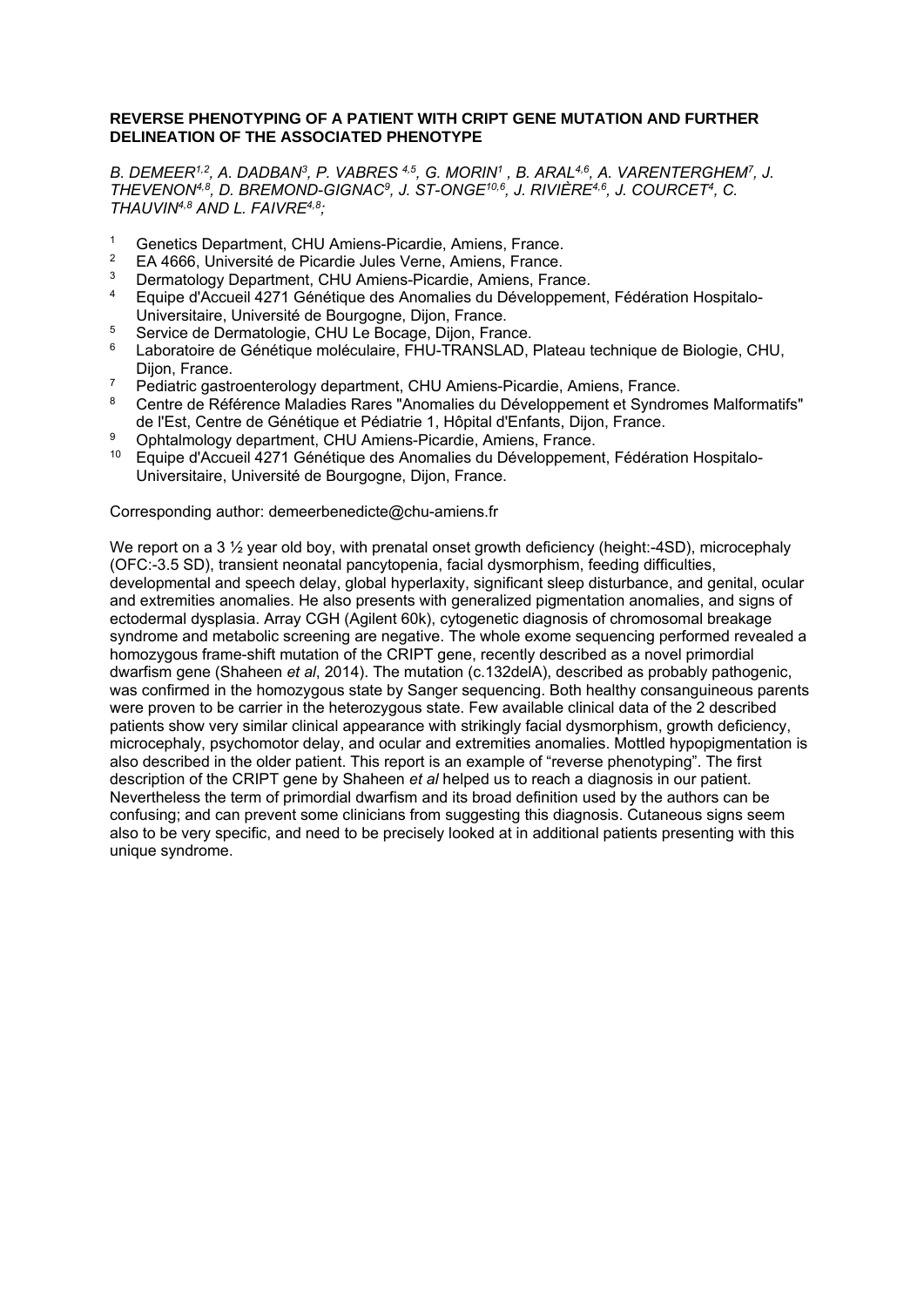#### **A NOVEL MUTATION IN** *WDR45* **IN A GIRL WITH DEVELOPMENTAL DELAY, LOSS OF SPEECH AND MOTOR SKILLS**

*J. KOHLHASE1, T. NEUMANN1,2, M. BRAUNER1 AND M. FEDORCAK3*

- <sup>1</sup> Center for Human Genetics, Freiburg, Germany.<br><sup>2</sup> Provis für Humangenetik, Helle, Cermany.
- <sup>2</sup> Praxis für Humangenetik, Halle, Germany.<br><sup>3</sup> Kinderklinik, St. Elisabethen Krankenhaus.
- 3 Kinderklinik, St. Elisabethen-Krankenhaus, Lörrach, Germany.

E-mail for correspondence: jkohlhase@humangenetik-freiburg.de

Mutations in *WDR45* have been shown to cause an X-linked dominant form of neurodegeneration with brain iron accumulation (NBIA) designated as the "beta-propeller protein associated neurodegeneration". More recently, *WDR45* mutations were also identified as the cause of "static encephalopathy of childhood with neurodegeneration in adulthood (SENDA)". Here we present a girl, who was born after a mostly uneventful pregnancy at 34 weeks. The initial motor and speech development was mildly delayed, but in the second year of live she rapidly lost most of her motor and language skills. Testing for Angelman, Rett and Pitt-Hopkins syndromes were normal, as were karyotype and array CGH. After the development of febrile seizures at 2 years of age, *SCN1A* and *PCDH19* were also tested with normal results. Due to the severe phenotype and the wish of the family to have more children, we decided to perform NGS testing by means of the TrueSightOne Panel (Illumina) and evaluate the data for mutations in genes related to the phenotype. We found a novel intronic variant predicted to result in disturbed splicing. Sanger sequencing in the child and her parents confirmed the variant and showed the *de novo* occurrence. Although initial MRI investigations only showed delayed myelinisation, a new investigation at 7 years confirmed iron accumulation in the globus pallidus and the substantia nigra. We present the case and a review of the literature.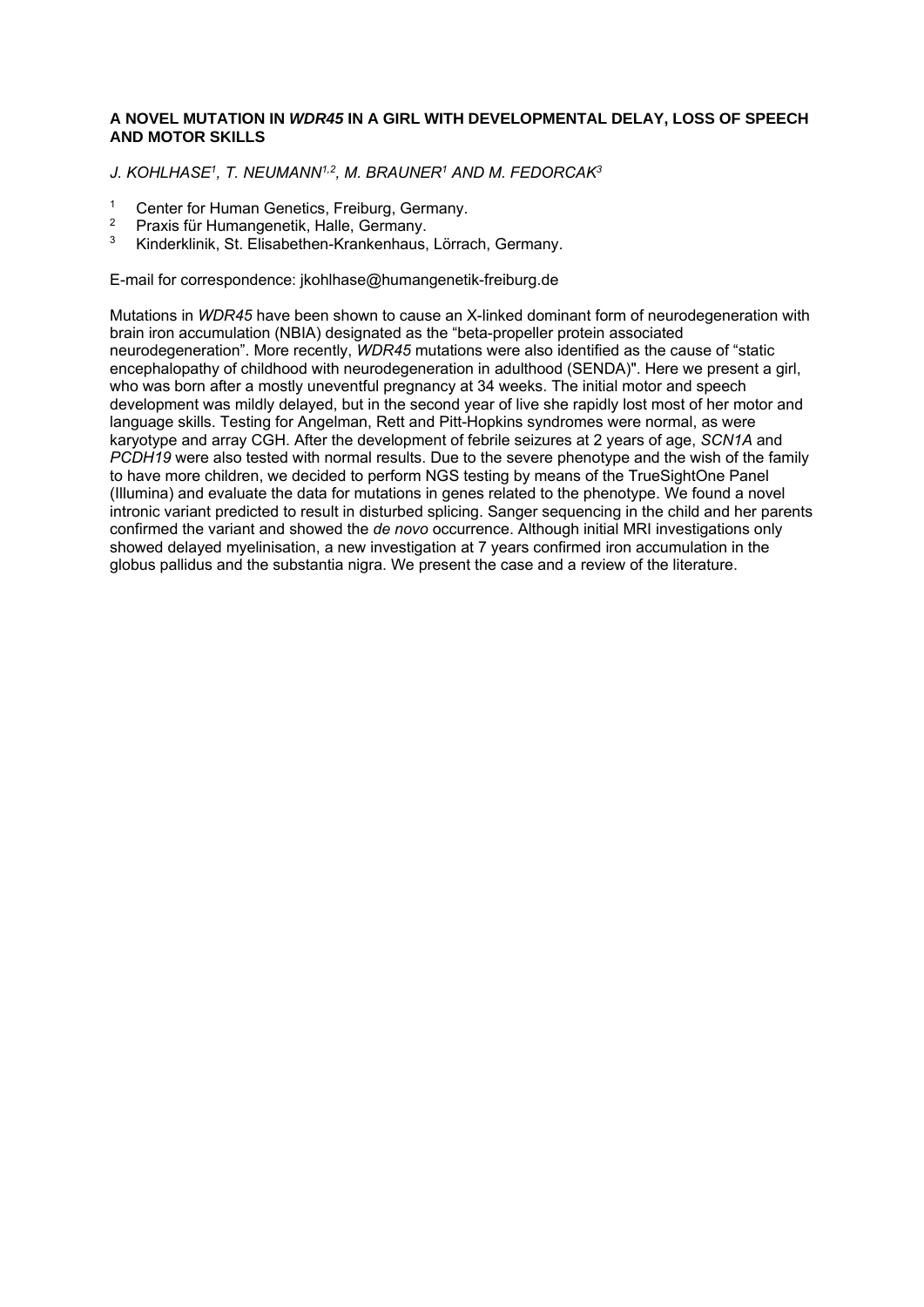#### **FETAL WHOLE EXOME SEQUENCING IDENTIFIES MUTATIONS IN THE** *ERCC2(XPD)* **GENE ASSOCIATED WITH SEVERE CONGENITAL ICHTHYOSIS AND DYSMORPHIC FEATURES**

*M. MIGUET1, J. THEVENON2,3, V.t LAUGEL4,5, A. BOURCHANY2, J.-B. RIVIERE3,6, E. SCHAEFER1,*  M.-C. ANTAL<sup>7</sup>, R. ABIDA<sup>8</sup>, M. LEFEBVRE<sup>2</sup>, A.-S. WEINGERTNER<sup>9</sup>, V. KREMER<sup>10</sup>, C. THAUVIN-*ROBINET2,3, P. VABRES11,3, F. MORICE-PICARD12, M. GONZALES13, D. LIPSKER14, S. FRAITAG15,*  J.L. MANDEL<sup>16</sup>, H. DOLLFUS<sup>1,5</sup>, L. FAIVRE<sup>2,3</sup>, N. CALMELS<sup>16</sup> AND S. EL CHEHADEH<sup>1</sup>.

- 1 Service de génétique médicale, Institut de génétique médicale d'Alsace (IGMA), Centre de Référence Maladies Rares «Anomalies du développement et syndromes malformatifs» de l'Est, Hôpitaux Universitaires de Strasbourg, Hôpital de Hautepierre, Strasbourg, France.
- <sup>2</sup> FHU TRANSLAD, Centre de Référence Maladies Rares «Anomalies du développement et syndromes malformatifs» de l'Est, Centre de Génétique, CHU de Dijon, France.
- 3 GAD: EA 4271, «Génétique et Anomalies du Développement» (GAD), Université de Bourgogne, Dijon, France.
- 4 Service de neuropédiatrie, Hôpitaux Universitaires de Strasbourg, Hôpital de Hautepierre, Strasbourg, France.
- <sup>5</sup> U1112 Laboratoire de génétique médicale, Faculté de médecine, Université de Strasbourg, Strasbourg, France.
- <sup>6</sup> Laboratoire de biologie moléculaire, Plateau technique de biologie, CHU de Dijon, France.
- 7 Faculté de Médecine, Institut d'Histologie, Strasbourg, France.
- <sup>8</sup> Centre de Ressources Biologiques, Hôpitaux Universitaires de Strasbourg, Strasbourg, France.<br>8 Sentigo de gunéoglogie Obetétrique, Centre médice objeurgical et obetétrical, Sobilitatoria.
- 9 Service de gynécologie-Obstétrique, Centre médico-chirurgical et obstétrical, Schiltigheim, France.
- <sup>10</sup> Service de cytogénétique, Hôpitaux universitaires de Strasbourg, Hôpital de Hautepierre, Strasbourg, France.
- 11 Service de dermatologie, CHU de Dijon, Dijon, France.
- <sup>12</sup> Service de génétique médicale, CHU de Bordeaux, Hôpital Pellegrin, Bordeaux, France.
- 13 Département de génétique médicale, CHU Paris Est, Hôpital Armand Trousseau, APHP et UPMC, Paris, France.
- <sup>14</sup> Service de dermatologie, Hôpitaux universitaires de Strasbourg, Hôpital civil, Strasbourg, France.<br><sup>15</sup> Département de pathologie, Hôpital Necker Enfants Malades, APHP, Paris, France.
- <sup>15</sup> Département de pathologie, Hôpital Necker-Enfants Malades, APHP, Paris, France.<br><sup>16</sup> Laboratoire de diagnostic génétique, Hôpitaux Universitaires de Strasbourg, Hôpital
- 16 Laboratoire de diagnostic génétique, Hôpitaux Universitaires de Strasbourg, Hôpital civil, Strasbourg, France.

#### Correspondence to:

#### Salima El Chehadeh, MD

Service de génétique médicale, Institut de génétique médicale d'Alsace (IGMA), Centre de Référence Maladies Rares «Anomalies du développement et syndromes malformatifs» de l'Est, Hôpitaux Universitaires de Strasbourg, Hôpital de Hautepierre, Strasbourg, France tel: + 33 3 88 12 81 20 ; fax: + 33 3 88 12 81 25

Mutations in *ERCC2(XPD)* cause rare autosomal recessive NER (Nucleotide Excision Repair)- related diseases including xeroderma pigmentosum (XP), trichothiodystrophy (TTD),

cerebrooculofacioskeletal syndrome (COFS), XP/Cockayne syndrome, and XP/TTD. To date, while pregnancy and neonatal complications have been previously reported in patients with *ERCC2(XPD)* mutations, there have been few reports describing fetal cases. We describe a male fetus, the second child of healthy unrelated parents, who died in utero at 28 weeks of pregnancy. The autopsy revealed severe harmonious intrauterine growth retardation, delayed bone maturation, congenital ichthyosis, facial dysmorphism, retracted tapering fingers with hypoplastic nails. Placenta was abnormal. Whole exome sequencing revealed a novel nonsense mutation and a previously described missense mutation (p.Gln698\* and p.Arg722Trp, respectively) in *ERCC2(XPD)*, that were consistent with the clinical features, suggesting a severe form of trichothiodystrophy, and transmitted from each parent. Functional studies revealed defect of the NER pathways and a prenatal diagnosis could be done for the next pregnancy. This case confirms the power of exome sequencing in the rapid identification of rare clinically non-recognisable diseases. This is particularly valuable in the absence of clinical clues suggesting a diagnosis, as in severe congenital ichthyosis, a condition that includes several distinct subtypes with significant genetic heterogeneity.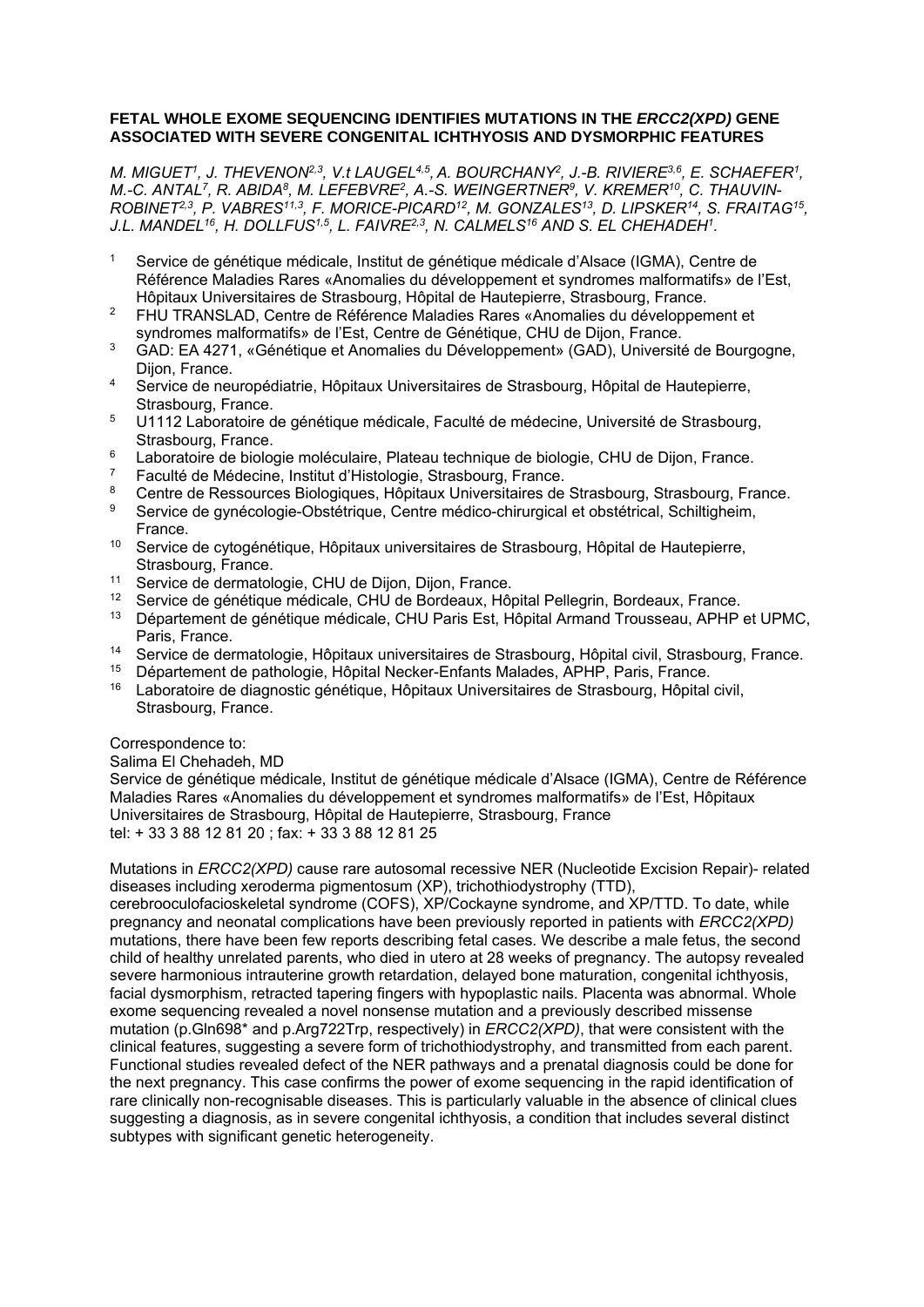#### **NEUROCOGNITIVE PROFILE IN ATYPICAL MECP2 RELATED RETT SYNDROME**

*J. HENDRIKSEN1, E. SMEETS2 AND H. VLES1,2* 

- <sup>1</sup> Center for Neurological Learning Disabilities, Epilepsycenter Kempenhaeghe, Heeze, the Netherlands.
- <sup>2</sup> Rett Expertise Center Maastricht University Medical Center, Maastricht, the Netherlands.

E-mail for correspondence: eric.smeets@mumc.nl

Rett's syndrome is nowadays a well-known but still unique neurodevelopmental disorder related to an X-dominant mutation in the MECP2-gene, MECP2 related phenotypes in females and males are very heterogeneous.

The classical and atypical MECP2 related phenotypes are diagnosed, according to clinical diagnostic consensus criteria, almost only in females. Good clinical alertness and coincidental finding in whole exome sequencing leads to a growing number of MECP2 related disorder diagnosed in adolescent females with more preserved cognitive and motor abilities.

We present five molecularly confirmed cases of atypical Rett syndrome. Their neurocognitive and behavioural profile and the experience of the neuropsychological approach will be discussed.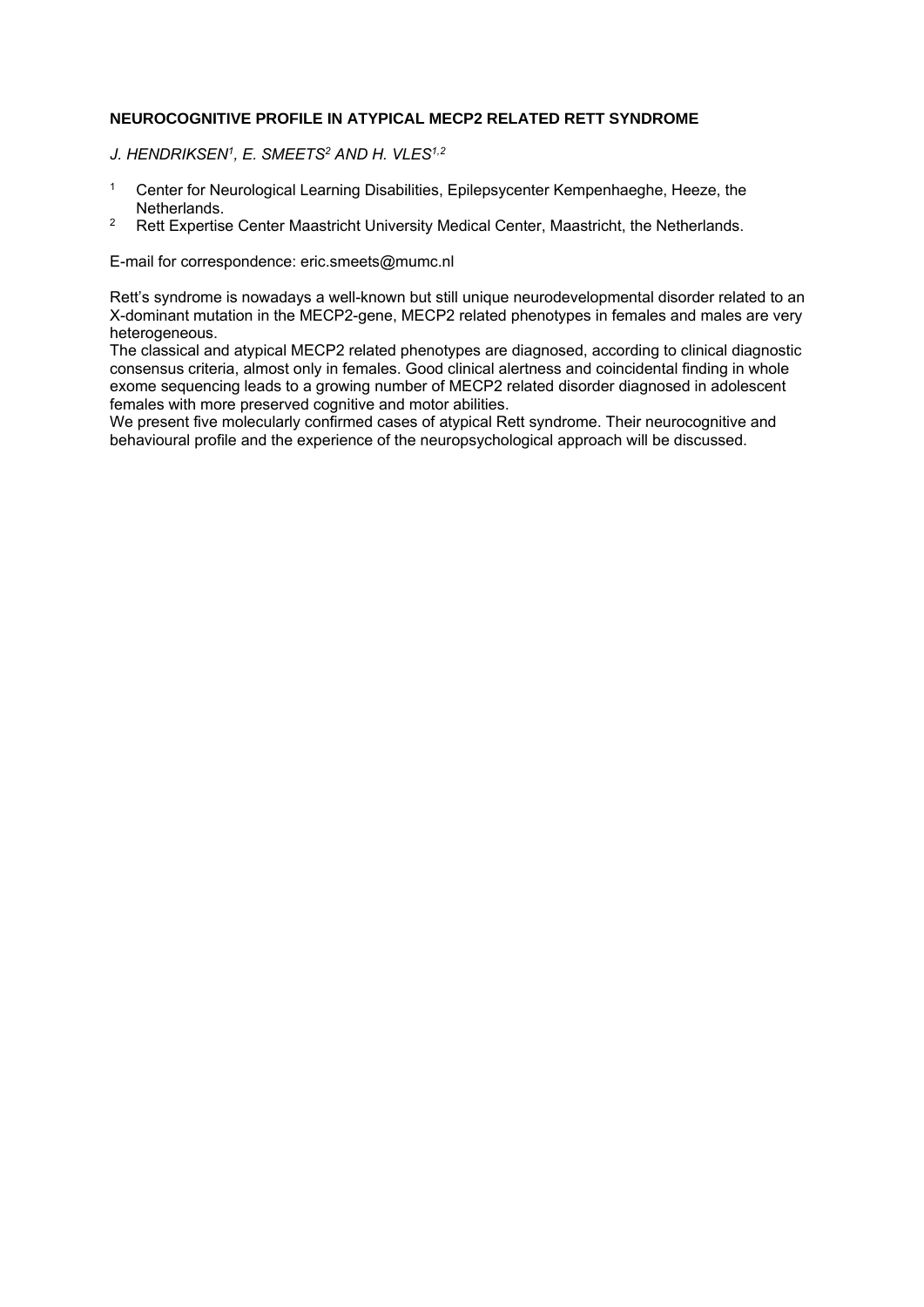#### **HMSN TYPE IIC AND SCOLIOSIS IN PATIENTS WITH A TRPV4-GENE MUTATION**

*L. SPRUIJT1, A. VERRIPS2, E.-J. KAMSTEEG3 AND C. MARCELIS1*

- <sup>1</sup> Department of Genetics, Radboud University Medical Centre Nijmegen, the Netherlands.<br><sup>2</sup> Department of Neurology, Cenisius Wilhelmine Hespital Nijmegen, the Netherlands.
- 2 Department of Neurology, Canisius Wilhelmina Hospital Nijmegen, the Netherlands.
- 3 Department of Genome diagnostics, Radboud University Medical Centre Nijmegen, the Netherlands.

E-mail for correspondence: Liesbeth.spruijt@radboudumc.nl

Mutations in the TRPV-4 gene are associated with autosomal dominant skeletal dysplasias and peripheral nervous system syndromes (PNSS). Whole exome sequencing was carried out in a patient with coarse features of the face, and also coarse hands and feet, without brachydactyly. She had a normal height, a scoliosis without vertebral malformations and a neuropathy. Clinically, this patient shows a progressive scoliosis and impaired walking ability. She has a sister that is wheelchair bound and a son with a ptosis. All have a normal length.

In the patient a previously unreported mutation in the TRPV4-gene was found. Comparing the phenotype of our patient with others in our department we found similar features with "coarse" hands, without brachydactyly, neuropathy consistent with HMSN type IIc and normal height and in their childhood, especially in the elbows and fingers, but also so in the hips, knees and feet. We discuss phenotypical presentation in a small group of patients with a TRPV4-mutation, not immediately suggestive for a skeletal dysplasia, expanding the clinical phenotype.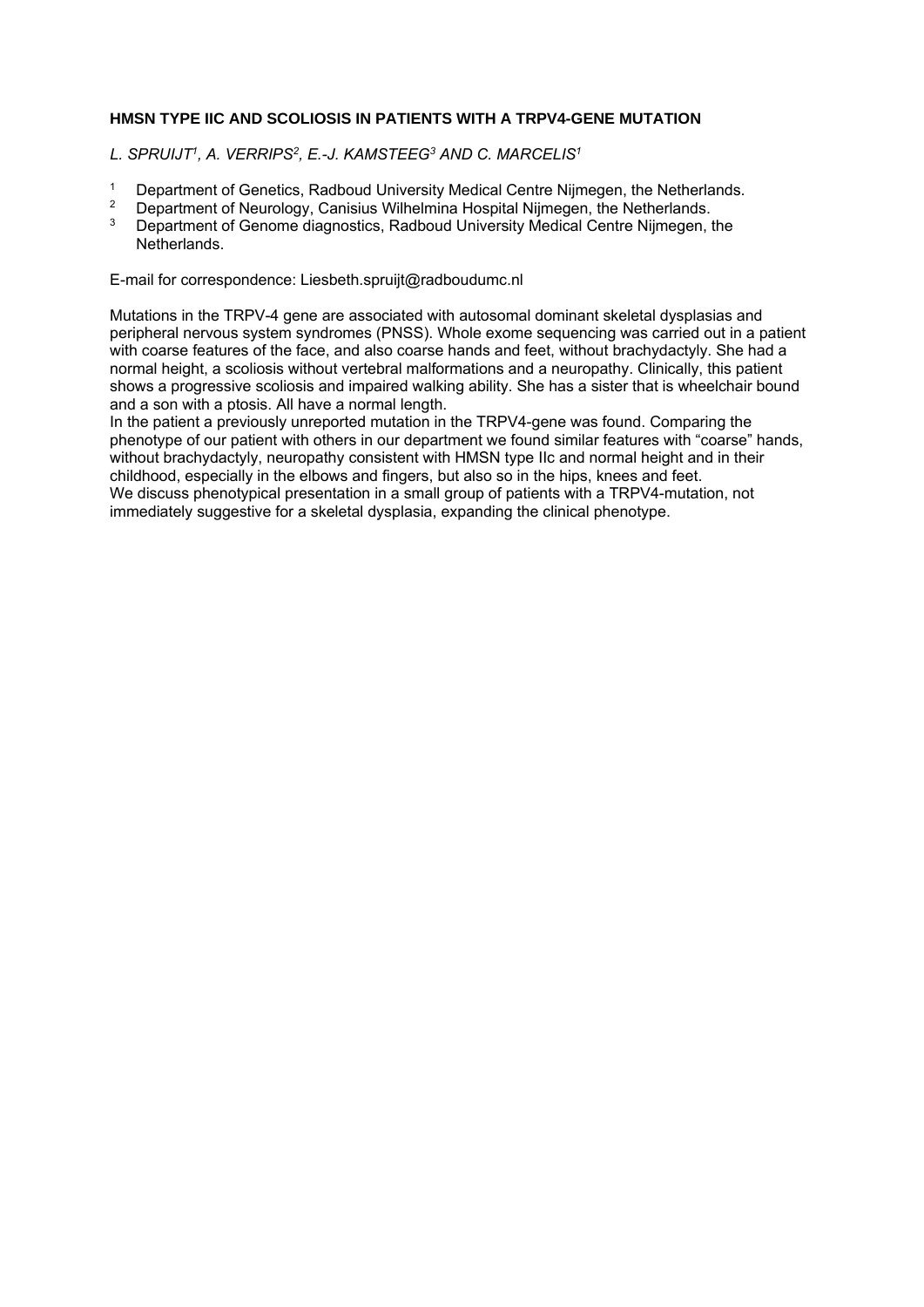## **Participants 26th European Dysmorphology Meeting 2015**

| <b>Name</b>                    | <b>First name</b> | <b>E-mail address</b>                    |
|--------------------------------|-------------------|------------------------------------------|
| ALBRECHT                       | Beate             | beate.albrecht@uni-due.de                |
| <b>ALEKSIŪNIENĖ</b>            | <b>Beata</b>      | beata.aleksiuniene@santa.lt              |
| <b>BACHMANN-GAGESCU</b>        | Ruxandra          | Ruxandra.bachmann@imls.uzh.ch            |
| BAYAT                          | Allan             | allan.bayat@regionh.dk                   |
| <b>BEUNDERS</b>                | Gea               | g.beunders@umcg.nl                       |
| <b>BIJLSMA</b>                 | Emilia            | E.K.Bijlsma@lumc.nl                      |
| <b>BOMME OUSAGER</b>           | Lilian            | Lilian.Bomme.Ousager@rsyd.dk             |
| <b>BONATI</b>                  | Maria Teresa      | mt.bonati@auxologico.it                  |
| <b>BRECKPOT</b>                | Jeroen            | jeroen.breckpot@uzleuven.be              |
| <b>CALLEWAERT</b>              | <b>Bert</b>       | Bert.Callewaert@Ugent.be                 |
| <b>CAPRI</b>                   | Yline             | yline.capri@rdb.aphp.fr                  |
| <b>DE RADEMAEKER</b>           | Marjan            | Marjan.DeRademaeker@uzbrussel.be         |
| <b>DEVRIENDT</b>               | Koen              | Koen.Devriendt@med.kuleuven.be           |
| <b>DUIJKERS</b>                | Floor             | f.a.duijkers@amc.nl                      |
| <b>EL-CHEHADEH</b>             | Salima            | salima.elchehadeh@chru-strasbourg.fr     |
| FAGERBERG                      | Christina         | christina.fagerberg@rsyd.dk              |
| <b>FAUTH</b>                   | Christine         | Christine.Fauth@i-med.ac.at              |
| <b>FRYNS</b>                   | Jean-Pierre       | Jean-Pierre.Fryns@med.kuleuven.be        |
| <b>GARAVELLI</b>               | Livia             | livia.garavelli@asmn.re.it               |
| <b>GERMAIN</b>                 | Dominique P.      | dominique.p.germain@aphp.fr              |
| <b>GONZALES</b>                | Marie             | marie.gonzales@trs.aphp.fr               |
| <b>GONZALEZ-MENENSES LOPEZ</b> | Antonio           | meneses@arrakis.es                       |
| <b>HAYE</b>                    | Damien            | damien.haye@aphp.fr                      |
| <b>HEMPEL</b>                  | Maja              | m.hempel@uke.de                          |
| <b>HOVE</b>                    | Hanne             | hanne.buciek.hove@regionh.dk             |
| <b>IVANOVSKI</b>               | Ivan              | ivan.ivanovski@asmn.re.it                |
| <b>JEANNE</b>                  | Médéric           | mederic.jeanne@gmail.com                 |
| <b>JOURNEL</b>                 | Hubert            | hubert.journel@ch-bretagne-atlantique.fr |
| <b>KEYMOLEN</b>                | Kathelijn         | Kathelijn.Keymolen@uzbrussel.be          |
| KOHLHASE                       | Jürgen            | jkohlhase@humangenetik-freiburg.de       |
| KUTSCHE                        | Kerstin           | kkutsche@uke.de                          |
| <b>LACOMBE</b>                 | Didier            | didier.lacombe@chu-bordeaux.fr           |
| <b>LEDERER</b>                 | Damien            | damien.lederer@ipg.be                    |
| LUKUSA TSHILOBO                | Tshilobo          | p.lukusat@gmail.com                      |
| LUMAKA ZOLA                    | Aimé              | aime.lumaka@uzleuven.be                  |
| MACKENROTH                     | Luisa             | Luisa.Mackenroth@uniklinikum-dresden.de  |
| MARTIN-RODRIGUEZ               | Álvaro            | alvaromartin.md@gmail.com                |
| <b>MATULEVICIENE</b>           | Ausra             | ausra.matuleviciene@mf.vu.lt             |
| <b>MIDRO</b>                   | Alina             | alinamidro@gmail.com                     |
| MUBUNGU LUMBONO                | Gerrye            | gmubungu@gmail.com                       |
| PASSEMARD                      | Sandrine          | sandrine.passemard@rdb.aphp.fr           |